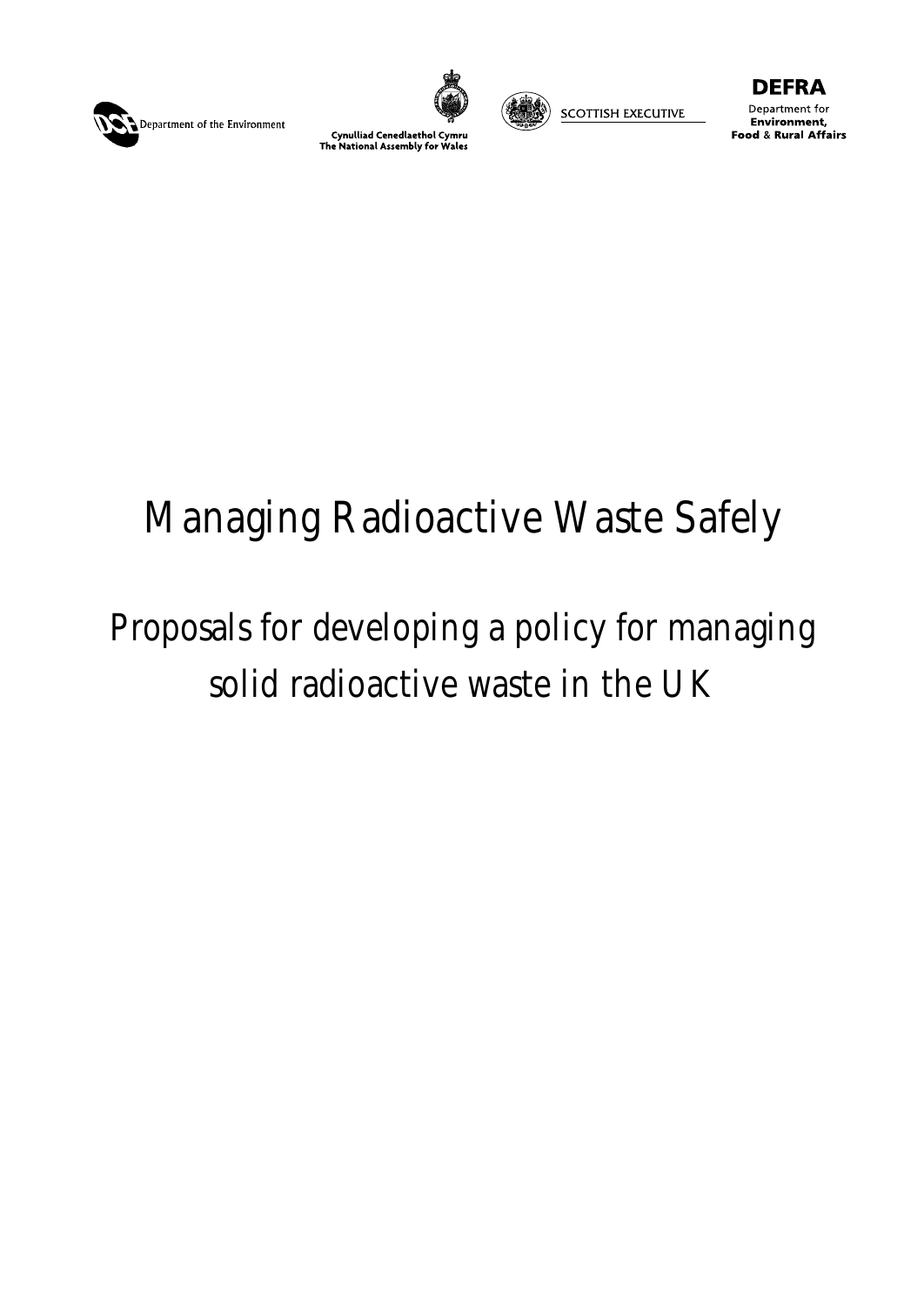





**SCOTTISH EXECUTIVE** 

Department for Environment, **Food & Rural Affairs** 

## Managing Radioactive Waste Safely

## Proposals for developing a policy for managing solid radioactive waste in the UK

September 2001

Department for Environment, Food and Rural Affairs Department of the Environment National Assembly for Wales Scottish Executive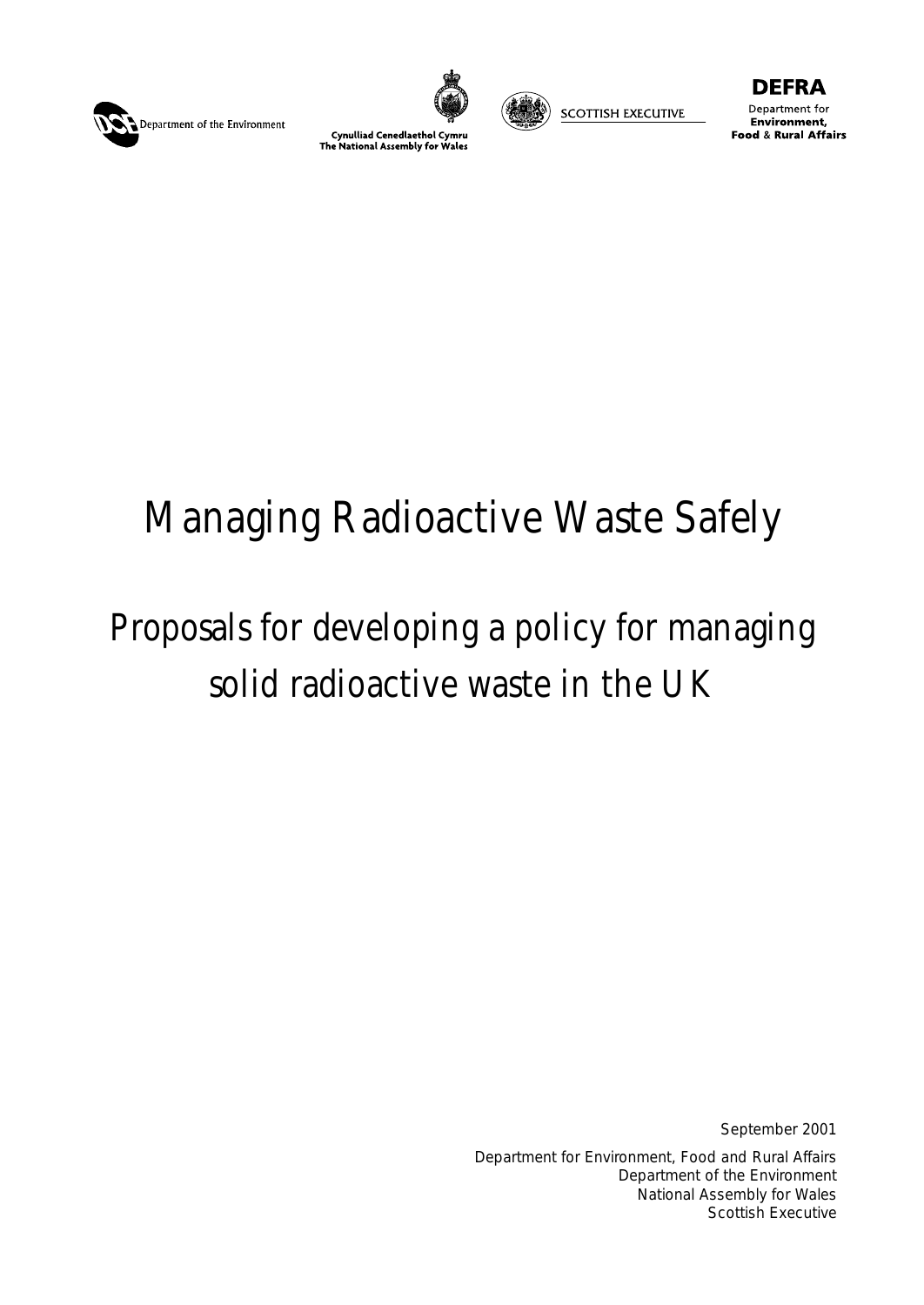Department for Environment, Food and Rural Affairs Nobel House 17 Smith Square London SW1P 3JR Website www.defra.gov.uk

*© Crown copyright 2001.*

*Copyright in the typographical arrangement and design rests with the Crown.*

*This publication (excluding the Royal Arms and logos) may be reproduced free of charge in any format or medium provided that it is reproduced accurately and not used in a misleading context. The material must be acknowledged as Crown copyright with the title and source of the publication specified.*

Further copies of this report are available from:

Claire Herdman Department for Environment, Food and Rural Affairs 4/F7 Ashdown House 123 Victoria Street London SW1E 6DE Tel: 020 7944 6366 Fax: 020 7944 6340 E-mail: claire.herdman@defra.gsi.gov.uk

This document is also available on the DEFRA website: www.defra.gov.uk/environment/index.htm

Published by the Department for Environment, Food and Rural Affairs. Printed in the UK, September 2001 on paper comprising 100% post-consumer waste. (01 ERA 0713)

Product code: PB5957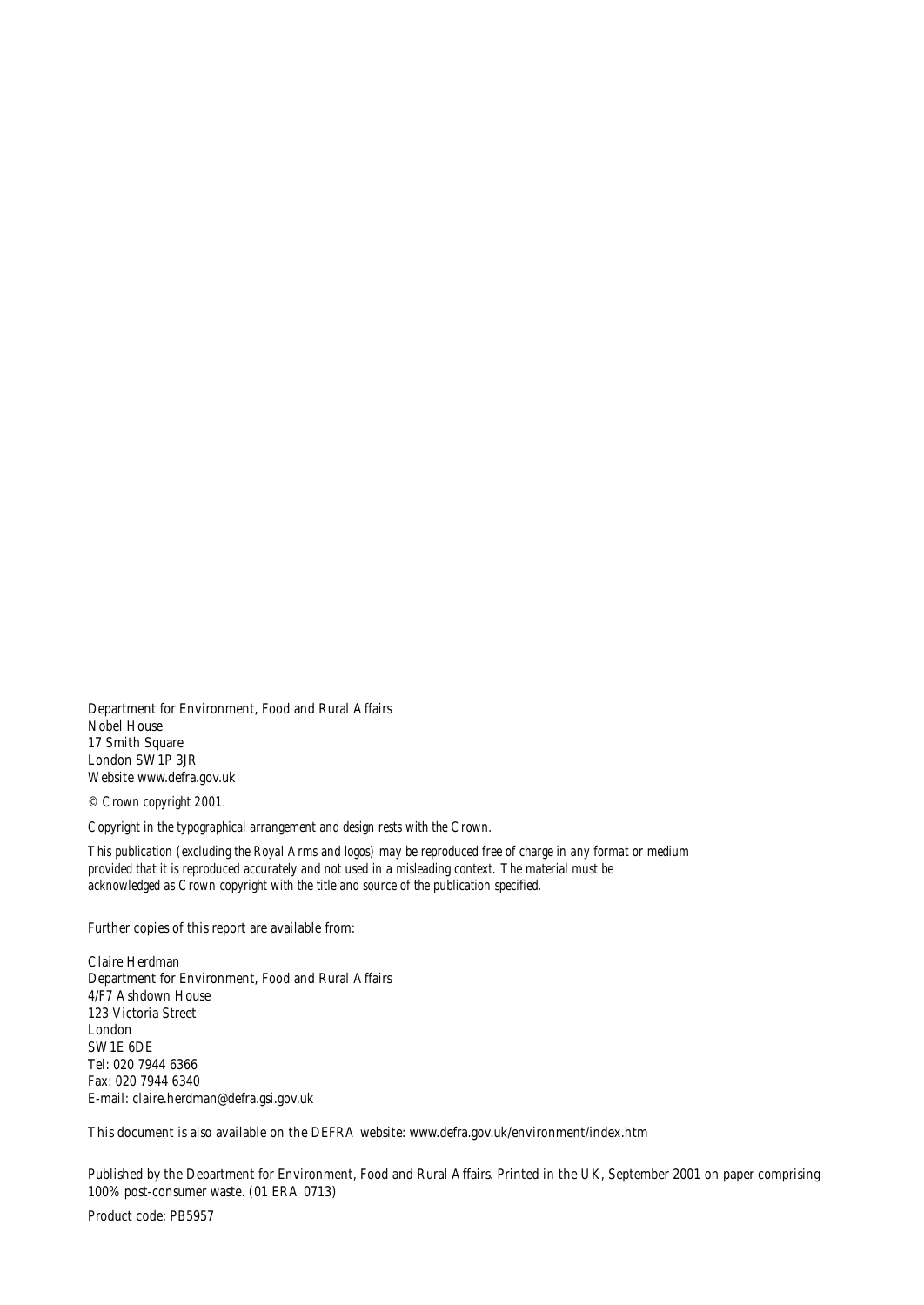## **CONTENTS**

### **EXECUTIVE SUMMARY** 7 **CHAPTER 1** Introduction 9 Summary 9 Background 9 Aim of the Consultation 9 Devolution 11 **CHAPTER 2**

| How have radioactive wastes been managed up to now? |    |
|-----------------------------------------------------|----|
| Summary                                             | 13 |
| What is Radioactive Waste?                          | 13 |
| How has Radioactive Waste been treated up to now?   | 13 |
| What has created the stockpile of wastes?           | 17 |
| Defence                                             | 19 |
| <b>Small Users</b>                                  | 19 |
|                                                     |    |

### **CHAPTER 3**

| What wastes still have to be managed?                            | 23 |
|------------------------------------------------------------------|----|
| Summary                                                          | 23 |
| Decommissioning Objectives                                       | 26 |
| Issues to be Considered in Developing Decommissioning Strategies | 27 |
| Plutonium                                                        | 30 |
| Uranium                                                          | 34 |
| <b>Spent Nuclear Fuel</b>                                        | 36 |

### **CHAPTER 4**

| The Hazards and Risks of Radioactive Waste Management     |    |
|-----------------------------------------------------------|----|
| Summary                                                   | 39 |
| Hazards and Risks                                         | 39 |
| The Hazard from Radioactive Materials                     | 39 |
| Risks Associated with the Management of Radioactive Waste | 40 |

### **CHAPTER 5**

| A Public Debate                    |    |
|------------------------------------|----|
| Summary                            | 41 |
| <b>Public Acceptability</b>        | 41 |
| <b>Engaging the Public</b>         | 41 |
| Techniques for Engaging the Public | 42 |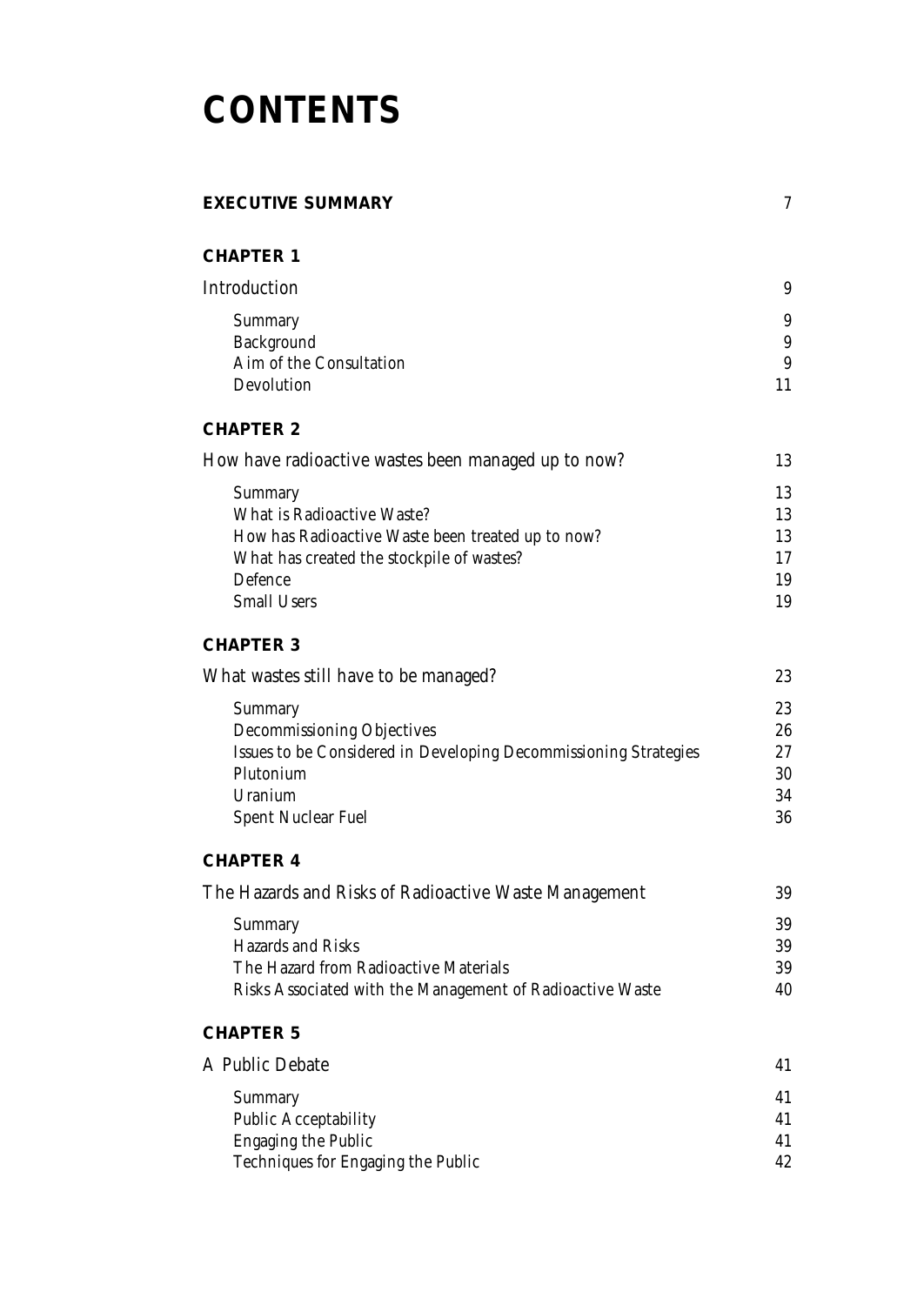| <b>Existing Initiatives</b>                                  | 45       |
|--------------------------------------------------------------|----------|
| <b>CHAPTER 6</b>                                             |          |
| <b>Managing the Debate</b>                                   | 49       |
| Summary                                                      | 49       |
| <b>Information Needs</b>                                     | 49       |
| <b>Advice and Research Management</b>                        | 50       |
| <b>Policy Implementation</b>                                 | 54       |
| <b>CHAPTER 7</b>                                             |          |
| The Programme for Action                                     | 56       |
| Summary                                                      | 56       |
| <b>Generating Public Debate</b>                              | 56       |
| <b>Storage of Wastes</b>                                     | 57       |
| Regulation                                                   | 58       |
| <b>Regulatory Impact Assessment</b>                          | 60       |
| <b>CHAPTER 8</b>                                             |          |
| Conclusions                                                  | 61       |
| Summary                                                      | 61       |
| The Aim of the Consultation                                  | 61       |
| A Public Debate                                              | 61       |
| <b>Informing the Debate</b>                                  | 61       |
| The Programme for Action<br><b>Other Issues</b>              | 62<br>62 |
|                                                              |          |
| <b>APPENDIX 1</b>                                            |          |
| Options for the Long-Term Management of Radioactive Waste    | 63       |
| Summary                                                      | 63       |
| <b>Above Ground Storage</b>                                  | 63       |
| <b>Underground Disposal</b>                                  | 63       |
| <b>Underground Storage</b><br>Partitioning and Transmutation | 64<br>64 |
| Disposal at Sea                                              | 65       |
| Sub-Seabed Disposal                                          | 65       |
| <b>Outer Space</b>                                           | 65       |
| <b>Subduction Zones</b>                                      | 65       |
| <b>Ice Sheets</b>                                            | 65       |
| <b>APPENDIX 2</b>                                            |          |
| The UK CEED Consensus Conference on Radioactive              |          |
| Waste Management                                             | 66       |
| <b>Overall Conclusions</b>                                   | 66       |
| Membership of the Panel                                      | 67       |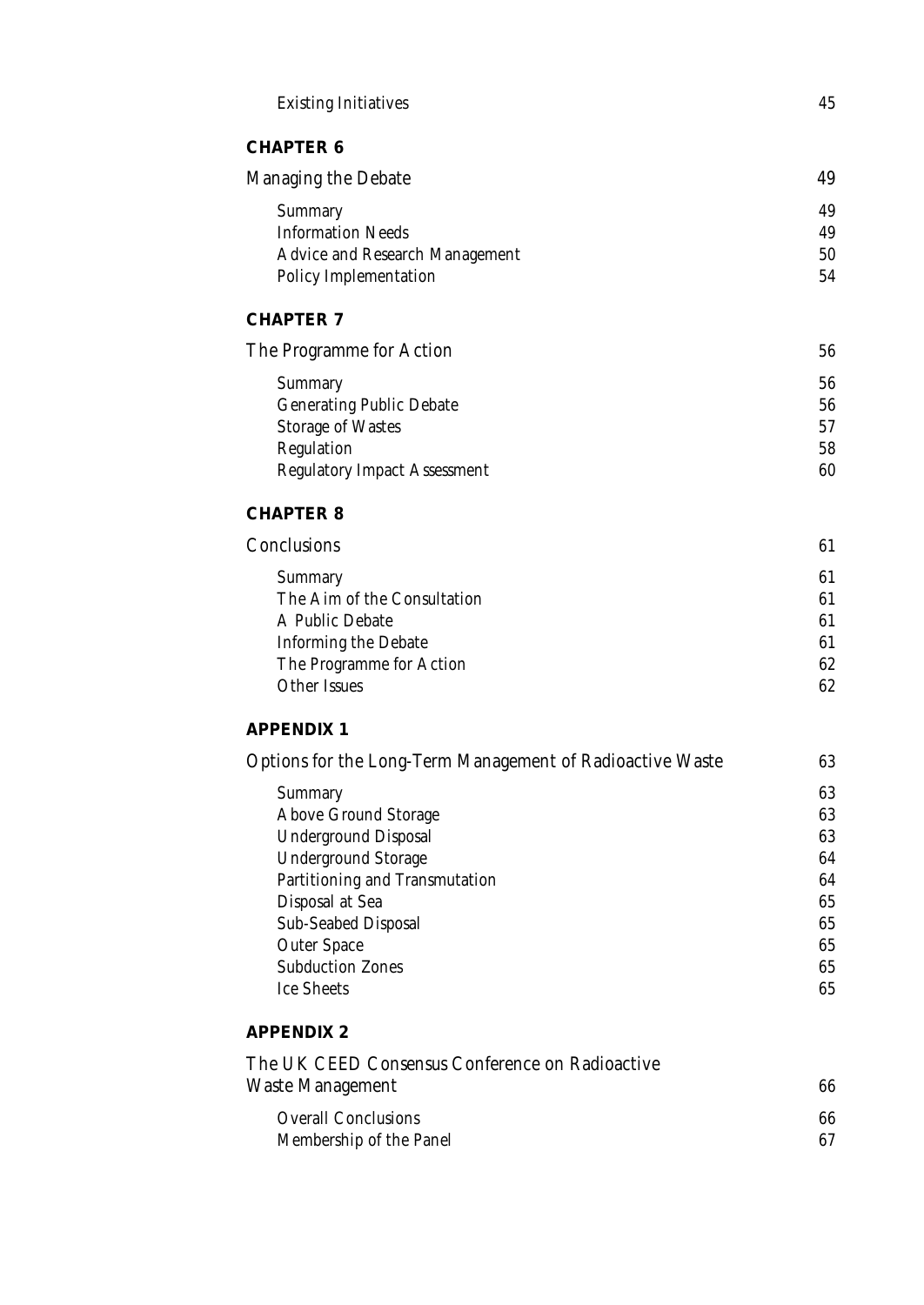### **APPENDIX 3**

| The Waste Working Group from the BNFL National Dialogue                               | 68 |
|---------------------------------------------------------------------------------------|----|
| Recommendations and Suggestions for Future Work                                       | 68 |
| <b>Waste Working Group Membership</b>                                                 | 68 |
| Background                                                                            | 69 |
| Main Group Membership                                                                 | 69 |
| <b>APPENDIX 4</b>                                                                     |    |
| Radioactive Waste Management Policy in Other Countries                                | 72 |
| Summary                                                                               | 72 |
| Belgium                                                                               | 72 |
| Canada                                                                                | 73 |
| Finland                                                                               | 74 |
| France                                                                                | 75 |
| Germany                                                                               | 76 |
| Japan                                                                                 | 77 |
| <b>Netherlands</b>                                                                    | 79 |
| Russia                                                                                | 79 |
| Spain                                                                                 | 80 |
| Sweden                                                                                | 81 |
| Switzerland                                                                           | 82 |
| <b>United States</b>                                                                  | 83 |
| <b>APPENDIX 5</b>                                                                     |    |
| Principles                                                                            | 86 |
| Summary                                                                               | 86 |
| Sustainable Development                                                               | 86 |
| <b>APPENDIX 6</b>                                                                     |    |
| How Devolution affects radioactive waste management in the UK                         | 90 |
| The Relationship Between the Devolved Administrations and the<br><b>UK Government</b> | 91 |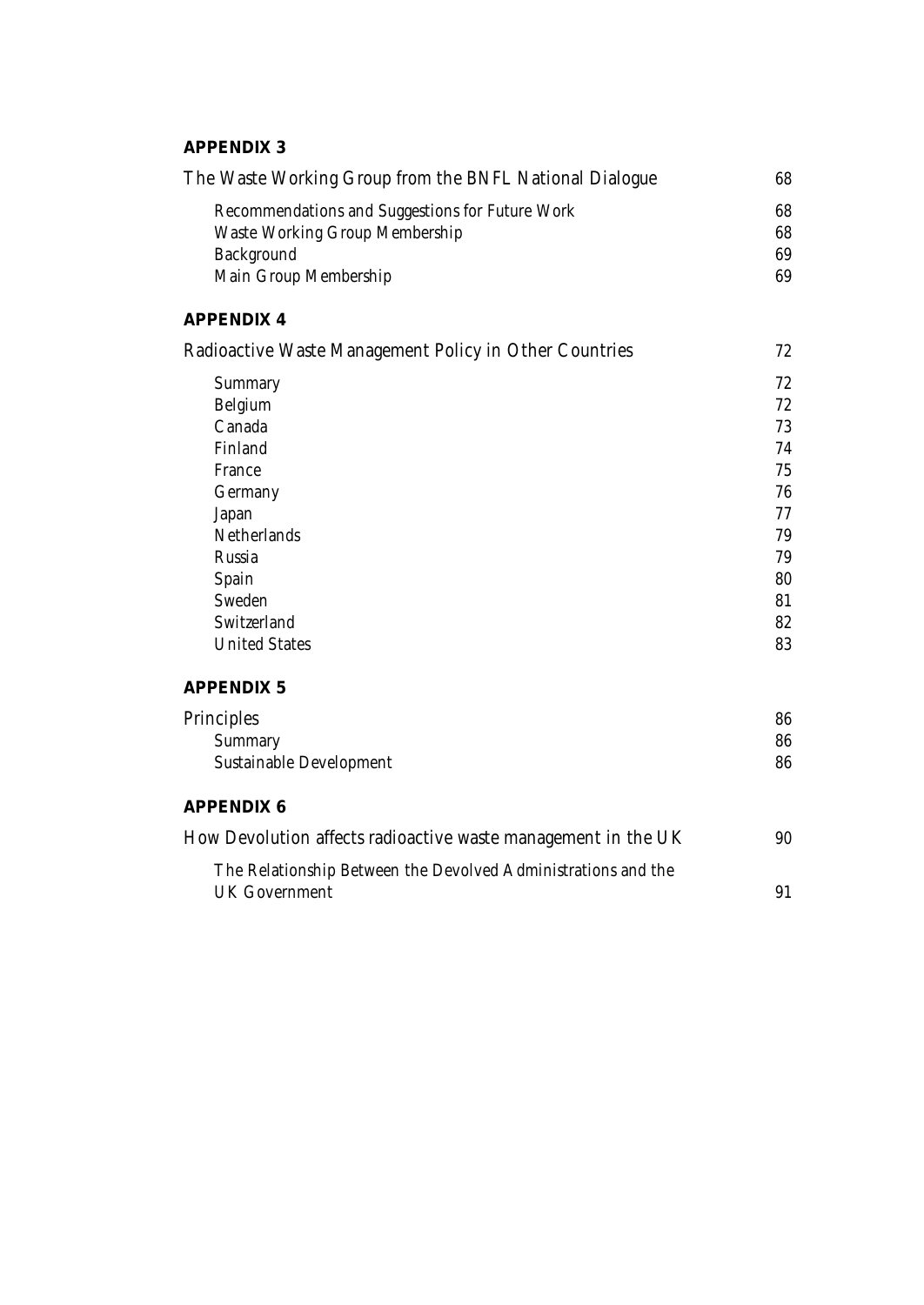# **Executive Summary**

- 1. More than 10,000 tonnes of radioactive waste are safely stored in the UK, but await a decision on their long-term future. This will increase to 250,000 tonnes when nuclear material currently in use is converted into solid waste. Even if no new nuclear power plants are built and reprocessing of spent nuclear fuel ends when existing plants reach the end of their working lives, about another 250,000 tonnes of waste will arise during the clean-up of those plants over the next century. Most of this waste results from the work of Government agencies or publicly owned companies since the 1940s. Some of the substances involved will be radioactive and potentially dangerous for hundreds of thousands of years.
- 2. There are much larger amounts of low-level (less radioactive) waste. Currently, these are disposed of at a special surface repository in Cumbria. But again, much larger amounts will arise as existing nuclear facilities are cleaned up.
- 3. We must decide how to manage this waste in the long term. Implementing that decision will take decades. So now is the time to start planning for our future.
- 4. In this paper, the UK Government and the Devolved Administrations for Scotland, Wales and Northern Ireland are launching a national debate which will lead up to that decision, and beyond it. The aim is to develop, and implement, a UK nuclear waste management programme which inspires public support and confidence. To do this, we propose a major programme of research and public discussion, using many techniques – some traditional, some relatively new – to stimulate informed discussion, and to involve as many people and groups as possible.
- 5. We want to inspire public confidence in the decisions and the way in which they are implemented. To do that, we have to demonstrate that all options are considered; that choices between them are made in a clear and logical way; that people's values and concerns are fully reflected in this process; and that information we provide is clear, accurate, unbiased and complete.
- 6. So we propose to set up a strong, independent and authoritative body to advise us on what information there is, what further information is needed, and when enough information has been gathered for decisions to be made on how the UK's radioactive waste should be managed. For example, should it be put in an underground repository? or stored, until we know more about its risks and better ways of dealing with it? or some other option or combination? After that, we can start a debate on where in the UK we should keep this waste in the long term.
- 7. The paper sets out a proposed programme of action for reaching decisions. This has five stages:

and recommend the best option (or combination)

| Stage one | This consultation on the proposed programme; considering<br>responses; planning the next stage | $2001 - 2002$ |
|-----------|------------------------------------------------------------------------------------------------|---------------|
| Stage two | Research and public debate, to examine the different options                                   | 2002–2004     |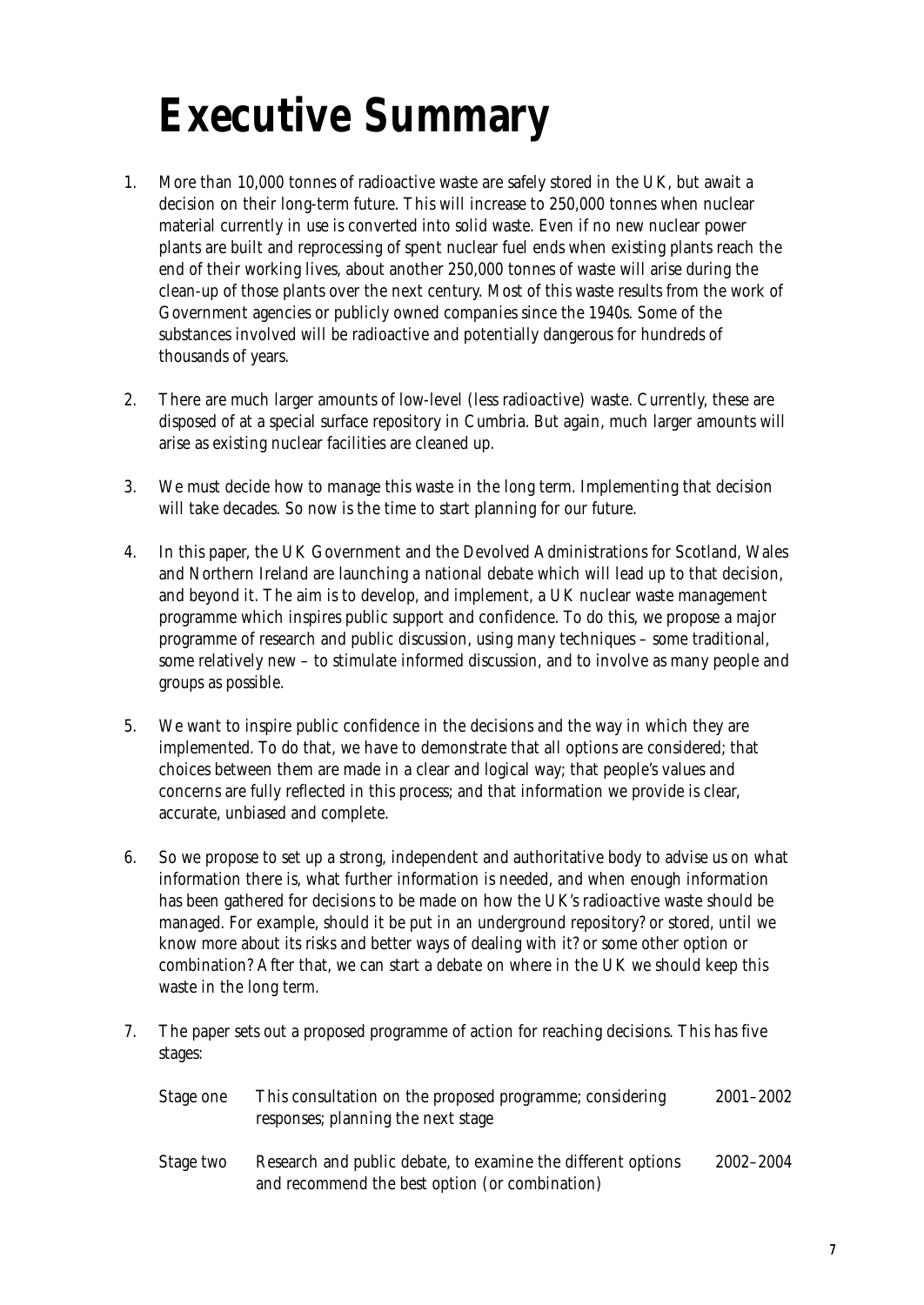|            | Stage three Further consultation seeking public views on the proposed option                 | 2005 |
|------------|----------------------------------------------------------------------------------------------|------|
| Stage four | Announcement on the chosen option, seeking public views on how<br>this should be implemented | 2006 |
| Stage five | Legislation, if needed                                                                       | 2007 |

This is only a rough guide. The shape and speed of the programme will depend on many factors, including public comments on this consultation paper. We must press ahead as quickly as we can. But we must also get the decisions right, and ensure that the strategy wins public confidence.

- 8. There are some radioactive materials such as plutonium, or spent nuclear fuel which are not currently classified as waste. But if at some point it were decided that there was no further use for some or all of these materials, we would need to consider how to handle them as part of a waste management strategy. We think that these issues should be addressed as part of this consultation.
- 9. So the consultation paper explains what radioactive waste there is in the UK, what the problems are and what decisions have to be taken; describes some options and what some other countries are doing; sets out proposals for reaching decisions; and invites your views.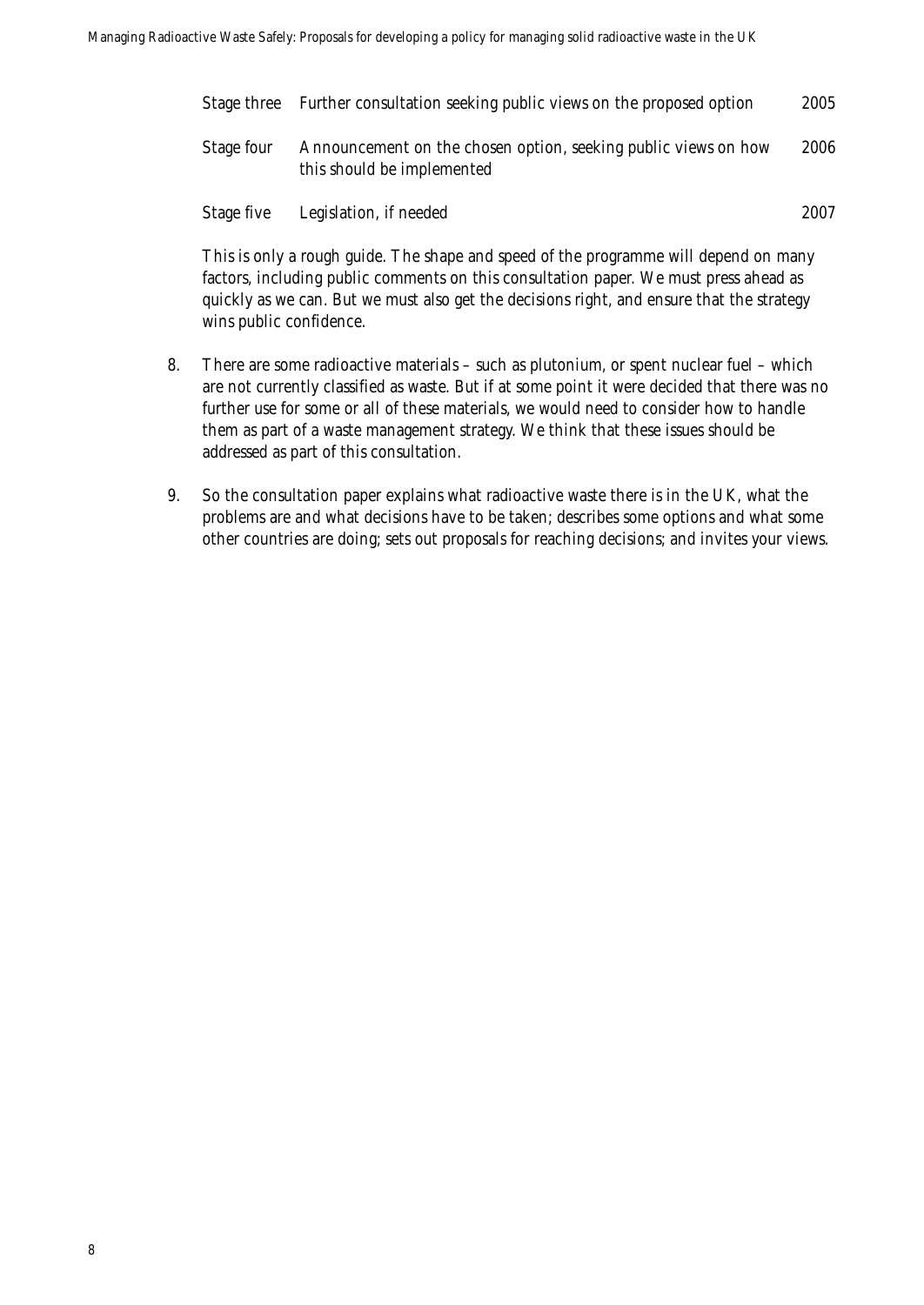# **CHAPTER 1 Introduction**

## Summary

1.1 This chapter sets out the historic background to radioactive waste management in the UK. It explains the purpose of this consultation paper and gives details of how you can let us have your comments.

## Background

- 1.2 In 1982 the Nuclear Industry Radioactive Waste Management Executive (Nirex) was established to develop a long-term solution for the disposal of solid intermediate level radioactive waste. In 1991, after several years of site evaluation and public debate, Nirex selected Sellafield, in Cumbria, as its preferred option for investigations into the site of a deep repository for the disposal of radioactive waste. A year later, Nirex announced that it wished to build an underground rock laboratory (Rock Characterisation Facility or RCF) to investigate the geology and groundwater regimes of the proposed repository in more detail.
- 1.3 In March 1997 the then Secretary of State for the Environment decided not to give Nirex planning permission for the RCF. This decision called into question whether at that time an underground repository for the disposal of radioactive wastes could be scientifically justified or publicly acceptable. This led to a completely new look at radioactive waste management policy in the UK.
- 1.4 The first stage of this review was led by the House of Lords Select Committee on Science and Technology. It conducted an enquiry into "The Management of Nuclear Waste" from November 1997 till March 1999. The Committee's report1 has provided an important framework for the Government's thinking to develop – particularly on the issue of public acceptability.
- 1.5 The Government made its initial response to the Select Committee's recommendations in October 19992. It said that it proposed to publish a detailed and wide-ranging consultation document in 2000. This has taken much longer than planned. But here it is.

### Aim of the Consultation

1.6 The Government and Devolved Administrations aim to start the process that ultimately leads to the implementation of a radioactive waste management policy which earns broad public support across the UK.

<sup>1</sup> House of Lords Session 1998-99 Third Report of the Select Committee on Science and Technology. "Management of Nuclear Waste" (March 1999)

<sup>2</sup> DETR "The UK Government Response to the House of Lords Select Committee Report on the Management of Nuclear Waste" (October 1999)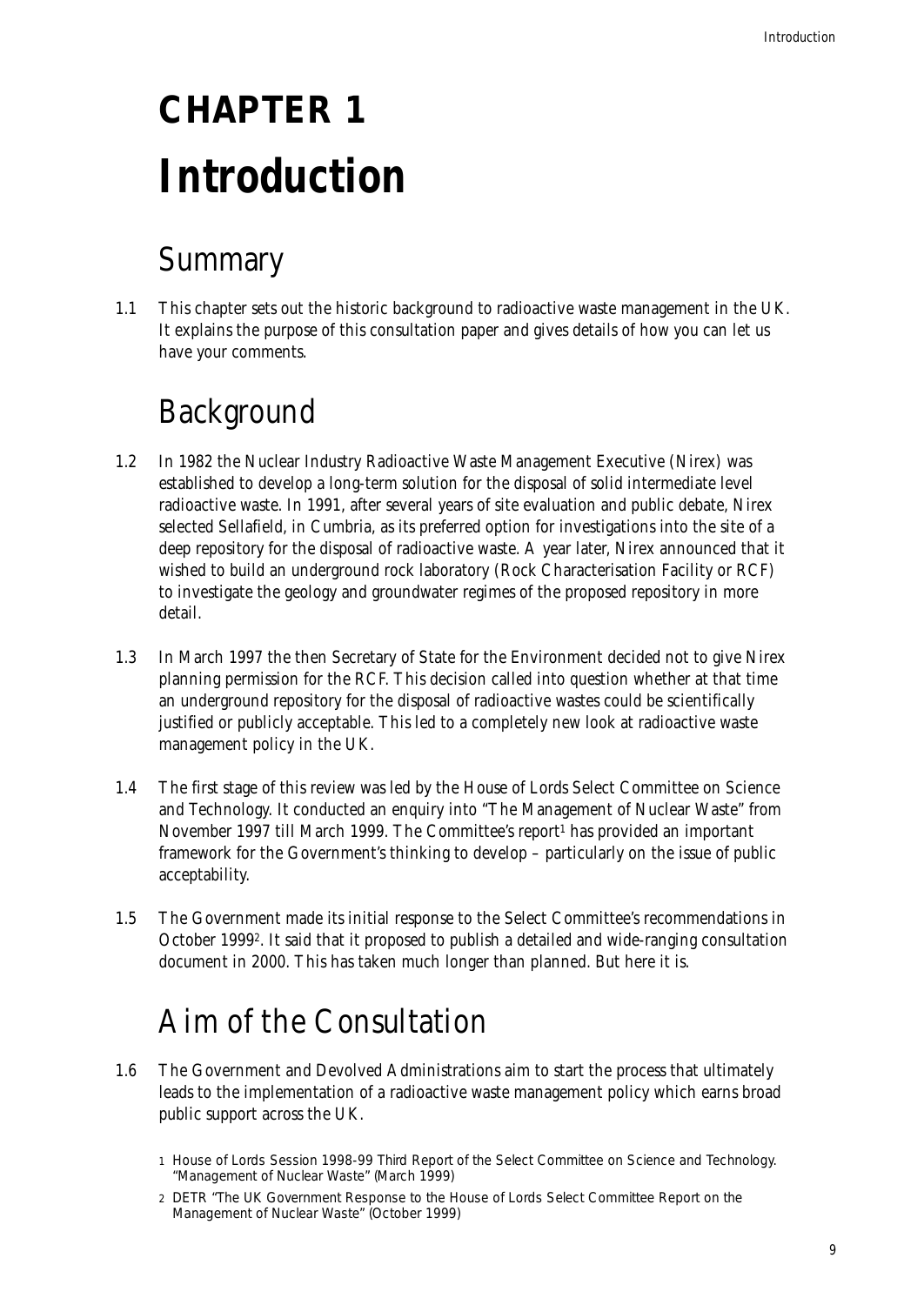- 1.7 Radioactive wastes have been accumulating for decades. We have to get on and decide what to do with them in the long term. We recognise that we should not rush the process, but take the time required to get it right and win public confidence. Wastes can continue to be stored safely in the medium term using current technology. So the timetable for deciding and implementing policy should be driven by the need to develop a clear understanding of the safety and environmental issues associated with each potential waste management option. We shall be guided by key principles, such as the need for an open and fair assessment of options and to achieve sustainable development. Some are mentioned above; more details are given in Appendix 5.
- 1.8 This consultation therefore begins a debate on:
	- The size and scale of the problem (Chapter 2, 3 and 4);
	- How the views of the public will contribute to the policy-making process (Chapter 5);
	- Any organisational changes needed to ensure that a sound policy is chosen and implemented (Chapter 6); and
	- The programme for the development and implementation of policy (Chapter7).
- 1.9 What this consultation does NOT seek to do is:
	- Endorse a long-term management option;
	- Dismiss any management options, (except where they have already been ruled out by international agreements or treaties) or
	- Identify organisational changes specific to any long-term management options.
- 1.10 The Government's independent Radioactive Waste Management Advisory Committee (RWMAC) has put forward its own recommendations on how the Government should manage this process. There are close similarities between its views and Ministers' position set out in paragraph 1.7. It also makes many detailed suggestions which need to be considered as part of the policy process. You may like to read these. The Committee's recommendations were published on 12 September 2001 and you can get a copy from DEFRA Publications, Admail 6000, London SW1A 2XX (08459 556000), the DEFRA website at www.defra.gov.uk/rwmac.index.htm or the Scottish Executive website at www.scotland.gov.uk.

### **DISCHARGES**

1.11 This consultation paper is concerned only with solid radioactive waste. In June 2000 the UK Government and the Devolved Administrations published a consultation paper "UK Strategy for Radioactive Discharges 2001-2020"3 which describes how the UK will implement the agreements reached at the 1998 Ministerial meeting of the OSPAR Commission for reducing discharges of radioactive substances. Consultation responses are being considered and the Government aims to publish a final version of the strategy

<sup>3</sup> Department of the Environment, Transport and the Regions (DETR, now DEFRA) "UK Strategy for Radioactive Discharges 2001-2020 Consultation Document" (June 2000)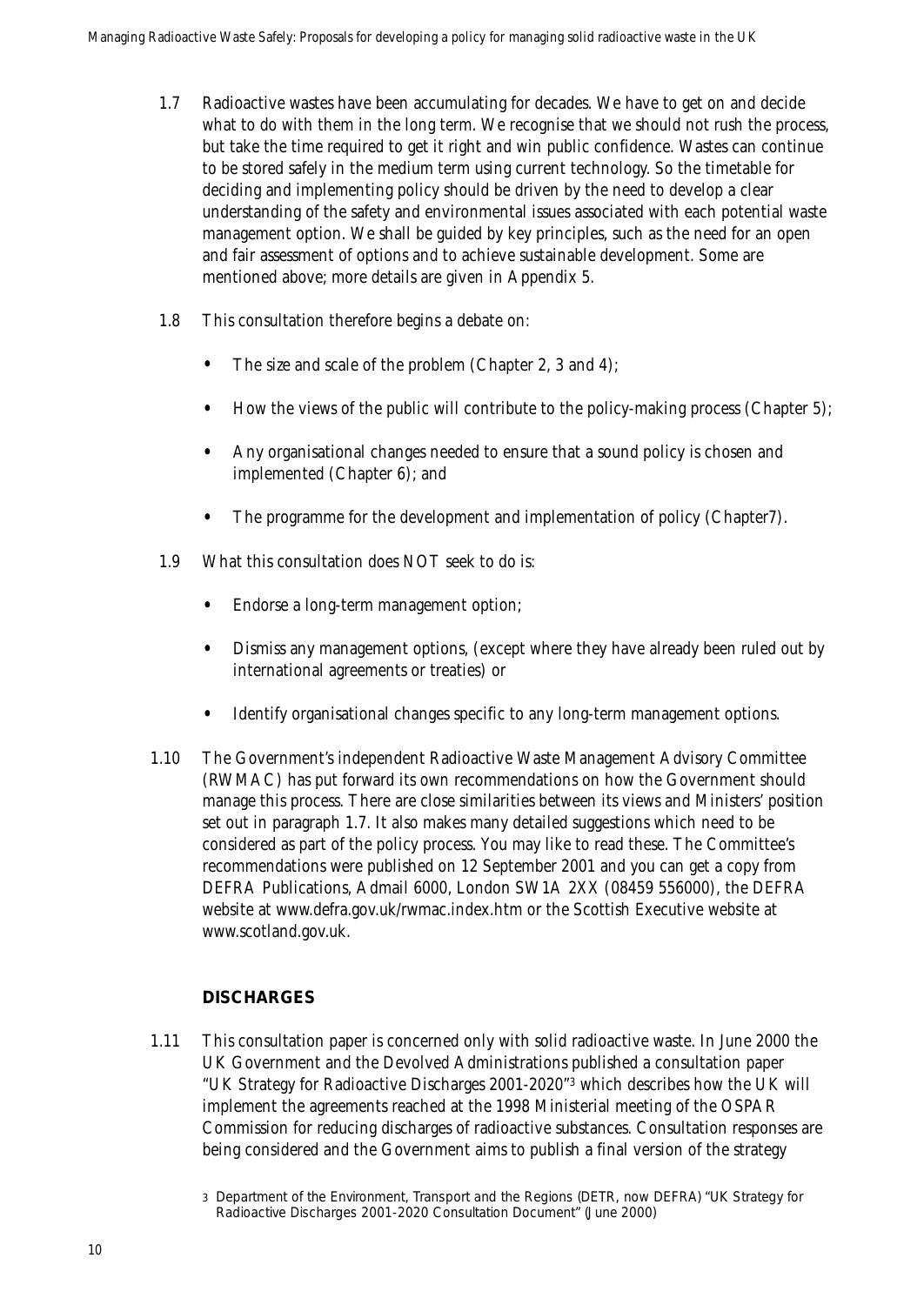around the end of 2001. The Government also published for consultation in November 20004, draft guidance to the Environment Agency on the setting of radioactive discharge limits. After considering responses, the Government aims to produce a final version of the guidance at the beginning of 2002. The Scottish Executive will consult on statutory guidance to the Scottish Environment Protection Agency, SEPA. The strategy and the guidance will form a clear policy base for future reviews of discharge authorisations by the regulators, and for strategic planning by the waste producers.

### Devolution

1.12 These proposals are published jointly by the UK Government and the Devolved Administrations. Where possible these are referred to simply as "we". Appendix 6 gives more detail on how devolution affects radioactive waste management.

### **YOUR COMMENTS ON THIS PAPER**

1.13 We would welcome your views on this paper. Please be sure that you get them to us by [**12 March 2002**]. You can write, fax, or e-mail to:

> Claire Herdman Radioactive Substances Division DEFRA Zone 4F/7 Ashdown House 123 Victoria Street London SW1E 6DE. Fax: 020 7944 6340 e-mail: radwaste.consultation@defra.gsi.gov.uk

1.14 If you live in Scotland, Wales or Northern Ireland you can write to:

John Langlands The Scottish Executive Environment Protection Unit Radioactive Waste Team Area 1-J (North) Victoria Quay Edinburgh EH6 6QQ Fax: 0131 244 0245 e-mail: john.langlands@scotland.gsi.gov.uk

<sup>4</sup> Department of the Environment, Transport and the Regions (DETR, now DEFRA) 'Statutory Guidance on the regulation of radioactive discharges in the environment from nuclear licensed sites'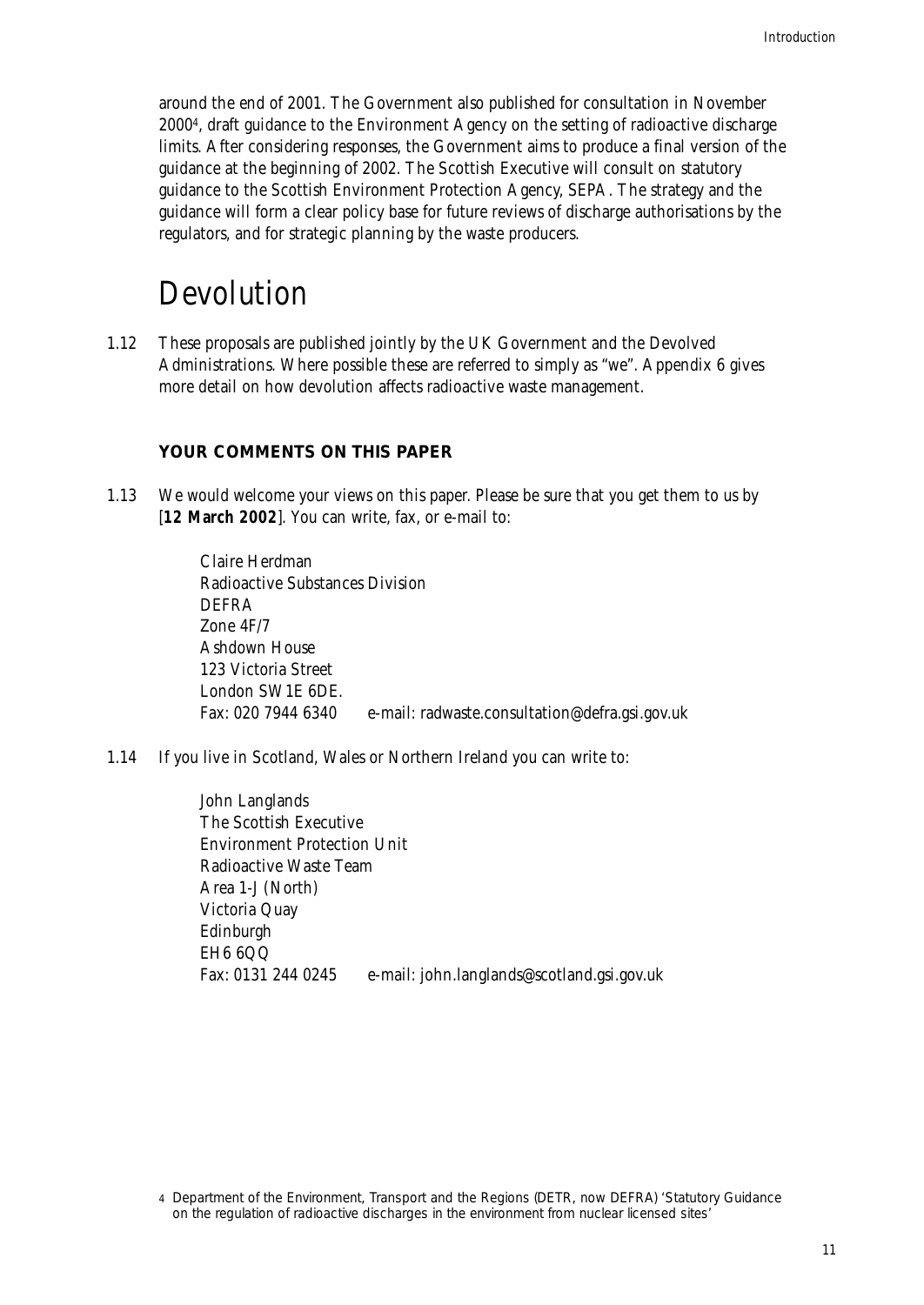Alex Nix The National Assembly for Wales Air and Environment Quality Branch Environmental Protection Division Cathays Park **Cardiff** CF10 3NQ Fax: 029 2082 5546 e-mail: alex.nix@Wales.gsi.gov.uk

Paul Burns Department of the Environment Environmental Policy Division 13th Floor River House 48 High Street Belfast BT1 2AW Fax: 028 90257300 e-mail: envpol@doeni.gov.uk

- 1.15 We may publish the responses, possibly putting them in the Libraries of the Houses of Parliament, the Scottish Parliament, the National Assembly for Wales, Northern Ireland Assembly or in the Departments' own Libraries, unless you specifically ask us to treat your response as confidential. Confidential responses may nevertheless be included in any statistical summary of comments received and views expressed.
- 1.16 A copy of this document will also be made available on the internet at:

www.defra.gov.uk/environment/index.htm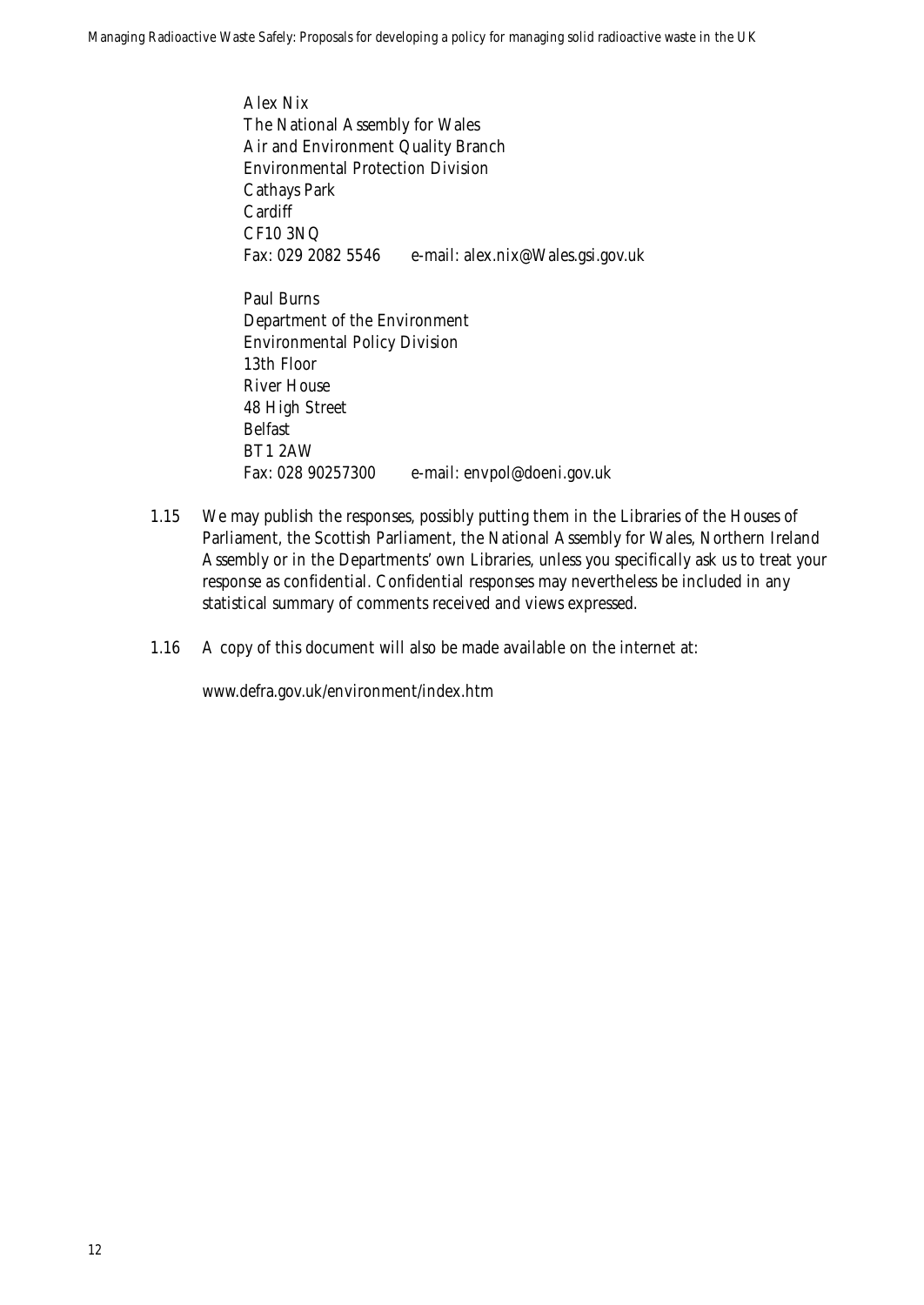# **CHAPTER 2 How have radioactive wastes been managed up to now?**

### Summary

2.1 This chapter describes what radioactive waste is, how it is categorised in the UK and how much exists. It also explains where the wastes come from, and how they are currently managed.

### What is Radioactive Waste?

- 2.2 Waste contaminated by, or incorporating radioactivity above threshold levels defined in legislation, is known as radioactive waste. Radioactivity is the spontaneous disintegration of radionuclides (unstable atomic nuclei, both natural and man made) in a process known as radioactive decay. During radioactive decay energetic particles and electromagnetic radiation are emitted which are termed ionising radiation. As its name implies, ionising radiation causes ionisation in material through which it passes. Within the human body it can cause immediate damage to living tissue if doses are high, and can either directly or indirectly increase the risk of hereditary defects and malignant disease.
- 2.3 As a result of radioactive decay, a radionuclide is transformed into another type of atomic nucleus. The rate at which this occurs is known as the activity and is proportional to the amount of the radionuclide present. As time passes the activity decreases. The half-life is the time taken for half of any given amount of radionuclide to decay. For every radioactive nuclide, the half-life is unique and unchangeable. Some of the radioactive waste which needs to be managed in the UK contains radionuclides with half-lives of hundreds of thousands of years, and therefore needs to be segregated from the environment and human contact during the lifetimes of many generations to come.
- 2.4 The UK regularly publishes a Radioactive Waste Inventory<sup>5</sup>, which shows the latest record of information on the sources, quantities and properties of civil and military radioactive wastes in the UK. Copies of the 1998 Inventory and a summary booklet are available from Nirex or DEFRA. An update of the Inventory for 2001 will be available in 2002.

## How has Radioactive Waste been treated up to now?

2.5 The treatment and handling of radioactive wastes has been determined by the actual characteristics of the waste. However, for management purposes, rather than for any regulatory need, radioactive waste is divided into four categories according to its heat generating capacity and activity content.

<sup>5</sup> The latest version is "Radioactive Wastes in the UK" DETR and Nirex (July 1999)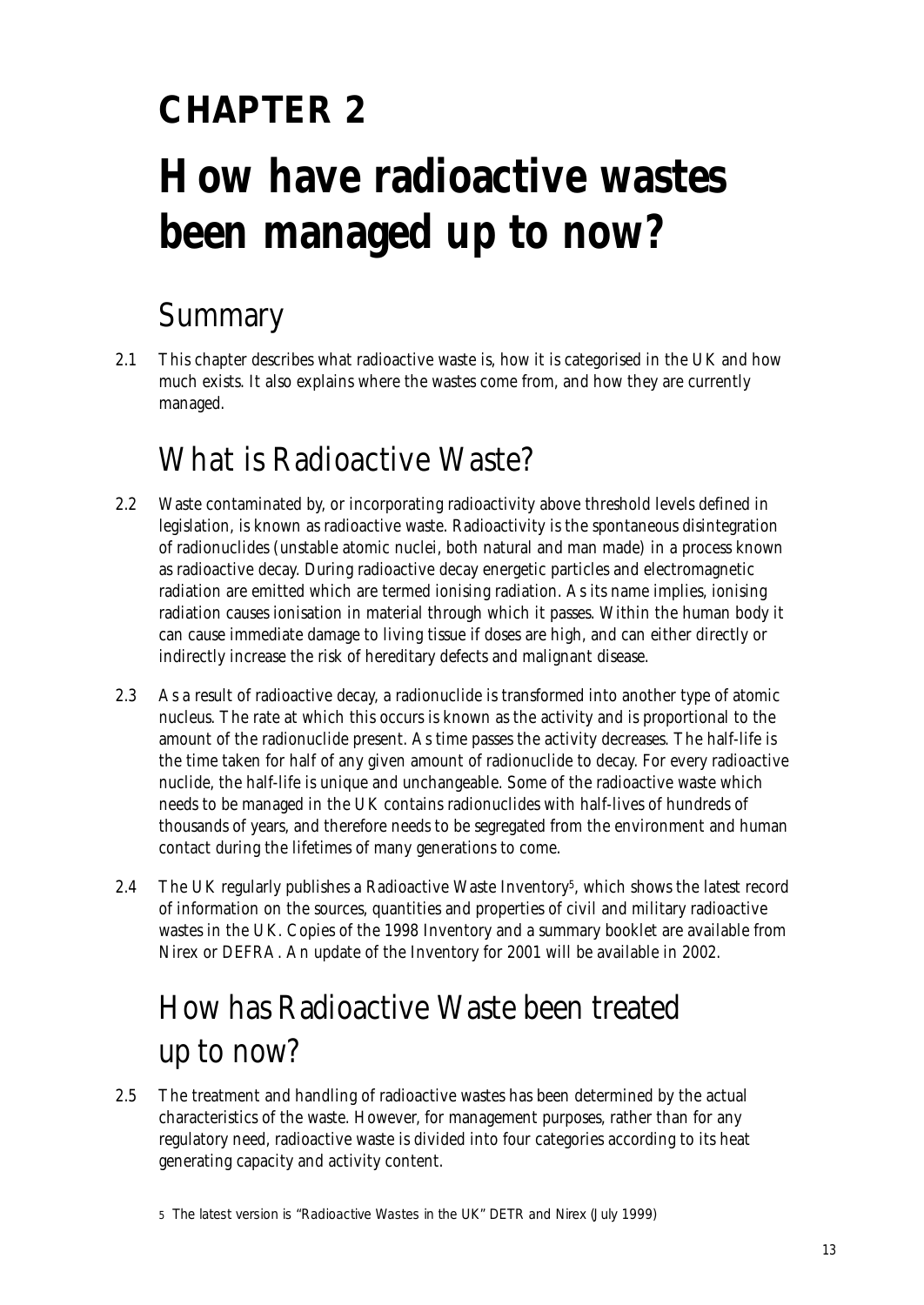### **Very low level wastes (VLLW)**

Wastes which can be disposed of with ordinary refuse, each  $0.1$  cubic metre (m<sup>3)</sup> of material containing less than 400 kBq (kilobecquerels)of beta/gamma activity or single items containing less than 40 kBq

### **Low level wastes (LLW)**

Containing radioactive materials other than those suitable for disposal with ordinary refuse, but not exceeding 4 GBq/te (gigabecquerels)of alpha or 12 GBq/te of beta/gamma activity – that is, wastes which can be accepted for authorised disposal at Drigg, Dounreay or other landfill sites by controlled burial

### **Intermediate level wastes (ILW)**

Wastes with radioactivity levels exceeding the upper boundaries for LLW, but which do not need heating to be taken into account in the design of storage or disposal facilities

### **High level wastes (HLW)**

Wastes in which the temperature may rise significantly as a result of their radioactivity, so this factor has to be taken into account in designing storage or disposal facilities

### **VERY LOW LEVEL WASTE**

2.6 Very low-level waste (VLLW) covers wastes with very low concentrations of radioactivity. It arises from a variety of sources, including hospitals and non-nuclear industry. Because VLLW contains little total radioactivity, it has been safely treated as it has arisen by various means, such as disposal with domestic refuse directly at landfill sites or indirectly after incineration.

### **LOW LEVEL WASTE**

- 2.7 Solid low-level waste (LLW) includes metals, soil, building rubble and organic materials, which arise principally as lightly contaminated miscellaneous scrap. Metals are mostly in the form of redundant equipment. Organic materials are mainly in the form of paper towels, clothing and laboratory equipment which have been used in areas where radioactive materials are used – such as hospitals, research establishments and industry.
- 2.8 Since the 1950s around 1,000,000m3 of LLW has been safely disposed of, mainly at the shallow burial site at Drigg, Cumbria and to a lesser extent at Dounreay, Caithness. The 1998 Inventory indicates that there were 8,000m3 of LLW in storage, about half of this was in temporary storage awaiting disposal. The rest is either unsuitable for disposal, or is being stored pending future treatment to make it passively safe. LLW from Dounreay in Caithness was disposed of in waste pits excavated in the surface rock. LLW scheduled for Drigg is now mostly subject to high force compaction and then placed in metal containers, of about 15m3 capacity, prior to grouting with cement and placement inside a concretelined vault. British Nuclear Fuels plc (BNFL) operate the Drigg site as a commercial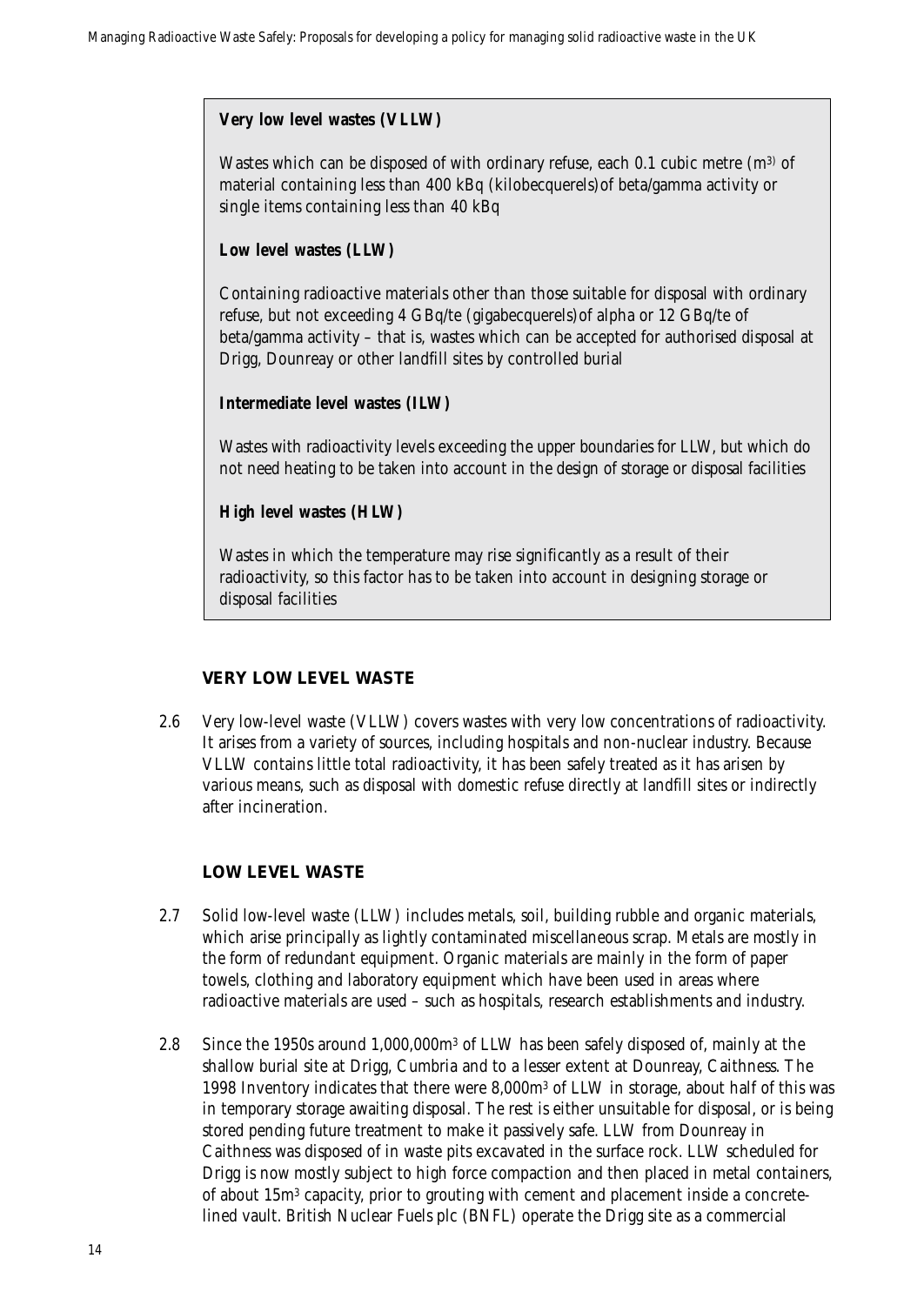venture. In addition to the LLW generated by BNFL, Drigg provides a UK-wide disposal service to a spectrum of customers including hospitals and universities.

### **INTERMEDIATE LEVEL WASTE**

- 2.9 Intermediate level waste (ILW) arises mainly from the reprocessing of spent fuel, and from general operations and maintenance of radioactive plant. The major components of ILW are metals and organic materials, with smaller quantities of cement, graphite, glass and ceramics. Over the period 1949 to 1982 73,530 tonnes of low and intermediate waste has been disposed of by the UK to the North East Atlantic. Since 1982 ILW which would have been disposed to sea has been stockpiled. In addition some arisings from the late 1940s onwards have been stored on sites. The 1998 Inventory reveals that there were then 71,000m3 of ILW in storage, 8,500m3 of which had been treated to achieve passive safety by forming stable packages for long term management. Be it storage or disposal, this treatment is called **conditioning**. Stainless steel drums of 500 litre capacity are the main containers used. In order to avoid the additional radiological dose to workers and the very high costs that would be associated with re-packaging, conditioning is carried out in such a way as to anticipate the requirements for the future long-term management of the wastes. ILW, be it in raw or conditioned form, is mainly stored in shielded buildings, vaults or silos, mostly at the site where it arises. The majority originates at Sellafield.
- 2.10 Proposals for the conditioning of wastes are put to Nirex which assesses them against the safety of storing, transporting, handling and possible disposing of the wastes. Following such assessments, Nirex provides formal advice to guide waste producer plans and future development. When satisfied that the proposals are consistent with Nirex standards and specifications, Nirex packaging principles and the Nirex phased disposal concept, (in particular that the packages would be safe in an underground facility for protracted periods both before and after any backfilling and sealing), Nirex will provide endorsement in the form of a Letter of Comfort. This is not an automatic outcome from the submission of waste packaging proposals, as Nirex is sometimes unable to issue a Letter of Comfort.
- 2.11 As no final management strategy for ILW exists, one of the aims of this consultation paper is to set out the process through which an ILW management policy capable of commanding widespread public support will be chosen.

### **HIGH LEVEL WASTE**

2.12 High Level Waste (HLW) is a heat-generating waste that has accumulated since the early 1950s at Sellafield and Dounreay as the concentrated liquid nitric acid product from the reprocessing of spent nuclear fuel. HLW comprises only about 2% of the UK's total volume of stored radioactive waste, but about 90% of its radioactive content. HLW storage facilities have cooling systems to dissipate the heat that the waste generates, and massive concrete shielding to protect the operators. The Health and Safety Executive (HSE) reported on 18 February 2000 that there were 1300m3 of liquid HLW stored in watercooled tanks at Sellafield. The equivalent of a further 900m3 of liquid HLW had already been converted at Sellafield into a solid and stable form by immobilising it in glass (vitrification) within stainless steel canisters of about 140 litre capacity. There is a smaller quantity of less active HLW, 230m3, still in liquid form at Dounreay. Current Government policy is that vitrified HLW should be stored for at least 50 years to allow the heat to decline so as to make long-term management less complex.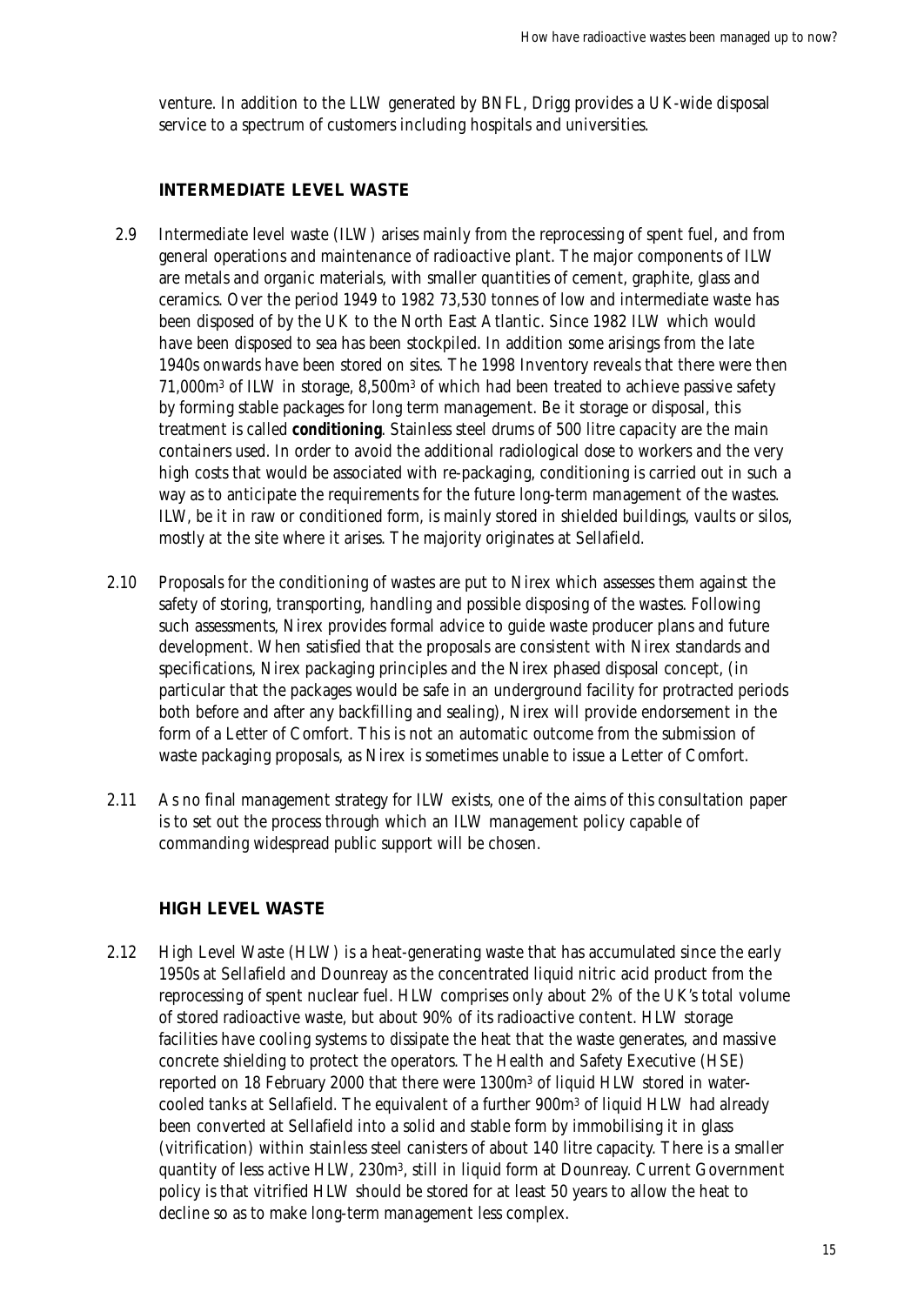2.13 As with ILW, there is currently no final management strategy for HLW. Therefore, and as the issues associated with the development of a management strategy for both sets of wastes are similar, this paper also sets out how a management strategy for HLW, which commands widespread public support, will be chosen.

#### *Box 1: EU Classification System for Radioactive Waste*

- 2.14 At the present time the classification systems for radioactive waste in use across the European Union vary widely in approach and application. Some are used purely for communication purposes, while most are dictated by the available management routes or by activity concentration.
- 2.15 An EU Classification system has been proposed (to be used in conjunction with National systems, not replace them), following a meeting of EU representatives in January 1998 in Brussels. The system is based on the International Atomic Energy Authority (IAEA) classification scheme, with some modifications. It is to be used for transmitting data to the Commission for the compilation of a European waste inventory.
- 2.16 The main difference from the UK classification is the addition of categories for transitional waste that will decay within a short period of storage to unrestricted clearance levels, and the division of our ILW and LLW classifications into short-lived and long-lived LILW (Low and Intermediate Level Waste). This system would, theoretically, have the advantage of making it easier to identify appropriate management routes. However, although it should be possible to construct and operate a system which made allowance for reductions in radioactivity over time, most UK wastes contain a mixture of radionuclides of different half-lives which makes the operation of such a system more problematic. Additionally, the dose resulting from contact with radionuclides is not related to their half-life. The toxicity of radionuclides of similar half-lives are not necessarily the same. Therefore, the management of wastes is determined by the actual characteristics of the waste rather than by its classification.
- 2.17 *Views are invited on the principle of segregating UK waste types by halflives.*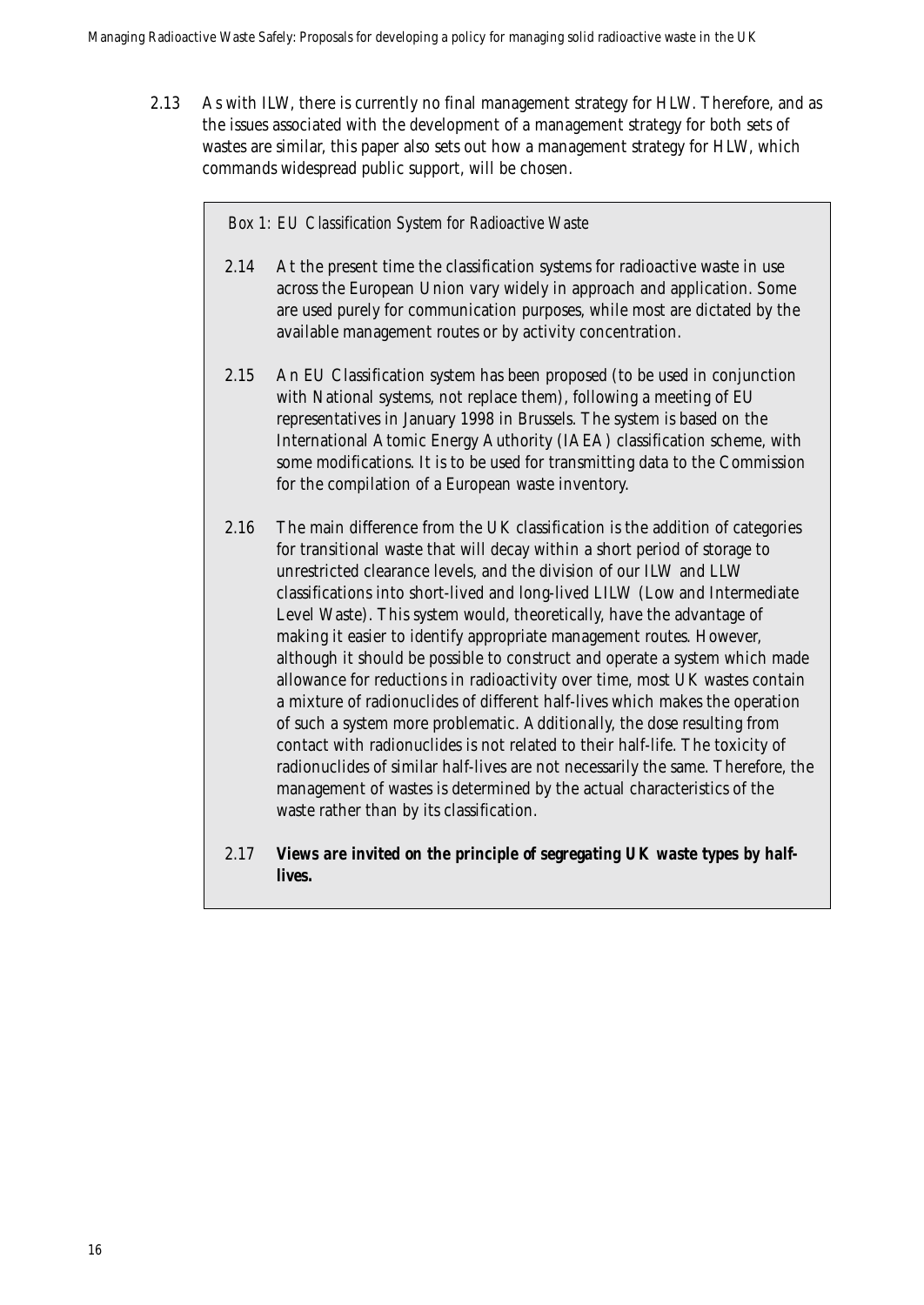### What has created the stockpile of wastes?



### **NUCLEAR POWER**

2.18 Nuclear power has been seen by successive Governments as a means of diversifying the supply of energy and as a potential export earner, and from the start of the civil programme in 1962 until 1996 has been wholly Government owned . The nuclear power sector has produced wastes from the enrichment of uranium, the fabrication of nuclear fuel, reactor operations (23% of the total UK volume – see also para 2.24), spent fuel reprocessing (63%) and related research and development activities. The large majority of the radioactivity in the UK's radioactive waste comes from the nuclear power sector. Most of the waste has been from the operation of the reactors but the Magnox power reactors at Hunterston, Berkeley and Trawsfnydd are in the process of decommissioning. Similarly nuclear facilities at Culcheth, Winfrith and Harwell have been dismantled. Much of the current waste production is from spent fuel reprocessing and waste management operations at Sellafield in Cumbria, particularly as a result of the disproportionate amount of ILW resulting from the first generation, Magnox programme, compared with more modern reactors.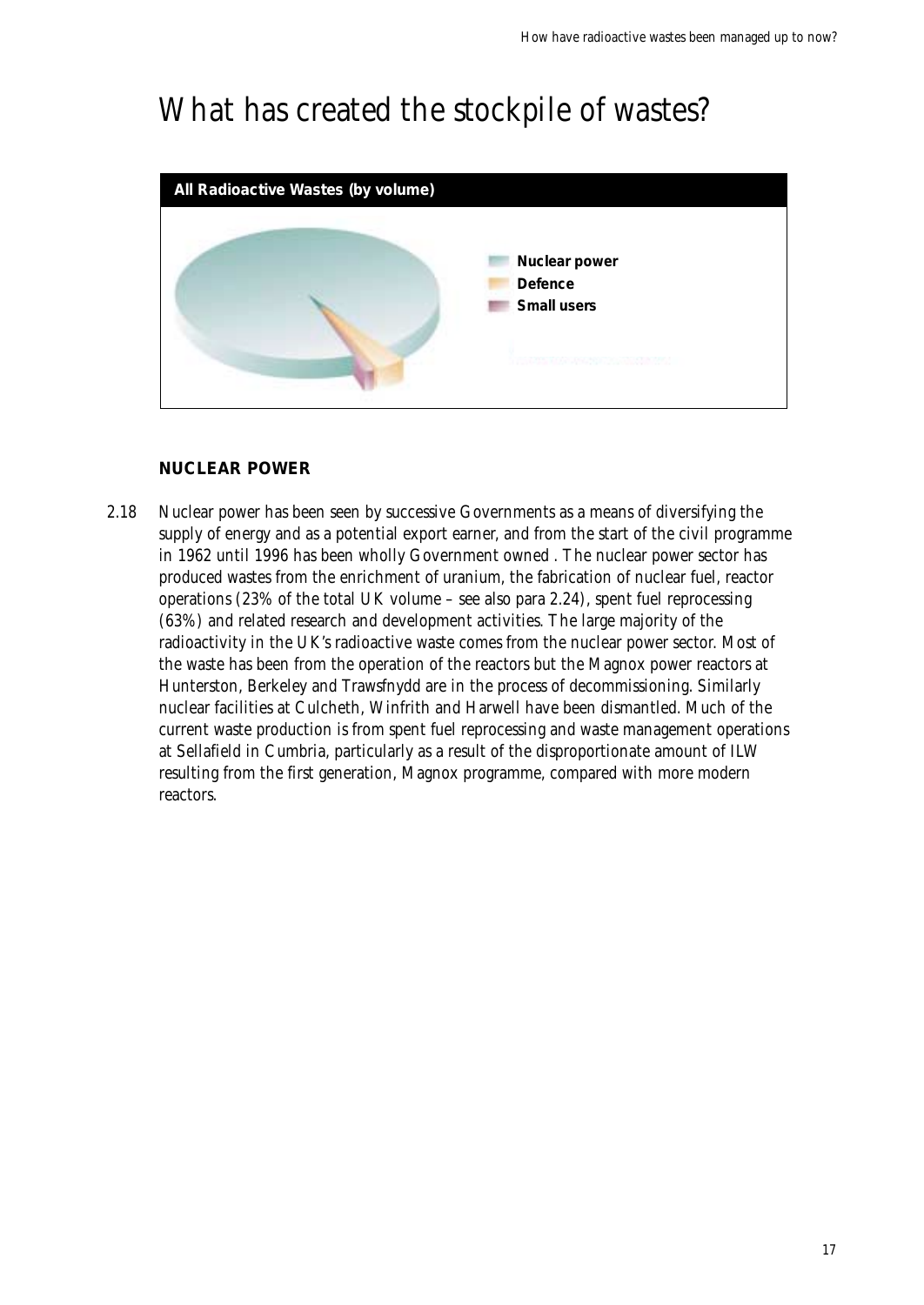#### *Box 2: Nuclear Electricity Generation*

- 2.19 Nuclear power currently contributes about 23% of the UK's electricity supply and plays an important role in helping the UK to meet its climate change targets. Current output is provided by two companies: British Energy plc and BNFL. British Energy owns eight nuclear stations, two of them in Scotland meeting over half of Scottish electricity demand, while BNFL owns and operates seven Magnox stations in England and Wales, and one in Scotland.
- 2.20 Carbon dioxide emissions from nuclear power generation are negligible and, in the absence of nuclear generation, UK emissions of carbon dioxide in 1998 would have been some 12 to 24 million tonnes of carbon higher, depending on the mix of generation used to replace it. The Government believes that existing nuclear power stations should continue to contribute to the electricity supply and to the reduction of emissions as long as they can do so to the high safety and environmental standards that are currently observed.
- 2.21 Nuclear output is likely to begin to decline, however, from around 2005 onwards, as the older stations begin to close. It is possible that two thirds of existing nuclear capacity could close by around 2012, although the probability is that life extensions will increase the amount available in that date and beyond. Electricity generation is then likely to become more carbon-intensive unless other low or zero carbon energy sources, particularly a strong renewables industry, can be developed.
- 2.22 As with other forms of electricity generation in the UK it is for generators to bring forward proposals for new plant. There are currently no such proposals for new nuclear power stations in the UK, largely due to nuclear's current inability to compete on cost grounds with other types of generation. Nuclear's future role will depend on its costs compared to other generation options, and securing public confidence about issues such as safety and the environment. For example, issues related to waste management would need to be addressed. The Government has begun a review of its future energy strategy. Among other things, this is looking at current or potential energy sources including nuclear.
- 2.23 Internationally, industry research and development is focussing on improving the economics of nuclear fission generation in parallel with ensuring that designs meet the very stringent public and regulatory requirements on safety, waste, and proliferation resistance in the context of growing awareness of climate change and sustainable development.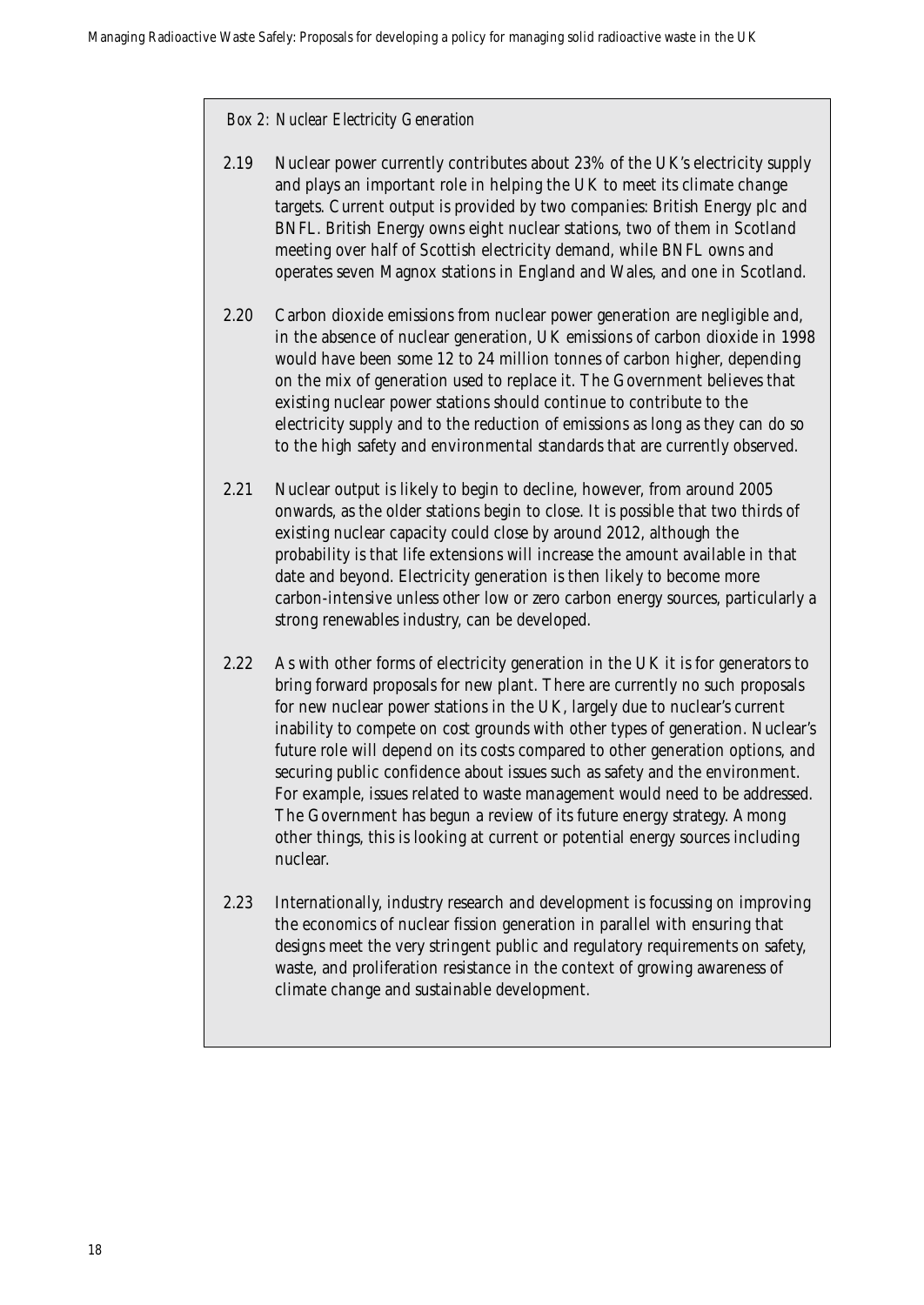## Defence

- 2.24 Defence wastes are those wastes that have been generated by Ministry of Defence (MOD) service and civilian establishments or companies that have undertaken work on behalf of the Ministry of Defence or its predecessors. These wastes have been mainly produced as a consequence of successive Governments' acceptance of the need for a nuclear deterrent. Between 3 – 10% of total UK wastes by volume are due to the military programme.
- 2.25 Wastes mainly originate from the nuclear weapons and submarine propulsion programmes. Radium wastes continue to arise from the remediation of the many sites where radium was historically used as a means of luminising dials and compasses. Smaller quantities of wastes continue to arise from the general use of radioactive materials within the armed forces and the Defence Evaluation Research Agency establishments.
- 2.26 Ministry of Defence policy on the management of its wastes stems from national policy as defined in the previous UK Government's 1995 White Paper "Review of Radioactive Waste Management Policy, final conclusions. Cm2919". Companies undertaking work on behalf of the Ministry of Defence are subject to civil regulation. Ministry of Defence sites are also subject to civil regulation except for the application of the Radioactive Substances Act 1993 and licensing under the Nuclear Licensing Act 1965.
- 2.27 Where legislation does not apply to the Ministry of Defence it is Ministry of Defence policy to ensure where practicable standards are as least as good as those required by legislation. It is also MOD policy at regular intervals to invite the Government's independent advisors, the RWMAC, publicly to review radioactive waste management practices at Ministry of Defence sites and those of its contractors.
- 2.28 The Ministry of Defence has made considerable progress in adopting civil regulation for defence sites, e.g. through the privatisation of dockyards and the management of the Atomic Weapons Establishments. In the light of these advances, the Government agrees in principle that, in order to increase public confidence, Ministry of Defence radioactive wastes should be brought under the civilian regulatory regime, provided that issues of national security, the operational effectiveness of the armed services and cost can be resolved.

## Small Users

- 2.29 A 'small user' is the term given to organisations that produce radioactive wastes, but do not have sites licensed under the Nuclear Installations Act 1965. Small users include hospitals, universities, research laboratories, the off-shore oil and gas industry and some non-nuclear industries. There are approximately 5,600 small users on civil unlicensed sites in England and Wales, about 900 in Scotland and 150 in Northern Ireland.
- 2.30 Small users handle a wide range of radioactive materials, resulting in a variety of wastes, particularly in hospitals. These include 'washings' produced from laundry treatment of contaminated protective overalls and linen, and solid disposable items such as sources (see Box 3 for explanation), swabs, vials, syringes, gloves and dressings. There are also contaminated solid and liquid biological samples.
- 2.31 The volumes of LLW and VLLW produced by small users, other than the oil and gas industry, are small (100m3 of LLW in 1999), and even smaller amounts of ILW are created. Current management policy allows solid LLW and VLLW and organic liquids to be burnt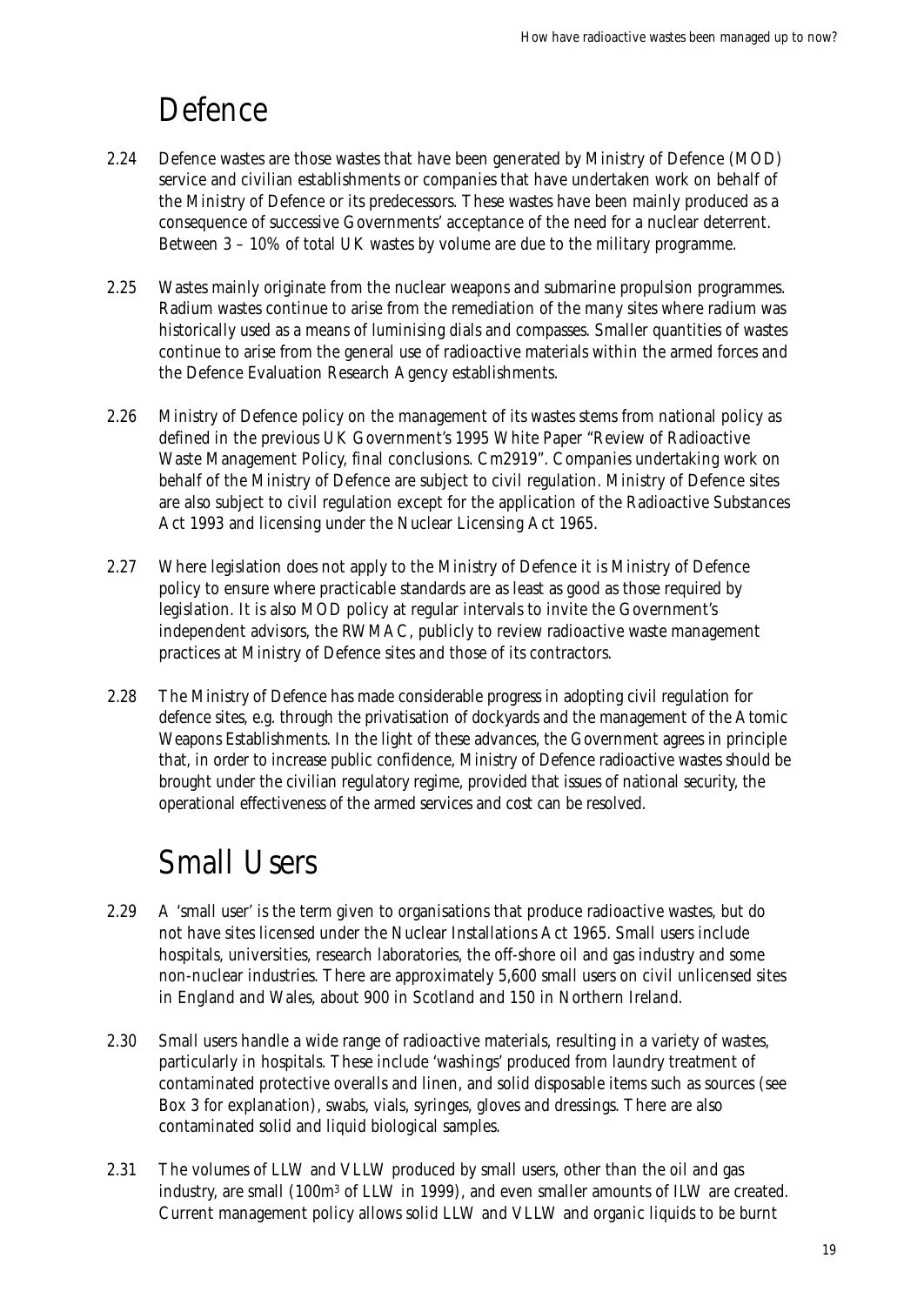in incinerators. Alternatively, some types of LLW and VLLW can be disposed of in ordinary waste landfill sites, and LLW can be disposed of at the BNFL facility at Drigg. Low activity liquid LLW wastes that are not incinerated may be authorised for disposal to the sewerage system. Solid ILW goes into storage pending a final management route. Disposals of radioactive wastes are regulated under the Radioactive Substances Act 1993 by the Environment Agency, in England and Wales, the Scottish Environment Protection Agency (SEPA), in Scotland, and the Industrial Pollution and Radiochemical Inspectorate (IPRI), part of the Environment and Heritage Service within the Department of Environment, Northern Ireland. Some disposals of small amounts of radionuclides are allowed, with prior authorisation, under the Hospitals and Schools Exemption Orders.

- 2.32 During the routine extraction of oil and gas, quantities of water and solids are also removed from the sub-seabed reservoir. These materials may contain naturally occurring radioactive materials (NORM) which can accumulate on internal surfaces of process plant. The deposition of NORM increases if seawater, which is injected into rock to enhance oil flow, mixes with the other fluids. Radon gas follows the gas streams and subsequently deposits solid radioactive decay products. The deposited NORM can occur as a hard scale of low specific activity on the surface of pipework, valves, pumps and vessels; or as sludge contaminated with hydrocarbons in oil separators and oily water treatment plants; or as a sand/sludge uncontaminated by hydrocarbons.
- 2.33 Many of the oil and gas industry sludges are exempt from authorisation under the Radioactive Substances Act 1993 because of their low activity levels. But some are of higher activity and there are currently a very limited number of disposal routes open for this waste. Limited quantities of waste are authorised for discharge to the sea. An alternative route is disposal as solid waste to Drigg. However, the anticipated large future arisings from the oil industry are far in excess of existing sea disposal authorisations, and of Drigg's authorised capacity. In the specific case of a land-based facility at Wytch Farm in Hampshire, re-injection to the well-head is authorised by the Environment Agency.
- 2.34 In the light of these limited options, the Government is currently in discussion with the regulators to pursue the most appropriate disposal route for this material. Discussions are focusing on whether the re-injection of the material into the offshore oil and gas wellheads from where it originated represents the Best Practicable Environmental Option (BPEO), and whether it is consistent with the UK's international obligations under OSPAR – a Convention on protecting the North-East Atlantic from pollution – and the London Dumping Convention.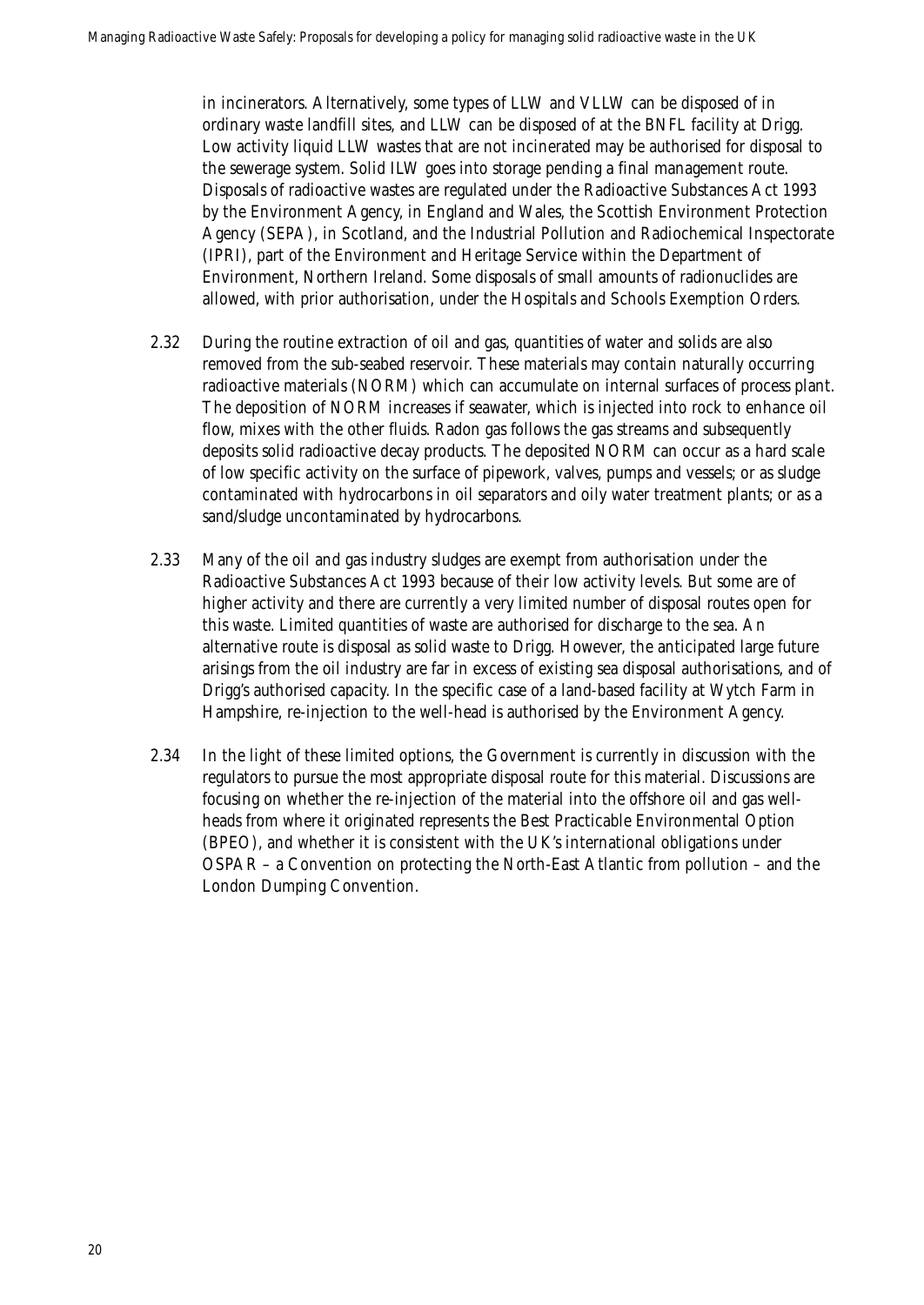#### *Box 3: Spent Sealed Sources*

- 2.35 A 'sealed source' is a device in which a radioactive material has been contained within an outer casing. This outer casing makes an accidental release of the contents extremely unlikely. Sealed sources have an extensive range of medical, educational and industrial uses, notably in general diagnosis and cancer treatments, and in the oil and gas industries.
- 2.36 When the amount of radioactivity in a sealed source has diminished through natural decay to the point where it can no longer serve its original purpose, it is described as 'spent' and becomes waste. The time taken for a sealed source to become a waste varies with the half-life of the particular radionuclide. It can range from hours to hundreds of years. Some spent sealed sources can be recycled into new sources by specialist source manufacturers, reusing the radioactivity contained in them. Others are simply wastes, for which a management route must eventually be found.
- 2.37 Some sources decay to the extent that they can be disposed of by dustbin disposal or as LLW to Drigg, whilst others will remain as ILW for long periods. As the UK currently has no final management route for ILW, special arrangements entailing considerable cost are required for the long-term storage of these sources at dedicated sites, such as the spent source store run by the United Kingdom Atomic Energy Authority (UKAEA) at Harwell in Oxfordshire. Redundant sources are therefore frequently retained on small user premises. In addition to their own spent sources, small user organisations may also take control of sources that are found in the public domain (either as a result of accident, loss or abandonment) on a voluntary basis.
- 2.38 We are currently involved in a number of international initiatives to increase control over the management of spent sealed sources. The European Commission is preparing a Directive that will harmonise and improve the control of sealed sources within the European Union. The IAEA have also proposed an Action Plan to assist States in maintaining and, where necessary, improving the safety of radiation sources and the security of radioactive materials.
- 2.39 We have also noted the recommendations on spent sealed sources made by RWMAC in its recent examination of the problems experienced by small users in managing their radioactive wastes<sup>6</sup>. RWMAC concluded that small users face serious difficulties, primarily financial, in dealing with spent sources. Large ILW sources constitute a particular problem for hospitals and universities, whilst even the costs associated with small sources has meant that they are reluctant to take guardianship of sources discovered in the public domain. RWMAC's view is that the Government should consider the case for ring-fencing additional resources in order that the health and university sectors can make effective arrangements for the management of historic redundant registered sources for which there is no current budget,

*continued overleaf*

<sup>6</sup> The Radioactive Waste Management Advisory Committee's Advice to Ministers on the Problems of "Small Users" of Radioactive Materials (September 2000)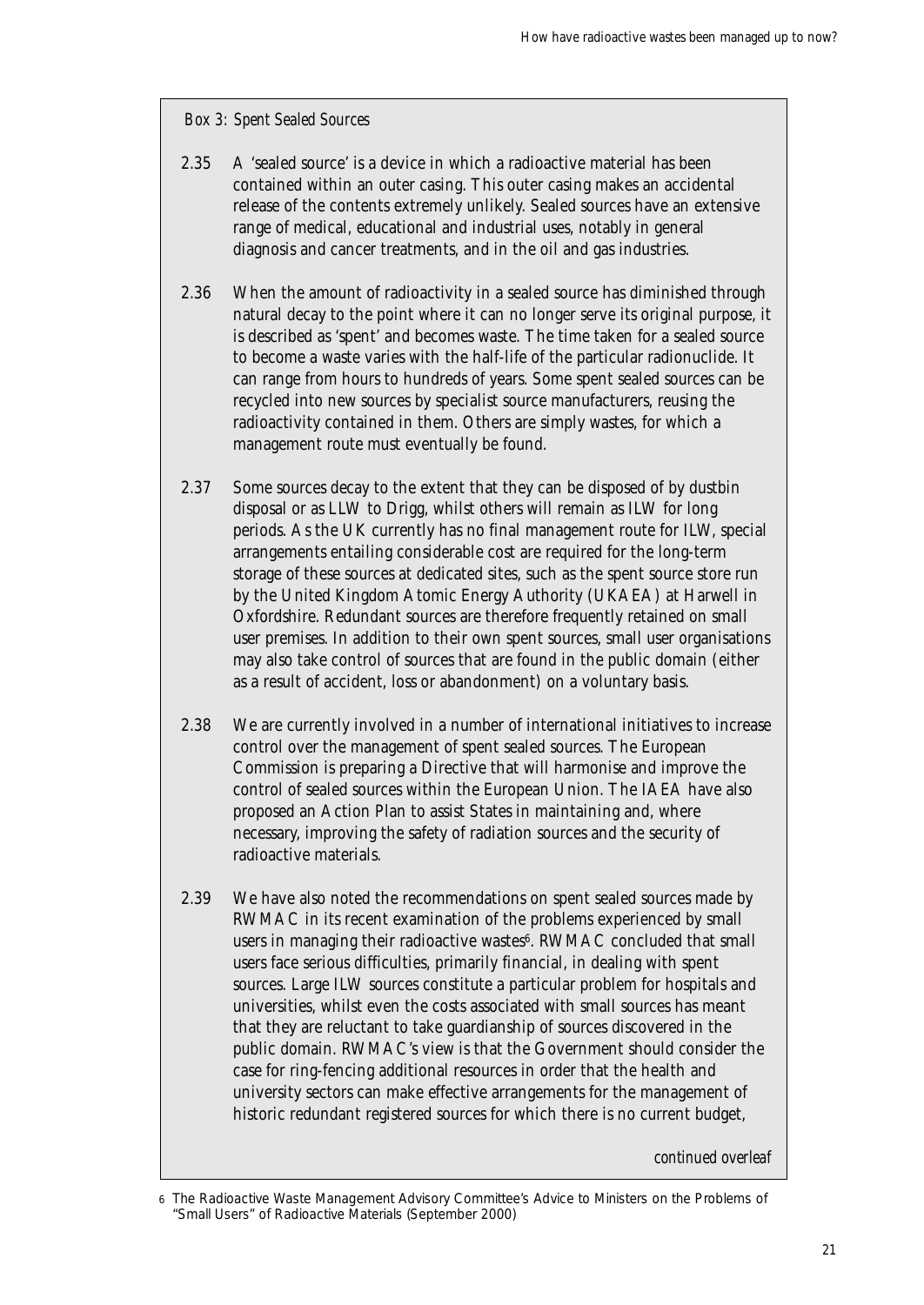and requiring arrangements to be put in place such that all sales of new sources include provision for future disposal. RWMAC also considers that for the UK a dedicated organisation could be given responsibility for taking abandoned sources under control.

- 2.40 We note that no serious accidents have occurred with lost sources in the UK, but recognise that there is no room for complacency. RWMAC's proposals require careful consideration in balancing the reduction in possible harm against the financial implications.
- 2.41 *Views are invited on RWMAC's proposals for the management of spent sealed sources: the ring-fencing of additional resources for the management of historic redundant registered sources for which there is no current budget; requiring arrangements to be put in place such that all sales of new sources include provision for future disposal; and setting up a dedicated organisation with responsibility for taking abandoned sources under control.*
- 2.42 Appendix 1 summarises the main options for managing radioactive waste in the long term. These include:
	- - storage above ground disposal underground
	- storage underground disposal at sea
	- - disposal under the seabed disposal in subduction zones
	-
- disposal in ice sheets disposal in outer space
	- partitioning and transmutation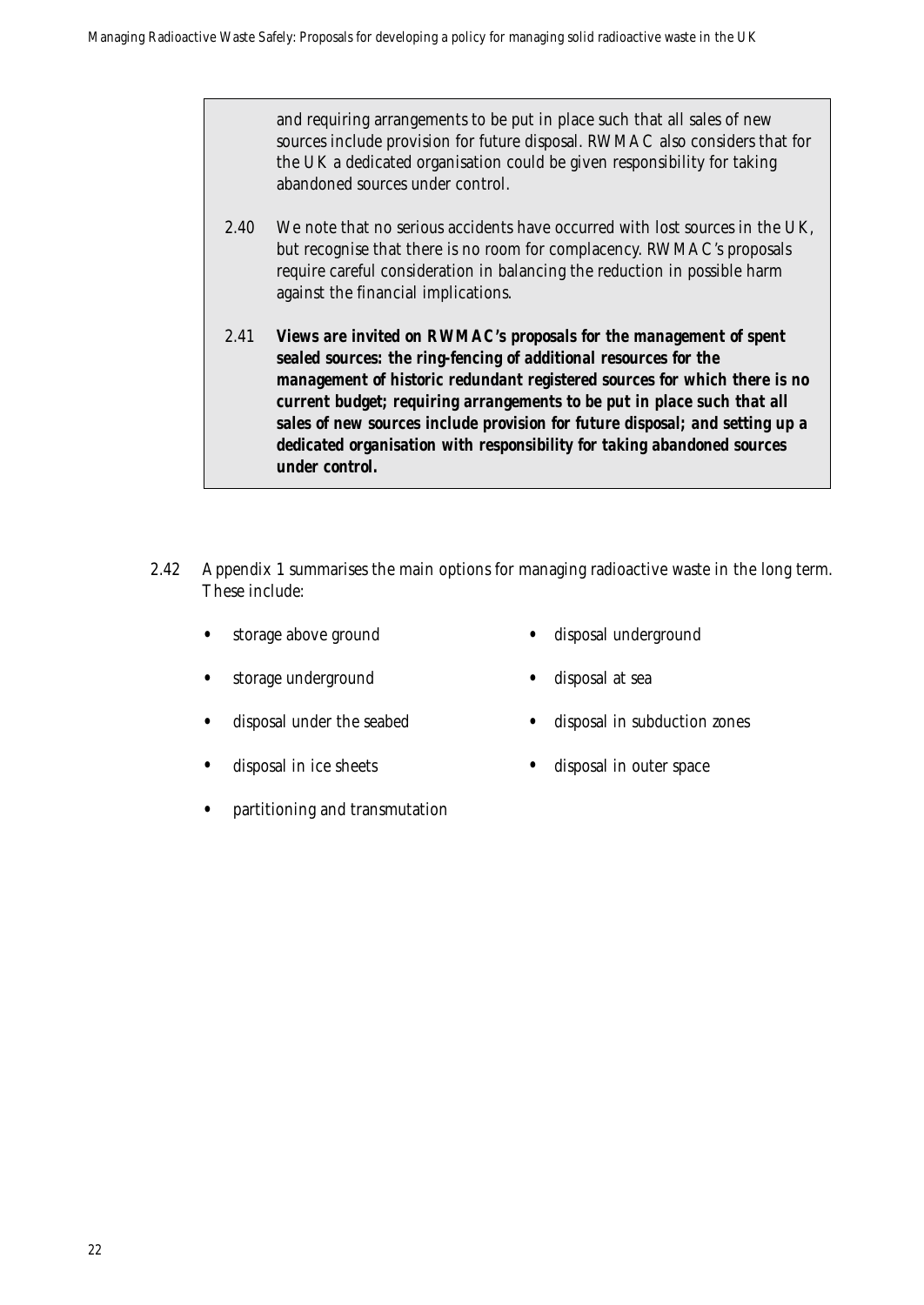# **CHAPTER 3 What wastes still have to be managed?**

### Summary

- 3.1 This chapter describes those radioactive wastes that are likely to arise from the remainder of the current UK nuclear power programme, continuing military activities and small users. It also examines materials that are currently not considered to be waste, but because their future use is uncertain, may at a later date be included in the Inventory, and may, therefore, impact on a waste management strategy.
- 3.2 VLLW and LLW will continue to be produced for the foreseeable future assuming radionuclides continue to be used in medicine, research and education. Landfill sites and incinerators will probably continue to deal with some of these.



- 3.3 LLW will continue to arise from ongoing operations of the nuclear power industry and from military activities. The decommissioning of all today's nuclear facilities once they come to the end of their lives will continue throughout this century and possible the next and will also produce much LLW. In total about  $1,800,000$  m<sup>3</sup> of LLW is expected by 2160, this is far more than has been disposed of to the Drigg site since it opened. Drigg only has a finite capacity in the currently consented area and may be full by about 2050, hence new arrangements will have to be examined. Successor plans will need to be in place before then to deal with arisings of LLW requiring long-term management. The issues discussed in this consultation paper will be central to how these successor plans are chosen. We therefore expect that the potential management options for LLW post-2050 will be discussed in the next consultation paper at "Stage two" (see Table 1 in Chapter 7).
- 3.4 Dounreay will have appreciable LLW arising from decommissioning, and the management of these wastes is a subject of active study.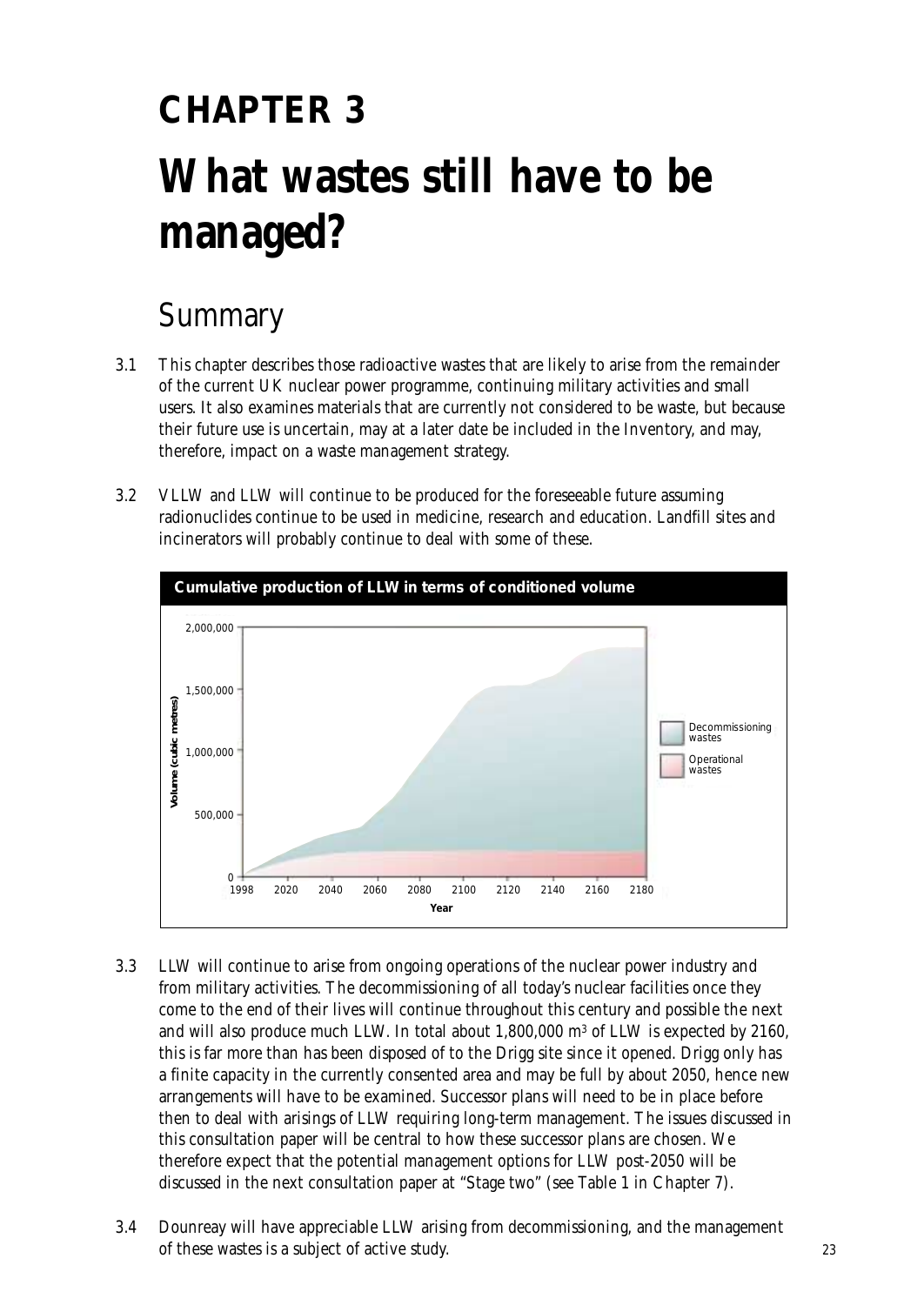3.5 About 210,000 m3 of ILW will be arising almost equally from the continued operation of the current nuclear industry, and from decommissioning of existing facilities, that were not designed to modern standards for ease of decontamination. Storage buildings for this conditioned ILW will need to be constructed at the main nuclear sites whilst the long term management arrangements are determined. The arising of ILW from the non-nuclear industry is very small, but it is important that a route is available for the management of spent sealed sources not returned to manufacturers. Techniques are available for rendering ILW passively safe, and over time an increasing percentage of it will be conditioned. ILW from decommissioning will become more and more important as operation of our ageing reactors and facilities cease. Paragraphs 3.15-3.33 set out in more detail the factors that have to be considered in planning decommissioning.



3.6 About 1000 m3 of conditioned HLW will arise from the completion of current reprocessing contracts by about 2015. Unless new reprocessing contracts are obtained at Sellafield no further HLW will be created there, other than a small amount from the decommissioning of the vitrification plants. The liquid HLW at Dounreay will also have to be converted to a more stable form for improved long-term management.

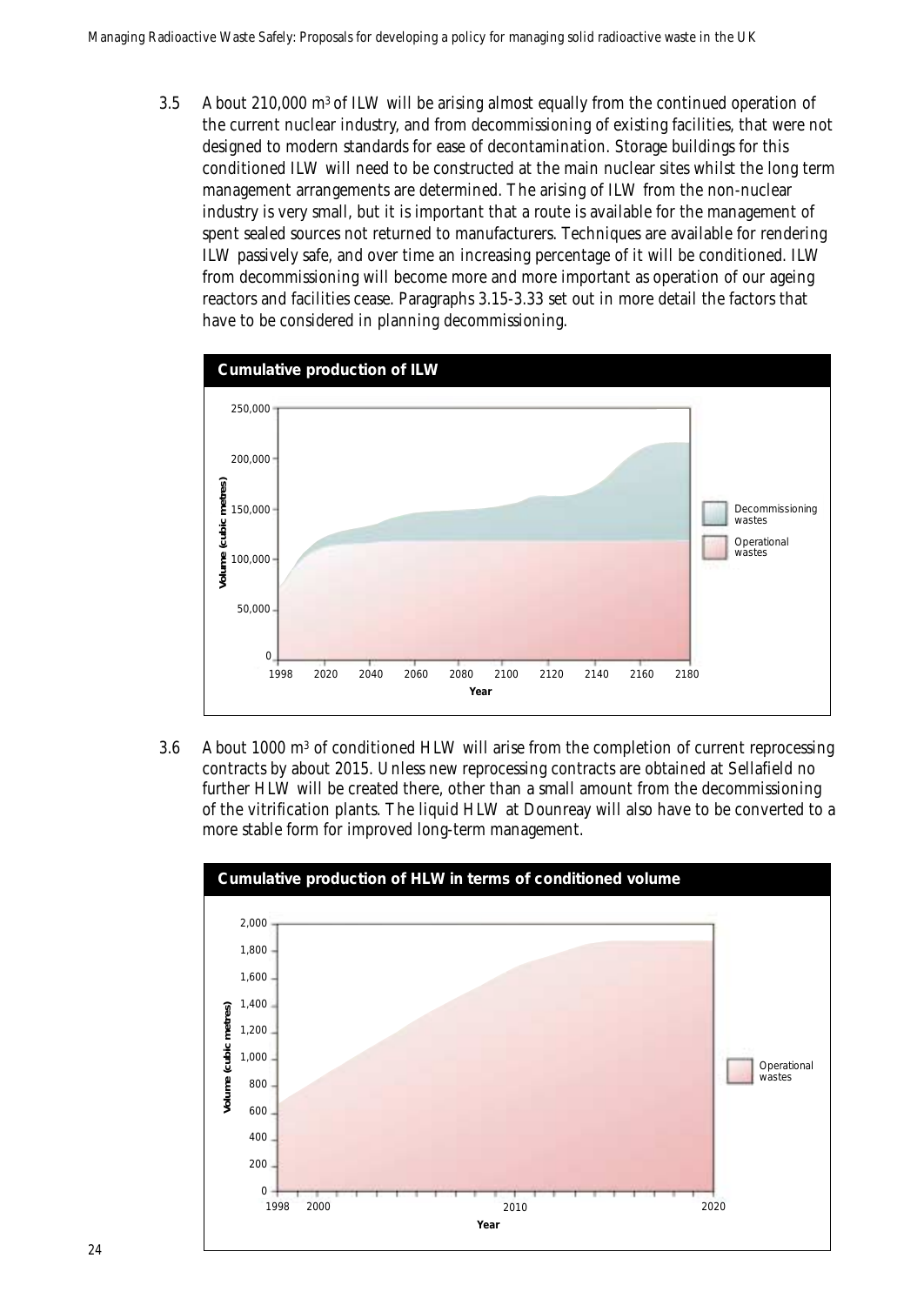#### **WASTE SUBSTITUTION**

- 3.7 Waste substitution is a means of marginally altering the proportion of wastes held in different categories and thus the management of some contaminated material.
- 3.8 All BNFL's new reprocessing contracts for overseas customers signed since 1976 have included a provision to return the resulting wastes back to the country of origin. However, BNFL has proposed that to reduce significantly the volume of wastes to be returned, and hence the number of waste shipments to overseas customers, it should be allowed to offer waste substitution to its overseas customers. This would involve returning a smaller amount of HLW that would be radiologically equal to the greater volume of LLW and ILW normally associated with reprocessing. The LLW would be disposed of at Drigg, and the ILW stored at Sellafield, pending a decision on long-term management arrangements.
- 3.9 Current Government policy is that HLW arising from reprocessing should be returned to the country of origin as soon as practicable after vitrification. BNFL is permitted to engage in waste substitution for LLW, for which a disposal route exists, but substitution for ILW is dependent on the construction of a repository for intermediate level wastes – or some other kind of waste management facility if the Government and the Devolved Administrations decide that disposal is not the right solution. In the absence of a facility, these wastes will need to be returned by the time BNFL is contractually obliged to return them (25 years after they are generated). The first return of HLW is expected to take place in the next few years.
- 3.10 Concerns over the trade implications of this arrangement have been raised by the House of Lords Science and Technology Committee7, and the House of Commons Trade and Industry Committee8. BNFL have estimated that having to return wastes without offering waste substitution may cost them around £700 million in lost premiums on current and future contracts.
- 3.11 We note that waste substitution would decrease the level of waste shipments around the world. It would also result in a decrease in the volumes of HLW to be managed in the UK, and an increase in the volumes of ILW. These wastes represent only a small fraction of the volume of wastes of domestic origin, and their retention should not create any novel waste management problems. Nor should they increase the amount of radioactivity, since the radioactive content of the additional wastes to be returned would be no less than that in the wastes remaining in the UK.9
- 3.12 We note that RWMAC have supported the use of the "integrated toxic potential" system proposed by BNFL as a means of establishing the radiological equivalence between different waste categories. However, we note that RWMAC concluded that precise radiological equivalence could only be established once a site and design specific radiological assessment has been undertaken. This would only be possible once a final management strategy for ILW had been adopted. We also note that RWMAC advise that any minor, negative non-radiological consequences of substitution could be compensated by returning a small additional amount of vitrified waste over and above that calculated on radiological grounds alone.
	- 7 House of Lords Session 1998-99 Third Report of the Select Committee on Science and Technology. "Management of Nuclear Waste" (March 1999)
	- 8 House of Commons Session 1997-98 Eleventh Report of the Select Committee on Trade and Industry "Industrial and Trade Relations with Japan" (August 1998)
	- 9 RWMAC "Review of Radioactive Waste Management Policy: Preliminary Conclusions" (August 1994)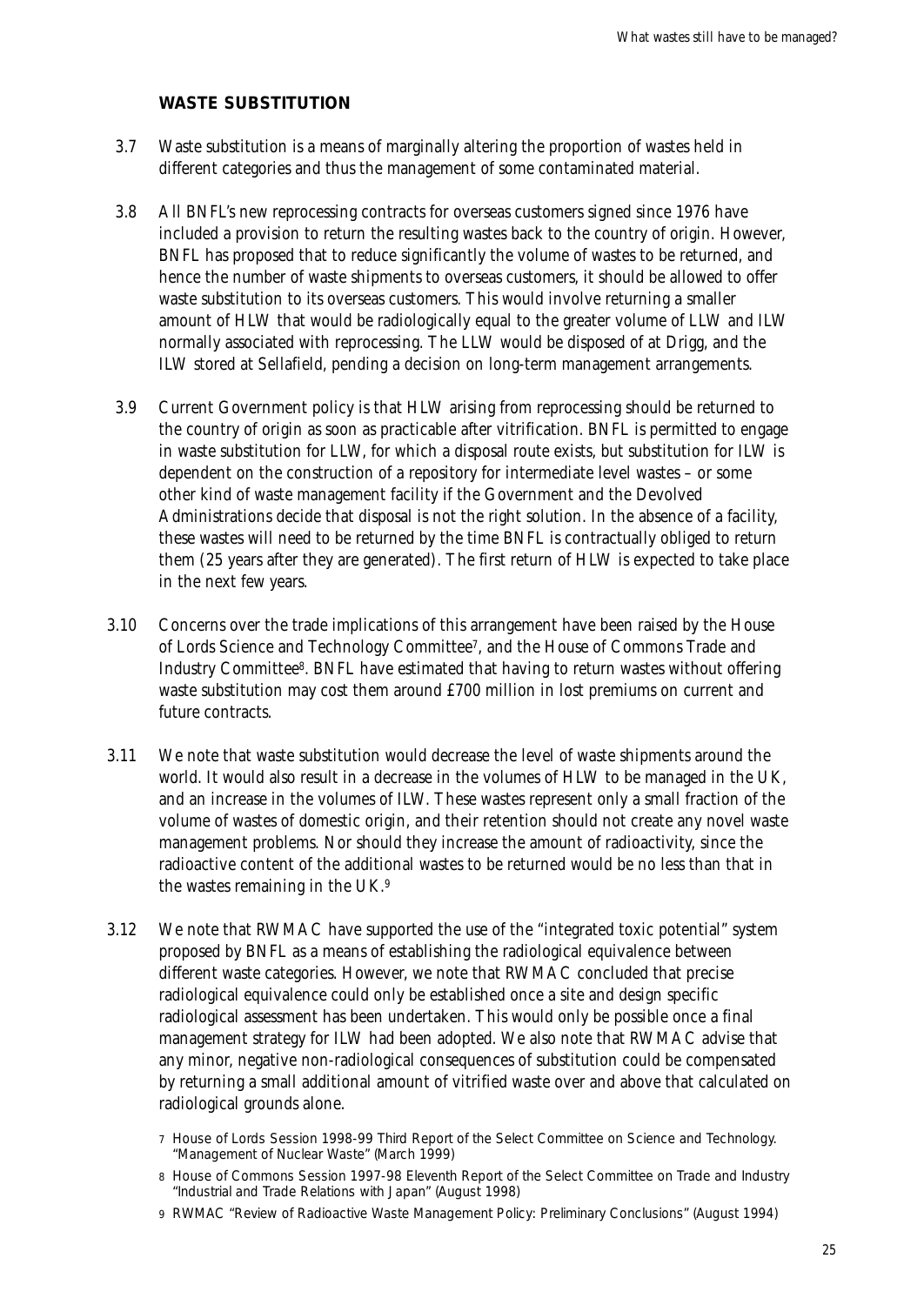- 3.13 We believe in the general principle of self-sufficiency in radioactive waste, and would not wish to take any step that would discourage other countries from providing their own waste facilities (all countries which have customers of BNFL's reprocessing service have domestic programmes for managing radioactive wastes from their own nuclear activities), or which would create a waste management problem in the UK. Any approach to substitution needs to recognise these principles as well as meeting the criterion of no overall detriment.
- 3.14 *Views are invited on the link between waste substitution and the availability of a longterm management strategy.*

### **DECOMMISSIONING WASTES**

- 3.15 Dismantling a closed down nuclear facility and removal of its contents, both radioactive and non-radioactive, is known as decommissioning. The key objective in decommissioning a nuclear facility is progressively to remove the hazard within an overall framework that ensures the safety of workers and the public, and protects the environment.
- 3.16 Decommissioning wastes may comprise ILW, LLW and VLLW in varying proportions. They are different from operational wastes, as they are mostly building materials and larger items of plant and equipment. The major components are concrete, cement and rubble, metals and graphite. After 2020, most ILW will arise from decommissioning. At 2100, the conditioned volume of wastes generated is expected to be about 150,000m3. The rate of arising increases after 2100, as nuclear power station decommissioning is completed. In total, about 50% of all expected ILW will be from decommissioning existing facilities.
- 3.17 Nuclear facilities include power stations, stores, chemical plant and research facilities. The HSE's Nuclear Installations Inspectorate regulate all operations on a licensed nuclear site, including decommissioning. MOD operates sites under its control to equivalent standards. Radioactive wastes will also be generated by decommissioning some unlicensed civil facilities including the Joint European Torus (where research on fusion is undertaken), oil and gas production, and gas processing facilities, but this is not considered further here.
- 3.18 All radioactive materials become less radioactive over time as a result of radioactive decay. The half-lives (the time in which the radioactivity levels decrease to half their initial value) for the main radionuclides in decommissioning wastes range from less than a year to many tens of thousands or even millions of years. As a result of this decay, nuclear facilities become less radioactive over time but the extent and speed at which this occurs varies from one facility to another. Facilities contaminated with plutonium present a special case, in that the build-up of americium 241 (from the decay of a plutonium isotope) can result in increased radiological hazard from increased gamma irradiation over time.

### Decommissioning Objectives

3.19 The key objective in decommissioning a nuclear facility is to remove the hazard progressively within an overall framework that ensures safety of workers and the public and protects the environment. For example, buildings could be stripped of their radioactive contents and associated radioactivity and be made available for nuclear or non-nuclear purposes. Alternatively, buildings could be completely removed so that the land on which they stand becomes available for other uses. Once all the facilities on a licensed nuclear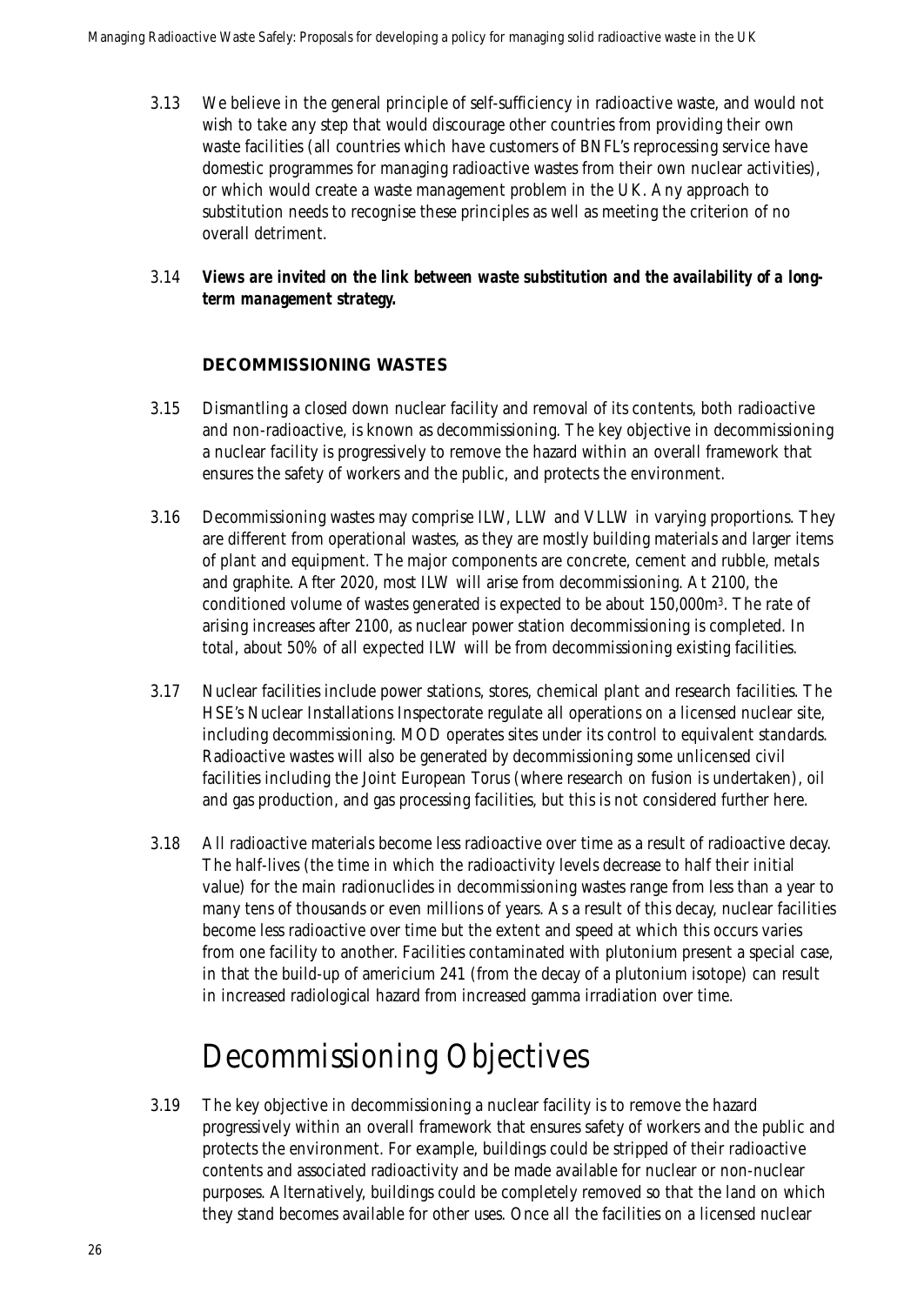site have been decommissioned, the site itself can be de-licensed, providing it meets HSE criteria. These stem from the Nuclear Installations Act requirement that there should be "no danger from ionising radiations" from anything remaining on the site. HSE are developing guidelines on the practical interpretation of this requirement. Decisions on decommissioning, and seeking de-licensing, which may be influenced by the results of an environmental impact assessment (see paragraph 8 below), are normally taken by the licensee, who is responsible for the decommissioning process, in consultation, as appropriate, with the regulators and the local planning authority.

3.20 The licensee is responsible for keeping its decommissioning strategy up-to-date and for ensuring that adequate resources are, or will become, available to carry it out. HSE's Nuclear Installations Inspectorate reviews each licensee's decommissioning strategy every five years, in consultation with the relevant environment agency. HSE 's review is made public.

### Issues to be Considered in Developing Decommissioning Strategies

3.21 There are many issues to be considered when drawing up a decommissioning strategy for a nuclear facility. They include the type of facility (e.g. power station, chemical plant), its age, the condition of buildings and equipment, the level of radioactivity, the radionuclides involved and their concentration, or dispersal, around the facility, and many others. The aim in broad terms should be to achieve an appropriate balance consistent with legal requirements between safety and health, environment and economic factors. The following paragraphs indicate how this might be approached.

#### **TIMING**

- 3.22 Decommissioning should be carried out within the normal statutory framework which includes the requirement that so far as reasonably practicable activities should be conducted without risks to people's safety and health. This implies reaching a reasonable balance of safety and health, environmental and economic factors. While this means that in many cases work will start sooner rather than later, in some cases the balance will point to deferral.
- 3.23 For nuclear reactors an environmental impact assessment must be produced and agreed with the HSE before decommissioning operations can begin. Early decommissioning has a number of advantages. For example, it could result in the removal of a large structure, often in an isolated and rural area. It would also avoid leaving problems for future generations to deal with. Optimum use could be made of the expertise available among the staff with recent knowledge of the layout, contents and overall nature of the plant, which might be lost if the start of decommissioning is deferred. It could also optimise the amount of site material available for reuse at the facility or elsewhere, or for recycling.
- 3.24 However, early decommissioning of, say, a nuclear power station could produce considerably more radioactive waste (two to four times as much intermediate level waste) than delaying the removal of the reactor and its biological shield by between 50 to 90 years. It may also result in slightly higher levels of liquid and gaseous discharges from site during decommissioning operations. Leaving the facility intact for a while would reduce not only the amount of intermediate level waste produced but overall radioactivity levels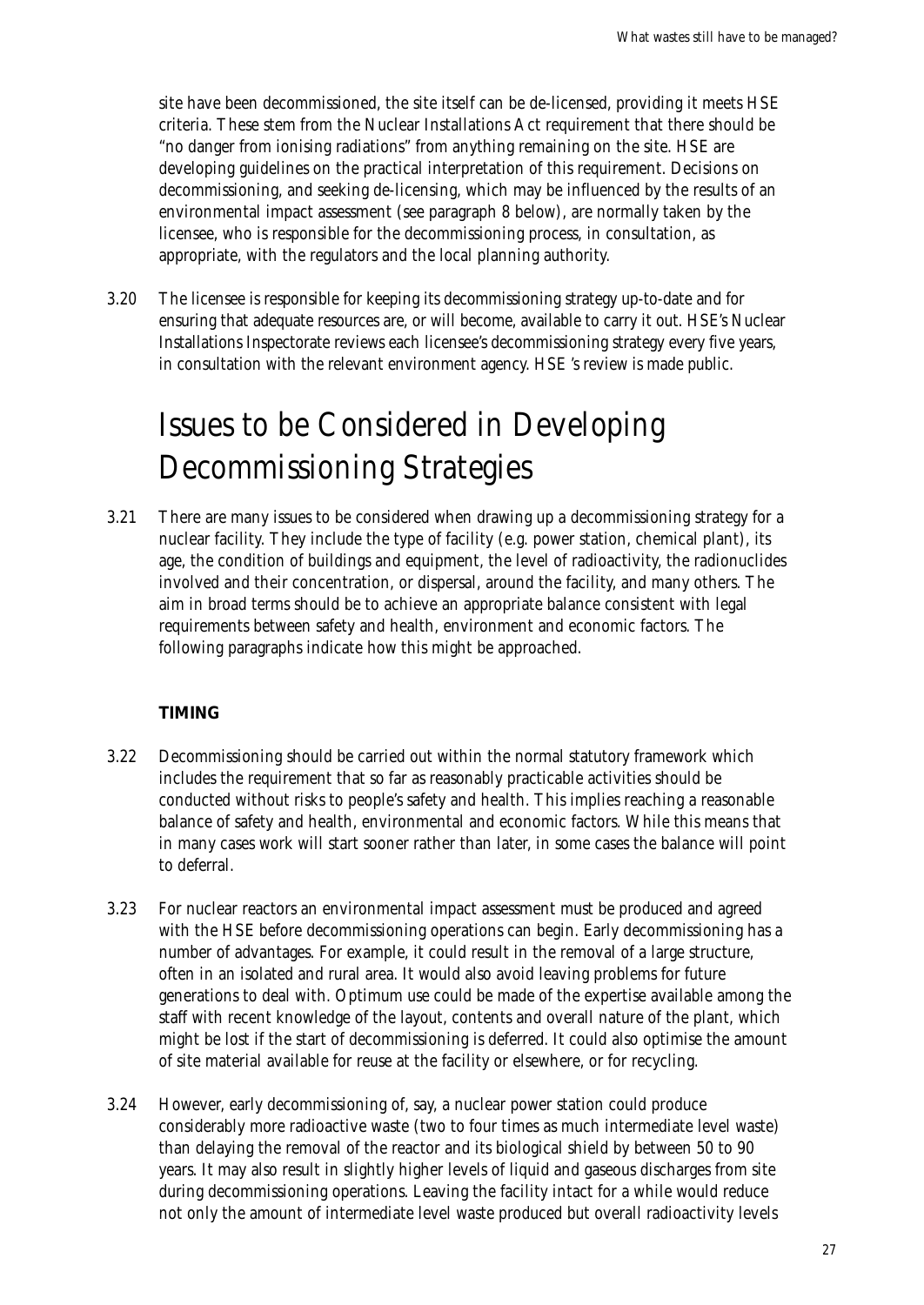too. For example, in the case of cobalt-60, which has a half life of 5.3 years and can be found in steel components within reactors, there could be benefit in delaying decommissioning activities for a few decades to allow the radiation hazard to reduce significantly. However, as noted in paragraph 3.18 above, in the case of plutonium contaminated facilities, there is benefit in carrying out decommissioning operations without significant delay to avoid the build-up of americium.

3.25 HSE requires licensees to develop decommissioning strategies in line with current technology. Delaying decommissioning might benefit from the development of new technologies, though this should not be relied upon. Security and safety issues would need to be addressed to ensure no loss of radioactive materials, or loss of containment throughout any period of deferral. In the case of reactors, early removal of radioactive material from the reactor (to be stored in waste containers) could increase the risk of radioactivity leakage consistently with the management of health and safety at work regulations, the aim should be to achieve a state of passive safety (that is, requiring little or no human interference) as soon as reasonably practicable.

### **SAFETY**

- 3.26 Safety, both radiological and conventional, needs to be ensured throughout the decommissioning process. The hazard posed by the facility should be progressively removed on a timescale agreed with HSE. Early decommissioning might enable a tighter timescale to be achieved but this is also when radioactivity levels are highest (and therefore most dangerous), and generated waste levels are greatest. Delaying decommissioning allows radioactivity levels to decrease to safer levels, but requires continuing high levels of structural and radiological integrity in the meantime. Necessary resources, knowledge and skills also need to be maintained until decommissioning is completed.
- 3.27 Dismantling of non-radioactive structures, or equipment, is normally carried out manually. The longer the facility has been closed down before decommissioning of radioactive areas begin, the greater the opportunity for manual intervention – even in the more radioactive areas such as reactors. However, remote techniques (robotics) for these operations already exist and are being further developed. Use of robotics would enable decommissioning to start immediately after close down without compromising worker or public safety but would, in itself, lead to the creation of larger amounts of radioactive waste. Such techniques may prove to be slower, less resource efficient and more expensive. However, they could allow an earlier start to decommissioning and offer safety benefits.

### **COSTS**

3.28 Financial considerations are also relevant. The timing of decommissioning should not be determined solely by financial implications, although this may be a significant factor. Completely decommissioning a facility immediately after close down would result in higher costs because of the more complex techniques and increased levels of shielding required and because of the larger volume of higher level waste produced. For reasons set out above, costs normally reduce if work on the most radioactive parts of the plant is delayed. But costs tend to reach a relatively constant level at a particular point in time, which varies according to the type and nature of the facility. This can usually be predicted in advance of closure, although changes in technology over time can be influential. Additionally, because of investment growth the longer the delay before incurring costs, the smaller the amount which needs to be put aside at the outset to produce the sums required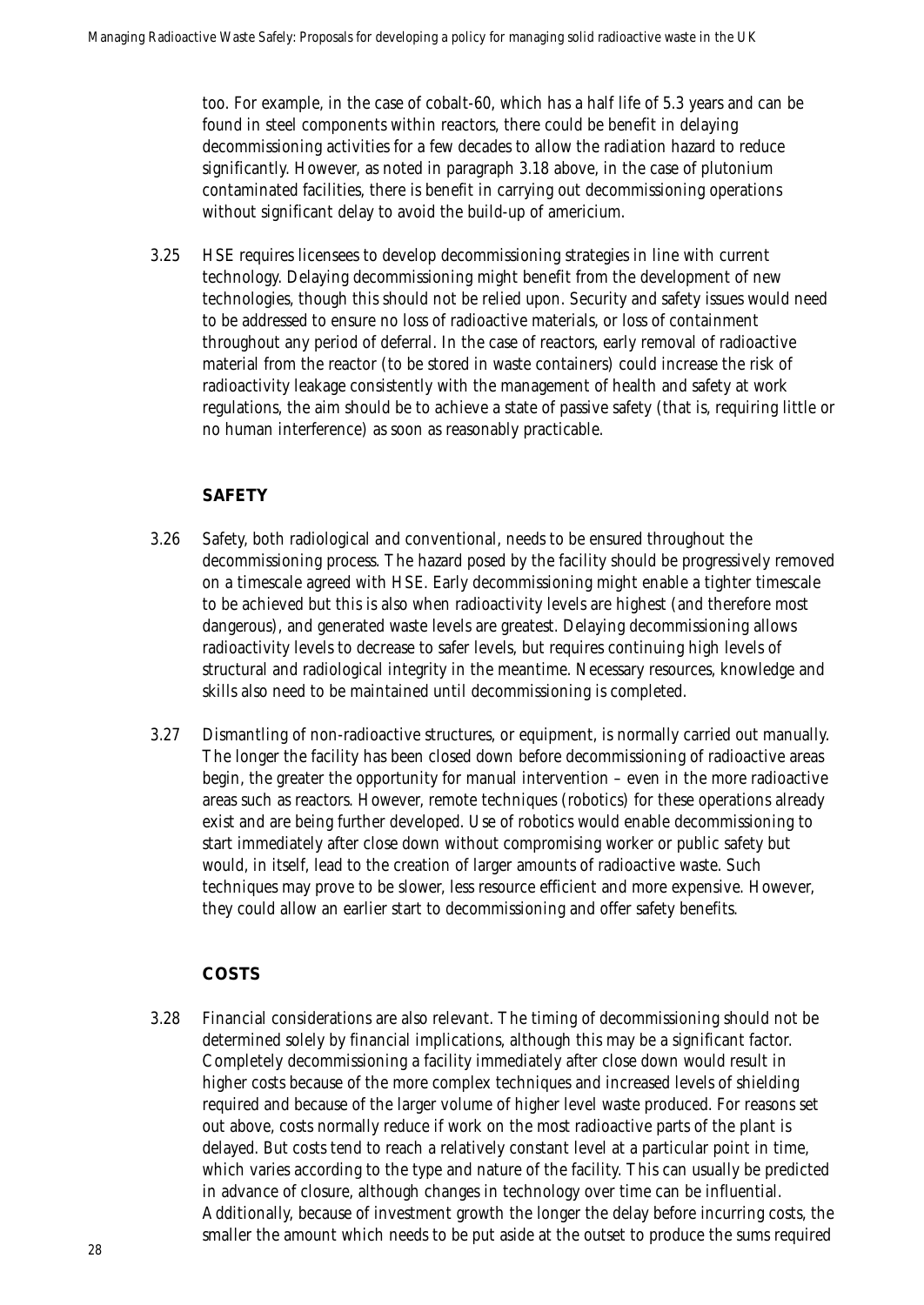to cover future costs. The financial implications of decommissioning will be a significant factor to the licensee in deciding their strategy and all options should be appraised using an appropriate discount rate. HSE will want to be assured that sufficient resources are/will be available to cover decommissioning costs, no matter when decommissioning actually begins. For British Energy, the Government has required the establishment of a properly managed and segregated fund to meet such costs.

3.29 Costs are likely to increase from any delay in decommissioning beyond a few years because of the need additionally to maintain the facility in a safe and secure condition. These would have to be balanced against the financial advantage in delaying decommissioning and in some cases, maintenance, monitoring, security and refurbishment costs could cancel out any benefits. The cost of waste disposal could increase in real terms but given that the UK's current low level waste disposal facilities are expected to operate for a further 50 years, any such increases are not expected to materialise. The cost of using a new waste disposal facility, however, may be higher in real terms. The UK currently has no intermediate level waste disposal facilities and there is, therefore, no scope for making savings in this area by early decommissioning. The cost of storing intermediate level waste until a long term solution has been found, would probably be greater than the alternative which would be to leave the facility in situ in a safe and secure condition.

#### **TECHNICAL DEVELOPMENTS**

- 3.30 Current techniques available for decommissioning, and the likelihood of new innovations being developed, are important considerations. In drawing up a strategy it is important to recognise that during actual decommissioning new and improved technologies and techniques will become available. During decommissioning itself full advantage should be taken of any improved techniques that offer safety, environmental or cost benefits. For this reason it is important that the strategies are reviewed regularly, and revised as appropriate, so as to maximise the benefits arising from new technical developments.
- 3.31 Following these principles should allow robust and effective decommissioning strategies to be produced. However, what is set out above is by no means an exhaustive list of the issues that need to be addressed. Rather it illustrates some of the issues that need to be considered in drawing up a decommissioning strategy. We believe that decommissioning strategies should continue to be prepared on a facility by facility basis. Strategies should be living documents and reviewed for their adequacy by HSE every five years. For nuclear reactors, the statutory consultation required by the environmental impact assessment process also needs to be built in.
- 3.32 We believe that the timetable for decommissioning should be determined by the licensee, in conjunction with the HSE. It should take into account all relevant factors including the type of facility, the nature of its radioactive inventory, the techniques needed to ensure worker safety and to protect the public and the environment, the costs of various options, and overall financial, economic and national resource issues.

#### 3.33 *Views are invited on the general approach outlined for decommissioning.*

- 3.34 We have considered the future management of wastes similar to those we have today. There are two other types of wastes that may have to be managed:
	- those from a hypothetical new nuclear power programme; and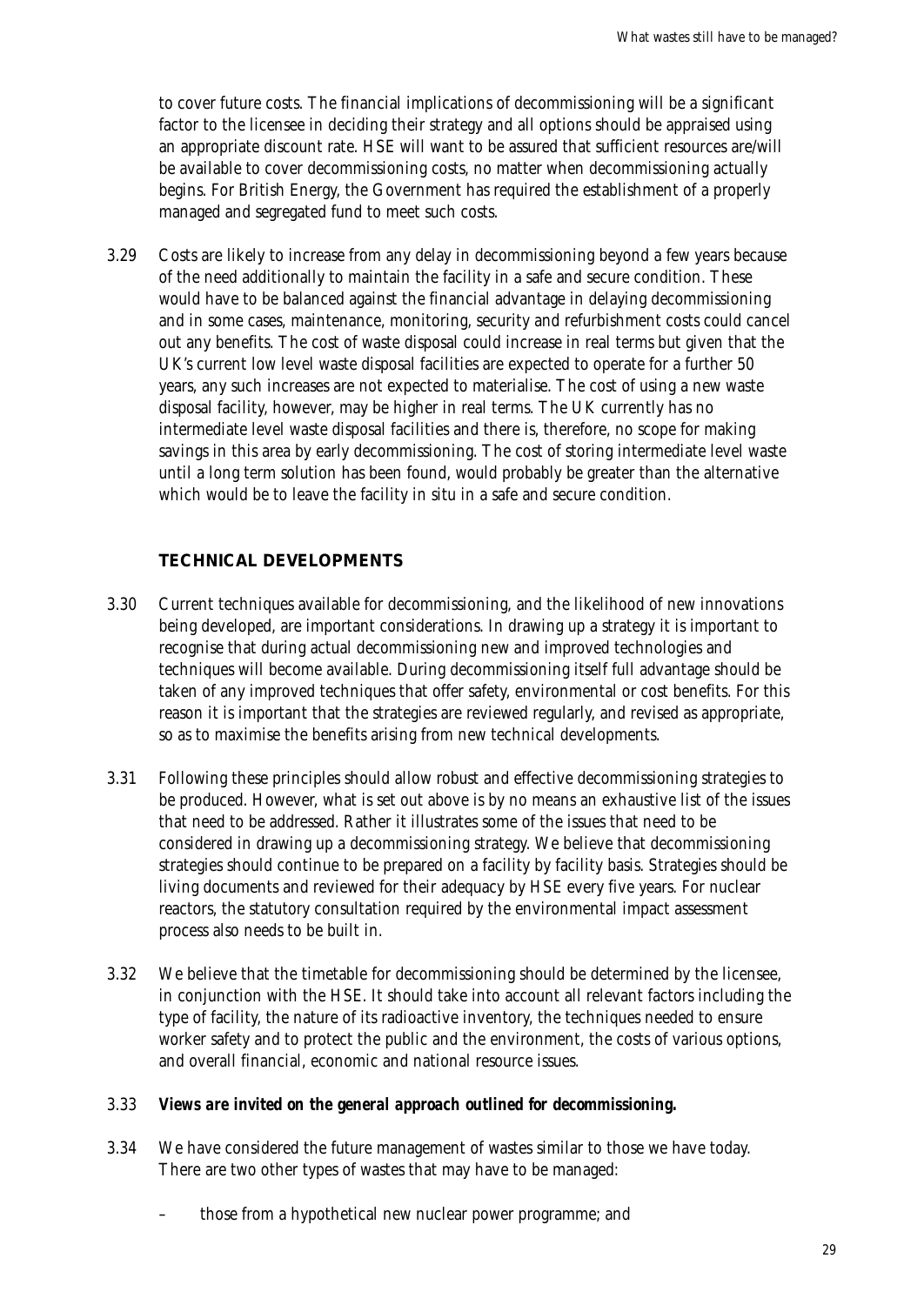– those which are today regarded as strategic commercial materials but which might at some date be classified as wastes.

#### **NEW NUCLEAR POWER PROGRAMME**

3.35 If new nuclear power stations were built, this would add to the total amount of waste that we would have to manage. However, it is likely that the volumes of waste produced per unit of electricity sent out will fall below those achieved today. The current most modern reactor in the UK, the Sizewell B pressurised water reactor, produces about 10% of the LLW and ILW produced by the first generation Magnox reactors commissioned in the 1960s when normalised to the same amount of power produced. Wastes will be generated whether spent fuel is reprocessed or not, though the amount and type of waste varies between one option and the other.

#### **MATERIALS NOT CURRENTLY CLASSIFIED AS WASTES**

3.36 There are some radioactive materials that are not currently classified as waste, but for which future use is uncertain. If, at some point in the future, it were decided that there was no use for these materials, there could be significant factors to consider for their long-term management. Additions of materials at a later date may require changes to plans which are more costly than incorporating them at an earlier time, and could also undermine consensus building. We believe that the policy for the management of radioactive materials should be as comprehensive and forward looking as possible, and that therefore some consideration should be given to these materials now. It would be preferable to begin the process to develop a waste management strategy with a clear idea of which materials might be included within the strategy.

### Plutonium

- 3.37 Plutonium is produced by the irradiation of uranium fuel in a nuclear reactor. Plutonium can be separated out from recovered uranium during reprocessing and converted into insoluble plutonium dioxide. This process has been carried out in the UK at both Sellafield and Dounreay. Plutonium is generally more fissile than the uranium recovered by reprocessing, and has to be handled carefully in kilogram amounts so as to prevent a "criticality", the same process which is at the heart of nuclear power and nuclear weapons.
- 3.38 On 31 December 2000, there were 61.5 tonnes of UK civil separated plutonium in the UK, most of which is stored in special arrays within certain facilities at Sellafield. The policy for the management of UK stocks of the material was set out in "United Kingdom Civil Nuclear Policy including Plutonium", which was published in January 1998. This underlined the UK Government's commitment to ensure that holdings of plutonium under its jurisdiction are managed safely and effectively in accordance with its international commitments on non-proliferation and in ways which ensure the protection of workers, the public and the environment. The Government's policy is designed to prevent the risk of the material being stolen or diverted for misuse.
- 3.39 Plutonium is potentially a valuable energy source and was originally intended to be used as a fuel for fast reactors. However, the demise of the UK fast reactor programme now makes this less certain. Plutonium can be used as a component in Mixed Oxide fuels (MOX) in reactors such as Sizewell B or in other more advanced reactor designs. In this form one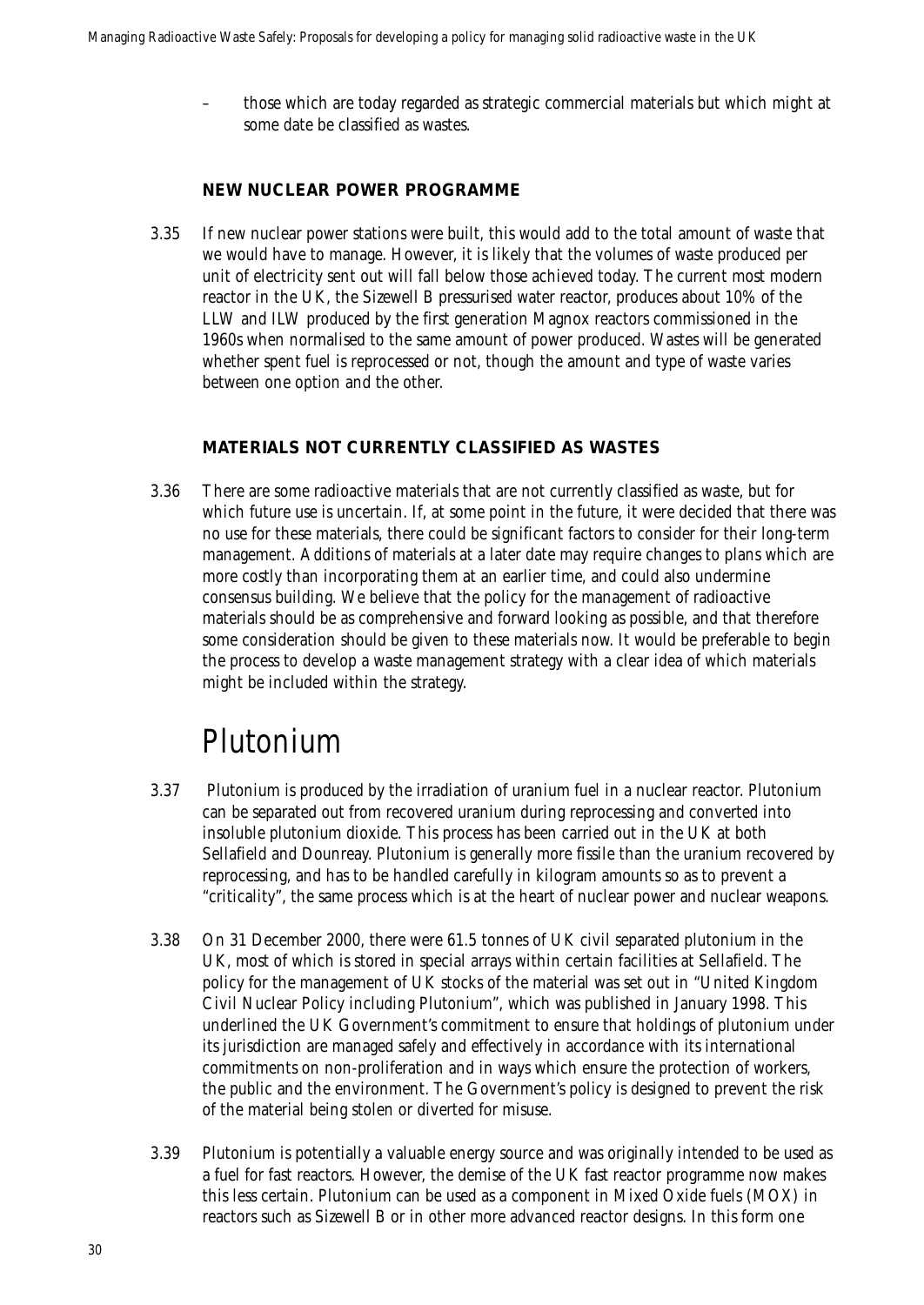tonne of plutonium typically contains the same amount of energy as 2 million tonnes of coal. BNFL reprocesses substantial quantities of fuel from overseas customers and have returned plutonium as MOX fuel which has been used in Germany and Switzerland. Japan and Sweden are also potential customers. However, there are currently no reactors in the UK authorised to use MOX fuel, and British Energy have no plans to use MOX fuel in Sizewell B as they currently consider it a more expensive option than fresh uranium fuel.

- 3.40 A factor which is relevant to the potential to use plutonium for power production is the ingrowth of americium-241 (Am241). Am241 is a radioactive isotope which forms from the radioactive decay of plutonium-241 – which has a half-life of approximately 14 years. The longer separated plutonium remains in storage the more Am241 builds up and, because Am241 strongly absorbs neutrons, this renders the plutonium less useful as reactor fuel as time progresses. The original Am241 content is determined by the reactor type and burn-up of the fuel (i.e. the power output and how long fuel remains in the reactor). Since the majority of UK plutonium stocks (over 90%) originate from Magnox reactors with relatively low burn-up the build-up of Am241 is relatively slow. It is also possible to treat ageing plutonium to remove Am241, although this adds to the cost of fuel manufacture and is thus a factor in the fuel's competitiveness with other fuels. While this treatment would not involve any new technology, the facilities to treat the aged plutonium would need to be constructed and gain regulatory approval before they could be brought into operation.10 There is also a requirement to blend plutonium arising from different sources before fuel manufacture in order to obtain a homogenous product. It is estimated that about 50% of the current stockpile would require blending. A further 10% may not be in a pure state and, if chemically contaminated, would require treatment to remove chemical impurities as well as Am241.
- 3.41 The House of Lords Select Committee on Science and Technology<sup>11</sup> recommended that a strategic stock of plutonium should be retained in case it was required to fuel fast reactors in the future. They suggested that because of the waste management implications presented by plutonium, the remainder of existing stocks be declared as a waste. The Royal Society report "Management of Separated Plutonium"12, considered that there was an international consensus against large stocks of separated civil plutonium, because of the environmental and security risk posed, and also called for the disposal of some plutonium as waste. More recently, the House of Commons Trade and Industry Select Committee have, in the conclusions on reprocessing contained in their report on the proposed BNFL Public-Private-Partnership (May 2000) stated that: "…plutonium separated from used fuel is not only no longer required by any end-user, but it is increasingly regarded as a positively dangerous waste product."
	- 10 There is no firm estimate of the amount of plutonium that would require treatment to remove americium before it could be used as MOX fuel. The safety case for the proposed Sellafield MOX Plant (SMP) assumes that the production of MOX fuel is limited to plutonium that has been stored for five years since being separated from spent Pressurised Water Reactor (PWR) fuel. However, no UK plutonium is derived from this source. To have reached the same level of americium build-up as five year old plutonium originating from PWR fuel, plutonium separated from spent AGR fuel would have had to have been stored for around eight years or more, and plutonium from spent Magnox fuel for around twenty years or more. About a third of the current UK stockpile falls into these categories. However, the assumptions used in the safety case for SMP are sample scenarios for a precommissioning safety case. They are not rigid operating criteria. If Ministers decide that SMP's operation is justified, actual experience of operating the plant may lead to a change in these assumptions. It should also be noted that the safety case imposes no specific limits or operational constraints on the americium content alone of the plutonium coming into SMP. Limits are applied to the operator radiation doses and heat loadings, and americium is just one contributor to these.
	- 11 House of Lords Session 1998-99 Third Report of the Select Committee on Science and Technology. "Management of Nuclear Waste" (March 1999)
	- 12 Royal Society "The Management of Separated Plutonium" (February 1998)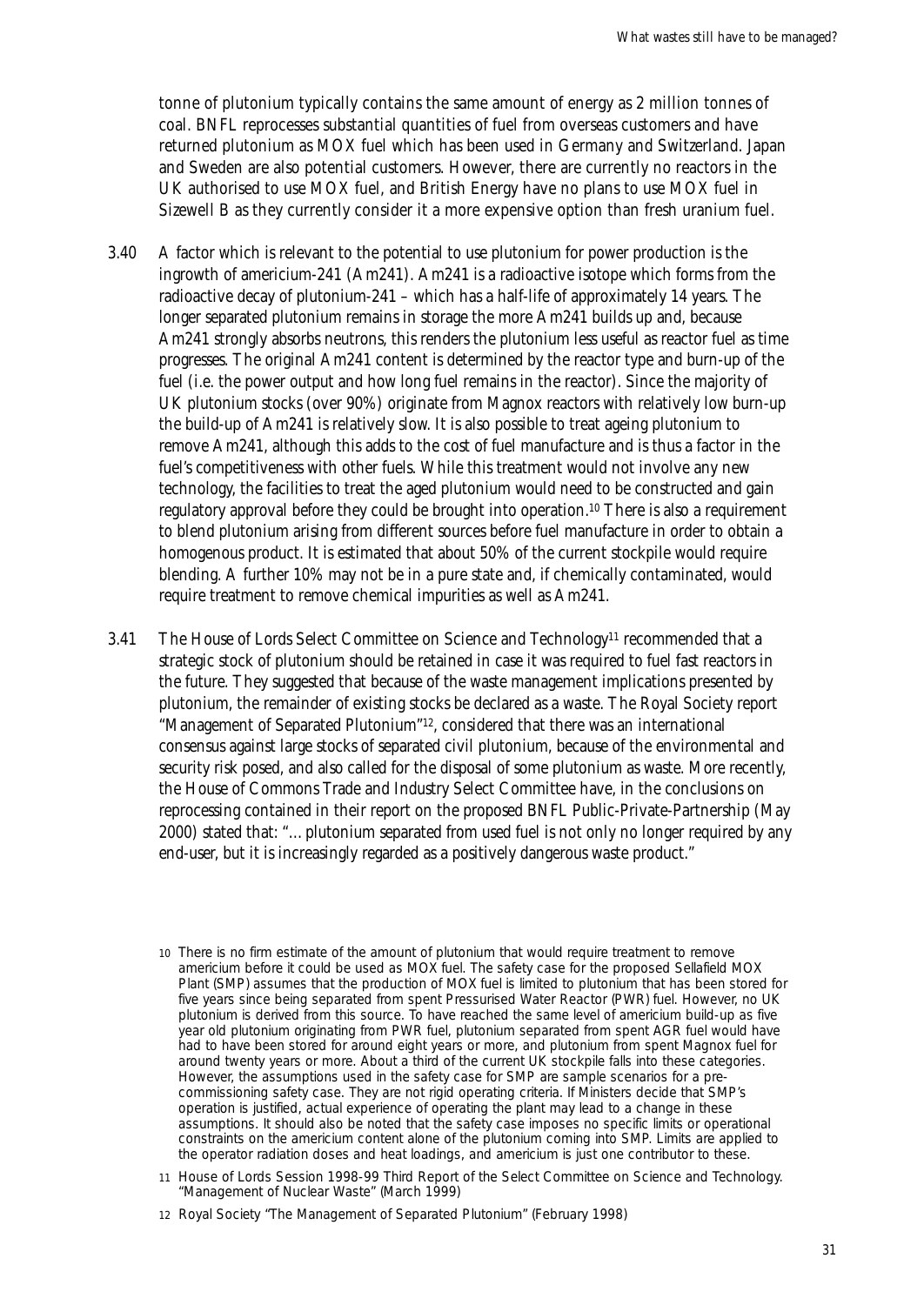- 3.42 Plutonium is currently retained in safe secure stores with appropriate security and international safeguards to ensure that it is not misused. The stored material is available as a potential fuel, and continued storage would not foreclose that option for the future. This is potentially important because although there are no current proposals for new nuclear capacity, [there are longer term uncertainties about the need for future nuclear capacity to meet climate change – an issue advocated in the Royal Society report "Nuclear Energy: The Future Climate".13] If new nuclear build were brought forward, reactors could be designed specifically with enhanced plutonium burning capabilities.
- 3.43 If plutonium, unsuitable for MOX fuel, were categorised as waste it would, in common with other forms of radioactive waste, be included in the UK's Radioactive Waste Inventory which is compiled by the DEFRA and Nirex. In line with the principle of intergenerational equity, there would also be a requirement that financial provisions should be made, such that if the option to re-use were not taken, the material could be treated in readiness for its long-term management. Even on the assumption that such action would not take place for many years, the requirement for such provisions would have significant financial implications for the owners of the plutonium. As the main owners of the material, the majority of the liability would fall to the public sector. Accurate costings for treatment and possible long-term management options for plutonium are not available and estimates vary widely, they are however likely to be of the order of billions of pounds. Further work on costs will be undertaken within Government and the views of the public will form an important contribution to this work.
- 3.44 If some plutonium were classified as a waste, the combined stocks would, for the present, continue to be stored at Sellafield. It could be treated to reduce even further its potential for misuse. Treatments which have been considered for similar materials in other parts of the world are encapsulation in glass or ceramics, and mixing the plutonium with high level wastes (HLW) to create a radiation barrier and thereby reduce further the remote risk of illicit diversion. However, due to radioactive decay, this barrier would only be effective for a few hundred years. There would be a requirement for preparatory research and plant modifications before plutonium could be mixed with existing HLW streams. This is a possibility if THORP continues to operate beyond 2015, the date currently set by HSE for BNFL to reduce stocks of liquid HLW to minimum safe "buffer" levels. However, the implications of treating plutonium in this way would be to foreclose the potential to extract the energy value of the material. Because of the need to carry out this work early, it would be more expensive than retention in current stores, with costs estimated at hundreds to thousands of millions of pounds – depending on the method of treatment used. Most of any costs would fall to the public sector to fund.
- 3.45 In view of the large stock of plutonium existing in the UK, the fact that a fraction of it is currently unusable as MOX fuel, and the lack of UK reactor capacity to accept MOX fuel, it is important to consider whether some of the plutonium should now be classified as waste. Any assessment will also need to take account of the energy value of the plutonium stocks should changing economics or considerations such as climate change make new nuclear capacity attractive. The consequence for liability provisioning is also a relevant factor, particularly if early treatment to reduce the potential for further use were to be adopted.
- 3.46 *Views are invited on the policy to be adopted for the long-term management of UK separated plutonium, including whether some of the stocks should be considered as waste.*

13 Royal Society "Nuclear Energy: The Future Climate" (June 1999)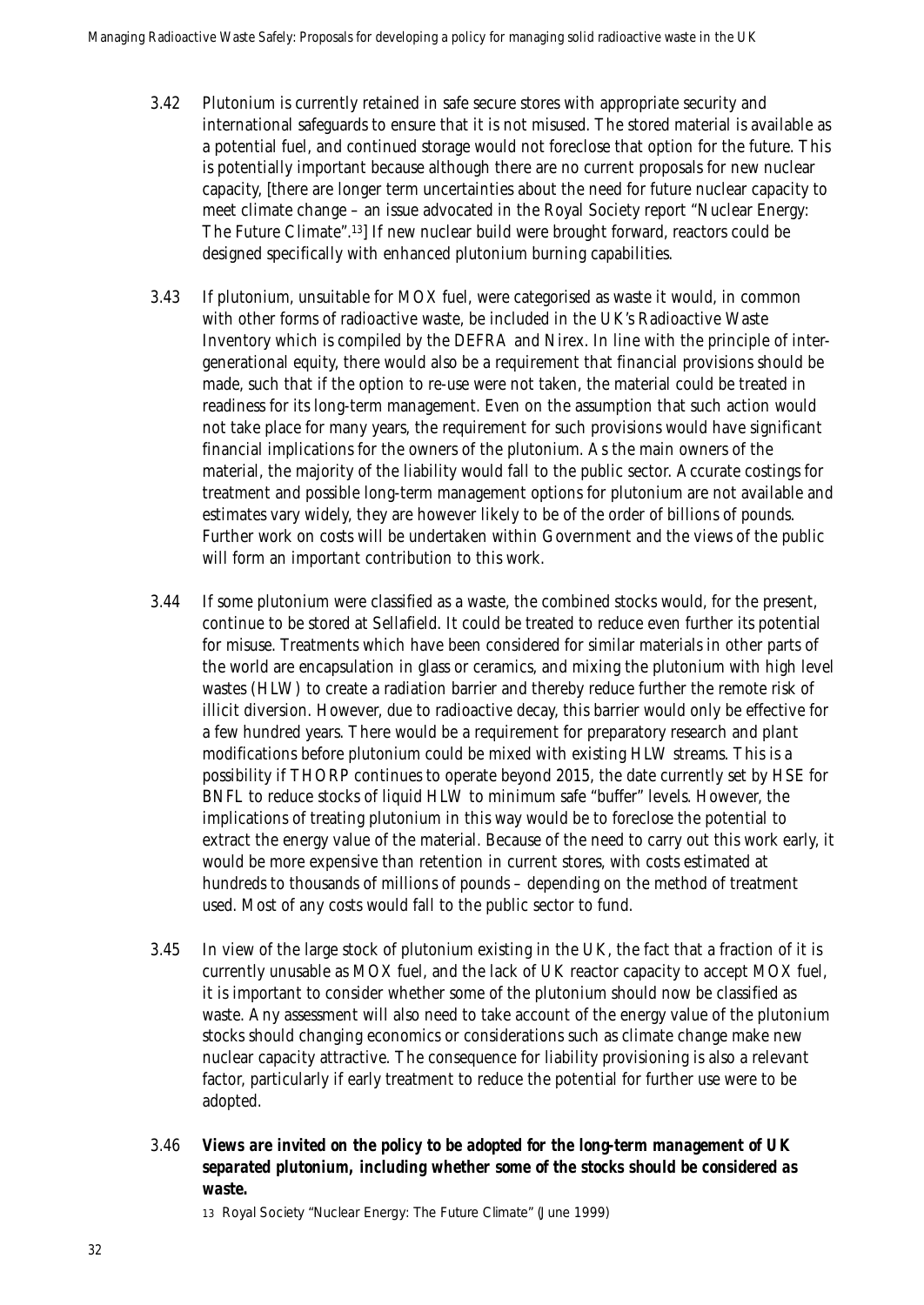*Box 4: Statement From the Owners on the Possible Future Uses of Plutonium*

### **British Nuclear Fuels (BNFL)**

3.47 "BNFL continues to keep under review future options for all material containing plutonium on its site, taking into account possible uses, economics and environmental and safety issues. As a result, and taking into account plutonium's significant potential as an energy resource, BNFL's strategy is that its separated plutonium should, as far as possible, ultimately be used as MOX fuel. Many nuclear utilities are already keen to recycle their plutonium for further use as MOX. For this reason, BNFL consider it would be wrong to designate any of the plutonium as waste. In the meantime, the plutonium is stored under international safeguards."

### **The United Kingdom Atomic Energy Authority (UKAEA)**

3.48 "If chemically separated, the majority of UKAEA plutonium is of suitable isotopic composition for the manufacture of MOX fuel. MOX fuel could be manufactured for use in either thermal reactors or future fast reactors."

### **British Energy (BE)**

- 3.49 "BE will consider in due course which option or options to choose for the ultimate management of its plutonium. These options include recycle in Sizewell B or other reactors internationally, should it become economic, and disposal. Recycle of plutonium based fuel in AGR power stations has been assessed but is not considered practicable without significant investment. Safety case and consent issues will need to be addressed for each potential option.
- 3.50 If Government policy deemed plutonium as a waste requiring treatment on an early timescale, it would undermine still further the rationale for reprocessing i.e. that it results in the production of potentially re-usable nuclear fuel. In such a situation it would be nonsensical for BE to continue with reprocessing and the creation of a further liability."

### **Ministry of Defence (MOD)**

3.51 "The Ministry of Defence maintains the minimum stockpile of plutonium outside of international safeguards to meet the requirements of the nuclear weapons programme. The Strategic Defence Review (SDR) in 1998 concluded that plutonium no longer required for Defence purposes would be placed under international safeguards. The quantity of such safeguarded plutonium owned by MOD is a very small percentage of the overall UK safeguarded plutonium stock. MOD will, therefore, take note of civil industry plans for dealing with this material."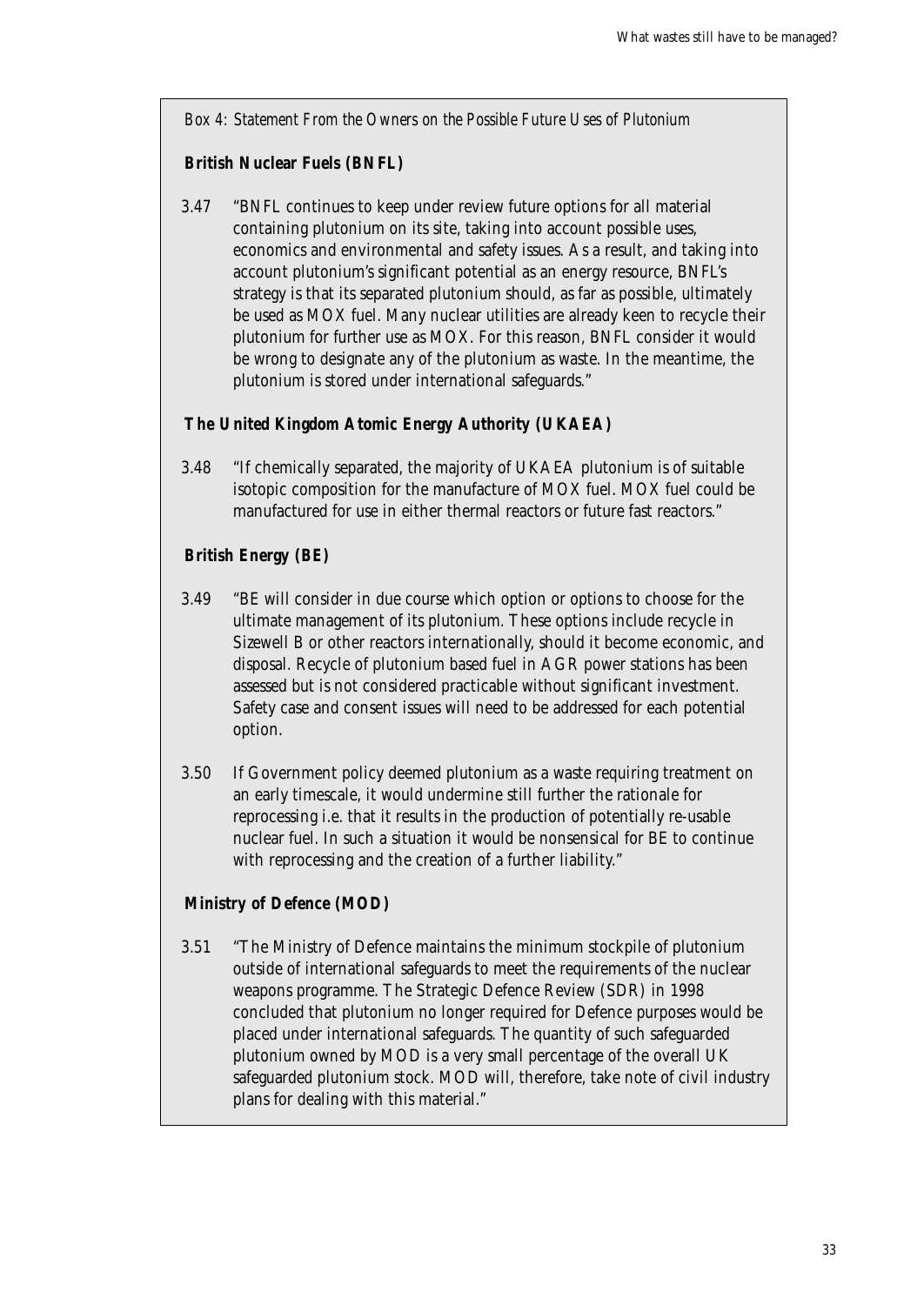### Uranium

- 3.52 There are two main forms of uranium that may be surplus to requirements. Depleted uranium in the form of uranium hexafluoride tailings (hex tails) is a by-product of fuel fabrication and enrichment. Depleted reprocessed uranium is derived from reprocessing irradiated fuel and represents 96% of spent fuel from which plutonium and waste materials have been separated.
- 3.53 Reprocessed uranium can be, and some from the Magnox programme has been, used to manufacture new AGR fuel. However, it is currently uneconomic to use for this purpose due to the low cost of fresh uranium and the material is kept in storage. Dependent on uranium prices, it can be economic to enrich some of the depleted hex tails in order to produce new fuel, and this is done when economic conditions are favourable. Depleted uranium can be mixed with plutonium to make MOX fuel, and some also finds use in mixing with highly enriched uranium, formerly used in military applications, a process known as down blending. Radiation shielding applications and limited other industrial applications make use of specific properties of the material. If required depleted uranium could be used to generate additional fuel in a fast breeder reactor. It is estimated that the combined stocks of reprocessed and depleted uranium is of the magnitude of 50-60,000 tonnes, and could eventually rise to over 100,000 tonnes – although these figures could be reduced according to use.
- 3.54 The measures which could be taken to address the issue of stocks of both reprocessed and depleted uranium are similar to those for plutonium. To avoid foreclosing any options for the future the materials could be retained in their current forms in safe secure storage. This would retain reprocessed uranium as a potential fuel should factors, such as an increase in the cost of fresh uranium, make its future use economic. It also prevents the foreclosure of management options for both reprocessed and depleted uranium should it eventually be decided that there is no future use for these materials. Reprocessed uranium stored as drummed uranium oxide is already regarded as passively safe and depleted uranium hexafluoride could be treated to put it in a similar passive form for long-term storage pending a decision on future options. While this could be achieved without foreclosing the option of future use, the costs would be significant.
- 3.55 If it were decided that the uranium is not going to be used in the future it would be appropriate to treat the material to put it in a form where it is unavailable for use. This would foreclose any future possibility of extracting the energy contained within it and require that in addition to the treatment costs, substantial financial provisions should be made for its long-term management. This would have significant financial implications – particularly for the public sector.
- 3.56 In view of the large stock of uranium existing in the UK, the question arises whether this material should be retained for possible re-use in the future or if some should be considered as a waste. Factors important in deciding its fate will include the form in which the uranium is currently stored, its energy potential, should economic conditions alter, the potential for non-nuclear use, and the issue of liability provisioning. Uranium for nuclear fuel has been extracted from mineral bodies close to the surface and via deep mines. The stable minerals have existed over millennia.
- 3.57 *Views are invited on the policy to be adopted for the long-term management of UK uranium stocks, including whether some should be considered as waste.*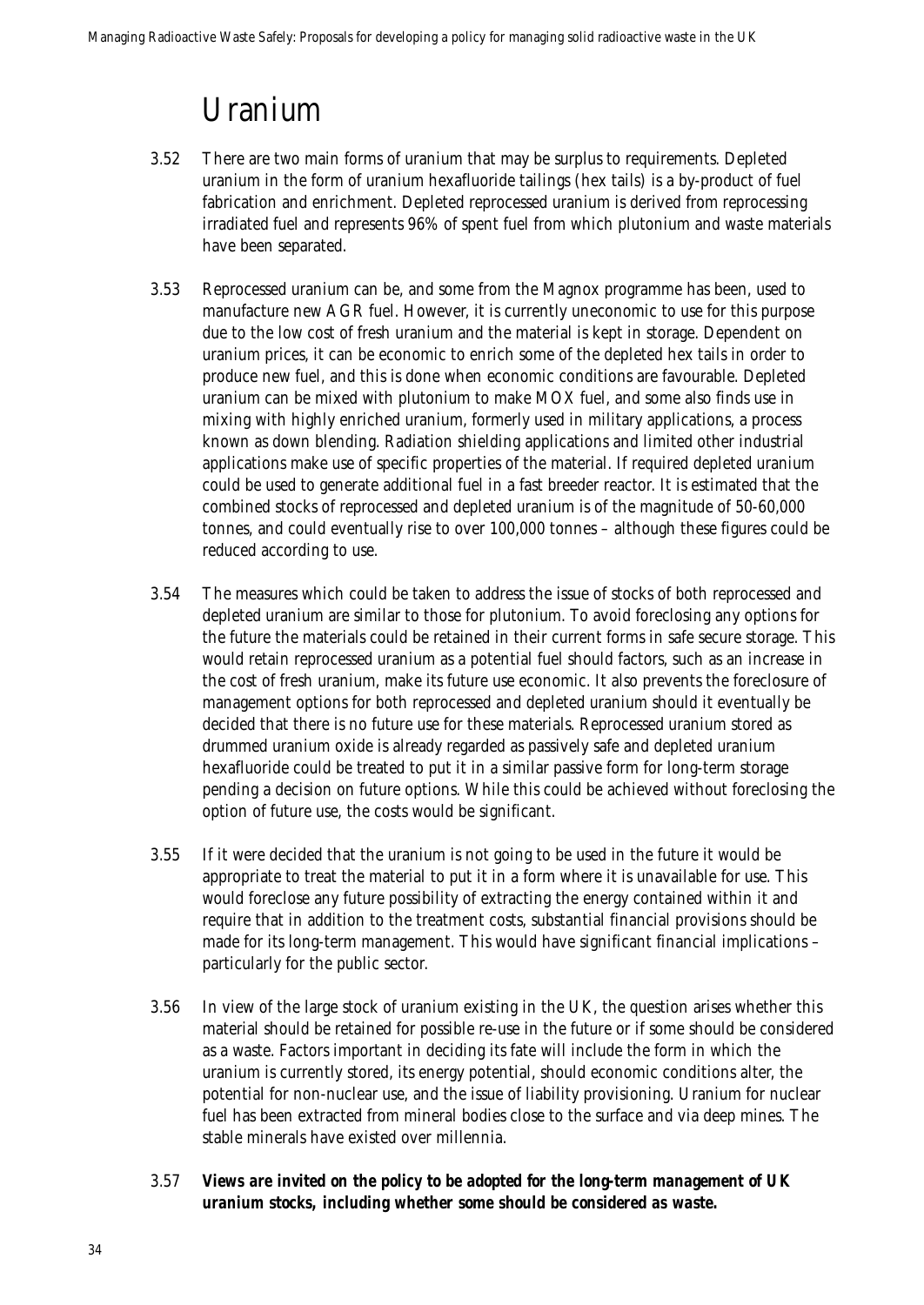*Box 5: Statement from the Owners on the Possible Future Uses of Uranium*

### **BNFL**

- 3.58 "BNFL continues to keep under review future options for all uranium material on its sites, taking into account ownership, possible uses, economics, environmental and safety issues. There are a number of possibilities for the future use of uranium."
- 3.59 "BNFL and its customers view most uranium, whatever its form, as an asset for use as fuel. Where possible, used fuel will be recycled to make available the uranium for use in fresh fuel. To date, over 19,000 tonnes of uranium has been recycled into fresh fuel. At present, all uranium from overseas customers will be returned to them in one form or another."

### **UKAEA**

3.60 "The majority of UKAEA's uranium, if chemically separated, is suitable for use in nuclear fuel production. The UKAEA's fuel management reference strategy is, therefore, to recover, if economically and environmentally justifiable, uranium for future use outwith the UKAEA. Thereafter, condition the wastes for storage and eventual disposal in a common form."

#### **BE**

3.61 "BE has the option of recycling uranium recovered from the reprocessing of AGR fuel in its reactors. However, the case still needs to be made that this is economic, operationally practicable, and safe. In the mean time, BE has arrangements with BNFL for the long-term storage of this uranium in purpose built, safe, secure and licensed facilities."

### **Urenco**

3.62 "Urenco's stocks of depleted uranium are suitable, with appropriate enrichment, for use in reactor fuel, and this is being undertaken where it is currently economic. The remainder is currently being stored for future use."

### **MOD**

3.63 "The MOD maintains the minimum stockpile of uranium outside of international safeguards to meet the requirements of the nuclear programmes. The Strategic Defence Review in 1998 declared that there is no surplus stock of Highly Enriched Uranium. However, it was concluded that non-highly enriched uranium no longer required for defence purposes would be placed under international safeguards. The quantity of such safeguarded uranium owned by MOD is a very small percentage of the overall UK safeguarded stock. MOD will, therefore, take note of civil industry plans for dealing with this material."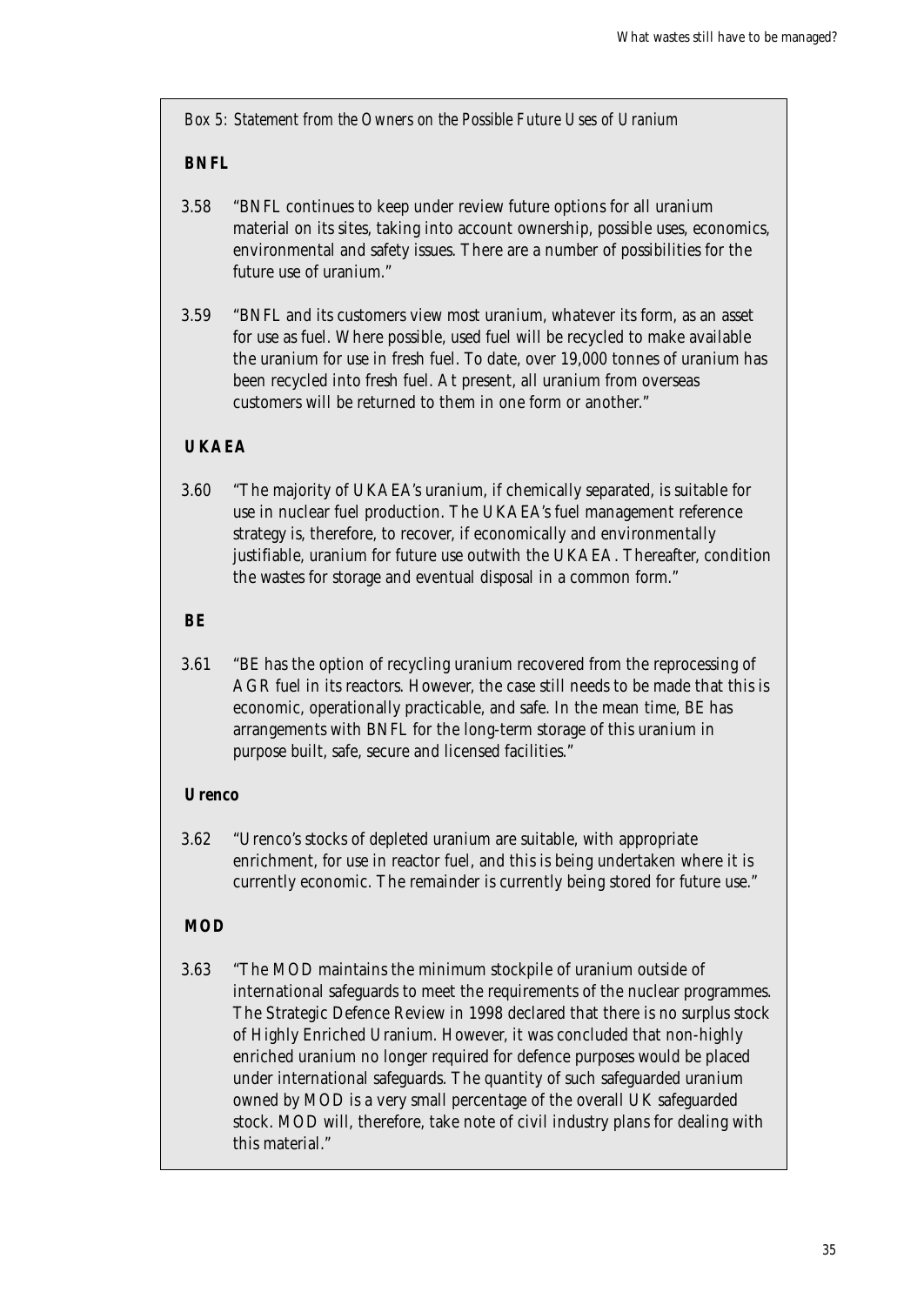### Spent Nuclear Fuel

- 3.64 Current policy is that the decision to reprocess or hold spent fuel in long-term storage pending direct disposal is a matter for the commercial judgement of its owners. Because of the potential value to the owners of plutonium and uranium derived from reprocessing spent nuclear fuel these materials have not previously been classified as waste. These issues are discussed above. If the classification of reprocessed uranium and plutonium were reconsidered this would have implications for the rationale of producing more.
- 3.65 Spent nuclear fuel is fuel removed from a reactor after final use. The main commercial UK fuels are Magnox, AGR and PWR. Typically, spent fuel is made up of approximately 96% unreacted uranium, 1% plutonium, and 3% waste products. The precise composition depends largely on the type of reactor and the amount of power produced by the fuel. Both AGR and PWR spent fuel elements can be stored for long periods. Alternatively, after a cooling period of at least three years for AGR spent fuel and five years for PWR spent fuel, it can be reprocessed – enabling the separated uranium and plutonium to be recycled. The remaining waste product primarily consists of high level, or heat generating wastes. This is currently stored at Sellafield and Dounreay. At Sellafield it is being mixed with glass (vitrified) and stored in purpose built facilities for at least 50 years to cool.
- 3.66 Unlike spent AGR and PWR fuel, the direct disposal of spent Magnox fuel is not a practical option. This is because Magnox corrodes when exposed to water, and it would be extremely difficult to guarantee dry storage for very long periods of time, particularly since, with one exception, the fuel removal and storage arrangements at all Magnox power stations involve storing the fuel under water. Given the limited life of the Magnox power stations, and the time needed to develop safety cases for major plant modifications, it is unlikely to be cost-effective to develop alternative arrangements for this fuel. Even if all Magnox stations were closed immediately there would be a requirement to continue reprocessing Magnox fuel for several years to come.
- 3.67 Reprocessing in the UK is primarily carried out at Sellafield where approximately 2,600 people work directly on the reprocessing of uranium oxide spent fuel and 1,650 people on reprocessing Magnox fuel. Reprocessing of oxide spent fuel accounts for approximately one quarter of BNFL's turnover and is therefore important to the economy of West Cumbria where Sellafield is located. BNFL currently has substantial contracts with British Energy to reprocess its spent fuel. In addition to reprocessing spent fuel for domestic customers, BNFL also undertakes this work commercially for overseas customers. It is a Government requirement that the products and wastes produced from this work are returned to the country of origin. This work does not therefore have any direct impact on the management of UK radioactive wastes.
- 3.68 Reprocessing has also been performed on a smaller scale at Dounreay, although no reprocessing has taken place since 1996, following the failure of the dissolver in the reprocessing plant. It was announced on 5 June 1998 that Dounreay should take no further commercial reprocessing work and that reprocessing would end there when the plant had completed reprocessing its own fuel, the Highly Enriched Uranium from Georgia, and its existing commercial contracts. A separate consultation exercise has been carried out by DTI in relation to some of this material, following which the Government has announced that no further reprocessing will take place at Dounreay.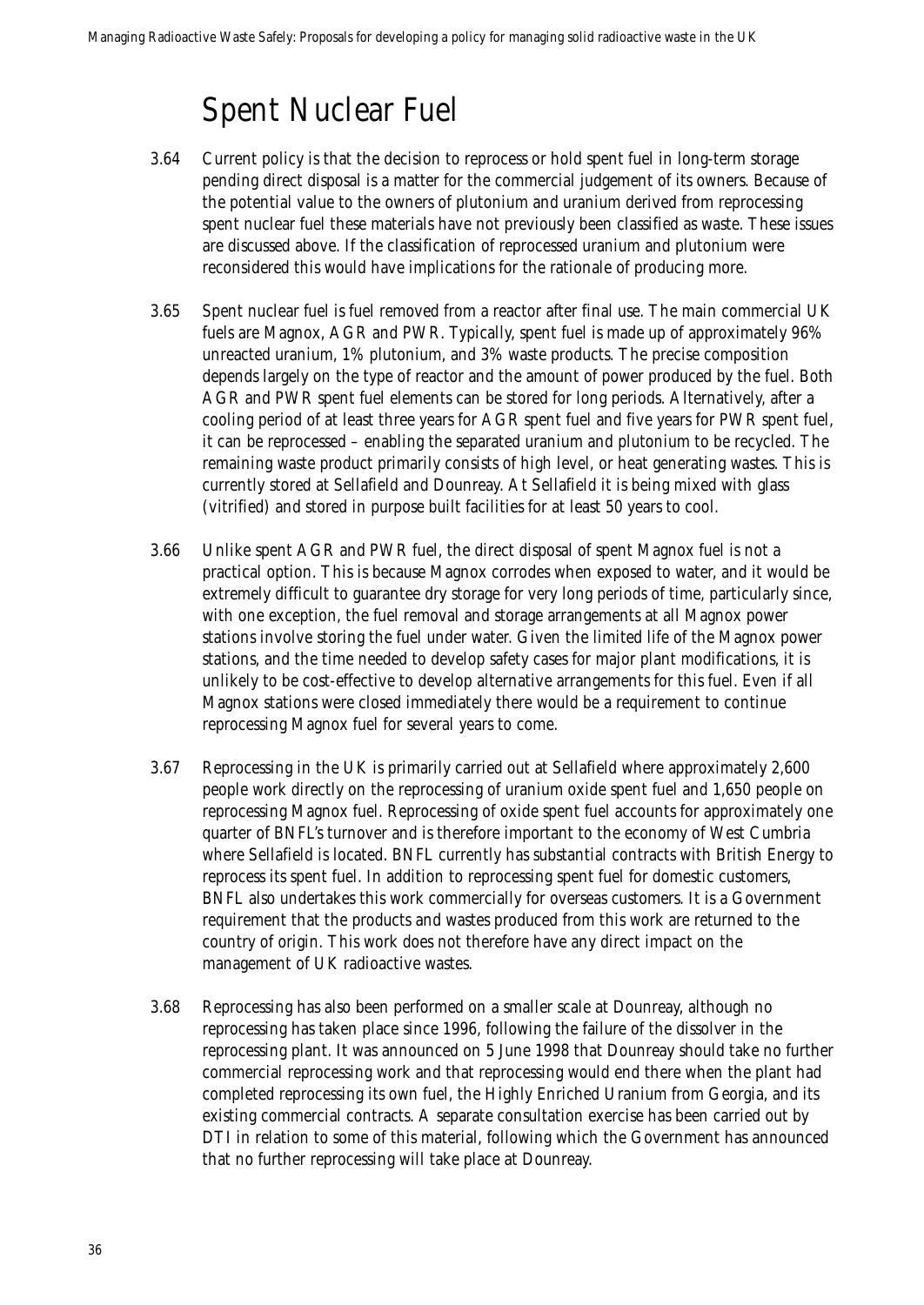*Box 6: Statements from the Owners on Future Use of Spent Nuclear Fuel*

### **BNFL**

3.69 "A major part of BNFL's work is managing fuel which has already been used to generate electricity. All of BNFL's spent fuel arises from the Magnox programme. For technical and safety reasons, the fuel ultimately needs to be treated in some way to prevent corrosion. The best currently available option, from a technical, environmental and economic point of view, is to reprocess the fuel, separating out the uranium and plutonium, and vitrifying the waste. BNFL intends to reprocess all its Magnox fuel."

### **UKAEA**

3.70 "The UKAEA's fuel management reference strategy is to recover, if economically and environmentally justifiable, uranium for future use outwith the UKAEA. Thereafter, condition the wastes for storage and eventual disposal in common form."

### **BE**

- 3.71 "The AGR stations were designed with limited spent fuel storage capacities and their continued operation is dependent on dispatching spent fuel to an alternative management facility for reprocessing or storage pending final disposal.
- 3.72 "Reprocessing and recycling of products have been assessed to have broadly similar environmental impacts to long-term storage/direct disposal. BE has contracts with BNFL for the management of AGR spent fuel and these cover delivery of fuel well into the future. Some of these contracts allow for the reprocessing or storage of spent fuel at BNFL's discretion. There is no price reduction to BE if BNFL store fuel even though spent fuel management options based on long-term storage would have significantly lower costs than those based on reprocessing. Changes in Government policy on management of the products of reprocessing could further increase the cost of the reprocessing option. In addition, under current contracts, reprocessing costs are linked to RPI and therefore are escalating at a time when electricity prices have generally been falling. This has a significant impact on BE's ability to generate electricity at competitive prices. BE considers that it should have the right to choose long-term storage as the most economic spent fuel management option for the future.
- 3.73 "Sizewell B has substantial capacity for the storage of irradiated fuel and no decision needs to be taken at this stage on whether to reprocess or directly dispose of this fuel in the long-term."

*continued overleaf*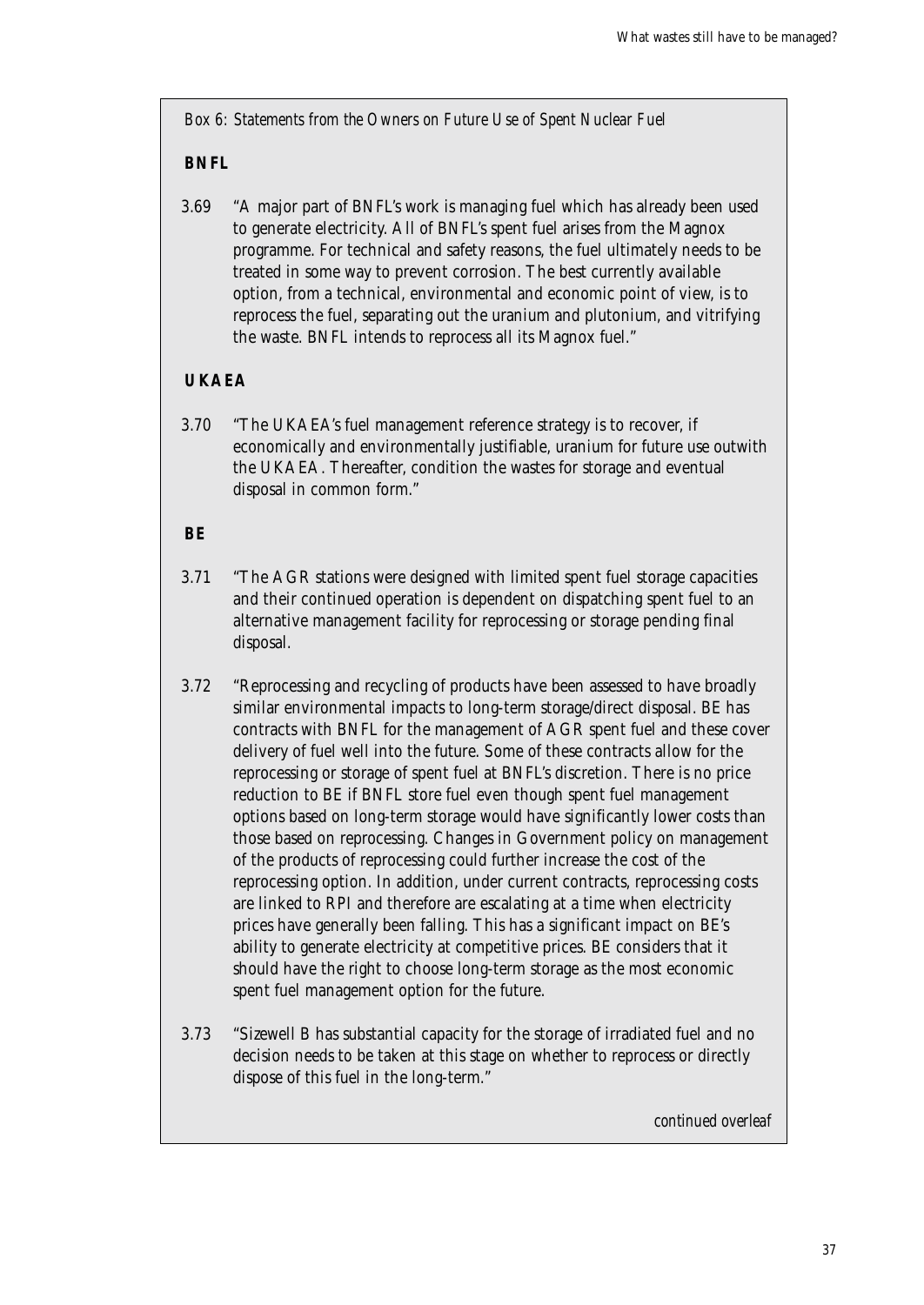### **MOD**

- 3.74 "MOD policy is for the indefinite storage of submarine reactor spent fuel. Financial provision has been made on this basis. Presently, spent fuel is stored in a core pond at Sellafield (B27). This pond has a finite life and from December 2001 a new facility will be available at Sellafield to accept spent fuel from the submarine refits and the used fuel presently stored in B27.
- 3.75 "Reprocessing does not reduce the volume of material to be stored, but whether or not this fuel is to be reprocessed also depends on the usefulness of the recovered uranium. When a decision was made to contract for the new spent fuel storage at Sellafield, it was not considered economically viable to reprocess MOD spent fuel. However, the economics of reprocessing could change and this decision is subject to periodic review. Therefore, although presently committed to storage in the new facility at Sellafield, the MOD retain the option of reprocessing their spent fuel."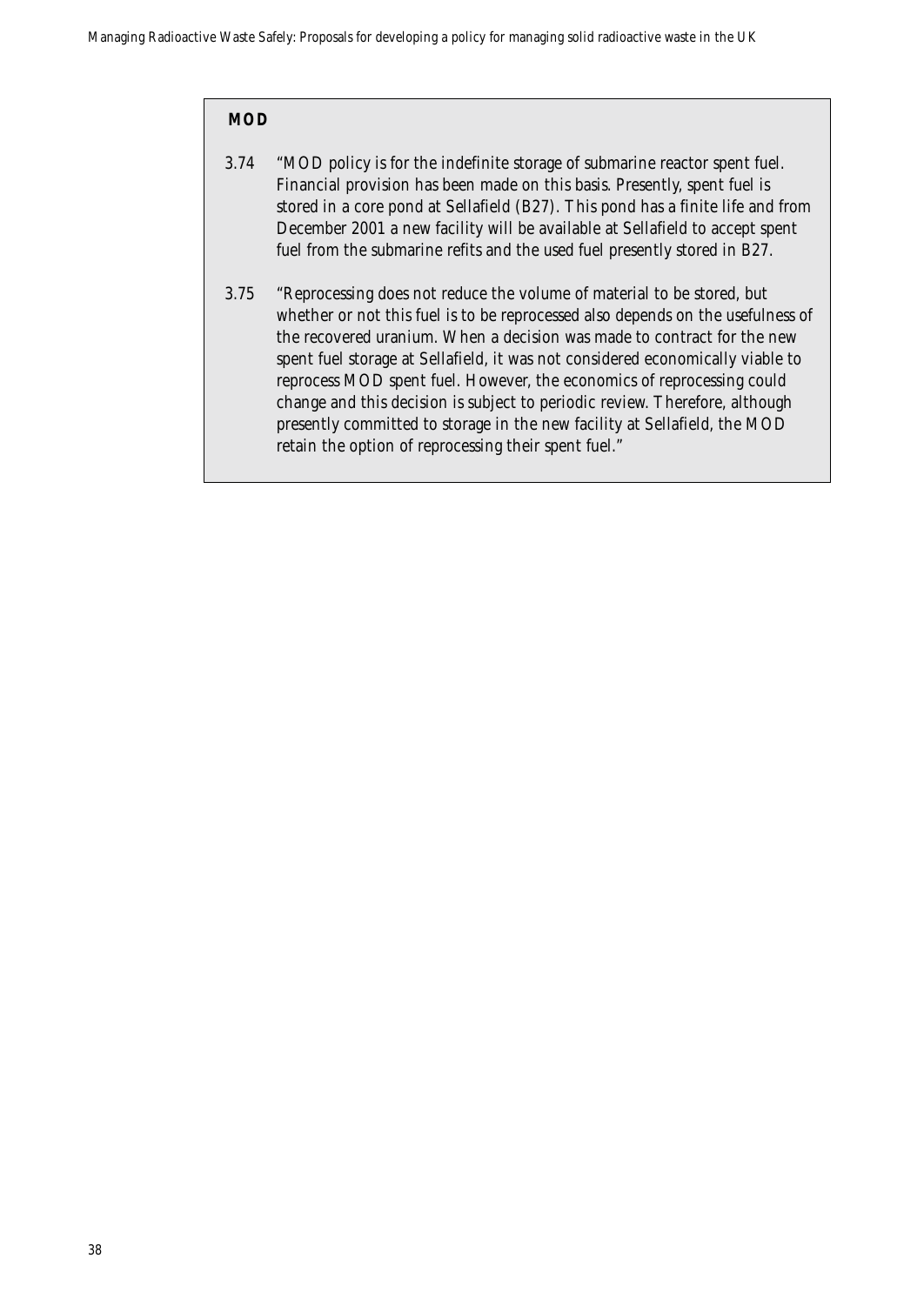## **CHAPTER 4 The Hazards and Risks of Radioactive Waste Management**

## Summary

4.1 This chapter describes hazard and risk and sets out how they apply to radioactive materials, and the management of radioactive waste.

## Hazards and Risks

4.2 A hazard is an activity or substance capable of causing harm. Every activity or substance, to a greater or lesser extent, contains some degree of hazard. Risk is the chance that an activity or substance will cause harm. The level of risk is related to the degree of hazard inherent in an activity or substance. However, preventative action can usually be taken to reduce the size of the risk involved, either by reducing the likelihood that a harmful event will occur, or by reducing the severity of its consequences.

## The Hazard from Radioactive Materials

- 4.3 The major hazard from radioactive materials is that their radioactivity can cause cancer. The risk of getting cancer is small at low doses of radioactivity, but increases as the doses get larger. There are two ways in which radioactive materials can cause cancer:
	- Firstly, all radioactive materials pose an internal hazard if taken into the body by consuming contaminated food and drink or breathing contaminated air. The risk from this hazard is eliminated if radioactive materials are 'contained' in such a way that prevents them from entering the food chain or escaping into the air. This can be achieved by solidifying any liquid or gaseous material and putting it in containers.
	- Secondly, some radioactive materials emit radiation with enough energy to travel large distances through the air. This poses an external hazard to the skin and tissues beneath, even when the radioactive material is not in contact with the body. The risk from this hazard can be eliminated if the radioactive material is 'shielded' to prevent the energy escaping. Some radioactive energy can be shielded by a sheet of paper, while other types can only be reduced substantially by thick pieces of lead, concrete or other materials.
- 4.4 The Government and the Devolved Administrations apply a strict regulatory regime to minimise the risks from the hazards associated with radioactive materials. Safety of people and the environment is the paramount concern. The Health and Safety Executive regulate and monitor doses from materials used and stored on nuclear and non-nuclear sites to ensure that they are within internationally recognised health limits. These limits are regularly reviewed to ensure they are based on the best possible scientific advice.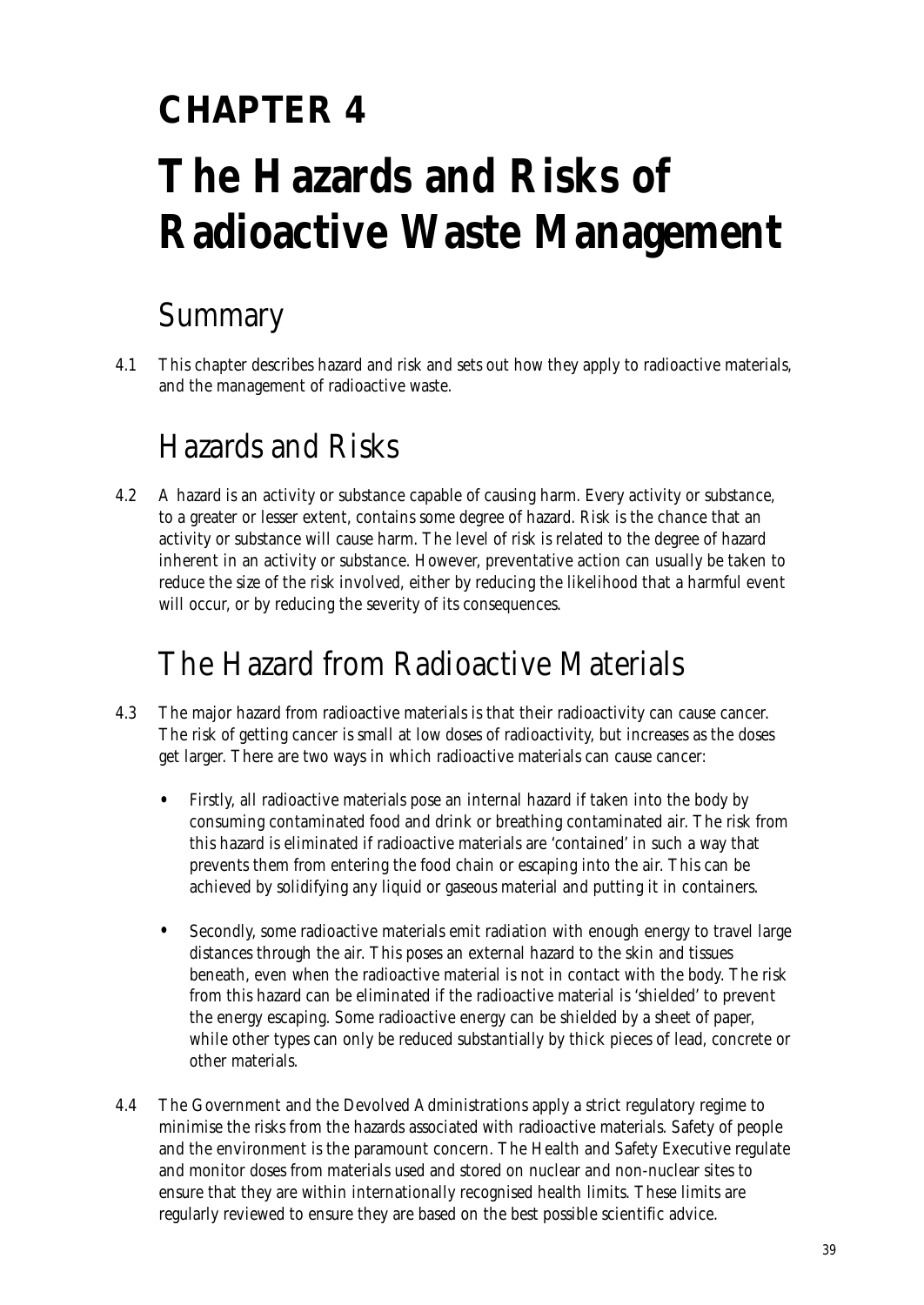Additionally, the Environment Agencies regulate and monitor the discharges and disposals of radioactive wastes from sites, and the resultant levels of activity in the environment, to ensure their impacts are also within recognised health limits.

## Risks Associated with the Management of Radioactive Waste

- 4.5 Because it will take a few hundred thousand years before some radioactive wastes are no longer hazardous, there is inevitably some uncertainty as to whether the management options, aimed at reducing the level of risk, will perform satisfactorily over this period. Clearly, nobody knows what events will physically and politically shape the country over the next few hundred thousand years.
- 4.6 Long-term changes in the natural environment, such as climate change, over the timescales required for radioactive waste management cannot be predicted with any great degree of confidence. Making long-term political or economic predictions is even harder. It is just over two hundred years since the Industrial Revolution started and great strides forward in science and technology have been made during that period. It is possible that we may advance much further over the next two hundred years. The recent mapping of the human genome, for example, holds out the possibility of cures for cancer that may one day affect how the risks from radioactive waste are perceived.
- 4.7 However, it is also possible that the future may not be one of scientific progress. The last two hundred years have seen many wars and conflicts. Whole countries have risen and fallen. The resources we have now may not be available to our descendants in the future. Scientific advances, such as the mapping of the human genome and any cure for cancer that is later developed, could be lost.
- 4.8 There is even less certainty over how society will evolve during the next few hundred thousand years in which radioactive wastes will remain hazardous. It is, therefore, important that all is done now, before an option is chosen, to make sure that the best decision is taken. We therefore believe that all management options should be opened up to the widest possible scrutiny, so that any flaws are spotted now. The more rigorous the scrutiny, the more chance there is that the best decision will be taken. The next two chapters examine in more detail how we intend to encourage this scrutiny.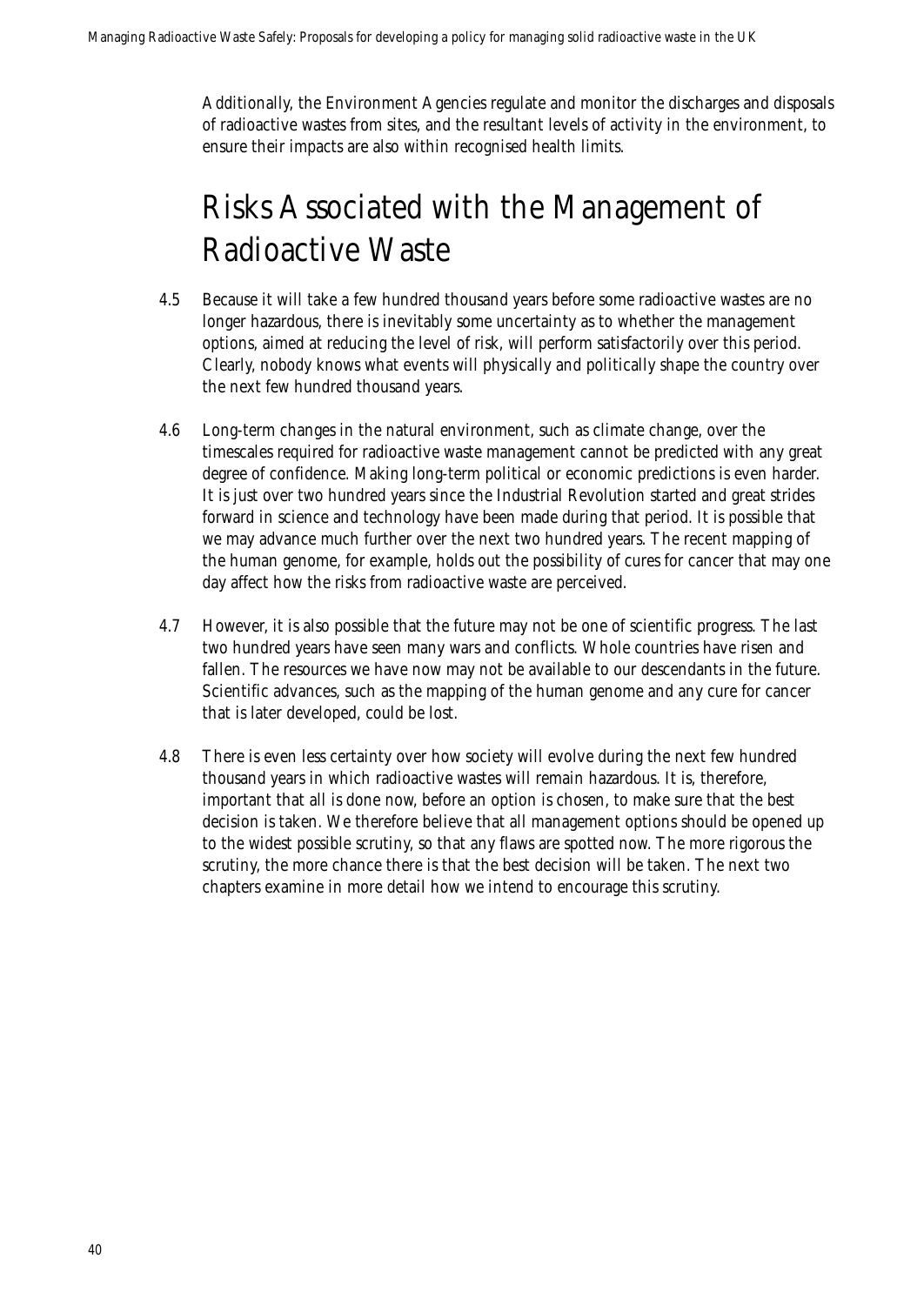# **CHAPTER 5 A Public Debate**

## Summary

5.1 This Chapter describes some techniques for bringing people into the decision-making process, and invites views on the suitability of these techniques for the debate on radioactive waste management policy. It also sets out how some of these techniques will be applied to the current consultation process.

## Public Acceptability

5.2 We need people's help to build the policy for managing radioactive waste if this is to earn wide public support. Experience from Nirex's attempts to investigate the feasibility of a repository at Sellafield and elsewhere, has demonstrated that unless people believe that the right policy has been adopted for the right reasons, they will strongly resist its implementation.

## Engaging the Public

- 5.3 The Government and the Devolved Administrations want to provide more opportunities for public participation in environmental decision-making. In line with this commitment, the UK has signed the Aarhus Convention, the international convention on environmental information and public participation, which obliges it to involve the public in decisions about radioactive waste14.
- 5.4 The issues associated with the management of radioactive waste are technically complex. We need to provide the widest opportunity for participation by people throughout society, without over-simplifying complex issues. To achieve this, we need to use a variety of methods for public participation sensitive to people with differing levels of knowledge and experience. We should be innovative in our approach and consider a variety of methods both traditional and novel.
- 5.5 A great deal of work has already been done on identifying and assessing these techniques, by the Royal Commission on Environmental Pollution,<sup>15</sup> Nirex<sup>16</sup> and the House of Lords Select Committee on Science and Technology<sup>17</sup>.

<sup>14</sup> The text of the Aarhus Convention can be found at www.unece.org/env/download/cep43e.pdf

<sup>15</sup> Royal Commission on Environmental Pollution Twenty-First Report "Setting Environmental Standards" (October 1998)

<sup>16</sup> Nirex "Environmental Impact Assessments and Geological Repositories for Radioactive Waste" (May 1999)

<sup>17</sup> House of Lords Session 1999-00 Third Report of the Select Committee on Science and Technology. "Science and Society" (February 2000)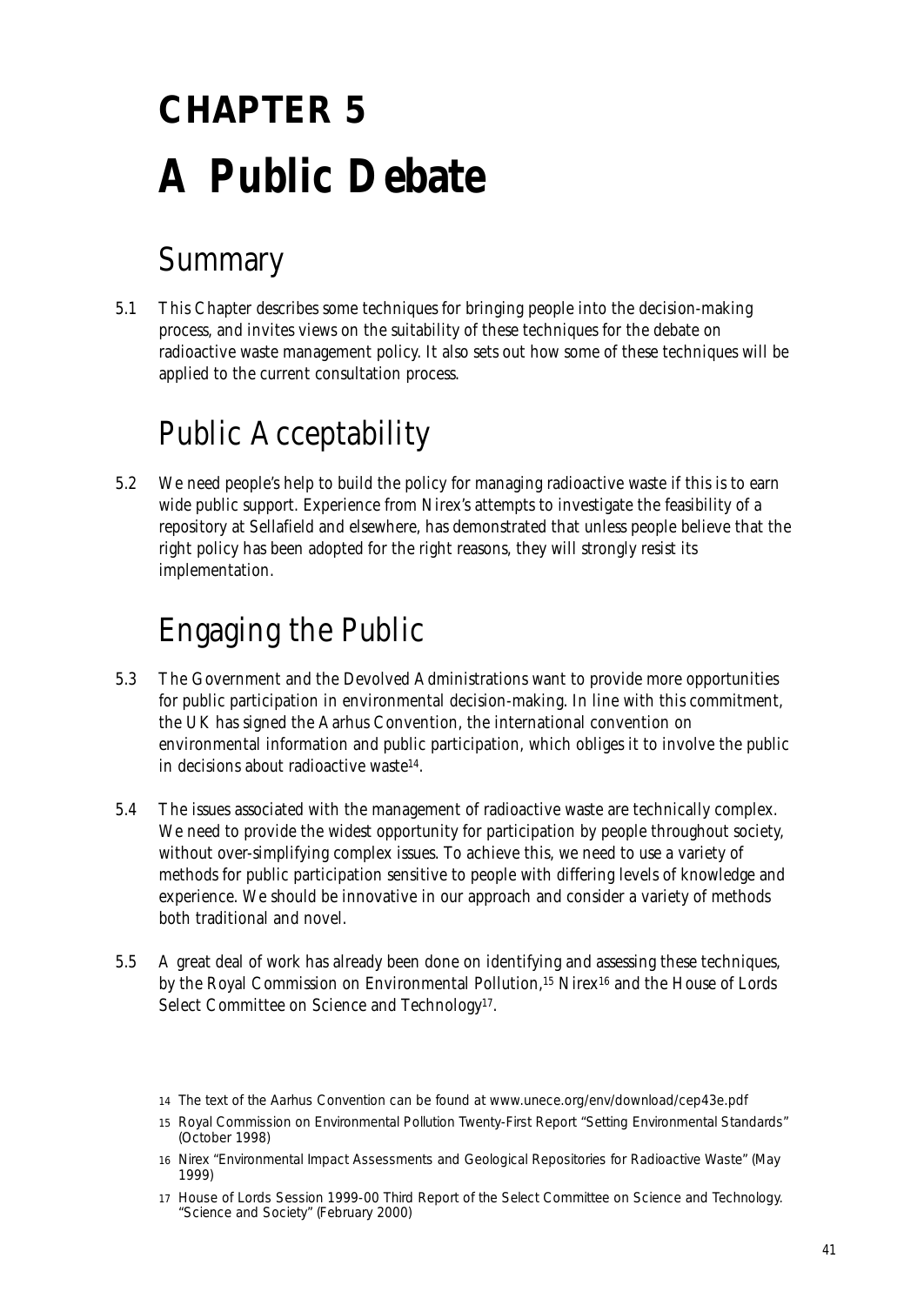- 5.6 When considering which techniques to use, we should bear in mind that
	- Nuclear issues are not uppermost in most people's minds.
	- But they may become so, especially in a local community, if we are about to implement a policy which they had no part in formulating.
	- So we should actively involve people from the beginning, and show how their views are taken into account.
	- Many people do not know much about nuclear waste, or the organisations and issues involved.
	- But they do have strong views about things that affect the environment and public safety.
	- So we should provide clear information, and help people to see both sides of a debate.
	- And we should learn from what others have done, in the UK and abroad.

### Techniques for Engaging the Public

5.7 Techniques can be loosely divided into two groups: those that involve small numbers of people in intense deliberation, and those that involve larger numbers of people, generally with less opportunity for them to consider the evidence. We expect that a strategy combining both types of technique will best meet the need to involve a large and diverse group of people.

### **WORKSHOPS**

5.8 Workshops provide an environment where small groups of people can get together with experts to discuss the issues involved in a particular topic. Because of their intimate nature, participants at workshops have the opportunity to explore the issues thoroughly, although the number of people who can join in is limited.

### **INTERACTIVE PANELS**

5.9 Interactive panels have a standing membership that meets regularly to deliberate on issues. Health panels provide the main example in the UK – Somerset Health Authority has been undertaking Health panels since 1993. Typically, there are 12 members of the public who meet around three times a year or so to discuss topics set by the commissioning body. There is a regular turnover of membership to stop the panels stagnating. At the end of meetings, members vote on each issue being discussed, and a report is then prepared by the researchers/facilitators for the commissioning body.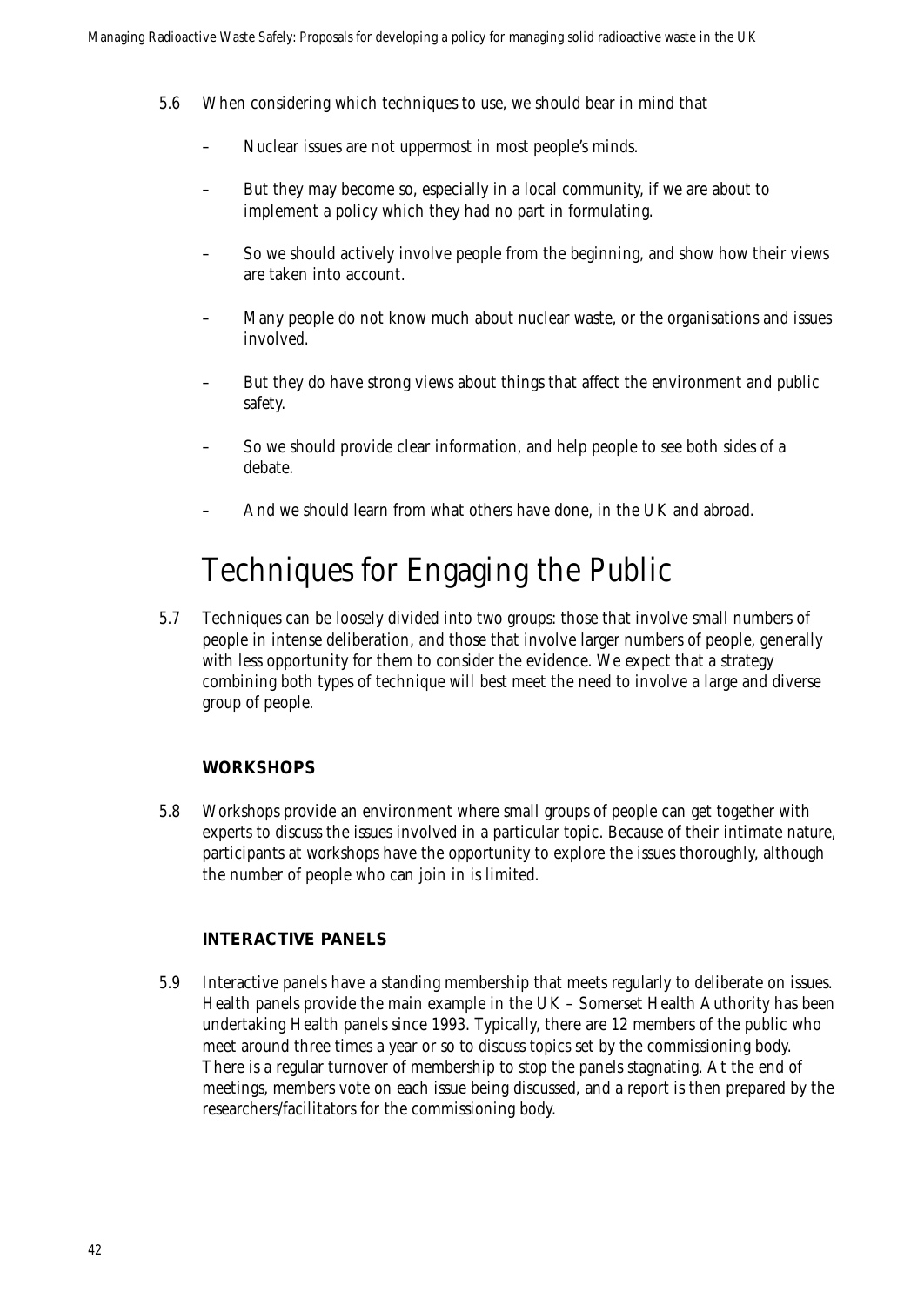### **COMMUNITY ADVISORY COMMITTEES**

5.10 Community Advisory Committees are groups of people who represent a particular community and its interests. They meet regularly with the experts to feed in the views of that community. Typically, Community Advisory Committees are usually set up to discuss projects that have been earmarked for specific localities rather than general policy issues.

### **CITIZENS' JURIES**

5.11 Citizens' juries are groups of 10-12 people recruited by a commissioning body to represent a particular community. They form a 'Jury' who are given as much background information as possible before cross-examining the experts. The Jury then presents its findings in the form of a report to the commissioning body. The commissioning body are then obliged to publicise the report. Citizens' Juries are a highly interactive method of involving people in a complex issue, but the number of people who can participate is strictly limited.

### **CONSENSUS CONFERENCES**

5.12 A Consensus Conference is similar to a Citizens' Jury except that the cross-examination of experts takes place at a public venue, where anyone can turn up and ask questions. This partially overcomes the problem of limited participation, although those that do turn up on the day tend to be those already familiar with the issues rather than members of the public with no prior interest.

### **STAKEHOLDER DIALOGUES**

5.13 A stakeholder dialogue is a managed process that seeks to find common ground between different interest groups in a dispute, and aims to develop the understanding of both parties. The interest groups are brought together by a third party to discuss the issues associated with a particular topic and try to uncover what lies behind their different positions. Stakeholder dialogues help build more positive relationships between interest groups but do not directly involve members of the public.

### **LOCAL AGENDA 21 GROUPS**

5.14 The majority of local authorities have Local Agenda 21 (LA21) processes in place, working on local action plans that work towards global sustainable development. LA21 is led by the local authority with the emphasis on involvement and participation by the local community. Partnership with other agencies at a local level is also important to LA21, as is the involvement of all sections of the community, for instance businesses, statutory organisations, academic institutions, faith groups, women's and youth groups. LA21 focuses on local issues but treats them in the long-term and global context. For communities where radioactive waste management is a local issue, LA21 will provide an existing process to plug into for giving people information and involvement in decision-making. Under new legislation local authorities now have to prepare strategies to promote community well-being. These new Community Strategies will be vehicles for sustainable development at local level, and should provide similar processes for engaging the public as LA21.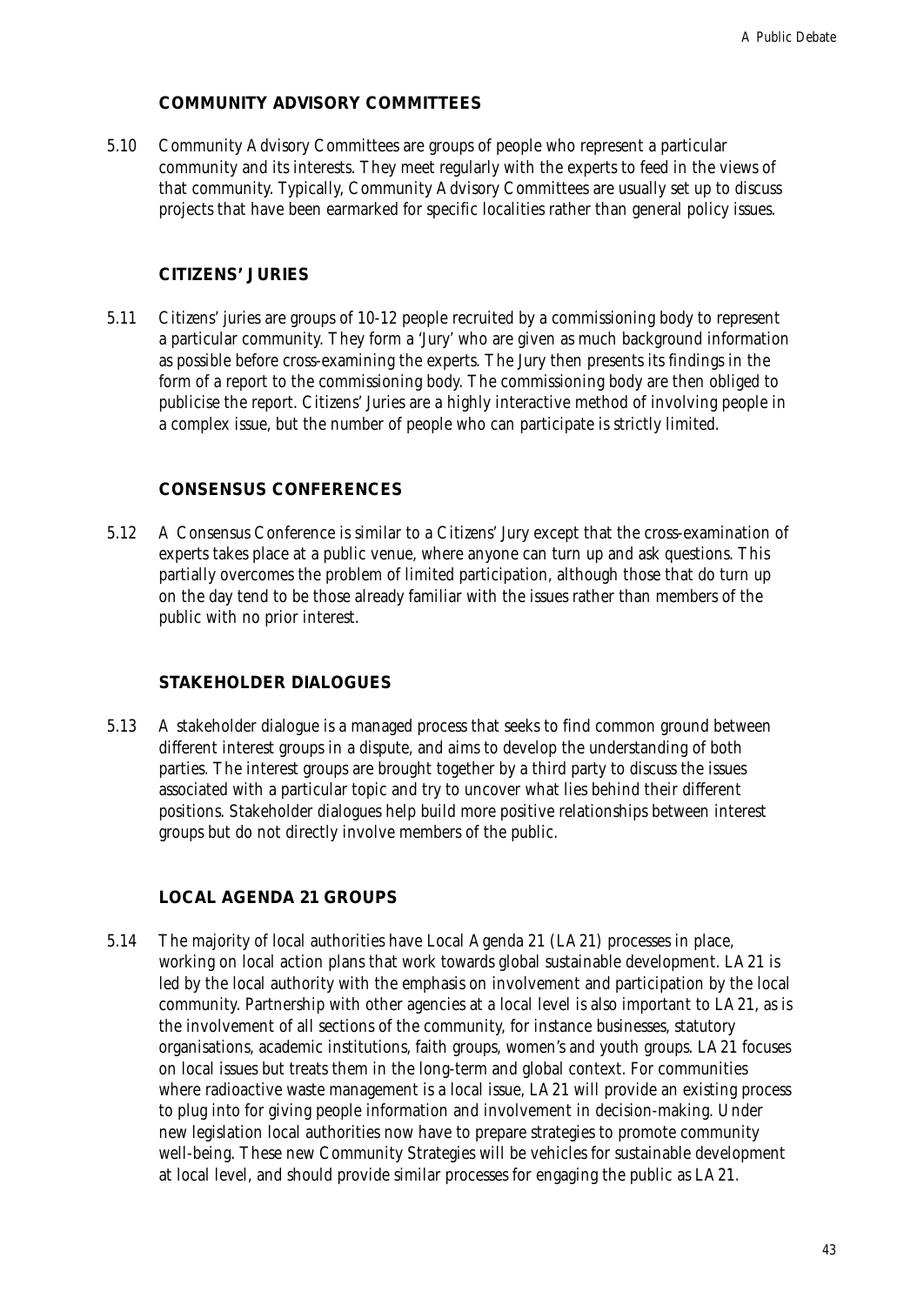#### **REGIONAL SUSTAINABLE DEVELOPMENT FRAMEWORKS**

5.15 All English regions have, or are producing, a sustainable development framework. These set out a high level vision for sustainable development in the region as a point of reference for other plans (like Regional Planning Guidance or the Regional Development Agency strategies), and policies, and are agreed by the regional chambers. The production of a framework involves a wide range of regional stakeholders from business, the community, public services, and interest groups. The framework process in each region will have set in motion an ongoing process of consultation and debate which, as with LA21 and Community Strategies, can be plugged into; in this case to access major regional stakeholders.

#### **ECONOMIC VALUATION TECHNIQUES**

5.16 A variety of economic valuation techniques could be used to measure people's preferences towards different options. Such techniques would use market information and data from specially designed public surveys to assess the degree to which people are concerned about the risks posed to current and future generations and the environment by the different waste management options.

#### **PUBLIC MEETINGS**

5.17 Public meetings usually take the form of a question and answer session to which any member of the public can turn up. The aim is to address large numbers of people at the same time, although experience suggests that they sometimes become dominated by small groups of vocal individuals.

### **PUBLIC HEARINGS AND INQUIRIES**

5.18 Public hearings and inquiries typically provide formalised, judicial style proceedings where projects and issues are subject to rigorous scrutiny from interested parties. However, because the outcome of a hearing or inquiry offers participants the opportunity to 'win' their case, they encourage adversarial stances rather than constructive debate.

### **OPEN HOUSES**

5.19 Open houses are places where the public can look at displays that explain the issues surrounding a topic. The displays encourage the public to ask questions and discuss issues with experts who are present throughout the day. After seeing the displays and talking through the issues, people are often asked to put their views in writing. However, this method relies upon people being sufficiently motivated to attend the open house in the first place.

### **DELIBERATIVE OPINION POLLS**

5.20 An ordinary opinion poll reflects the public's views on subjects about which they might know little. A deliberative poll examines what they think after they have had the time and information to consider the matter more closely. Typically, 250-500 participants are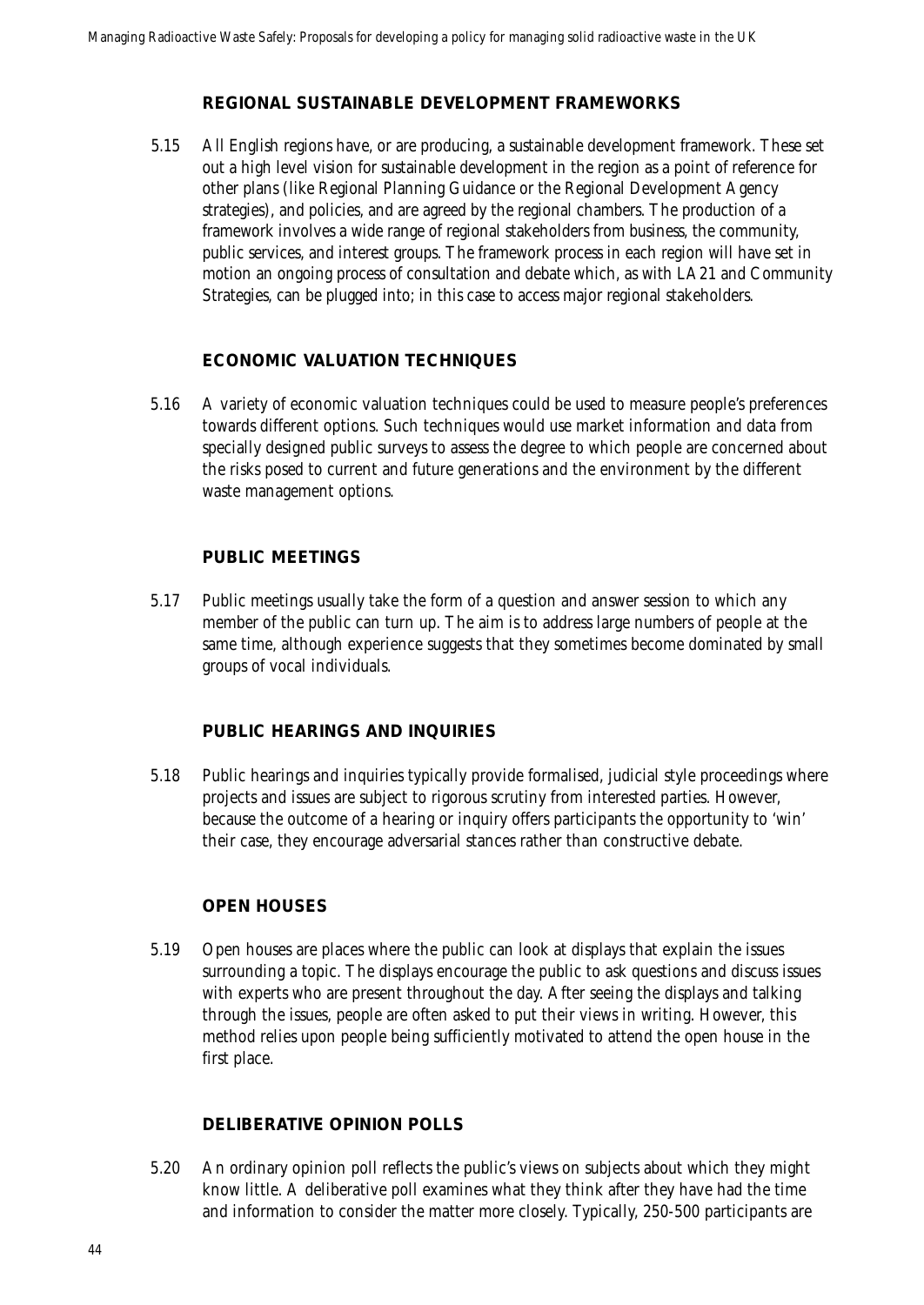recruited as a representative sample. Their initial views on the issue under discussion are recorded. They are then provided with background material and, in smaller groups, have the opportunity to identify questions to put to the experts in plenary discussion groups. Final views are then recorded, and any changes in opinion measured and incorporated in a report for the commissioning body.

### **RESEARCH PANELS**

- 5.21 A research panel is a large representative sample of between 500-5,000 people used as a sounding board by a public sector organisation. The panel has a standing membership but, to avoid stagnation, a proportion is replaced regularly. The panel is then asked about different issues over a period of time. Various examples of the research panel already exist in the UK, including the Cabinet Office's People's Panel.
- 5.22 In recognition of the need to listen to, and learn from, people's views, the Cabinet Office set up the Panel in 1998. It consists of 5,000 members of the public randomly selected from across the UK, and is designed to be a representative cross-section of the population (by gender, age, background, region, etc). Panel members are consulted about how public services are delivered and how that delivery can be improved from the point of view of the user. By listening to, and learning from, people's views, the Government will be better able to provide the services that people want.
- 5.23 The Panel provides three main channels for obtaining the views of the public: telephone surveys, face-to-face interviews and postal surveys, and five means of creating a dialogue where issues can be explored in greater detail: focus groups, workshops, in-depth interviews, citizens' juries and deliberative polls.

### **THE INTERNET**

- 5.24 The internet is becoming an important forum for debate and communication. Large amounts of background information can be posted onto a website for any member of the public to access, and chat rooms provided to allow people to post any comments they may have.
- 5.25 *Views are invited on the suitability of these or any other consultation techniques for engaging the public in the radioactive waste management debate.*

### Existing Initiatives

5.26 We note that during the period between the 1997 Sellafield decision and the publication of this paper, some of the innovative consultation techniques have already been used to involve people in the radioactive waste management debate.

### **UK CEED CONSENSUS CONFERENCE ON RADIOACTIVE WASTE MANAGEMENT**

5.27 On 21-24 May 1999, the UK Centre for Economic and Environmental Development (UK CEED) hosted a national consensus conference on radioactive waste management. The aims of the Conference were to: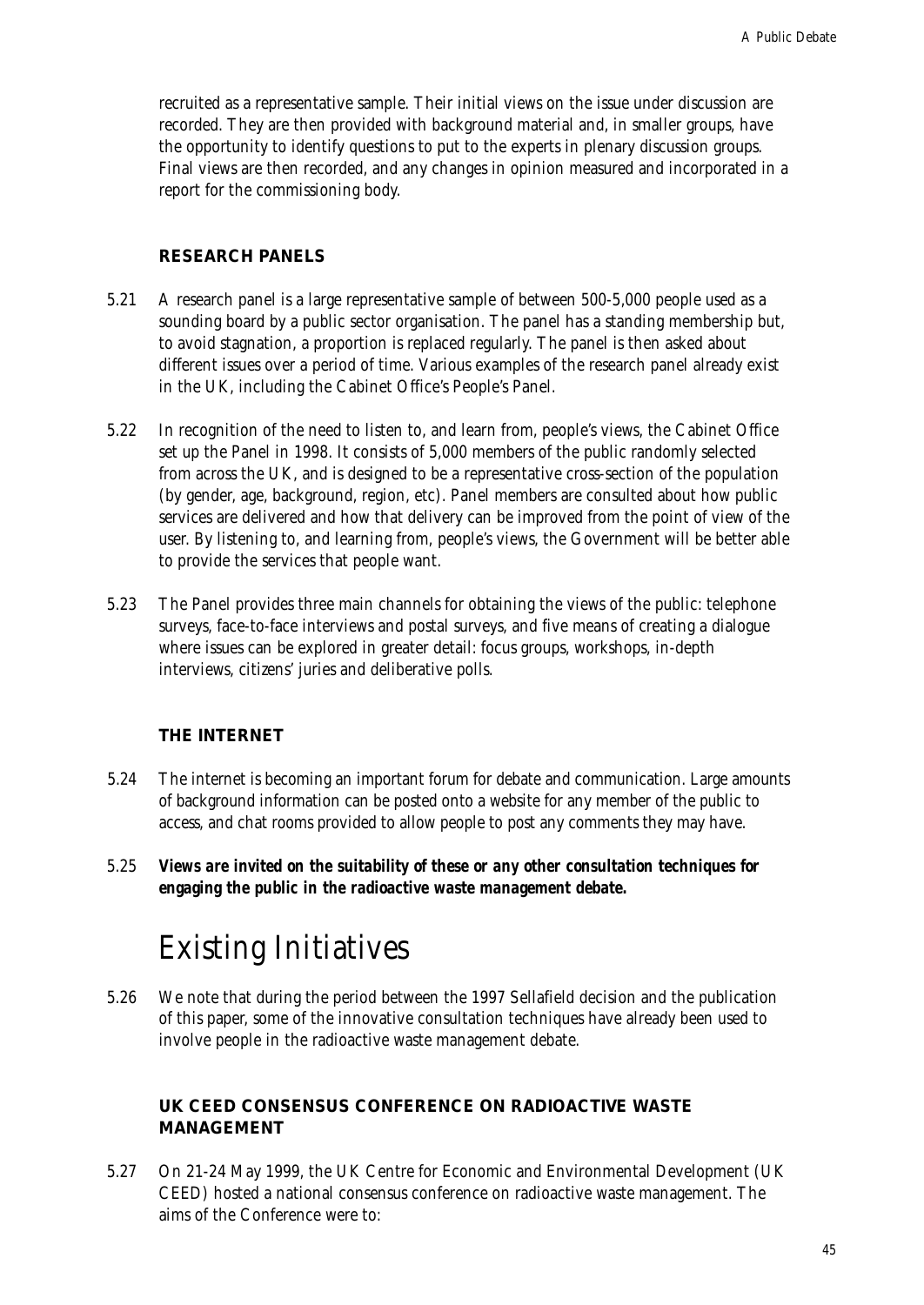- Contribute the views of informed citizens to the policy-making process;
- Gain an appreciation of the way in which the issues are framed and prioritised by the public;
- Identify key issues of concern as seen by the public and to recommend a process by which they might be examined and resolved;
- Expand the availability of reliable and high quality information to the public; and
- Stimulate wider and better informed public debate on the issue.
- 5.28 Recruitment of a Citizens' Panel was undertaken by an independent market research company using random selection techniques. The Panel were then given some background material before attending two preparatory weekends where they received further information, formulated questions and chose which experts they wished to cross-examine.
- 5.29 At the Consensus Conference itself, each expert gave a five-minute presentation. The panel then questioned the expert, followed by further discussion and debate. Members of the audience were able to submit written questions for consideration by the Panel. The Panel then retired behind closed doors to write a report on their conclusions and recommendations, based on the information they received during the process and from the discussion and debate at the Conference itself. Copies of the report were presented on the final day to the audience and the Panel answered questions from the audience and the media.
- 5.30 The Panel's overall conclusions were well-received and have been fully taken into account in the drawing up of this consultation paper. A complete list of the Panel's overall conclusions is attached at Appendix 2.

### **BNFL NATIONAL DIALOGUE**

- 5.31 To inform their decision-making on the improvement of their environmental performance in the context of their overall development, BNFL invited the independent charity The Environment Council to facilitate a Stakeholder Dialogue process.
- 5.32 The BNFL National Dialogue involves a wide range of organisations and individuals interested in or concerned about nuclear issues. These include members of the community, environmental interest groups, regulators, Government Departments and BNFL's UK customers. The first meeting was held in September 1998 to identify and prioritise a list of issues and concerns to be addressed in future meetings. In December 1998, a smaller Task Group drawn from a range of organisations recommended that the Dialogue first address issues associated with waste management and discharges. In March 1999 the Waste Working Group and the Discharges Working Group were formed and issued with draft terms of reference by the Main Group.
- 5.33 The interim reports of the Waste and Discharges Working Groups were published on 28 February 2000. These interim reports are "work in progress" and clearly outline where the stakeholders in the Dialogue agree and disagree on the two subjects. The recommendations of the Waste Working Group are set out in Appendix 3. New working groups on the Spent Fuel Management and Plutonium are now up and running.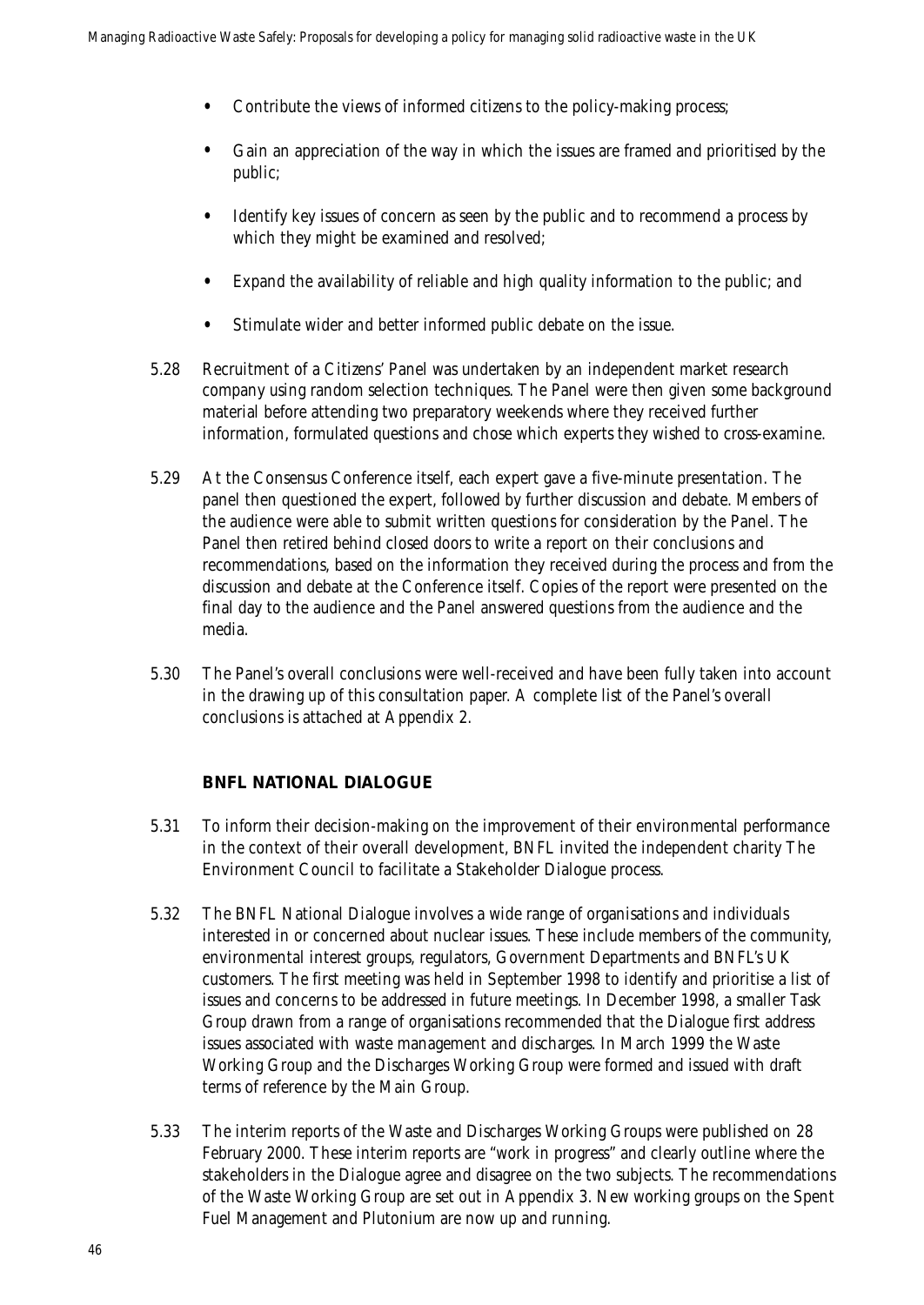### **HSE STUDY**

- 5.34 HSE hired Simpson Carpenter Ltd to conduct four focus groups (each with six to eight members of the public) in London and Manchester, and one thousand telephone interviews. The groups met in September 1999 and the interviews were held between February and March 2000. HSE presented a summary of its finding at the Institution of Nuclear Engineers' 'Conference 2000'. The aims of the work were to:
	- Understand the key concerns people have about radioactive waste management;
	- Explore the nature and extent of the concerns;
	- Gain understanding of how waste is perceived in terms of risk, and to assess tolerability to risk;
	- Ascertain perceptions of how the waste management industry is controlled; and
	- Assess how well informed people feel.
- 5.35 The main findings of the study were that:
	- Radioactive waste is not an issue at the top of most people's minds;
	- People want more information;
	- Attitudes and associations towards the nuclear industry are generally negative;
	- People are generally in favour of current decommissioning plans;
	- There is a degree of confidence in the current waste management strategies; and
	- Regulators must have the power to exercise control over industry and be seen to use this power.

#### **NIREX'S CONSULTATION PROCESSES**

- 5.36 Between April and May 2000 The Future Foundation conducted 8 focus groups, (with 6-8 members of the public) 3 in London, 2 in Newcastle, 1 in Manchester and 2 in Edinburgh. They also conducted 1,035 face to face interviews with people with various demographic details in August 2000. The aims of the research were:
	- To obtain a benchmark of awareness levels about Nirex and the issue of radioactive waste management;
	- To obtain input to the design of future communication initiatives;
	- To identify issues and concerns that people have about waste management; and
	- To identify information requirements and guidance about its production.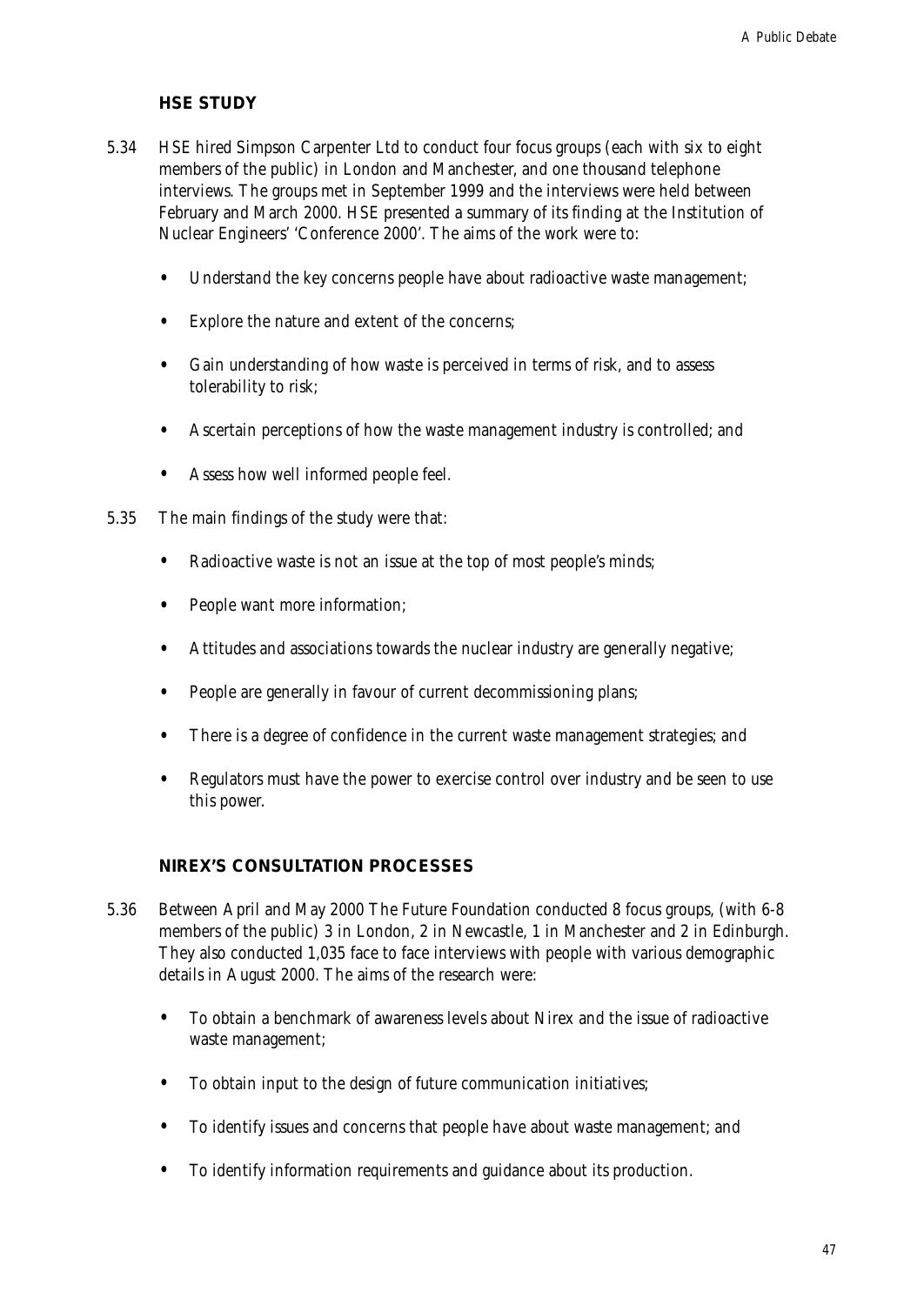- 5.37 The Centre for the Study of Environmental Change at Lancaster University conducted 11 focus groups around the country between July and October 2000 to identify issues and concerns that the public have in relation to radioactive waste management.
- 5.38 The initial results of the two pieces of work show that:
	- People can, will and want to engage with the issue of radioactive waste management. This includes engaging with the ethical debate. To facilitate this Nirex and others need to:
	- Provide information in a neutral form outlining the pros and cons and including various people's opinions;
	- Use proactive techniques to allow access and space for people to discuss the issues;
	- Demonstrate how people's opinions have been taken into account;
	- The best way forward is to involve people in the debate from the beginning and take their opinions into consideration;
	- Some people have negative associations with the word "nuclear" and do not distinguish between nuclear, radiation, bombs and waste. There is some confusion about the issues; and
	- Most people are not familiar with current institutional arrangements, but seem to want an independent, inclusive body overseeing radioactive waste management, operating openly.
- 5.39 *Views are invited on how the Government and the Devolved Administrations could build on these existing initiatives or develop any of the other techniques for engaging the public.*

### **APPLYING TECHNIQUES TO THE CURRENT CONSULTATION PROCESS**

- 5.40 The UK Government and the devolved administrations believe that there is scope for using some of these consultation techniques to add to the value of the current exercise, and will therefore be:
	- Running an interactive discussion forum on the internet at http://www.ukonline.gov.uk/online/ukonline/home
	- Inviting members of the BNFL stakeholder dialogue in the debate to produce a joint response to the consultation paper, in addition to their individual responses.
	- Organising research to contribute the views of members of the public to the consultation.
- 5.41 Additionally, we are also keen to see other innovative consultation techniques tried out, and would particularly welcome the results from any of these new methods that the stakeholder groups or Nirex (the Company currently charged with developing a disposal route for ILW) would wish to explore.
- 5.42 The results from these new methods of consultation will be considered alongside all other responses to the consultation.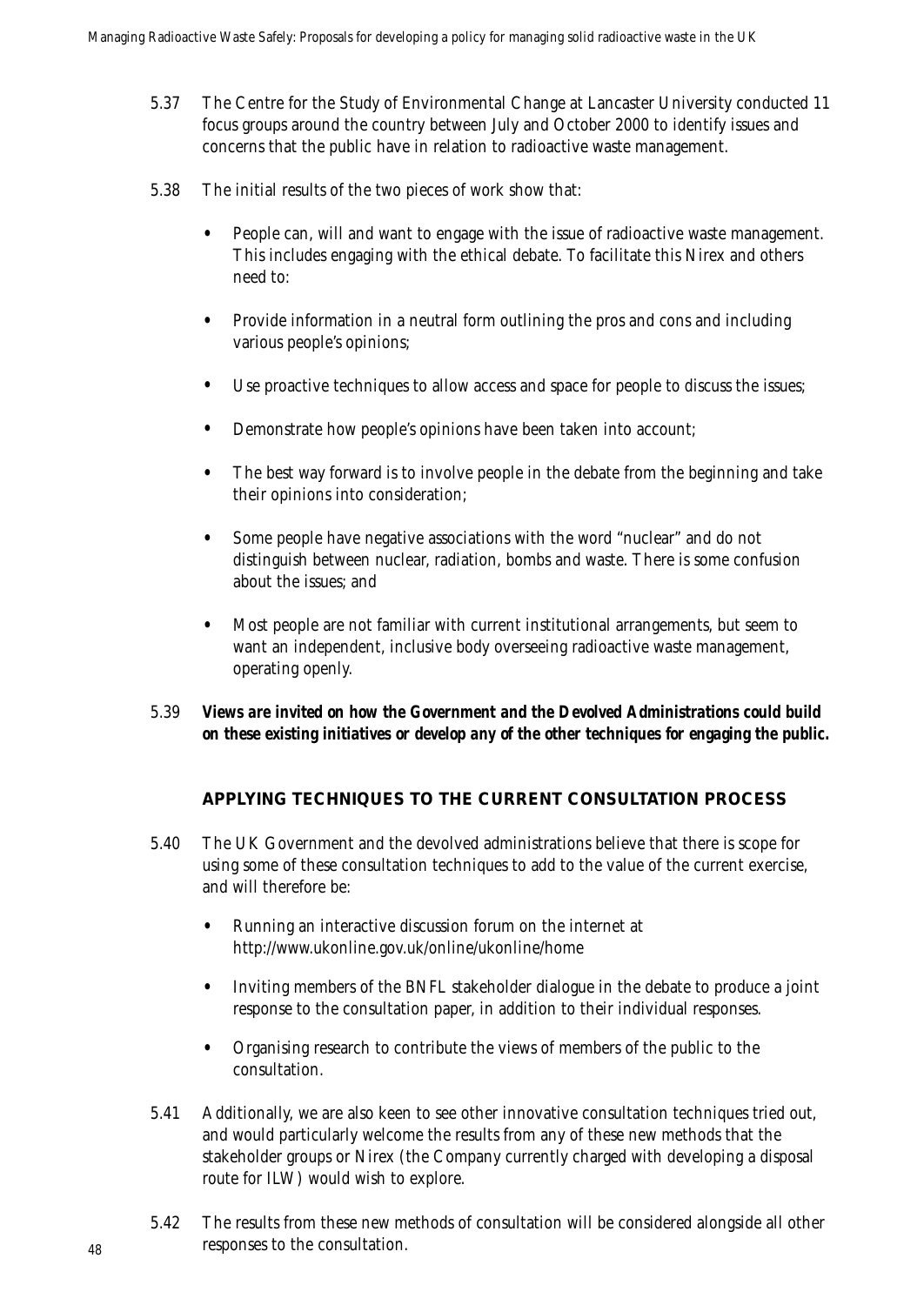# **CHAPTER 6 Managing the Debate**

## Summary

6.1 This Chapter describes the arrangements we expect will be required for providing independent, authoritative advice on research requirements. It also considers the arrangements required to undertake that research and, once policy decisions have been taken, for implementing a long term radioactive waste management policy.

## Information Needs

- 6.2 We recognise that whichever methods are chosen to engage the public in the debate over managing radioactive waste, the process will only work if the information given to the public is accepted as accurate, objective and complete by all interested parties.
- 6.3 The Government and the Devolved Administrations, therefore, propose appointing an independent and authoritative body to advise on what that information is, where further information is needed, and when enough information has been gathered for decisions to be taken. This body would need to have the breadth of experience and knowledge to give its views widespread respect, and sufficient independence from Government and the waste producers for its deliberations to be considered objective. We would expect that all advice provided by this body would be put into the public domain.

*Box 8: Current Knowledge of Management Options*

- 6.4 To start the process of identifying information needs, DEFRA has launched a research project to provide a broad-brush view of current knowledge about longterm management options for long-lived radioactive wastes. The conclusions reached will provide a benchmark to help any independent advisory body set up after this consultation to decide where further research is needed.
- 6.5 The project will run alongside this consultation process and will rule out no options initially and will identify the widest range of waste management options possible within international law. It will determine:
	- The information which will be required later in order to select with confidence practical options for managing radioactive wastes;
	- Where that detailed information is lacking or imprecise;
	- What future studies might be required; and
	- How important is the information that, because of the very long timescales involved with some wastes, may never be known.

*continued overleaf*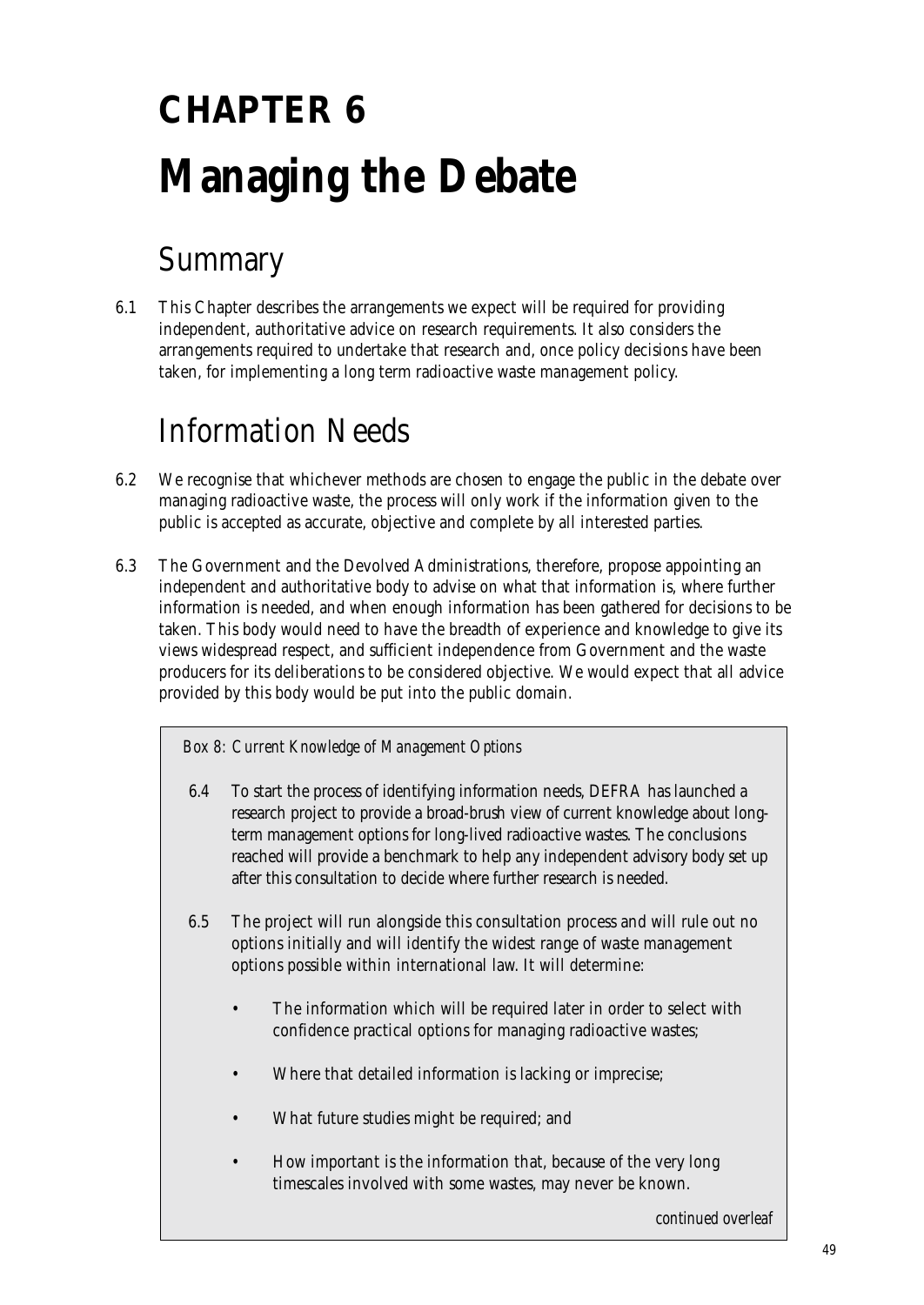- 6.6 To monitor and review the progress of the project, a Steering Group comprising about 20 members including representatives of the public, Government Departments, local authorities, NGOs and waste producers is being set up. The Steering Group will consider the reports of the consultant undertaking the research on behalf of DEFRA, and provide recommendations arising from the research project.
- 6.7 The specification for the research project is being made available on DEFRA's website with the issue of this Consultation Paper, and DEFRA expect that the conclusions of the research project will be put into the public domain next year alongside the response of the Government and the Devolved Administrations to the consultation exercise.

## Advice and Research Management

- 6.8 The Government and the Devolved Administrations currently have available the Radioactive Waste Management Advisory Committee (RWMAC). RWMAC is a nondepartmental public body set up in 1978. Its primary role is to advise on radioactive waste management topics. It also provides advice to bodies such as regulators, local authorities and other Government advisory committees. Members of RWMAC are appointed jointly by the UK Government (Secretary of State for Environment, Food and Rural Affairs) and the Devolved Administrations for one or two three-year terms. Currently, the 19 strong membership includes people with specialisms in nuclear and radioactive waste management, geology, radiological protection, environmental health, medical health, local government, environmental and societal perspectives, planning, and environmental law. Since 1991 RWMAC has routinely published individual reports on specific topics, and annual reports which provide a compendium of the year's work and set out the Committee's future work programme. It may be that RWMAC would need to be modified to perform the role envisaged in this Consultation Paper, although new alternatives are not ruled out.
- 6.9 If a new advisory body is set up, we envisage that any further research which is required, might be co-ordinated by another organisation acting as a centre for research expertise on radioactive waste management issues. The actual research would probably be tendered on the "open" market to suitable research organisations. While this organisation would also need to demonstrate its authority and independence, we believe that, to be consistent with the polluter pays principle, its work should be financed by the waste producers, public and private. As noted earlier, the bulk of today's wastes are assigned to Government, thus Government, directly or indirectly, would be the main financier. The House of Lords report on nuclear waste management recommended that such work be funded from a levy on the nuclear industry.

### 6.10 *Your views are invited on the practicalities of this approach or alternative arrangements for funding the work.*

6.11 A further option would be to combine the advisory and research roles discussed. This would provide a more integrated approach to advance of the knowledge required to develop policy. There are a number of organisations in existence, or which could be created, that would be able to fulfil one or both of these roles. Descriptions of some of these organisations are given below.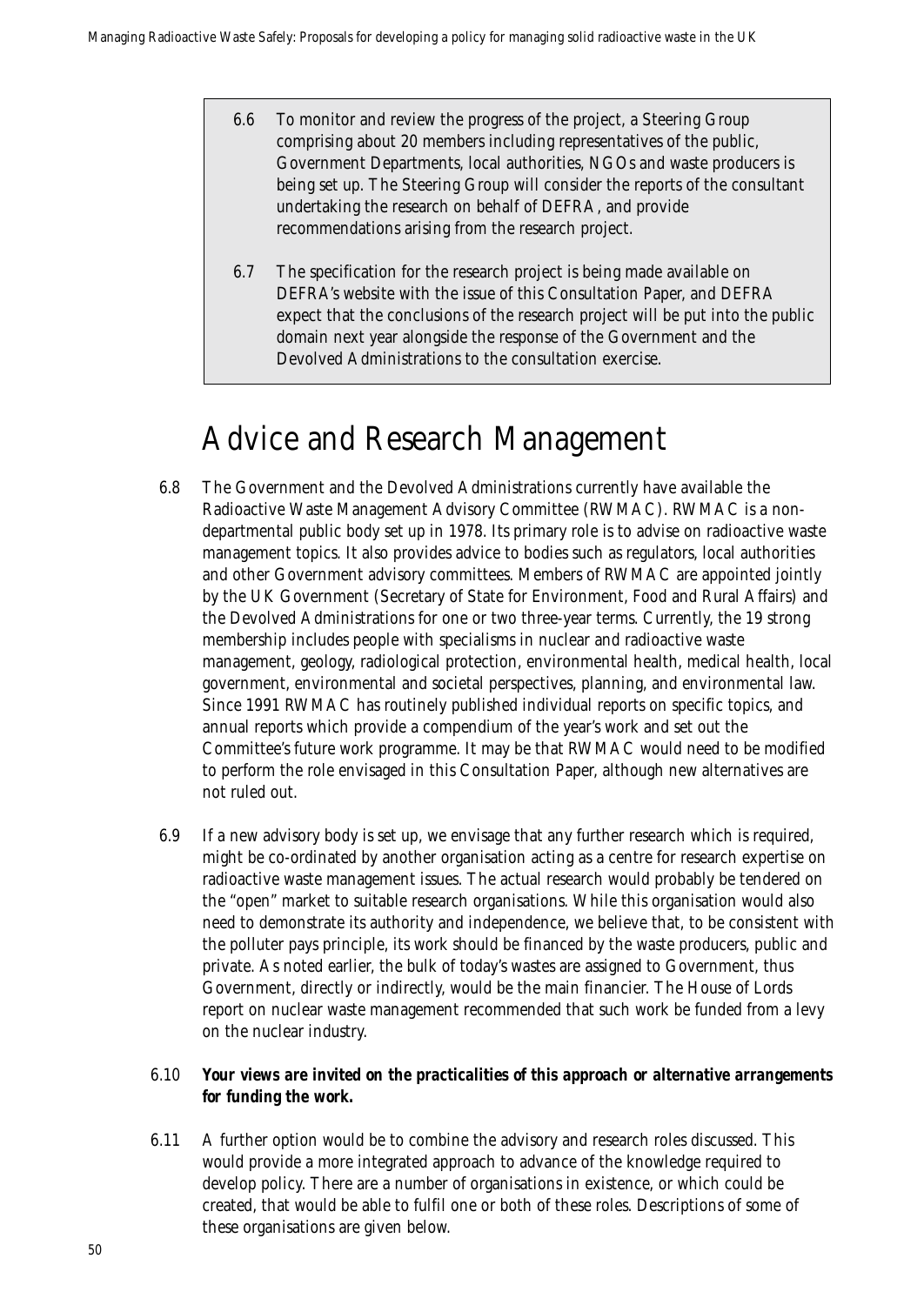### **THE ROYAL SOCIETY**

6.12 The Royal Society is an independent academy founded in 1660 to promote the natural and applied sciences. The Society has a dual role as the UK Academy of Science, acting nationally or internationally, and as the provider of a broad range of services for the scientific community in the national interest. The Society consists of over a thousand Fellows elected for their scientific achievements, and is governed by a Council headed by the President and Officers. The Society has been active for many years in public debate and the development of public policy on science and technology. The Society brings together the experience and knowledge of its Fellows to develop independent studies and submissions which inform Government, Parliament, universities, industry and other sectors. Reports emerging from these studies are usually published. To date it has never been actively involved in research management.

### **UK NIREX LTD**

6.13 Currently, what little research management there is in the UK on the disposal of ILW is undertaken by the radioactive waste disposal company, Nirex (see Box 10 below), and funded, in proportion to the volume of wastes they produce, by the waste producers (mainly BNFL, British Energy and other Government organisations, UKAEA and MOD). We believe that if Nirex were to become the centre for independent research management expertise, its Board would need to be expanded to cover a wider range of interests than it does currently. Additionally, to reflect the need for a fully comprehensive policy, Nirex would have to consider a greater range of radioactive wastes. It would also need to lead research in to all options and not just disposal. Again, such research would probably be contracted out.

#### *Box 10: Nirex*

- 6.14 Nirex was formed in 1982 and incorporated as a private limited company United Kingdom Nirex Ltd – in 1985, to provide radioactive waste disposal services. Nirex is financed and owned by the main waste producers BNFL, UKAEA and British Energy in proportion to the volumes of waste they produce. In addition, the MOD contributes to the funding of Nirex. The Secretary of State for Trade and Industry holds a 'golden share' in Nirex, which gives safeguard rights over aspects of the Company's business, and the right to appoint two directors to the Nirex Board. Last year, DTI appointed Sir Ken Jackson (General Secretary of the AEEU) and Professor Andy Blowers (Professor of Social Sciences at the Open University and member of RWMAC).
- 6.15 The shareholders also have the right to appoint external directors, such as representatives from NGOs or a local community, to the Board, provided nominations are agreed by all shareholders. Past external appointments have included the late Ray Buckton, the late Alex Ferry (Trade Union representatives) and Angela Rippon (Newsreader).

*continued overleaf*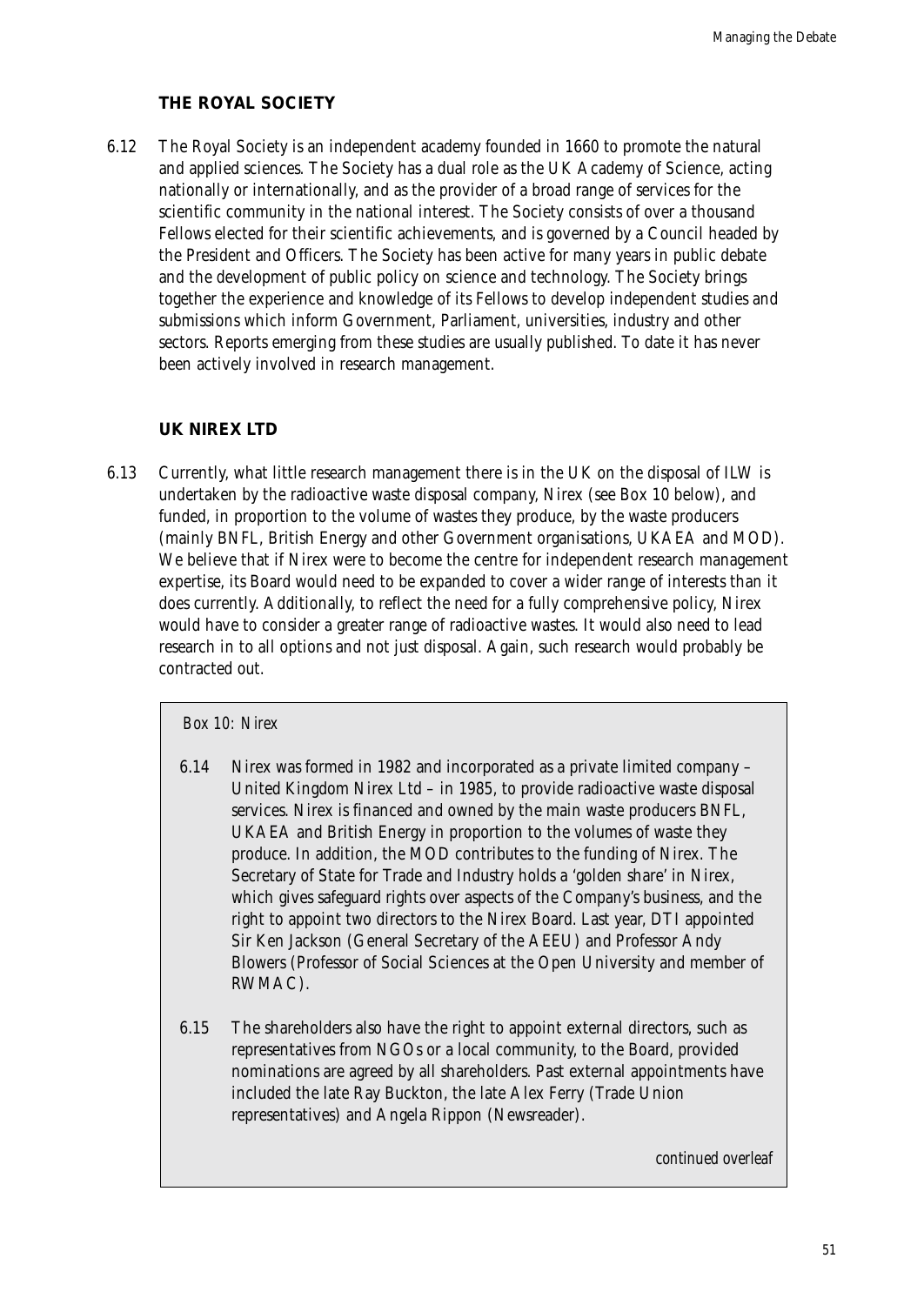6.16 During its search for a suitable site for an underground repository, Nirex developed a research programme that, despite some reservations, the Inspector at the RCF Inquiry considered "impressive"18. The Company also developed a role in providing 'letters of comfort' to the waste producers which assured them that the waste conditioning they were undertaking was consistent with its eventual long-term disposal in Nirex's proposed repository. Since the RCF decision in 1997, Nirex have scaled down their operations but retained a strong research base and an advisory role to industry on the conditioning and packaging of waste. In the interim period, before any new institutional arrangements are finalised, we expect Nirex to maintain these roles.

### **RESEARCH BOARD MODEL**

6.17 In March 1997 the Department of the Environment, Transport and the Regions (DETR, now DEFRA) launched a research project to consider the research and development requirements for the disposal of high-level waste and spent fuel. The project ran from March 1997 to July 1999, and was undertaken by consultants under DETR management. A key objective was to achieve and maintain a consensus view on R&D requirements and strategy among a broad group of interested parties. The project was overseen by a Project Board comprising 12 representatives from the UK Government and the territorial departments (pre-devolution), the waste producers, the regulators, RWMAC and the Royal Society. We consider that a similar Board, expanded to include representatives from other organisations such as environmental organisations and local authorities, might also oversee the development of the wider research programme managed by DEFRA on behalf of the Government and the Devolved Administrations.

*Box 9: An R&D Strategy for the Disposal of High Level Radioactive Waste and Spent Nuclear Fuel*

- 6.18 In March 1997, when deep disposal was the preferred disposal option, the DETR launched a research project to develop a Research and Development (R&D) strategy to inform decisions on whether and, if so, how and when to proceed with any geological disposal programme for HLW and spent nuclear fuel. No decision has been made to undertake such a disposal programme. The main components of the strategy were the:
	- Identification of the detailed technical elements of R&D that would be necessary to support a repository development programme;
	- Establishment of the timescales over which this R&D would need to be carried out;
	- Consideration of which areas of R&D might be best carried out in collaboration with other national and international programmes; and
	- Examination of the likely disposition of responsibilities for the R&D elements among the broad organisational groupings of waste producers, programme implementers, and policy makers.

*continued overleaf*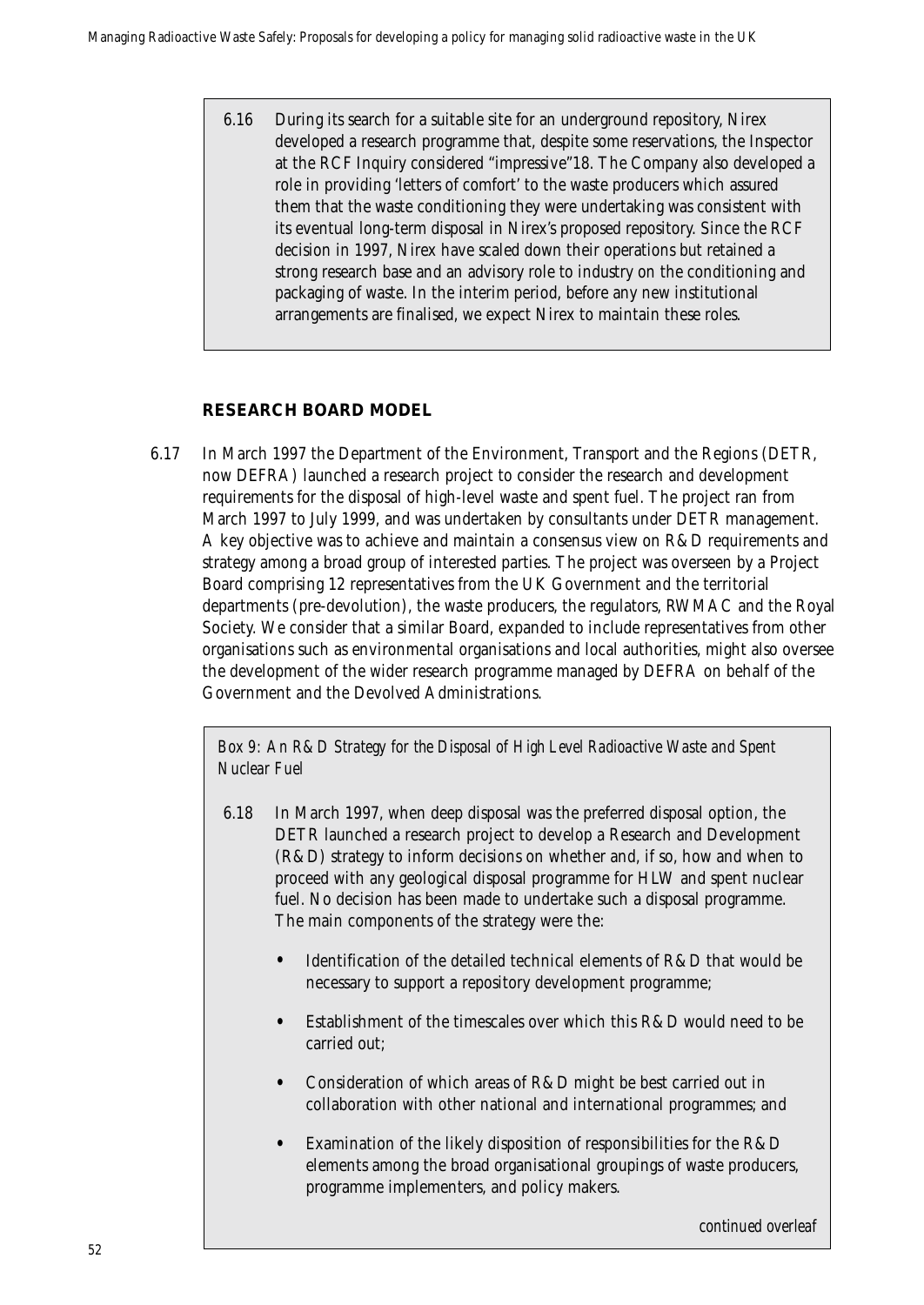6.19 The study concluded that although considerable R&D on the deep geological disposal option had been pursued over a period of almost 25 years, better understanding is required in some quite general areas. The project identified what these areas were, and developed suggestions for a strategy to see the work carried out. As such, and notwithstanding that no decision has been made to launch a disposal programme for high level waste, the project provides a useful basis for planning R&D activities.

### **RESEARCH INSTITUTE MODEL**

- 6.20 Another option is to create an organisation that pulls together and builds upon existing expertise, such as that developing from work funded by the UK Research Councils. An organisation of this type (The Tyndall Centre for Climate Change Research) has already been set up by the Research Councils. The Centre performs interdisciplinary scientific research on climate change, drawing upon existing knowledge and expertise within the separate disciplines. It also provides a national centre for advice to stakeholders.
- 6.21 If, following this consultation, an organisation other than RWMAC is asked to provide independent advice to the Government and the Devolved Administrations, the Committee's advisory role may no longer be required, and it could be disbanded. However, in the interim period before any such body could take up this role, we would still be looking for RWMAC to provide high quality advice on the wide range of issues related to the management of all radioactive wastes.

### **A NUCLEAR WASTE MANAGEMENT COMMISSION**

- 6.22 In its report on the Management of Nuclear Waste, the House of Lords Select Committee on Science and Technology proposed setting up an integrated organisation, the Nuclear Waste Management Commission, to make arrangements for research to be carried out and to oversee the implementation of policy. The proposal was that, initially, the Commission would be set up without legislation, with the task of holding discussions about a consultation paper covering a comprehensive policy for the management of all long-lived wastes, and undertaking any associated technical research and economic analyses. It would report its findings to the Government and the Devolved Administrations, which would use them in formulating the policy to be put to the UK Parliament and the devolved legislatures in the form of Bills for debate and decision.
- 6.23 The Bills would establish policy and give the Commission powers to ensure that the policy endorsed by the UK Parliament and the devolved legislatures was implemented. This role would include research management, undertaking consultation on means to implement policy, and providing information. The workings of the Commission would be as open as possible, with a presumption that everything it produced would be published.
- 6.24 Members of the Commission would be appointed by the Secretary of State for Environment, Food and Rural Affairs and the equivalent Ministers in the devolved administrations after appropriate consultation, and would be drawn from a wide range of backgrounds to ensure that no one point of view was dominant. The Commission's staff would include people qualified in the physical, biological and social sciences. The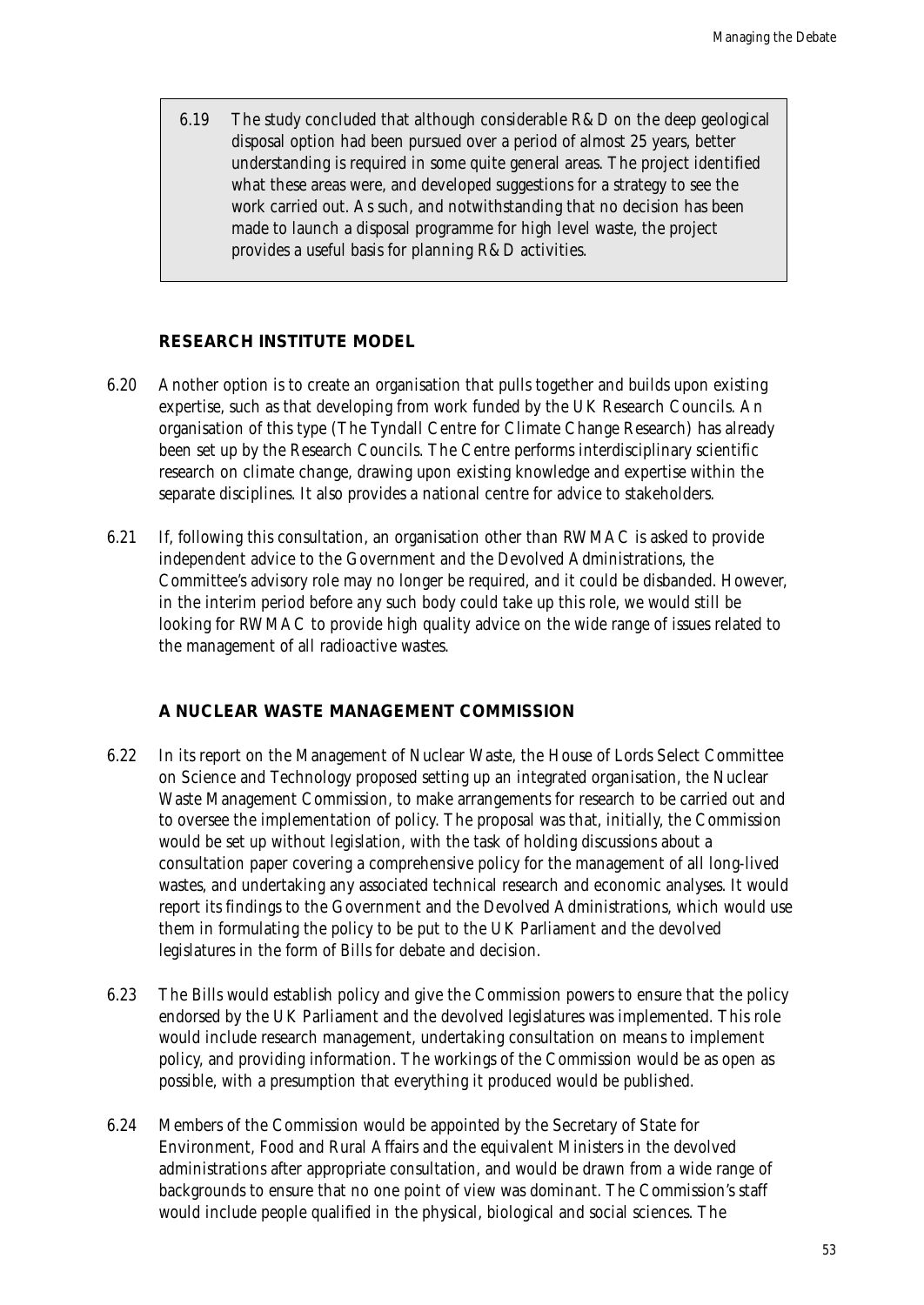Commission would report annually to the Secretary of State and the Devolved Administrations, who would place their reports before Parliament and the Devolved Bodies respectively. At appropriate intervals debates would be held on the Commission's reports to provide explicit Parliamentary / Assembly approval. The Commission would be responsible for co-ordinating all UK research on the long-term management of radioactive wastes.

6.25 *Your views are invited on the need for an independent body to advise the Government and the Devolved Administrations on information needs and research requirements, and whether any of the organisations or models above would be able to provide the independent and authoritative advice and/or the research management we require. You are also invited, if you wish, to outline alternative arrangements for discharging these roles.*

## Policy Implementation

6.26 When the Government and the Devolved Administrations have determined what policies should apply to the long term management of radioactive waste, there will be a requirement to put them into effect. There are a number of organisations in existence which might be responsible for implementation. Or new ones could be created.

### **NIREX**

6.27 Nirex was first formed to construct and operate new land disposal facilities for LLW and ILW. Although Nirex have scaled down their operations following the RCF decision in 1997 it has retained the core skills and knowledge required to implement a disposal policy. However, such a policy may not be chosen, but Nirex has some skills related to the storage phase that was seen as preceding deep disposal. Nirex has time to build expertise to support other management options but if these involve processes on existing sites then the site operators might be the more logical organisations to use.

### **LIABILITIES MANAGEMENT AUTHORITY**

6.28 As part of the current Quinquennial Review of the United Kingdom Atomic Energy Authority, options are being explored which include the creation of a new body responsible for the management of part of or all publicly funded civil nuclear liabilities. This includes decommissioning and the associated radioactive wastes, a liability that in total amounts to over £40 billion. If a single body on these lines were to be set up, its focus would be on developing and managing century-long strategies for the decommissioning of the liabilities for which it was responsible and the environmental restoration of the sites at which they are situated. Implementation would be carried out by third parties, either in the public or the private sectors. The single body would be responsible to Government which, in turn, would exercise control through a high level board appointed by and accountable to Ministers.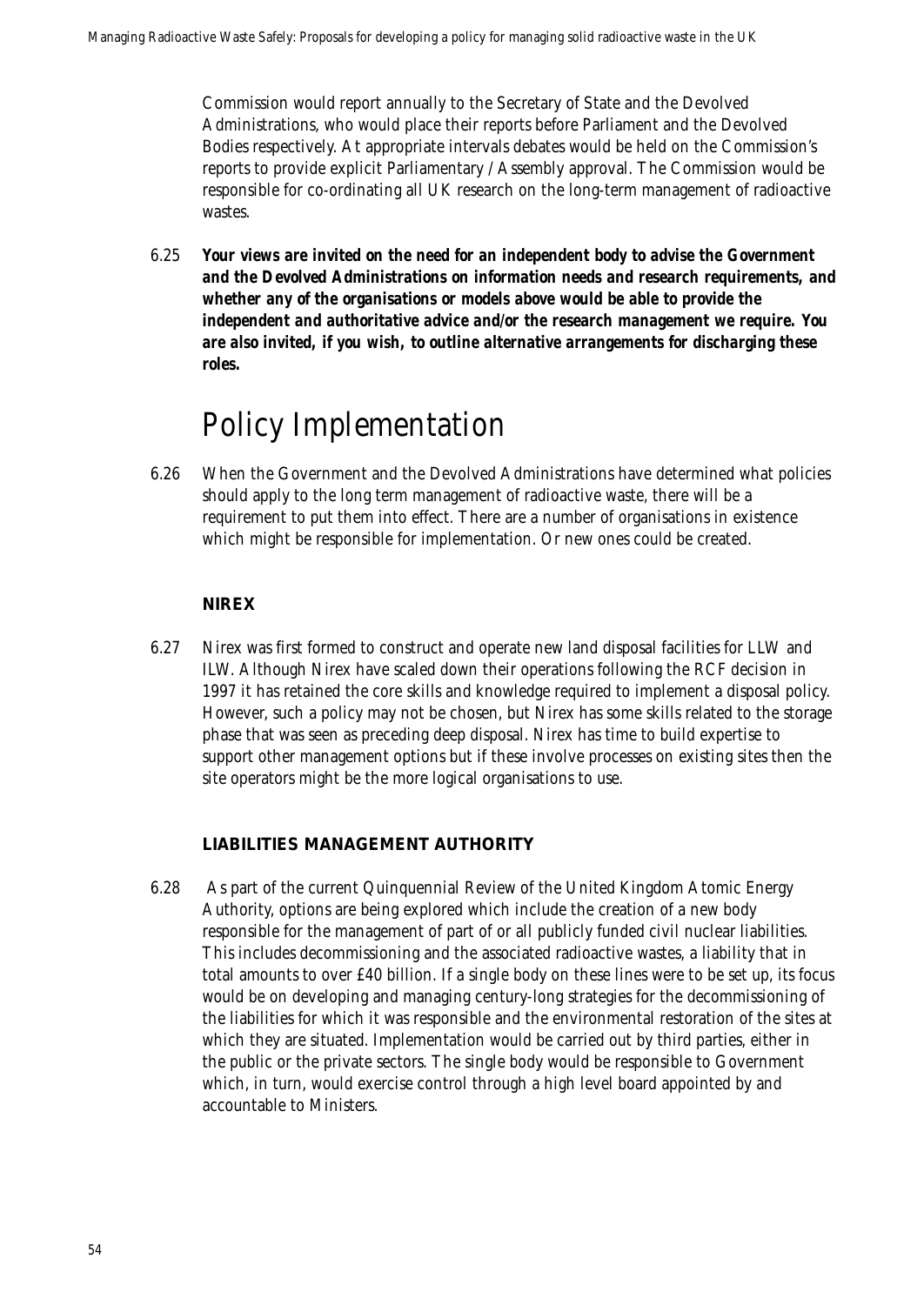- 6.29 The long term management of waste is the biggest single element in the cost of dealing with nuclear liabilities. It follows that a body on these lines would
	- have a direct interest in the implementation of decisions on waste management policy; and
	- the management skills required to oversee the implementation of that policy on behalf of Government through one or more third parties from either the public or the private sectors.
- 6.30 Stage 2 of the Quinquennial Review is due to be completed shortly. An announcement about the outcome and any subsequent consultation will be made once Ministers have had an opportunity to consider the recommendations made.

### **THE RADIOACTIVE WASTE DISPOSAL COMPANY**

- 6.31 The House of Lords Select Committee on Science and Technology, after taking evidence on a range of waste management options, recommended that the Government embark on a phased approach to geological disposal. If this recommendation were accepted, the Select Committee also recommended that a 'Radioactive Waste Disposal Company' should be set up. This would have the remit to investigate a small number of potential repository sites, to select the preferred site (or sites) and to design, construct, operate, monitor and eventually close the repository (or repositories), conducting R&D as necessary. We plan to go through a consultation process before defining policy and well before starting its implementation. So the question of setting up such a company does not arise at this stage.
- 6.32 It may take several years of debate and information gathering to reach a decision on a waste management strategy. We shall then be inviting comments on how it should best be implemented, including any organisational changes. It is too soon to seek views, at this first stage, on the merits of different organisations for that purpose. But you may like to be aware of some eventual possibilities.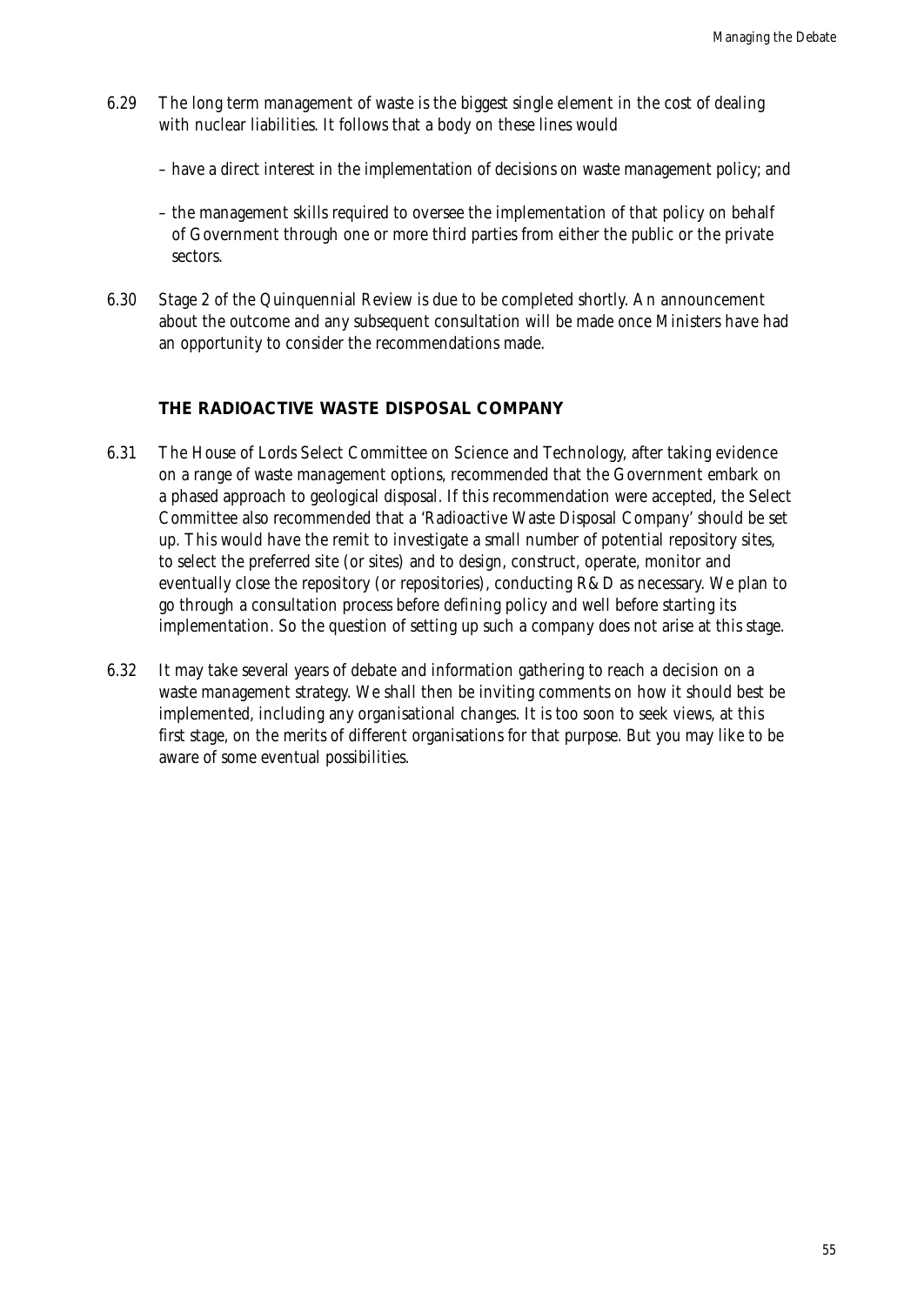# **CHAPTER 7 The Programme for Action**

## Summary

7.1 This Chapter looks at when decisions on the policy for managing radioactive wastes could be taken, and what arrangements will be required in the interim period before these decisions are made.

## Generating Public Debate

- 7.2 The Government and the Devolved Administrations recognise that it will take a long time to identify and implement a management option for radioactive wastes that commands widespread support. We firmly believe that it will be important not to rush this process, but to take the time required to ensure that each step forward commands the widest possible public support. As wastes can continue to be stored safely in the medium term (50 years) using current technology, the timetable for the consideration and implementation of policy should be driven by the need to develop a clearer understanding of the safety and environmental issues associated with each potential option for the long term management of radioactive waste.
- 7.3 For illustrative purposes, we set out an indicative programme for action in the table below. However, all steps are subject to amendment in the light of responses to this consultation. The dates suggested are dependent upon the level of research required following the end of Stage One. Consequently, they can only be rough guides as to when future stages might begin.

| Table 1: A Programme for Action (all timings are approximate) |                                                                                                                                                                           |           |
|---------------------------------------------------------------|---------------------------------------------------------------------------------------------------------------------------------------------------------------------------|-----------|
| Stage One                                                     | Consultation on techniques for public participation, scientific<br>research and institutional arrangements for the interim period.<br>(The document you are now reading.) | 2001-2002 |
| Stage Two                                                     | Research programme to examine the feasibility of the waste<br>management options; and<br>Preparation of the next (Stage three) consultation paper                         | 2002-2004 |
| Stage Three                                                   | Further consultation paper on the feasibility of the waste<br>management options.                                                                                         | 2005      |
| Stage Four                                                    | Announcement of our decision on the preferred waste management<br>strategy, and further consultation on how to implement it.                                              | 2006      |
| Stage Five<br>(if required)                                   | Legislation setting out how the management strategy is to be<br>implemented.                                                                                              | 2007      |

### 7.4 *Views are invited on the indicative programme of action in Table 1*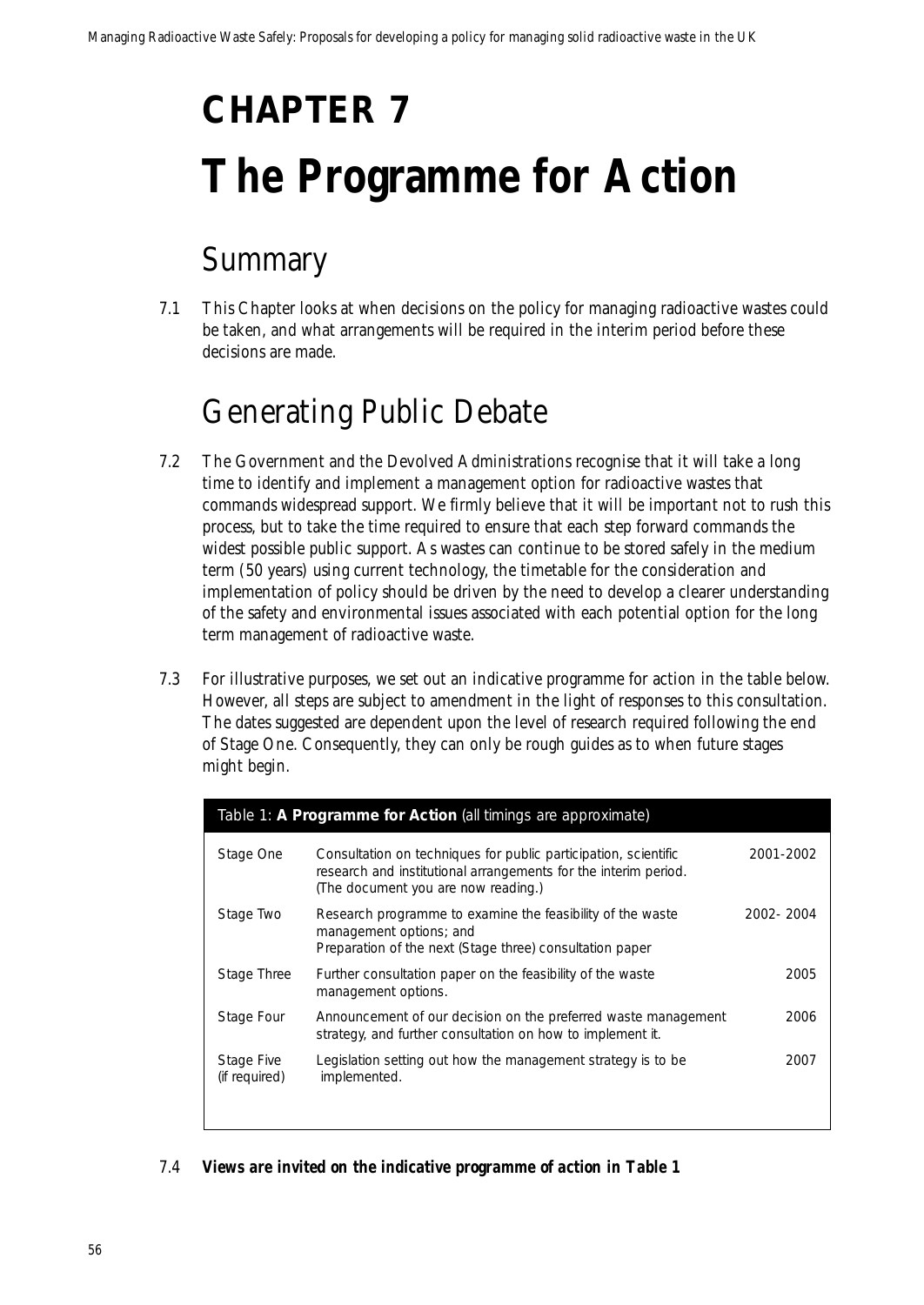- 7.5 Stage One is the consultation launched by this paper. As set out elsewhere within this document, views are being sought on a number of issues, in particular on consultation techniques, scientific research methods and the institutional arrangements for the interim period. Subsequent stages are dependent on the responses to this consultation. However, it is expected that Stage Two will be a research programme examining the strengths and weaknesses of the available management options. To provide a platform for this programme, DEFRA is launching a research project to run alongside this consultation exercise. This project will provide a benchmark for what information is already known about all potential management options. The research programme would draw on the results from this project to explore the feasibility of the management options in detail.
- 7.6 Stage three. When enough information is known about the management options to enable a decision to be taken about a comprehensive waste management strategy, it is anticipated that a further consultation would be launched. This would set out the strengths and weaknesses of the management options, and invite the public's views on the management strategy that should be adopted. If an independent advisory body is set up following this consultation exercise (see Chapter 6), we would look to it for advice about when this stage has been reached. It is, obviously, not possible to give a firm date for the end of the research programme but, based on previous experience investigating a strategy for the disposal of high level radioactive waste and spent fuel,<sup>19</sup> it may be anything up to 3 to 4 years away. Given that existing wastes can be safely stored for the next 50 years, we believe it is right not to give an artificial deadline for the research programme to end, but to allow the time required to explore the management options thoroughly.
- 7.7 Stages four and onwards. Subsequent steps would be dependent on the responses to the "Stage three" consultation, but would almost certainly involve a Government announcement setting out the preferred waste management strategy and inviting comments on how this should be implemented, e.g. if a site selection process is necessary, how it should be run. If required, this may then be followed by legislation setting out the implementation programme in law.

### Storage of Wastes

7.8 During the interim period while policy is being developed and implemented, existing and future arisings of radioactive waste will be safely stored in accordance with regulatory requirements. We have noted the conclusions of the HSE in their review of radioactive waste storage in the UK, and fully expect nuclear licensees to take appropriate action where necessary to ensure these stores remain safe. The presumption should be that stores will need to last for at least 50 years. This will require the building of up to 20 stores for the wastes currently accumulated on all major licensed sites, which would be required in any case should an operating repository not be available by 2015.20 Where wastes are held in a raw untreated state, whether as a result of historical arisings or current operations, these should be made passively safe, in a form that does not close down any long-term management options, as soon as practicable.

<sup>19</sup> DETR "An R&D Strategy for the Disposal of High-Level Radioactive Waste and Spent Nuclear Fuel" (October 1999)

<sup>20</sup> HM Nuclear Installations Inspectorate "Intermediate Level Radioactive Waste Storage in the UK: A Review" (November 1998)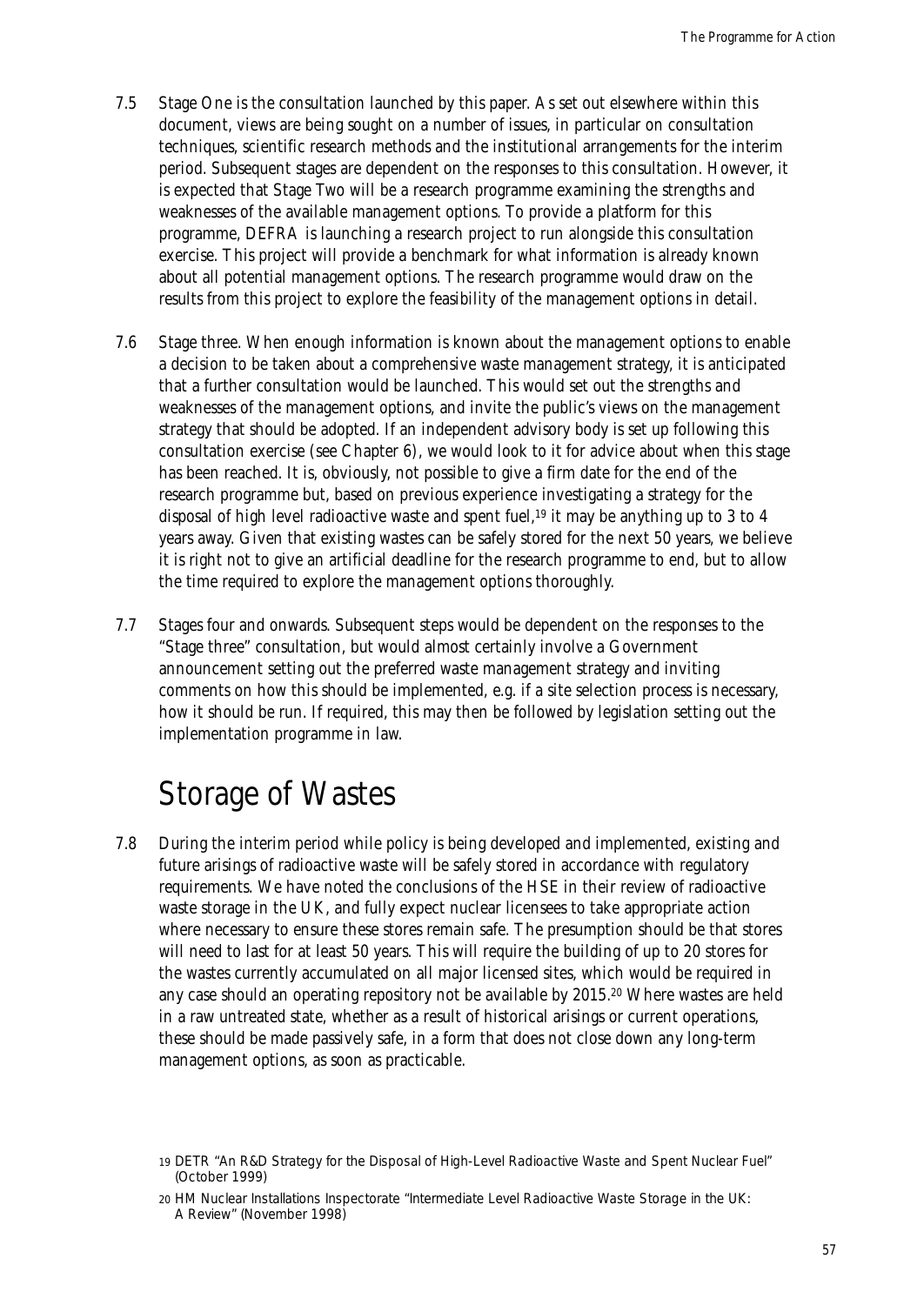## Regulation

7.9 The House of Lords Select Committee on Science and Technology recommended that if their proposed Nuclear Waste Management Commission was set up, some changes should be made to regulatory arrangements<sup>21</sup>. They recommended that the Environment Agency should be given a new statutory power over the storage of wastes on nuclear licensed sites. The Select Committee's recommendation provides an opportunity to review the current arrangements for radioactive waste management.

### **OBJECTIVES OF REGULATION**

- 7.10 Under any regulatory system, storage will continue to be needed for radioactive wastes until a final management strategy is available. In the case of solid wastes with more than low levels of radioactivity, the implementation of a final management strategy is unlikely to be complete for several decades. Wastes requiring storage pending the development of a final management strategy will need to be maintained under conditions of passive safety with minimal need for human intervention. Some wastes will need to be processed and packaged to achieve this.
- 7.11 An effective regulatory regime will achieve the following:
	- Give proper emphasis to safety and long-term environmental considerations;
	- Maintain containment of radioactivity and prevent leakage so that wastes can do no harm to people or the environment;
	- Provide for any necessary steps to prevent unauthorised release of radioactivity into the environment to be taken promptly;
	- Where waste needs to be packaged or treated to achieve passive safety, to ensure that this is done promptly;
	- Provide assurance that processing and storage of wastes do not prejudice future waste management options;
	- Provide adequate opportunities for consulting, and informing the public;
	- Provide an appropriate balance between costs and benefits; and
	- Ensure transparency in setting standards and in the regulatory processes.

### **CURRENT REGULATORY ARRANGEMENTS**

- 7.12 Over 99% of radioactive wastes are on sites licensed under the Nuclear Installations Act 1965 (nuclear licensed sites). The HSE regulates radioactive waste management on these sites. The HSE may attach to site licences such conditions as it thinks fit with respect to the handling, treatment and disposal of nuclear matter – including radioactive waste.
	- 21 House of Lords Session 1999-00 Third Report of the Select Committee on Science and Technology. "Science and Society" (February 2000)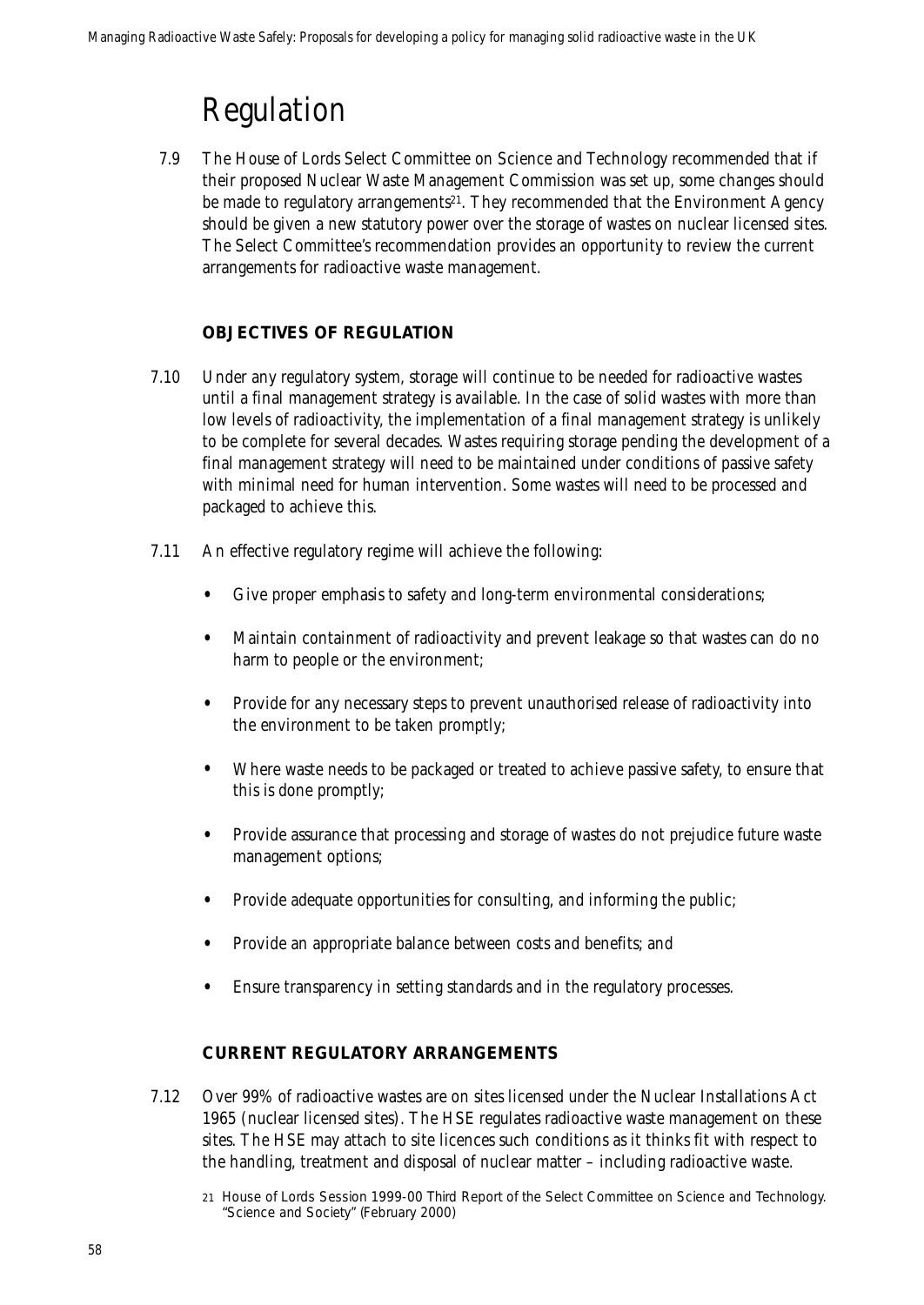- 7.13 HSE's inspectors are empowered to regulate within the field of responsibility of the Executive including the enforcement of nuclear site licence conditions. The standard required by nuclear site licence conditions is that there should be no leakage or escape of radioactive materials from stored waste unless it is authorised by the environment agencies. Therefore there should be no radiological impact on the environment from discharges that is not regulated by the agencies. All new stores are regulated to this standard, but some older stores do not fully comply. In some of these cases, wastes are being retrieved using remote handling techniques. In others, HSE are seeking improvements as discussed in its recent publications on intermediate<sup>22</sup> and high level<sup>23</sup> waste storage.
- 7.14 Agency inspectors are empowered to exercise their powers within the field of responsibility of the agencies. The agencies are responsible for regulating, under the Radioactive Substances Act 1993, routine disposals of all forms of radioactive wastes (solids, liquids and gases). However, on sites that HSE licenses, the agencies have no statutory powers over waste storage until the licensee seeks permission to dispose of the waste. On sites that are not licensed, such as hospitals and universities, the agencies regulate storage of radioactive wastes as well as disposals.
- 7.15 The HSE regulates the storage, conditioning and packaging of radioactive waste on nuclear licensed sites and the agencies only have statutory powers over disposal. However, HSE have a statutory requirement to consult the agencies on radioactive waste management issues before issuing, amending or varying nuclear site licenses, or attaching conditions to them relating to radioactive waste management. In addition to statutory consultation requirements, the HSE and Environment Agency have set down and jointly agreed their responsibilities and working arrangements on matters of mutual interest within a Memorandum of Understanding (MoU). The intention of the MoU is that the activities of the Agency and HSE in relation to licensed nuclear sites are consistent, co-ordinated and comprehensive. The possibility of conflicting requirements being placed on licensees, or others concerned, is eliminated, and duplication of activity is minimised. A similar MoU is under discussion between HSE and the Scottish Environment Protection Agency.
- 7.16 In practice, a nuclear site operator wishing to process or store radioactive wastes must first seek permission to do so from HSE. The MoUs provide for the agencies to be consulted on the licensee's proposals for construction, modification or decommissioning of plant. In accordance with the terms of the MoU, the HSE does not give the licensee permission to proceed with any proposal that has radioactive waste management implications unless the appropriate Agency has written to HSE to indicate its agreement.

### **OPTIONS FOR THE FUTURE**

7.17 There are arguments for and against change to the current regulatory arrangements for radioactive waste management on nuclear sites.

<sup>22</sup> HM Nuclear Installations Inspectorate "Intermediate Level Radioactive Waste Storage in the UK: A Review" (November 1998)

<sup>23</sup> HM Nuclear Installations Inspectorate "The Storage of High-Level Waste at Sellafield – an Updated Review of Safety" (February 2000)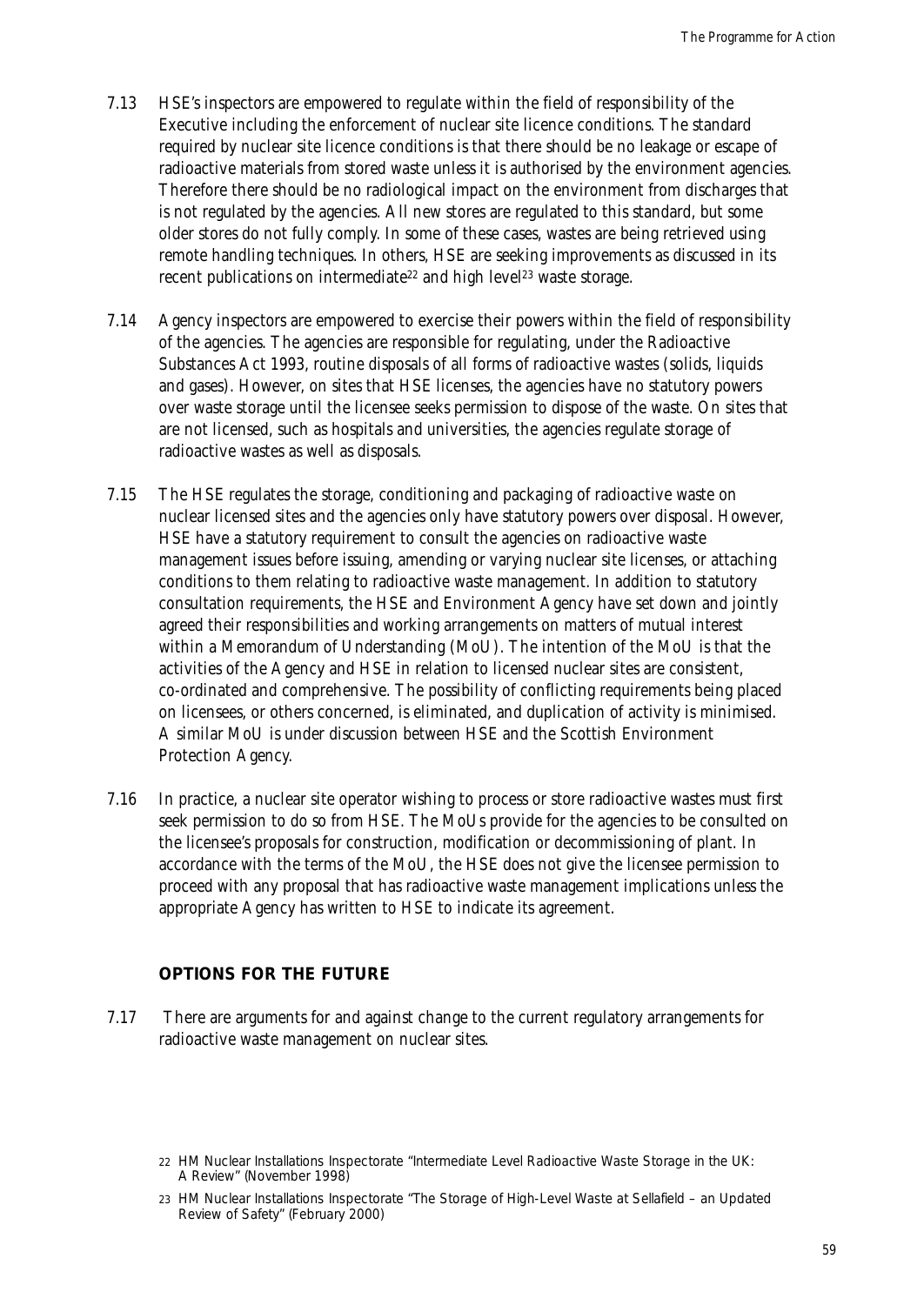- 7.18 One view is that the arrangements described above are incomplete and may not be appropriate to today's needs. In particular, the agencies cannot directly require a site licensee to provide the information they need to judge the environmental impact of the storage and ultimate final management of waste. Nor can they set regulatory requirements. If the environment agencies were given a new statutory power over the storage of wastes, nuclear licensees would need to provide the relevant information to the agencies in order to obtain authorisations for storing wastes. Such authorisations would be issued subject to certain conditions, and could require improvements to be made in storage arrangements. The purpose of the new power would thus be to provide greater assurance that processing and storage of waste does not prejudice future management options, and that licensees give increased emphasis to long-term environmental considerations, including the possibility of environmental impact from stored wastes, alongside the requirements of operational safety. The authorisation process would also give additional opportunities for consulting, and providing information to, the public.
- 7.19 The alternative view, is that there is no evidence that the current regime fails to provide effective regulation, nor that a statutory power for the agencies would enhance it. Dual regulation could face licensees with conflicting and unresolved statutory requirements. The existing arrangements provide positive advantages, including a robust and complete regime for the protection of workers, the public and the environment. They also ensure that the agencies are fully involved in matters affecting radioactive waste management, and full consultation by HSE on regulation of radioactive waste storage will provide sufficient opportunity for the views of the public to be taken into account.
- 7.20 *Views are invited on the whether the Environment Agency in England and Wales, and the Scottish Environment Protection Agency in Scotland require a new statutory power over the storage of wastes on nuclear licensed sites.*

## Regulatory Impact Assessment

7.21 A Regulatory Impact Assessment (RIA) is a short structured document published with regulatory proposals and new legislation. It is intended to ensure that any regulation is necessary, aimed at the right target, and in proportion to the problem or issue being addressed. At this stage in the consultative process, where the UK Government and the Devolved Administrations are mainly seeking views on procedural issues, an RIA is not considered necessary. However, it is expected that the next consultation paper at "Stage two" (see Table 1 above), will contain a detailed RIA for any regulatory proposals.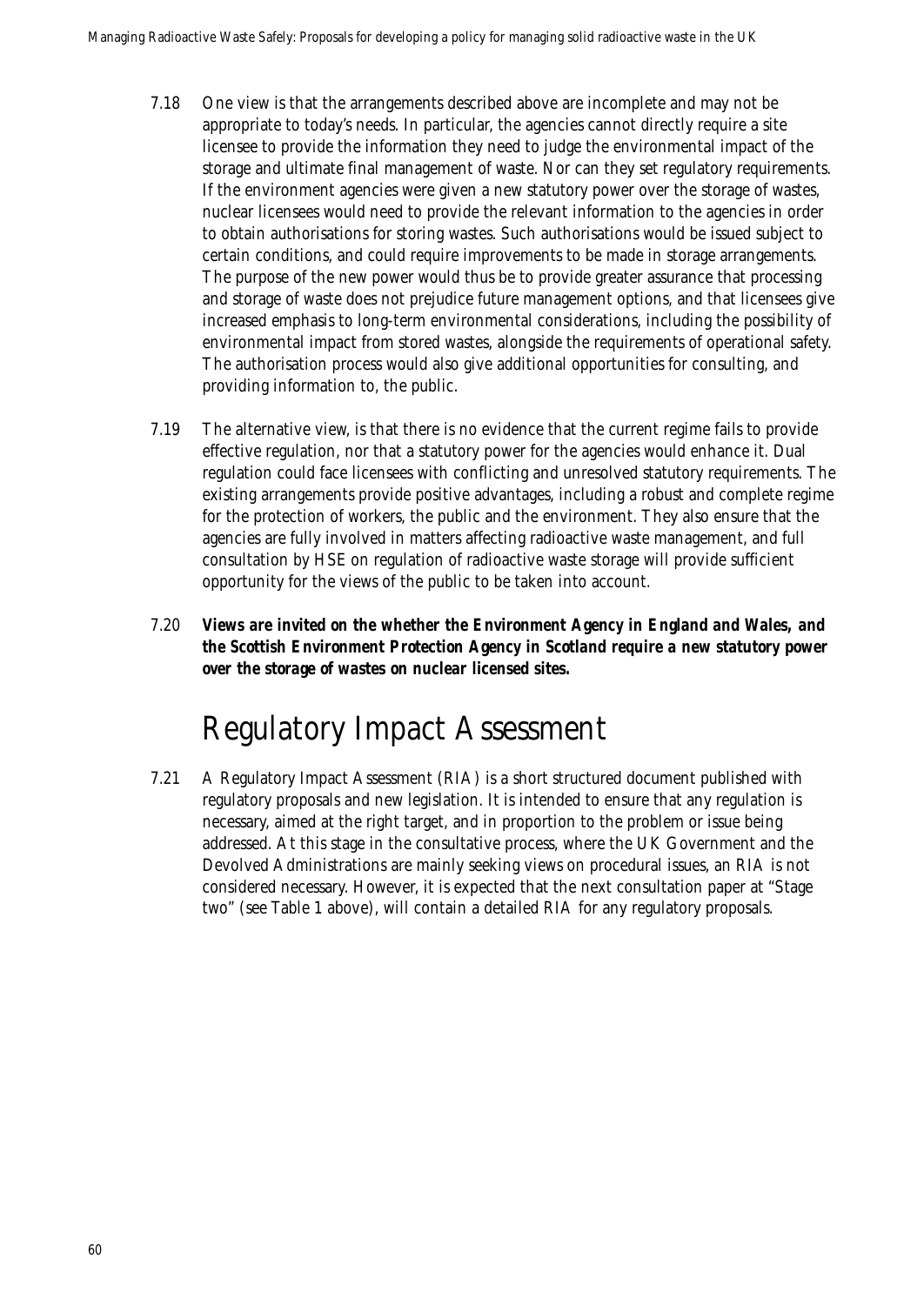# **CHAPTER 8 Conclusions**

## Summary

8.1 This Chapter describes the main proposals in the consultation paper, lists the issues on which your views are invited, and summarises the way forward envisaged by the Government and the Devolved Administrations.

## The Aim of the Consultation

8.2 This consultation paper begins the process that will ultimately lead to the implementation of a radioactive waste management policy capable of commanding widespread support across the UK.

## A Public Debate

8.3 The Government and the Devolved Administrations believe that this support can only be obtained following public debate on the issues associated with the management of radioactive waste. This debate must involve as many people as possible, but at the same time it should not simplify the issues to a level where they become meaningless. To achieve both of these goals, we believe it will be necessary to use some of the new and innovative consultation methods that generate strong public involvement. **Your views are invited on the techniques that should be used.** (Chapter 5, paragraphs 5.25 and 5.39)

## Informing the Debate

- 8.4 We recognise that whichever methods are chosen to engage the public in the debate over managing radioactive waste, the process will only work if the information given to the public is accepted as accurate, objective and complete by all interested parties. We propose appointing an independent and authoritative body to advise on what that information is, where further information is needed, and when enough information has been gathered for decisions to be taken. **Your views are invited on the formation of a new advisory body and its funding.** (Chapter 6, paragraph 6.10)
- 8.5 Further research could be co-ordinated by another organisation. This would act as a centre for research expertise on radioactive waste management issues. While this organisation would also need to demonstrate its authority and independence it work would be financed by the waste producers. Alternatively, the advisory and research roles could be combined under one body. **Your views are invited on this, and on which type of organisation could take on this co-ordination role.** (Chapter 6, paragraph 6.25)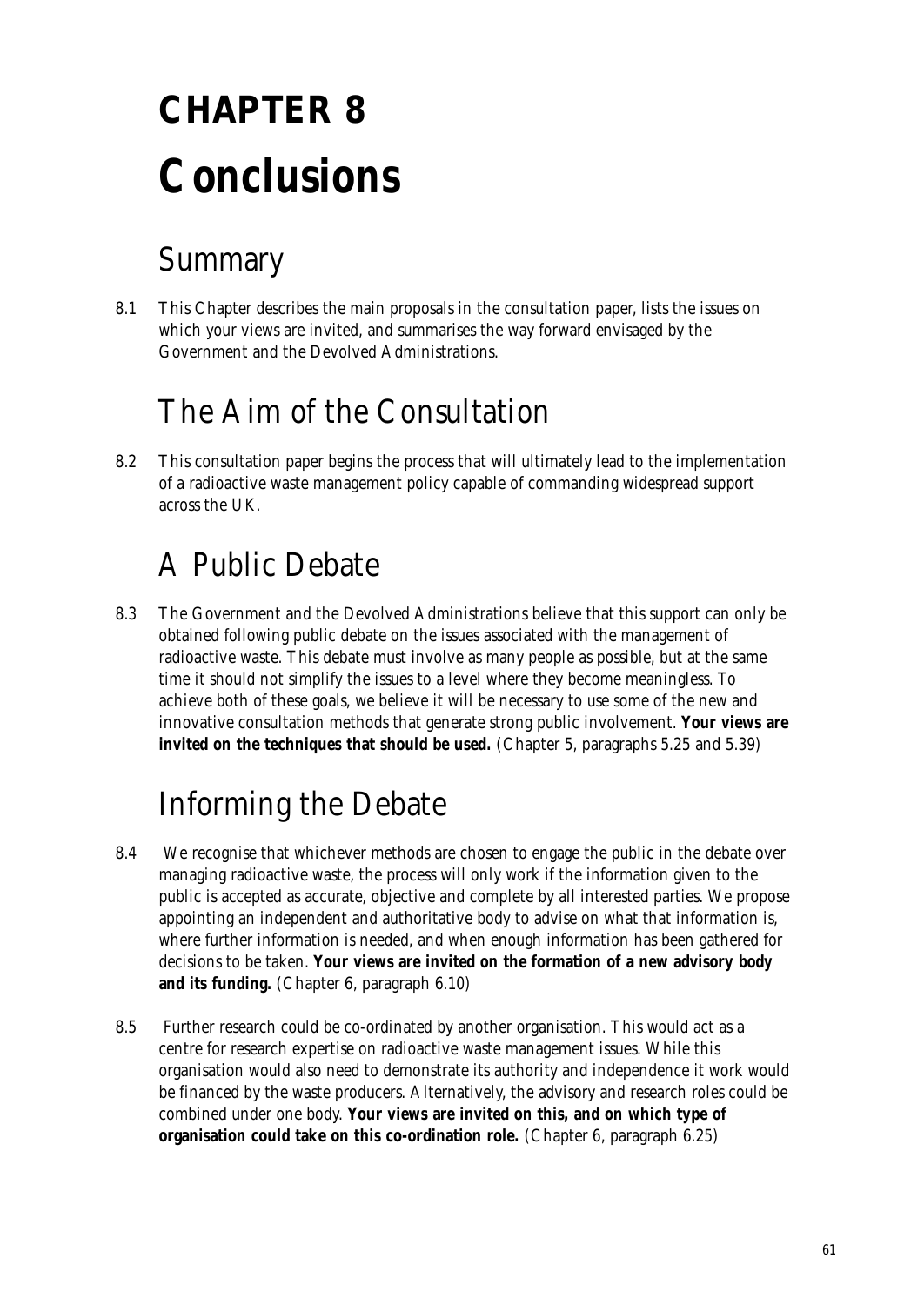## The Programme for Action

- 8.6 We firmly believe that the process for identifying and implementing a strategy for managing radioactive wastes must not be rushed. It will be important to take the time required to ensure that each step forward commands the widest possible public support.
- 8.7 During the interim period while policy is being developed and implemented, existing and future arisings of radioactive waste will be safely stored in accordance with regulatory requirements. The presumption should be that existing stores will need to last for at least 50 years. Where wastes are held in a raw, untreated state, whether as a result of historical arisings or current operations, these should be made passively safe as soon as practicable, in a form that does not close down any long-term management options. **Your views are invited on this programme for action, and the regulatory arrangements required to implement it.** (Chapter 7, paragraph 7.20)

### Other Issues

- 8.8 The consultation paper is not just about the process by which decisions will be reached. **We would also welcome your views on a number of important radioactive waste management issues:**
	- **The principle of segregating UK waste types by half-lives** (Chapter 2, paragraph 2.17)
	- **RWMAC's proposals for the management of spent sealed sources** (Chapter 2, paragraph 2.41)
	- **The link between waste substitution and the availability of a repository or other facility** (Chapter 3, paragraph 3.14)
	- **The general approach to decommissioning** (Chapter 3, paragraph 3.33)
	- **The policy to be adopted for the long-term management of separated plutonium, including whether some proportion of the UK stockpile should be considered waste** (Chapter 3, paragraph 3.46)
	- **The policy to be adopted for the long-term management of uranium, including whether some proportion should now be considered waste** (Chapter 3, paragraph 3.57)

And we would welcome any other comments on the content of this paper, including any other options for the management of radioactive waste that you think should be considered.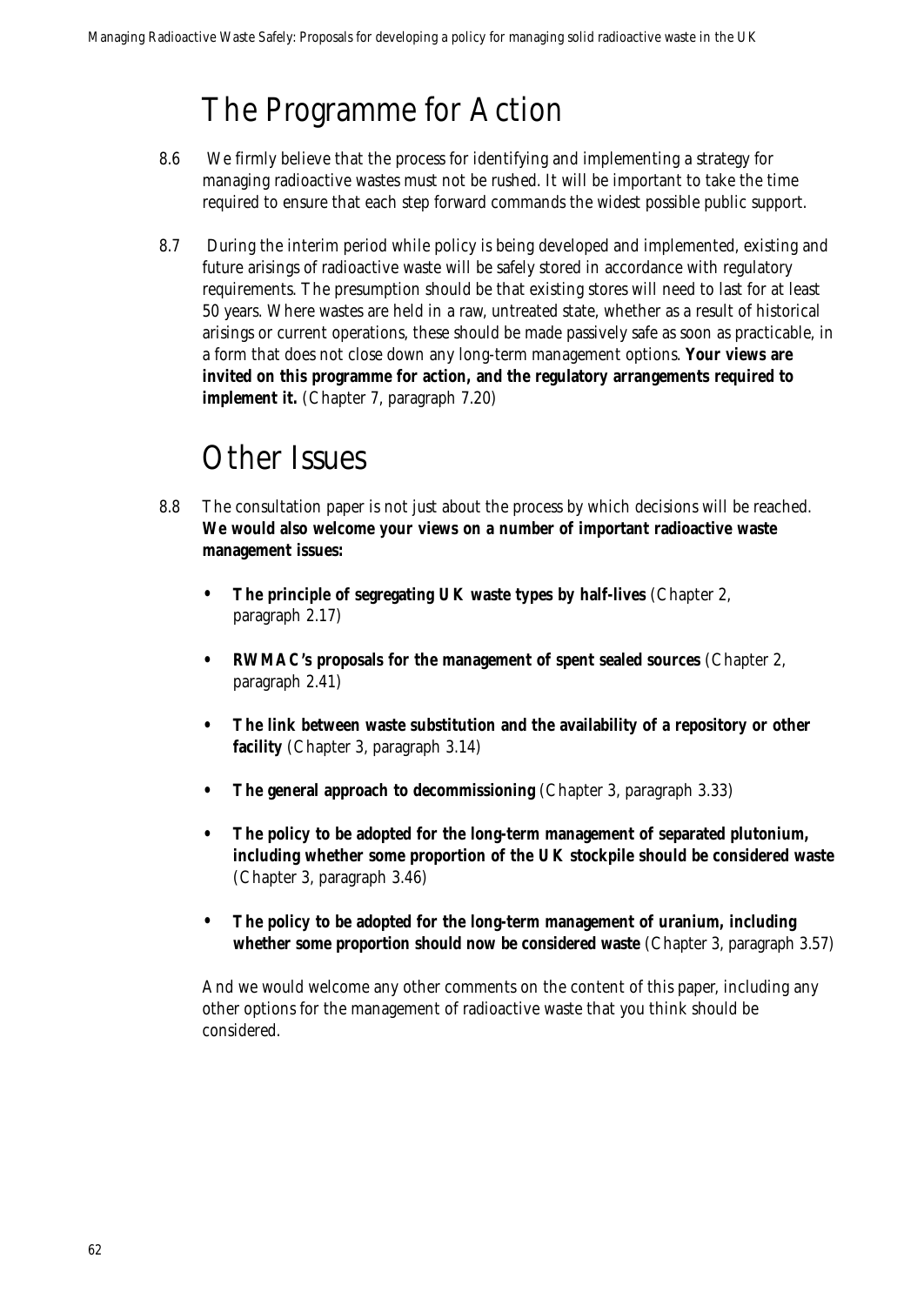## **APPENDIX 1 Options for the Long-Term Management of Radioactive Waste**

## Summary

- 1. This Appendix summarises the main options for the long-term management of radioactive wastes. All of these options are under consideration by Government, except where they have been ruled out by international agreements or treaties.
- 2. This consultation does not involve choosing a management option. The timetable for taking this decision is set out elsewhere in the paper. At the current time, we are only setting out which options could be considered further.

## Above Ground Storage

- 3. In the absence of a final management policy, ILW and HLW are both stored safely above ground until a solution is adopted. However, storage could also be utilised as a longer-term solution. This would allow future generations some flexibility in deciding what to do with the radioactive waste legacy, and allow them to take advantage of any future scientific or technical advances – although once wastes have been conditioned they are less amenable to alteration.
- 4. However, there are a number of disadvantages. Permanent surface storage places a radiological burden on future generations. In anticipation of early disposal, current stores and waste packages were designed to last for only several decades. Storage for a considerably longer period (over 50 years) will place demands on both structures and packaging. Human intervention, involving risks to workers, would be necessary to relocate the wastes to an alternative site, or to prepare the wastes for repackaging or reconditioning.

## Underground Disposal

5. A sealed underground disposal facility for ILW and HLW would isolate radioactive wastes from the environment without having to rely on the actions of future generations. A report by the Nuclear Energy Agency of the Organisation for Economic Co-operation and Development  $(OECD)^{24}$  suggests that this is the preferred option in most member countries (see also Appendix 4 for more information on individual countries' experience inside and outside the OECD).

<sup>24</sup> Nuclear Energy Agency "Geological Disposal of Radioactive Waste: Review of Developments in the Last Decade." (1999)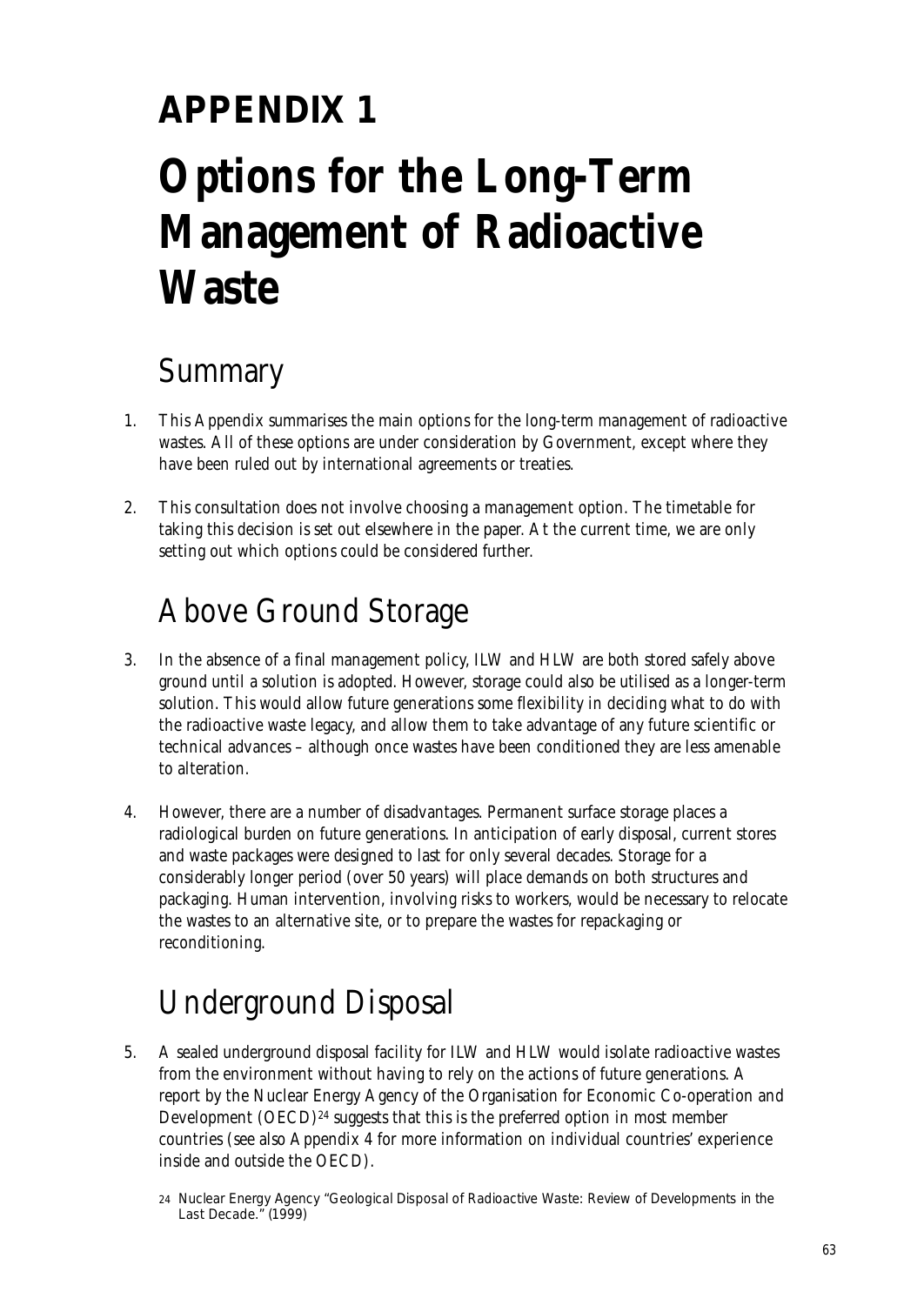6. However, underground disposal would preclude the possibility of future generations utilising any scientific or technological advances. In addition, at the 1997 Inquiry into the Rock Characterisation Facility (RCF) at Sellafield, the Planning Inspector voiced concerns about how long radioactivity could be isolated in a repository before groundwater brought it back into the environment<sup>25</sup>.

## Underground Storage

- 7. Theoretically, it should be possible to combine the deep disposal option with built-in retrievability to create underground stores that have some of the advantages of storage and disposal. Within these stores, radioactive waste could be monitored and either retrieved by future generations or sealed in to create a permanent disposal facility.
- 8. However, at present the feasibility of building such stores has not been fully tested, and the cost of storage is increased without the additional benefit of isolation from the surface environment.

## Partitioning and Transmutation

- 9. It has been suggested that partitioning and transmutation (P&T) could reduce the inventory of long-lived radioactive wastes. Partitioning is the separation of long-lived radionuclides from wastes (usually by chemical means) and transmutation is the transforming of these radionuclides into shorter-lived or stable nuclides in a reactor or using a particle accelerator. While this is conceptually attractive there are some practical difficulties:
	- It is only a partial solution, as it is limited to radionuclides that can both be easily partitioned (separated) from other wastes, and that are amenable to transmutation. Hence, some long-lived radionuclides will require an alternative waste management option;
	- The technology is still being developed, and it may be many years before feasibility can be demonstrated on an industrial scale;
	- Adoption of P&T would imply an extension of reprocessing, and the construction of new facilities for the fabrication of targets for transmutation, and reactors or accelerators to undertake the transmutation. Additional plants would eventually require decommissioning and secondary wastes would be generated; and
	- All these activities would require handling, and could lead to increased doses to workers.
- 10. In some countries P&T is only seen as applicable if a new phase of nuclear power production were to occur. Alternatively it has been proposed as a solution to dealing with redundant military plutonium from nuclear weapons in Russia and the USA. The UK carried out several studies in the late 1970s and early 1980s, but there are currently no plans to resurrect a research programme into P&T. However, the UK Government continues to monitor research being carried out in the United States, France, Japan, and as part of the European Commission's research programme.

<sup>25</sup> Government Office for the North West "Secretary of State Dismissal of the RCF Appeal" (March 1997)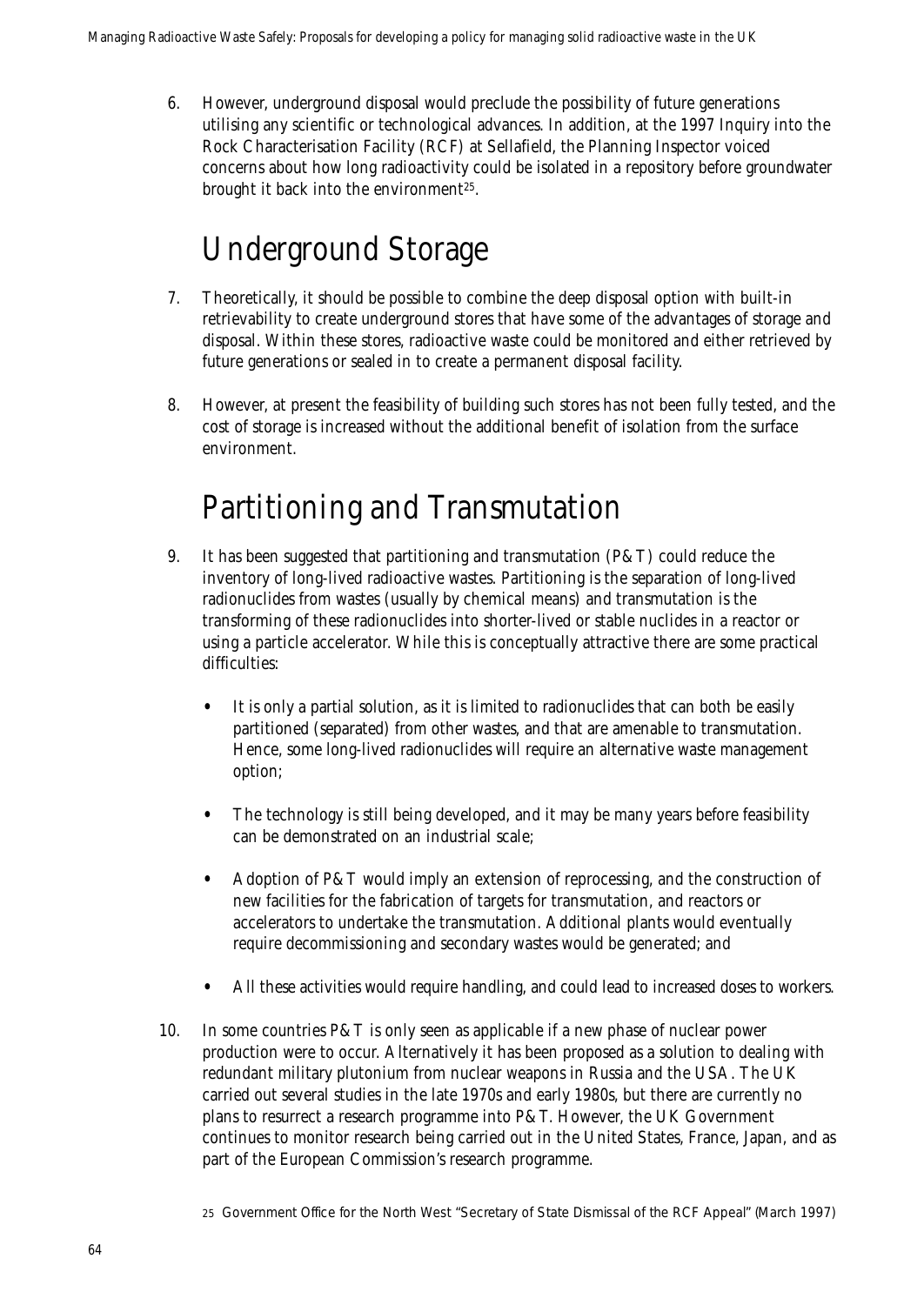## Disposal at Sea

11. Disposal at sea has been used in the past, but is now ruled out by the UK's obligations under the London Convention and the Convention for the Protection of the North-East Atlantic (OSPAR). At the September 1997 meeting of the OSPAR Commission the UK Government announced its decision to give up its potential opt-out on sea dumping of low and intermediate-level radioactive waste.

## Sub-Seabed Disposal

12. Disposal in empty offshore oil and gas fields has also been proposed for high level wastes. However, as the UK has ratified the 1996 London Convention Protocol, which extends the definition of sea dumping to include storage of waste in the seabed, it is also ruled out by the UK's obligations under the London Convention and OSPAR.

## Outer Space

13. Disposal of radioactive wastes in outer space is generally considered unacceptable because of the large number of rocket launches that would be needed, and the potential catastrophic consequences of a launch failure.

## Subduction Zones

14. Subduction zones are areas where a geological plate is driven towards the earth's core by collision with another plate – as occurs off the west coast of the American continent. Disposal of wastes in subduction zones is considered unacceptable because of the lack of certainty about the fate of the wastes.

## Ice Sheets

15. Disposal of high level wastes under the polar ice caps is also considered unacceptable because of the lack of confidence in the eventual fate of these wastes. Disposal in Antarctica is in any case now ruled out by the UK's obligations under the Antarctic Treaty.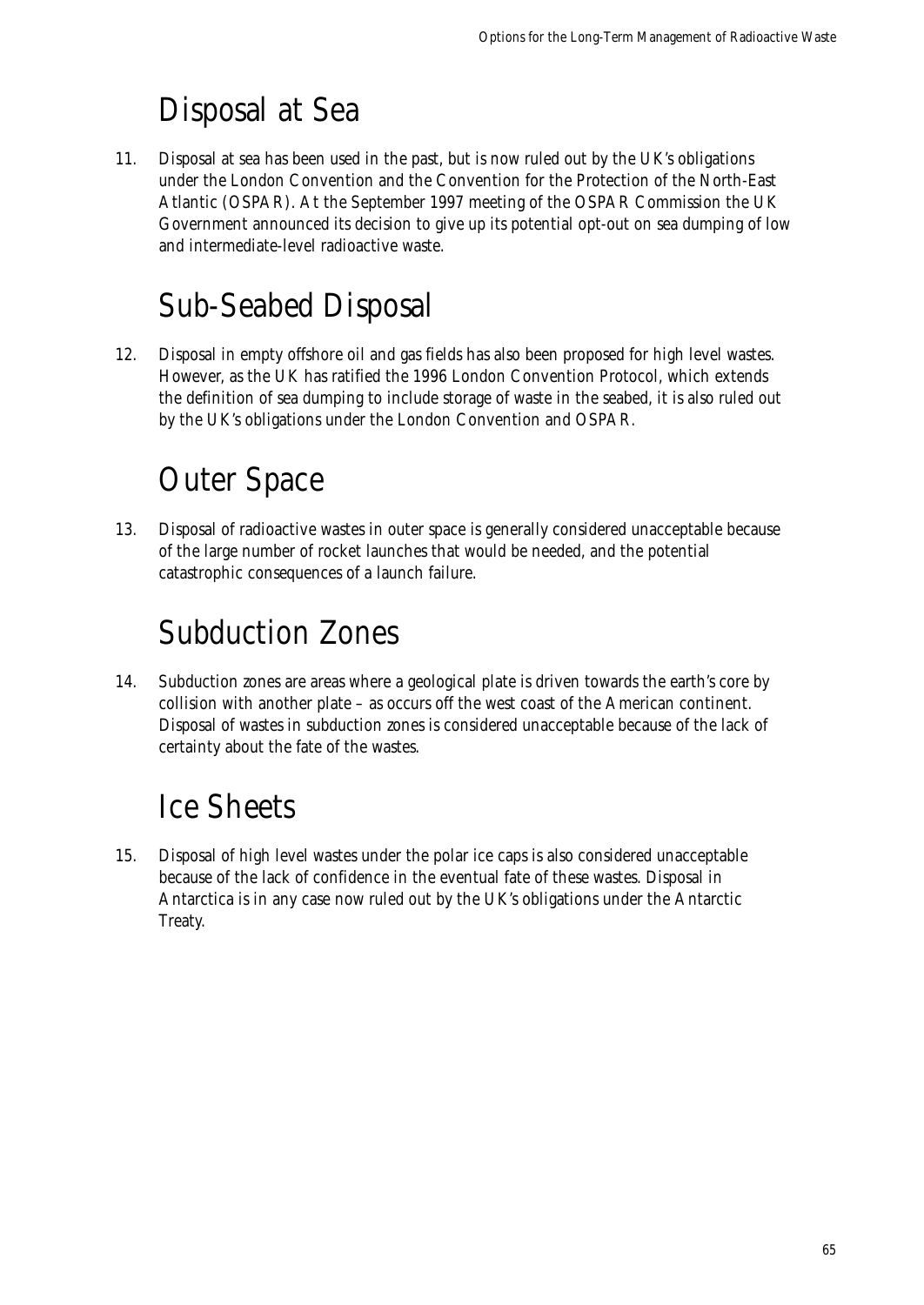## **APPENDIX 2**

## **The UK CEED Consensus Conference on Radioactive Waste Management**

## Overall Conclusions

- 1. Radioactive waste must be removed from the surface and stored underground, but must be monitorable and retrievable. Cost cannot be an issue. We must leave options open for future solutions.
- 2. We recommend the appointment of a neutral body by the Government to deal with waste management, including the selection of a national storage site. The criteria for site selection should be open and publicised.
- 3. All institutions handling radioactive waste should conform to the same high standards which should include random scrutiny.
- 4. Research and development must be continued on a much larger scale and international co-operation should be encouraged.
- 5. We see no problem with privatisation within the nuclear industry if done properly with adequate safeguards.
- 6. At present there is a lack of trust and understanding and public awareness must be raised. The public needs to be fully informed of the problems and solutions available. Decisionmaking must be open and transparent. Radioactive waste issues should be made part of the Government's education strategy.
- 7. We are not fundamentally opposed to nuclear power, but it should not be expanded until a way is found to deal adequately with the waste problem.
- 8. A new and internationally accepted method of waste classification is needed that clearly and openly communicates information about nuclear waste to the public as well as industry.
- 9. Existing international reprocessing contracts should be honoured but no new ones should be taken up.
- 10. Finally, while the industry has in the past had a well-deserved reputation for secrecy, we have in the course of the conference noted a welcome shift in culture and a new feeling of openness in dealing with these difficult issues.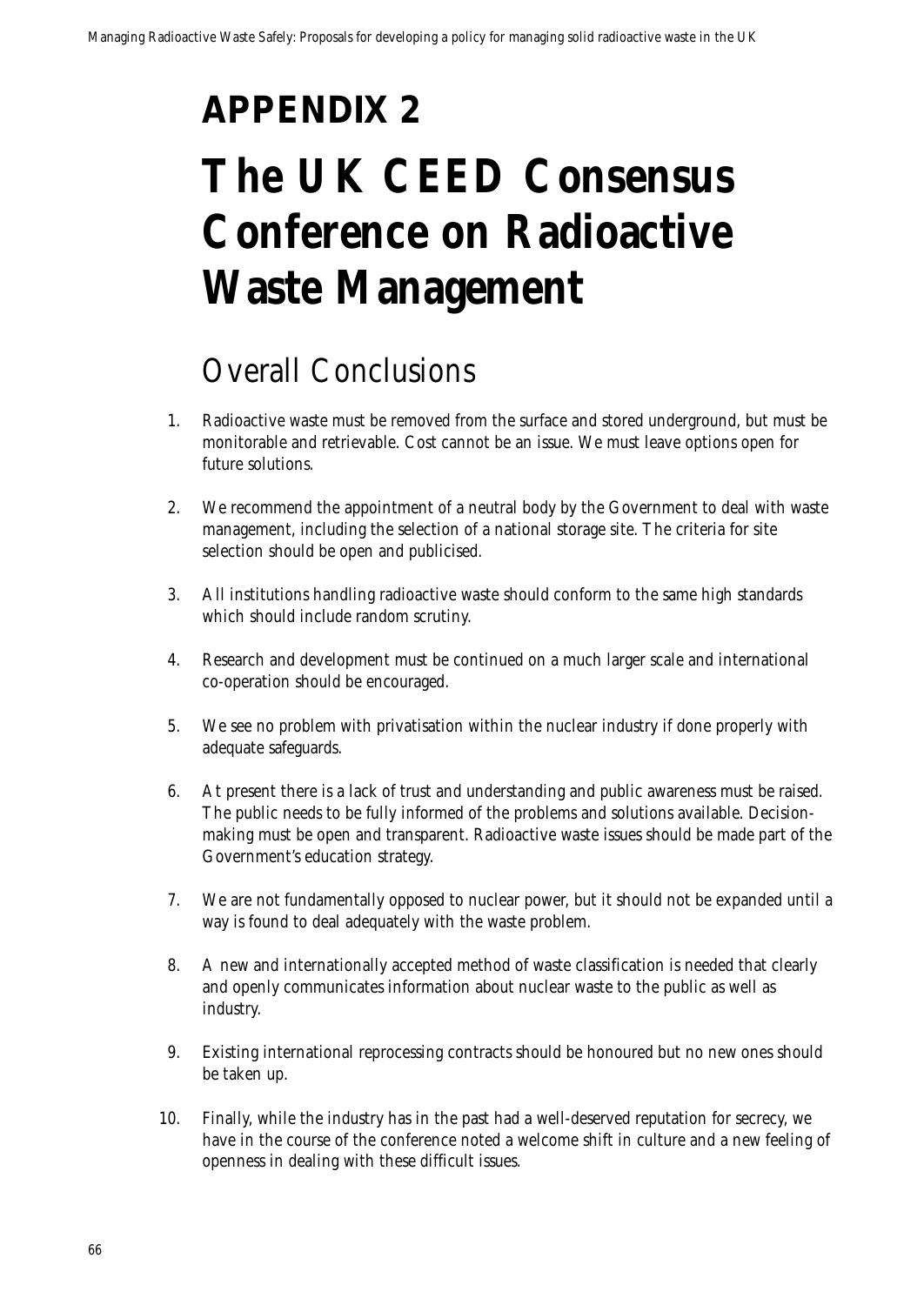### Membership of the Panel

- 11. The members of the Citizens' Panel were:
	- Mary Allan, Ross-shire, Scotland.
	- Ted Bowen, Shropshire.
	- Carole Dancox, Lancashire.
	- David Denham-Smith, Norfolk.
	- Anna Hiett, Wiltshire.
	- Ben Humphries, Buckinghamshire.
	- Colin Hunter, Norfolk.
	- John Paxton, Tyne and Wear.
	- Pam Phillipou, South Glamorgan.
	- Elisabeth Prescott, Merseyside.
	- Jake Rolfe, Wiltshire.
	- Christine Talbot, Hertfordshire.
	- Trystan Tavener, Nottinghamshire.
	- Chris Thomas, West Yorkshire.
	- Derek Windsor, Cambridgeshire.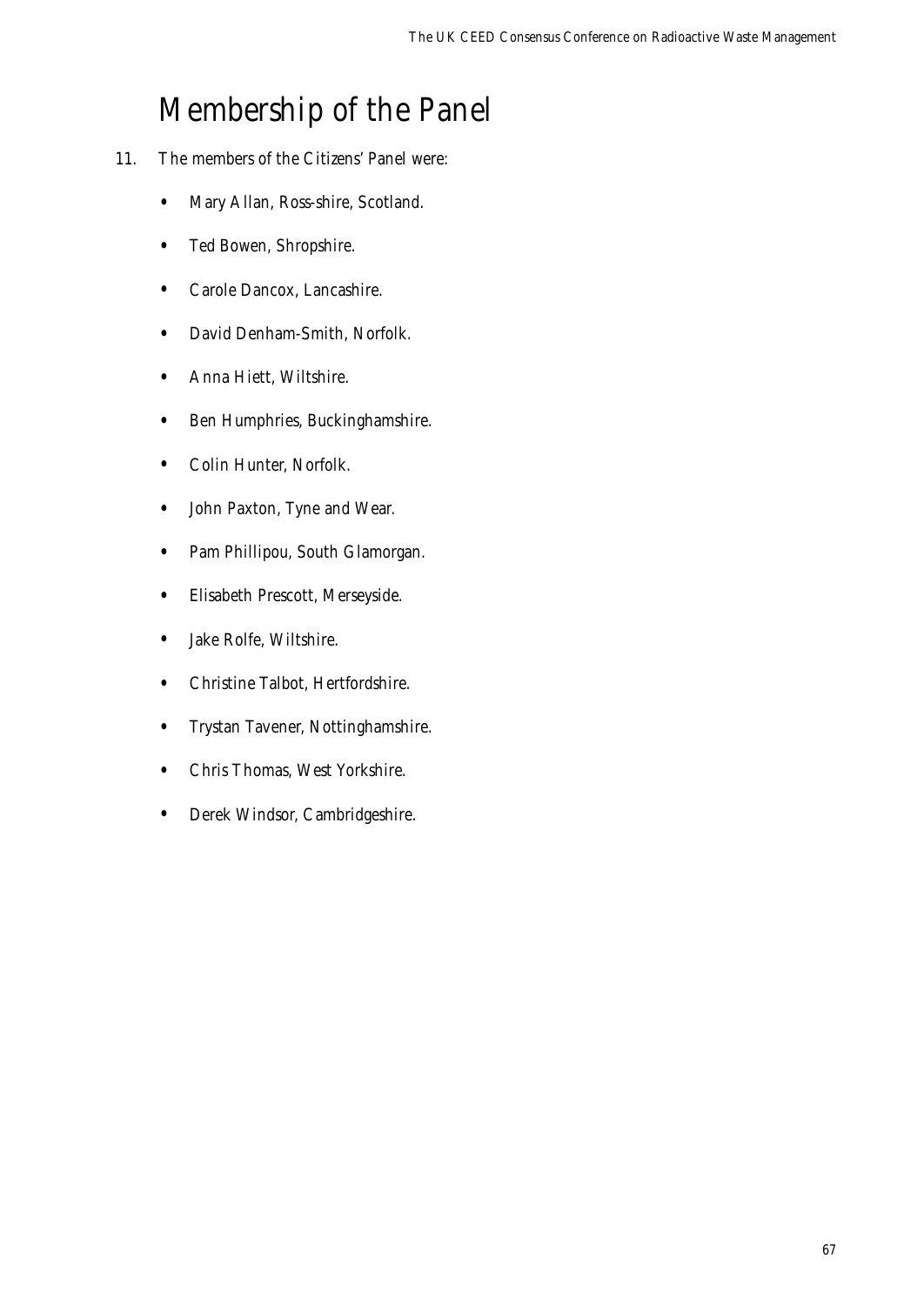## **APPENDIX 3**

## **The Waste Working Group from the BNFL National Dialogue**

## Recommendations and Suggestions for Future Work

- 1. The Waste Working Group urges all stakeholders party to the dialogue process to accept the following principles, statements and positions, and to use these to inform and refine the task of making a final set of recommendations to the company through which it can improve its environmental performance.
	- All existing waste arisings must be packaged in passively safe, monitorable and retrievable interim storage in the shortest possible time.
	- Subject to satisfactory performance and safety review, interim storage offers a feasible management option for 50 years and beyond but research must continue into long term storage and the possibility of disposal. The Company cannot rely solely on others: it must be actively involved in research.
	- Within the next 50 years existing and future planning and regulatory controls will make it necessary to periodically revisit the adequacy of interim stores as consents expire, control regimes are improved or alters or as waste management policy is redefined. The opportunity to revisit research, advancing technology, waste minimisation and compaction, against the background of changing values must be accepted.
	- The Company must continue to successfully embrace change. The nine scenarios developed by the Waste Working Group provide a framework within which strategic options can be considered objectively. The scenarios should therefore be adopted and used in all research and analysis conducted in connection with the BNFL Stakeholder Dialogue.

## Waste Working Group Membership

- 2. The organisations represented on the Waste Working Group were:
	- British Energy (BE)
	- British Nuclear Fuels (BNFL)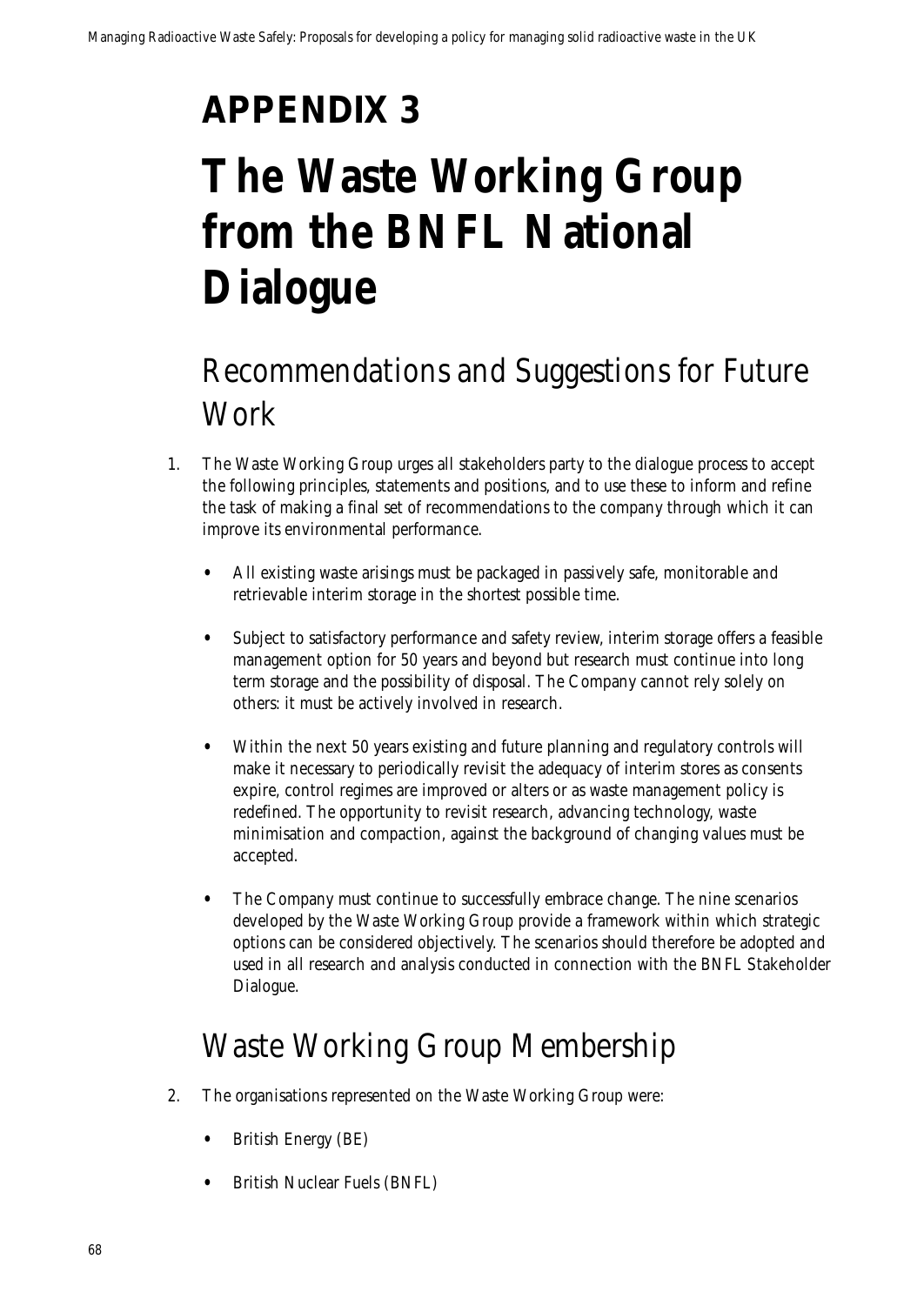- British Nuclear Industry Forum
- Campaign for Nuclear Disarmament
- Copeland Borough Council
- European Commission
- Friends of the Earth
- General and Municipal Boilermakers Trade Union
- Health and Safety Executive's Nuclear Installations Inspectorate
- Pete Wilkinson Environmental Consultancy
- UK Nuclear Free Local Authorities
- Westlakes Research Institute

### Background

- 3. Participation (by organisation or individuals) in either the overall dialogue or the working group must not be taken as an indication of support or disagreement with the dialogue itself, its outputs or BNFL's activities.
- 4. The report from the Waste Working Group must be read carefully. The working group has been very careful to outline where they agree and disagree and they have tried to be as explicit as possible.
- 5. It is an interim report, which indicates areas needing further work. Its principle purpose is to inform the deliberations of the Main Group of stakeholders in the dialogue and any related decisions or activities they might undertake. It is important to note that these are, therefore, interim reports to the Main Group of stakeholders in the dialogue.
- 6. Nothing can or should be inferred from the reports about the views of Main Group stakeholders on their contents, except where these views have been made explicit and appended to the reports.

### Main Group Membership

- 7. The organisations and individuals represented on the Main Group of stakeholders (as at November 1999) were:
	- Amalgamated Engineering and Electrical Union (AEEU)
	- British Energy
	- British Nuclear Fuels plc (BNFL)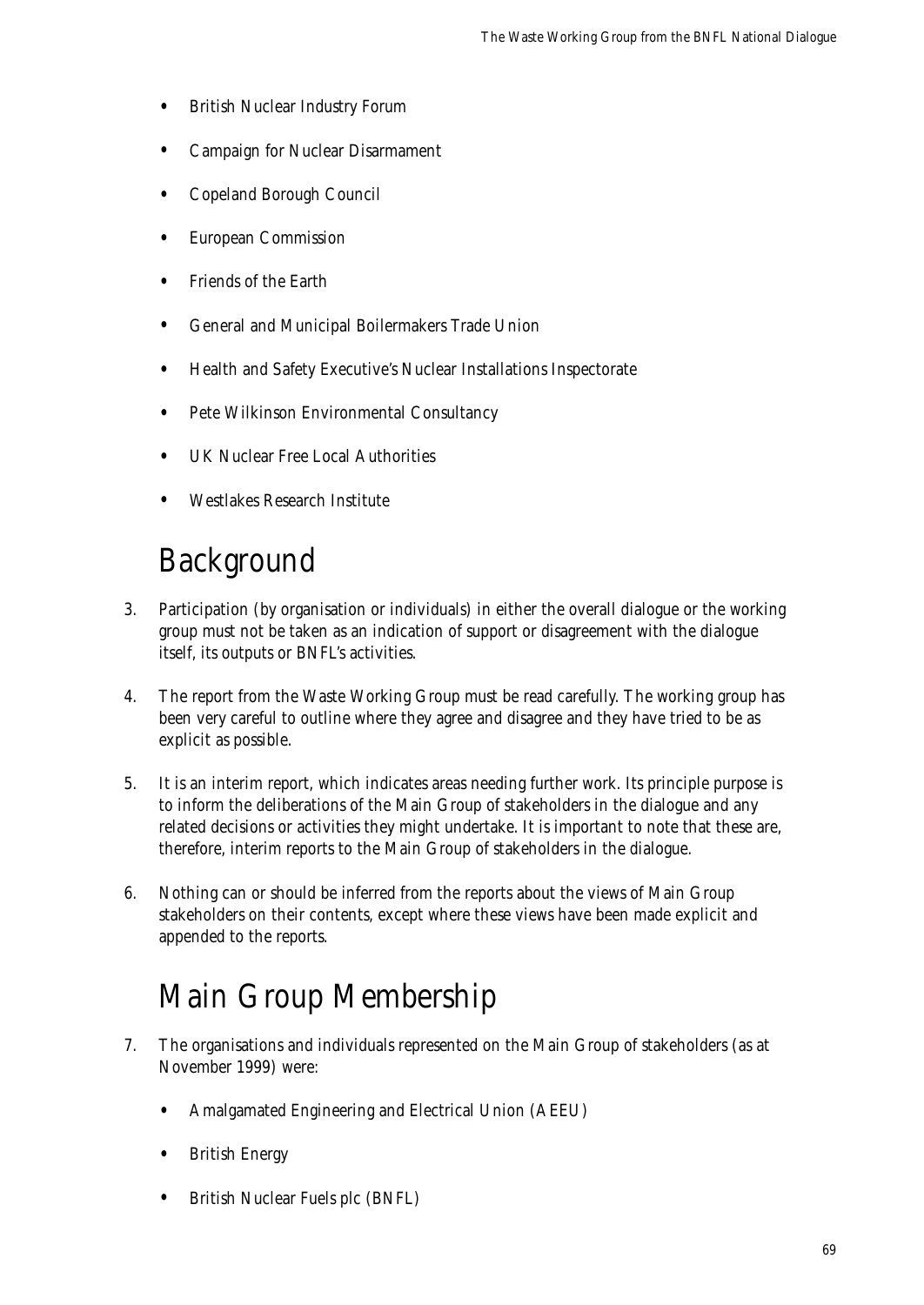- Campaign for Nuclear Disarmament (CND)
- CND Cumbria
- CND Cymru
- CND West Midlands
- Cricklewood Against Nuclear Trains
- Cumbria County Council
- Cumbrians Opposed to a Radioactive Environment (CORE)
- Department of the Environment, Transport and the Regions (DETR)
- Department for Trade and Industry (DTI)
- Environment Agency
- Ethics etc.
- Dr David Lowry, freelance environmental policy and research consultant
- Friends of the Earth
- Friends of the Earth Cumbria
- General and Municipal Boiler Makers Union (GMB)
- **Green Party**
- Greenpeace International
- Greenpeace UK
- IMD, International Institute for Management Development
- **IMPACTT**
- Imperial College
- Mr Mike Sadnicki, independent economist
- Institute for Resource and Security Studies
- Institution of Professional Managers and Specialists (IPMS)
- Kommunenes Internastonale Miljøorganisaston Local Authorities International Environmental Organisation (KIMO)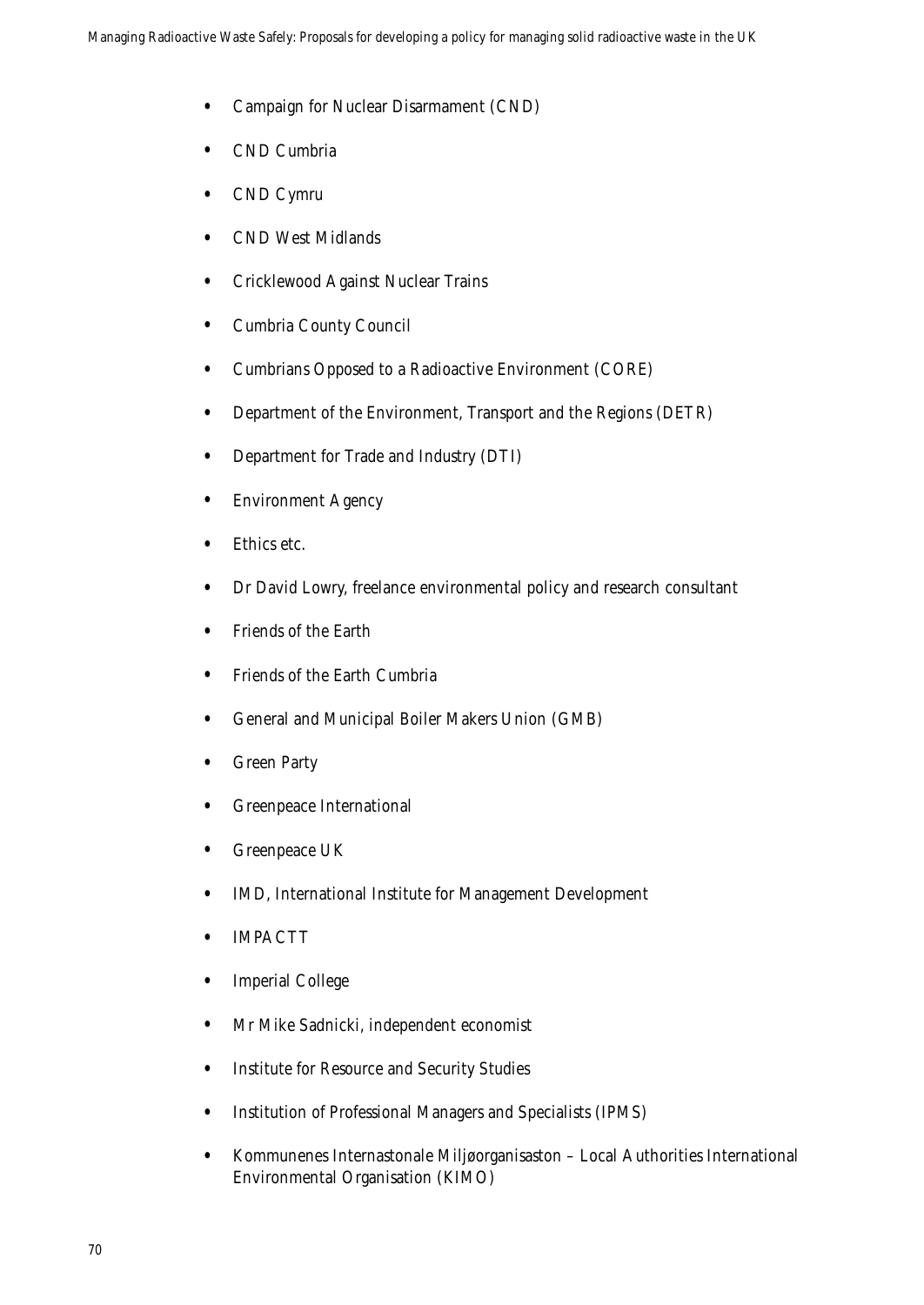- Lancashire County Council
- Ministry of Agriculture, Fisheries and Food (MAFF)
- Marine Forum for Environmental Issues
- Nuclear Awareness Group
- Nuclear Control Institute
- Nuclear Installations Inspectorate (NII)
- Mr Fred Barker, nuclear policy analyst
- Oxford Research Group
- Radiological Protection Institute of Ireland
- Radioactive Waste Management Advisory Committee (RWMAC)
- Scottish Environmental Protection Agency (SEPA)
- South Cleveland Hospital
- Transport and General Workers Union (TGWU)
- UCATT, Building Workers Union
- UK Nuclear Free Local Authorities
- Welsh Anti-Nuclear Alliance
- Westlakes Research Institute
- Westlakes Scientific Consulting
- Wilkinson Environmental Consulting
- WS Atkins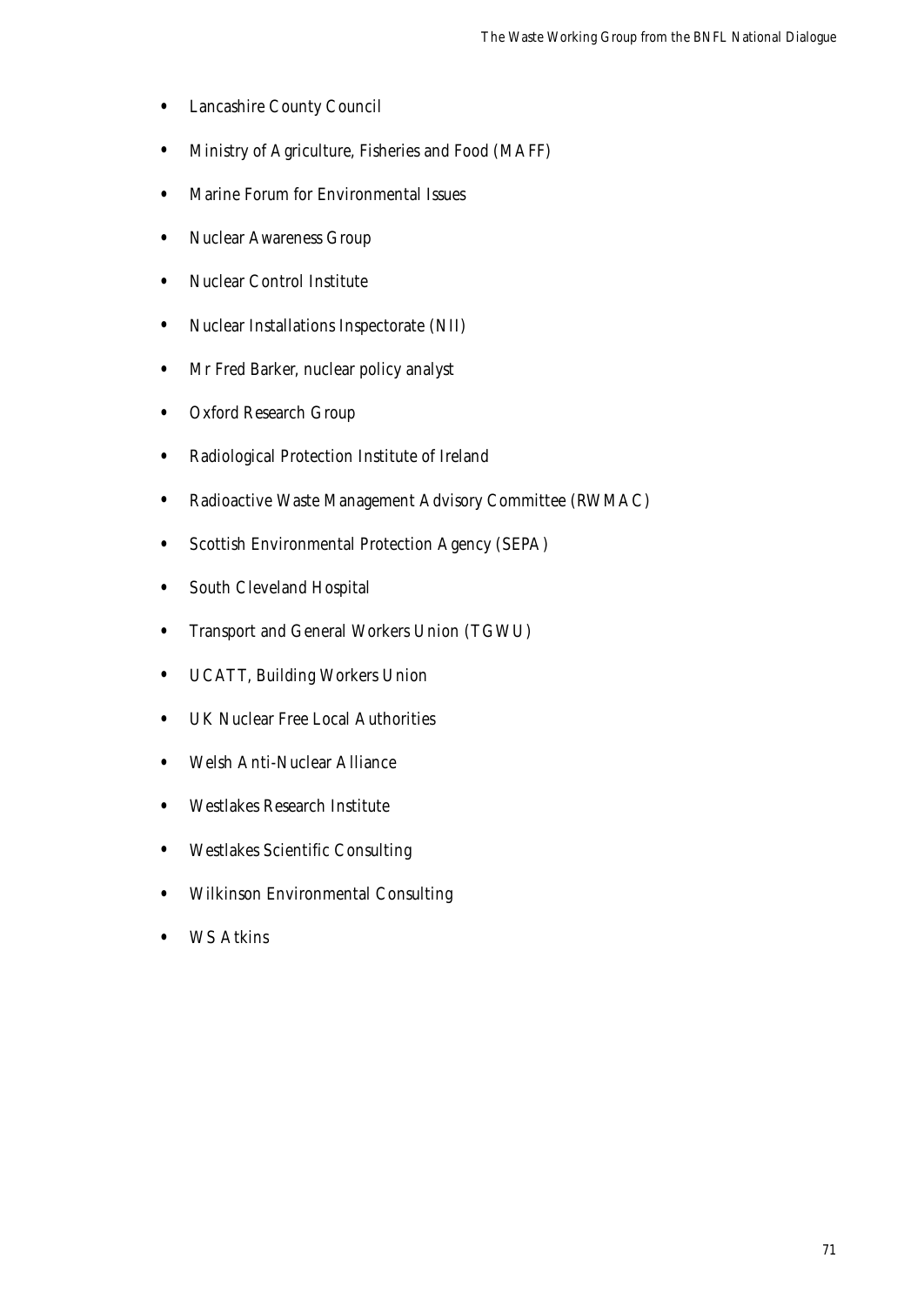## **APPENDIX 4**

## **Radioactive Waste Management Policy in Other Countries**

### Summary

- 1. This Appendix summarises policy for the management of radioactive wastes in a range of other countries. The Government and the Devolved Administrations are monitoring developments in other countries and will draw on international experience as radioactive waste management policy develops.
- 2. This is mainly intended for the general reader rather than the specialist. It aims to give a general background on some of the main issues and problems faced in other countries, and how these are trying to tackle them.

## Belgium

- 3. Radioactive waste in Belgium is classified as Categories A, B and C. The classification is not directly comparable with that for the UK, but covers the complete range of equivalent UK wastes. The quantities of waste total about 70,500m3 (60,000 m3 of category A waste and 10,500 m3 of categories B and C waste). This estimation is based on the complete dismantling of each of the seven Belgian nuclear reactors after forty years of operation.
- 4. The current waste management policy is:
	- Completing an inventory of the waste equivalent to VLLW, in order to determine the future waste management policy.
	- Storage for waste equivalent to LLW and short-lived ILW (category A) pending development of a disposal facility, which may be near surface or deep.
	- Storage for waste equivalent to HLW and long-lived ILW (categories B and C) pending development of a deep repository (for which clay is being investigated as a potential host rock).
- 5. Until 1996 the organisation responsible for waste disposal applied a site selection approach purely based on technical criteria for the siting of a near-surface facility for LLW. The failure of this approach (all the local councils with potential sites rejected hosting such a facility) led to a drastic change in the decision making process. After a governmental decision in January 1998 the waste organisation was instructed to limit site characterisation activities to existing nuclear sites or to sites in volunteering municipalities, and also to develop methods, including management and dialogue structures, necessary to integrate a repository project at the local level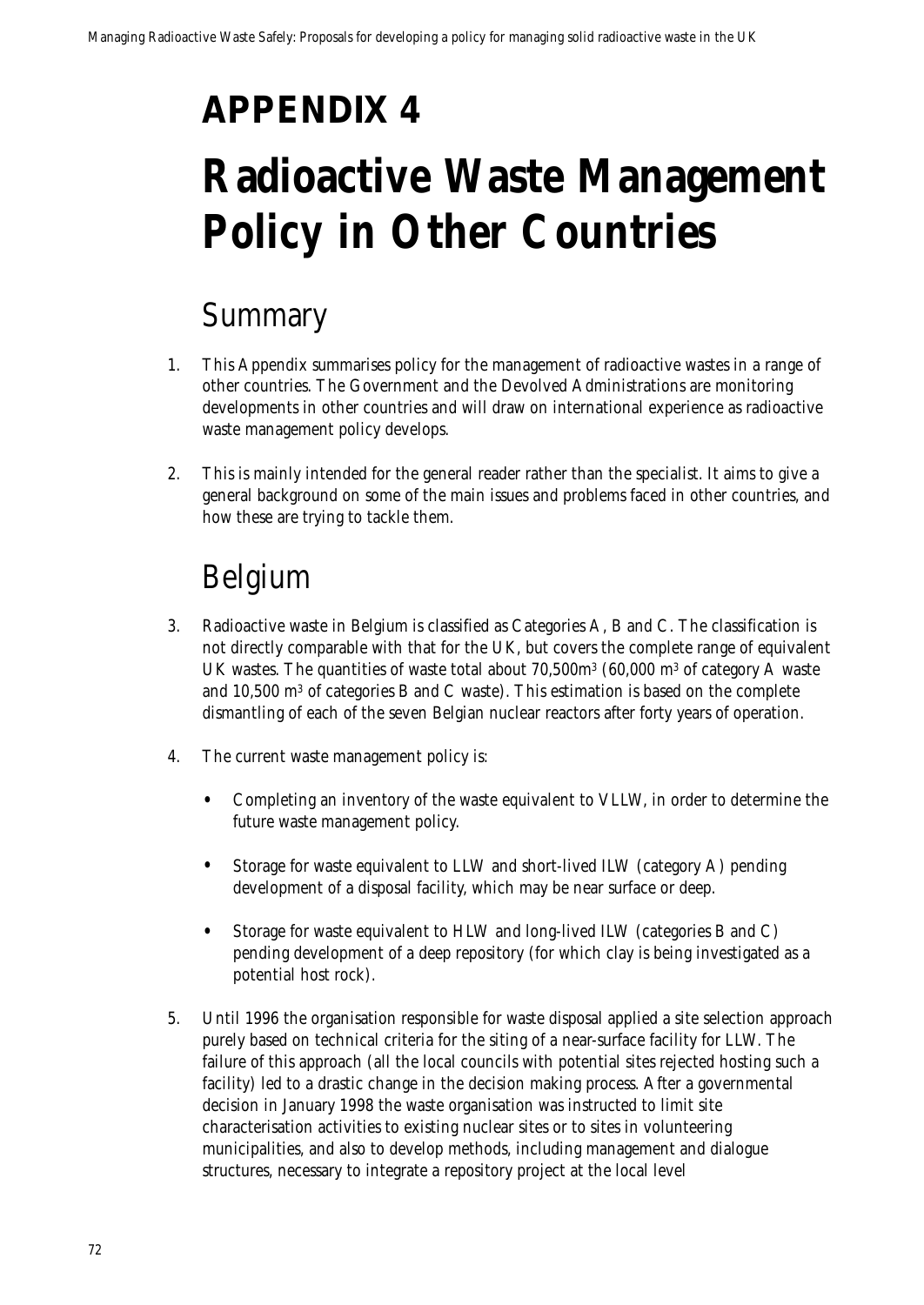- 6. Progress on the development of a deep repository has been steady. A site beneath a major nuclear research centre has been the focus of research since 1974. A clay formation at some 220 metres depth is studied in the current methodological R&D programme. In this phase of the programme no site selection decision has yet been taken. Disposal of category B and C radioactive waste is not foreseen before 2035 (category B) and 2050 (category C). A similar, but slightly older clay formation below another nuclear site is also currently under examination.
- 7. Following the unsuccessful attempt to site a near-surface facility for LLW, as noted above, the waste organisation has since 1998 concentrated its activities on the development of local **"partnerships"** to facilitate project proposals in areas where interest in hosting a disposal facility has been expressed. In two communities (with existing nuclear facilities) a local partnership was established between the waste organisation and the local authorities and local public. These partnerships are intended to bring the decision making process closer to the public concerned and to lower the threshold for active participation. The final outcome of this decision making exercise is therefore a mutual project, undertaken by both experts and local stakeholders, instead of an expert project imposed on an unwilling community. The partnerships will report to the Government by 2003, in view of obtaining a decision on which disposal project should be continued.
- 8. Due to the fact that for the disposal of category B and C waste the R & D programme is still at the stage of the "generic" research (host rock specific but not site specific) to date there has been no concentrated effort on public involvement. A report providing state-ofthe-art information on the methodological R&D phase and presenting recommendations for the next phase of the programme is due for submission by the end of 2001. An accompanying decision-aiding document will address potential approaches for stakeholder dialogue on the long term management of high-level waste and long-lived intermediatelevel waste in Belgium.

### Canada

- 9. As regards VLLW/LLW and ILW, Canada makes a distinction between 'current' arisings and 'historic' wastes from past uranium milling activities. Nuclear fuel waste is not reprocessed and around 65,000 tonnes (14, 470m3) will require management by 2035.
- 10. The present waste management policy envisages:
	- Disposal of wastes equivalent to VLLW.
	- In situ decommissioning of uranium mine and mill tailings.
	- Long-term management of 'historic' wastes in above ground engineered mounds located at existing storage sites.
	- Storage of 'current' waste equivalent to LLW and short-lived ILW pending development of a near-surface disposal site.
	- Storage of nuclear fuel waste at the reactor sites, pending development of an approved long-term management method.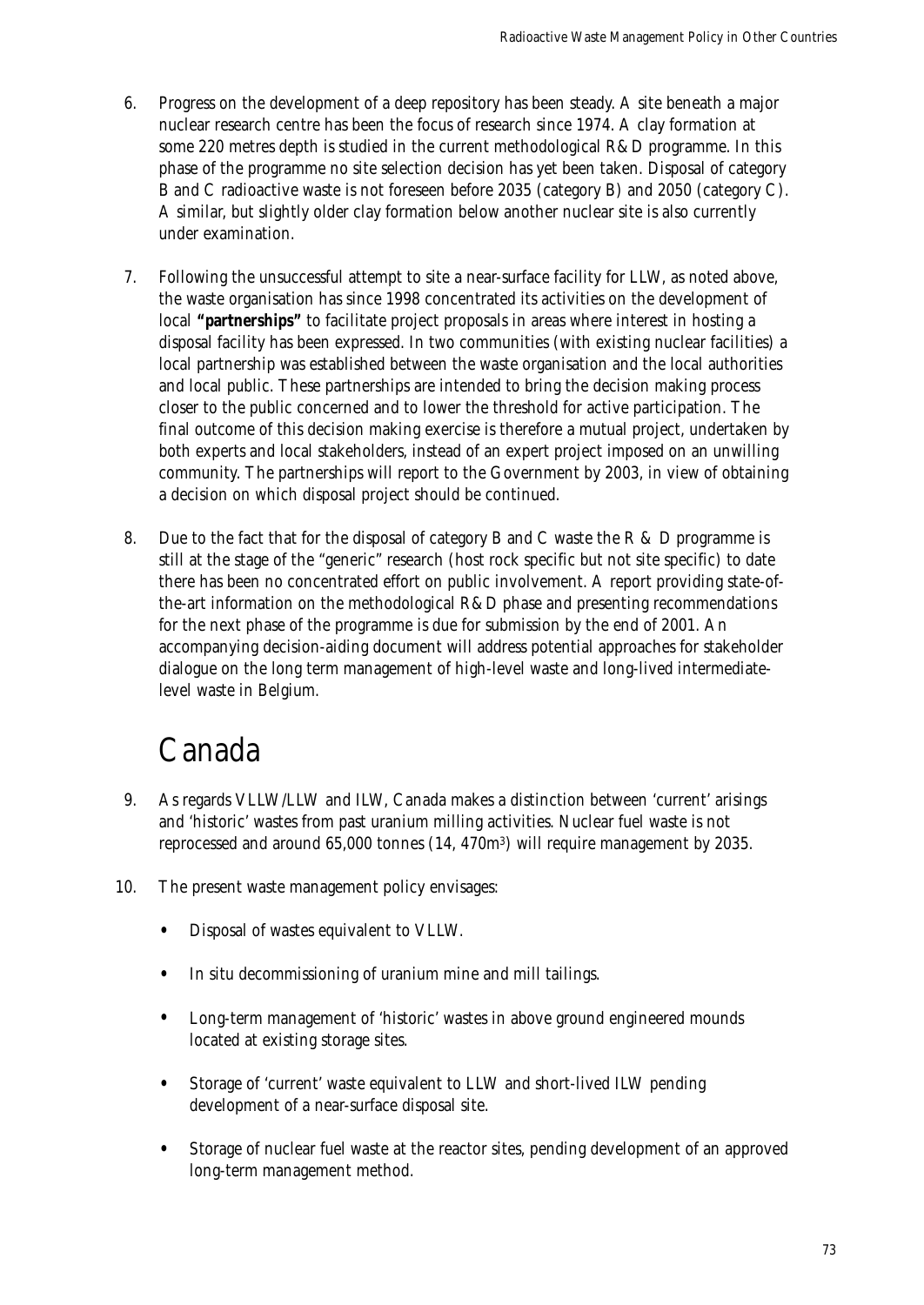- 11. About 200 million tonnes of uranium mine and mill tailings are located at 22 tailing sites in the provinces of Saskatchewan and Ontario. Nineteen sites are no longer receiving material. Uranium tailings are decommissioned on site. Successful decommissioning has been achieved at sites in both provinces. Other sites are either being decommissioned or are still in operation. Financial responsibility for decommissioning and long-term maintenance of tailings rests with the producers.
- 12. Canada's major nuclear power utility is planning to initiate a site selection process in 2002 to find a suitable location for disposing of its reactor waste (mainly LLW and ILW), excluding spent nuclear fuel. The plan calls for the development of a waste disposal facility to start operations in 2015.
- 13. The bulk of Canada's 'historic' wastes are located in three adjacent municipalities in Southern Ontario. A Co-operative Siting Process aimed at finding a volunteer community willing to host these wastes ended in 1995 after nine years of extensive study and consultation with communities throughout Ontario. The federal government was unable to strike an agreement with the one community who came forward to accept the wastes.
- 14. In 1997, the three municipalities where the wastes are now located proposed that the wastes be managed in those municipalities for the long-term in newly constructed above ground engineered mounds. The federal government has accepted this proposal. Negotiations with these communities on the terms by which the proposal will be implemented should soon be completed. Detailed engineering, environmental assessment, and regulatory review will then begin and last over the next five years.
- 15. A proposed disposal concept for nuclear fuel waste was developed between 1981-94, involving a deep geological repository in the Canadian Shield. The concept was examined in public hearings in 1996/7 led by a Government appointed independent environmental assessment panel. Public participation was encouraged with 'intervenor funding' from the federal authorities. The Panel issued a report in March 1998 which said that the concept appeared to be technically sound, but suggested that public support had not been demonstrated.
- 16. The Government of Canada responded to the Panel's report in December 1998. The Government expects waste producers and owners to form a Waste Management Organization to follow up on the Panel's recommendations. It also expects waste producers and owners to establish a segregated fund to finance nuclear fuel waste management activities. The Government is currently considering appropriate federal oversight for the next steps in the long-term management of nuclear fuel waste leading to the Government's final decision on the method of management to be adopted in Canada. This oversight would ensure that next steps are carried out in a transparent manner and allow for essential public participation in decision-making.

### Finland

- 17. Waste classification in Finland distinguishes between L/ILW and spent nuclear fuel, which is not to be reprocessed.
- 18. The current waste management strategy is: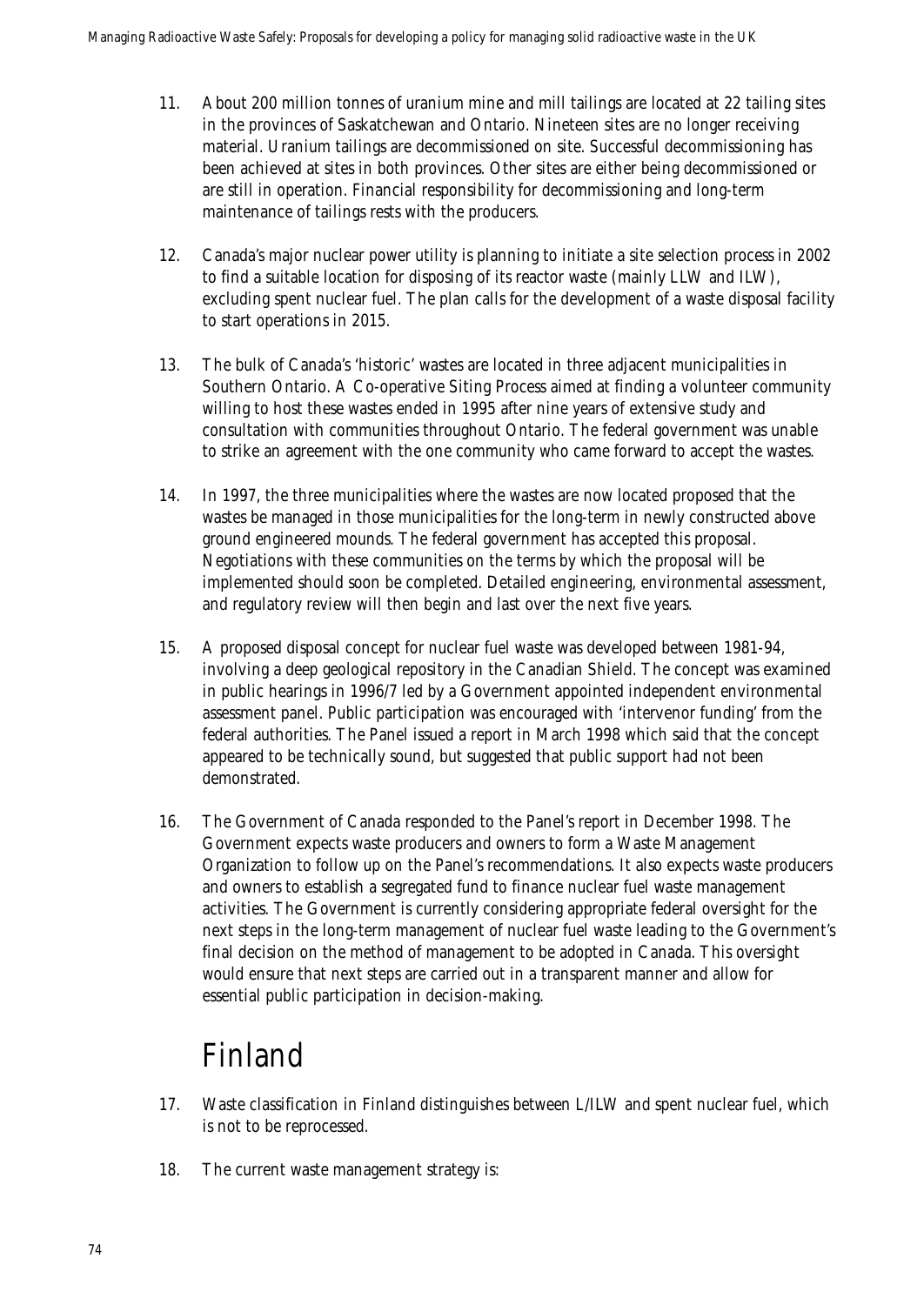- Disposal of VLLW/LLW and short-lived ILW in existing facilities.
- Storage of spent fuel in pools at the reactor sites pending disposal in a deep repository in crystalline rocks, beginning in 2020. The Finnish disposal company announced earlier this year that they had selected a site for detailed investigation.
- 19. Both nuclear utilities have developed shallow repositories at the NPP sites, using vertical silos and/or horizontal caverns. These began operation in 1992 and 1998 with a combined capacity of around 16,000m3 of mainly drummed waste. There was little local opposition to the development of the L/ILW repositories at either site.
- 20. A site selection process for a deep repository for an expected total of 2600 tonnes of spent fuel began in 1983, and an application to develop an investigation shaft adjacent to an existing nuclear site was submitted in May 1999. A formal Government statement of approval, known as a 'Decision in Principle' has been delayed by a legal challenge, and is now expected in early 2001.
- 21. In Finland, although regulations state that the local community possesses an ultimate right to veto any development within its area, it was not necessary to obtain formal approval to conduct surface-based investigations for the spent fuel repository between 1983-99. In reality, local Liaison Groups were set up to inform the public about the ongoing work at the various candidate sites. However, apart from one community which asked to be considered for examination, but which was subsequently rejected on technical grounds, there was no formal public participation in the siting process. Two of the final four sites investigated were existing nuclear sites.
- 22. There was a marked degree of local opposition at the two non-nuclear candidate sites, whereas the local councils at the existing nuclear sites repeatedly sought to encourage selection of their localities. Following a positive result in a local poll and negotiation with the authorities, one site was selected in 1999. An expert panel advised the regulator to accept the safety case for the Decision in Principle and the continuation of the disposal project, which it did in January 2000. In addition, a municipal council vote held around the same time was in favour of the project. The Council of State must now make its own decision, which in turn has to be ratified by the Parliament.
- 23. The process has been delayed because of a court appeal by a number of local objectors, although this is only expected to delay rather than stop the development. Parliamentary approval is now anticipated to take place in early 2001, after which shaft sinking and underground experimental work would begin.

### France

24. Radioactive waste in France is divided into two main categories, short-lived (A-wastes) and long-lived, depending on the length of time it remains a hazard. Long-lived wastes are sub-divided into B-wastes (equivalent to long-lived ILW in the UK), and C-wastes (equivalent to HLW) and spent fuel, most of which is reprocessed.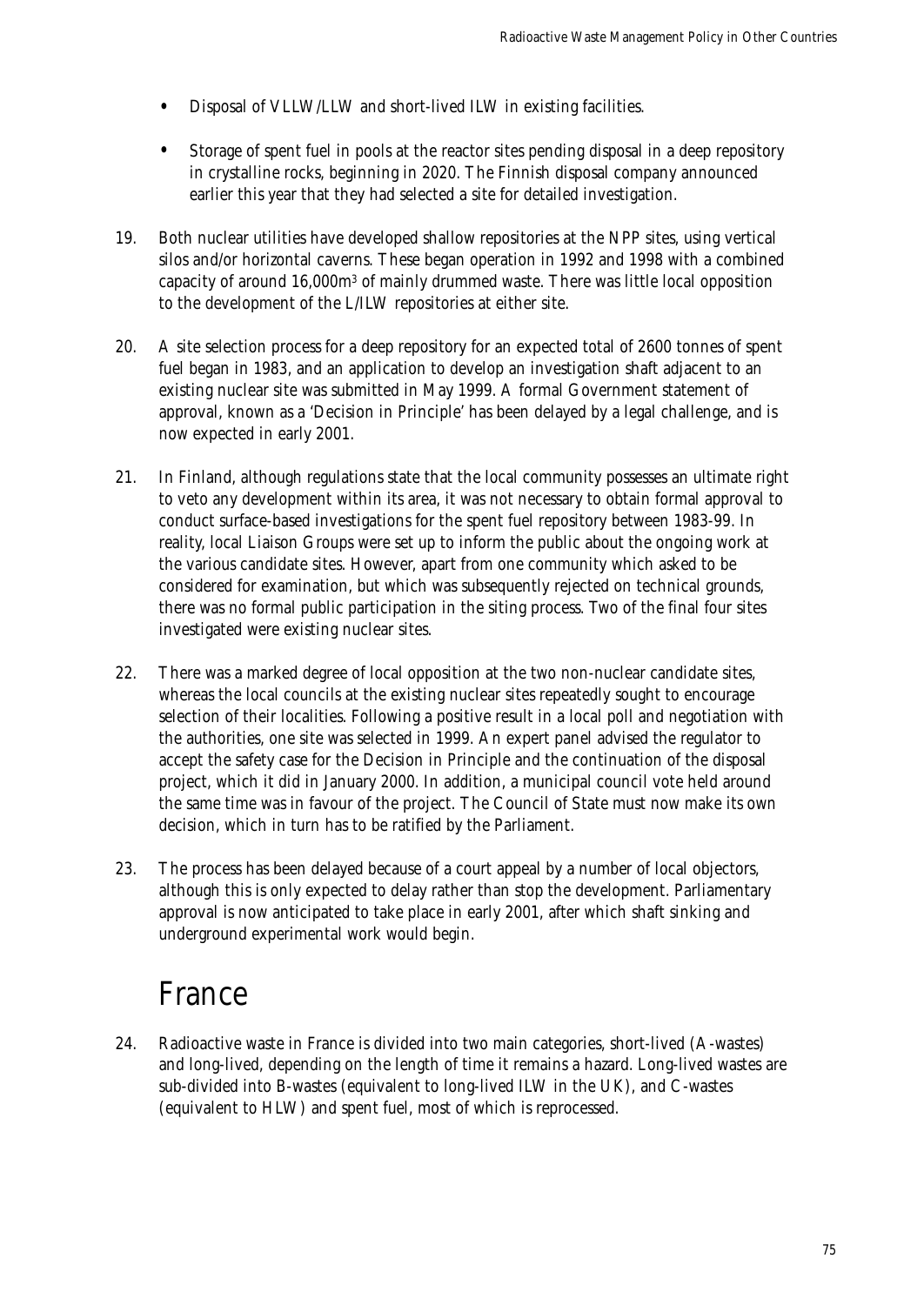- 25. The current waste management policy is:
	- Storage of waste equivalent to VLLW (known as TFA wastes). In September 1999 plans were announced to develop a repository for VLLW by 2002 and an interim storage facility is also to be developed at an as-yet-unknown site. It is also intended to develop another facility for the disposal of graphite and radium wastes by 2005.
	- Disposal of waste equivalent to LLW and short-lived ILW in an existing near-surface repository in eastern France. The active LLW disposal site was developed following negotiation of a community benefits package (development of local infrastructure and payment of local taxes etc). Licensing for the new TFA site, to be built in the same area, has yet to begin, but discussions are already underway with local officials and landowners.
	- Storage of waste equivalent to spent fuel, HLW and long-lived ILW pending development of a deep repository. Legislation has been introduced to allow funding for research into the potential for shallow storage of B and C wastes as an alternative to immediate deep disposal. A large number of possible alternative scenarios are to be examined, with recommendations to be made by the end of 2000.
- 26. Following a failed site selection process for a deep repository for HLW, legislation was introduced in 1991, which required comparative research in at least two underground laboratories before a final site is selected in 2006. Development of a laboratory in clay, in eastern France, was approved in 1998 and a construction licence was issued in August 1999. Two proposed sites for a laboratory in granite were rejected on geological grounds by a Government advisory body in 1998, and a new search initiated. However, this was abandoned in June 2000 following adverse public reaction in the potential areas. There have been calls for the work at the clay site to be suspended as well, and for the Government to carry out a review of HLW management as a whole.
- 27. Construction of the first shaft for the laboratory, in clay, is underway. The project is being monitored by special Local Information Commissions. A local Public Interest Group has also been established, which will have about £6 million per year to allocate to various local projects around the site. This will not, it is claimed, affect assistance currently received from the EU's Regional Development Fund.

### Germany

- 28. Wastes in Germany are classified according to their capacity to produce heat, i.e. heat and non- heat generating wastes. Approximately the former can be compared with VLLW/LLW and short lived ILW in the UK, the latter with HLW, spent fuel and long lived ILW.
- 29. The current waste management policy is storage of non heat and non- heat generating wastes including HLW returned from reprocessing abroad until it can be disposed of. The disposal which should be done in one single repository in a qualified deep geological layer is expected to be available about 2030.
- 30. A wide review of nuclear power generation and waste management took place in Germany following the election in 1998. An agreement was reached between Government and the industry in June 2000 to shut down existing reactors after an operational time of 32 years and to cease reprocessing of spent fuel by the end of June 2005 at the latest which will then also be disposed of in a deep repository.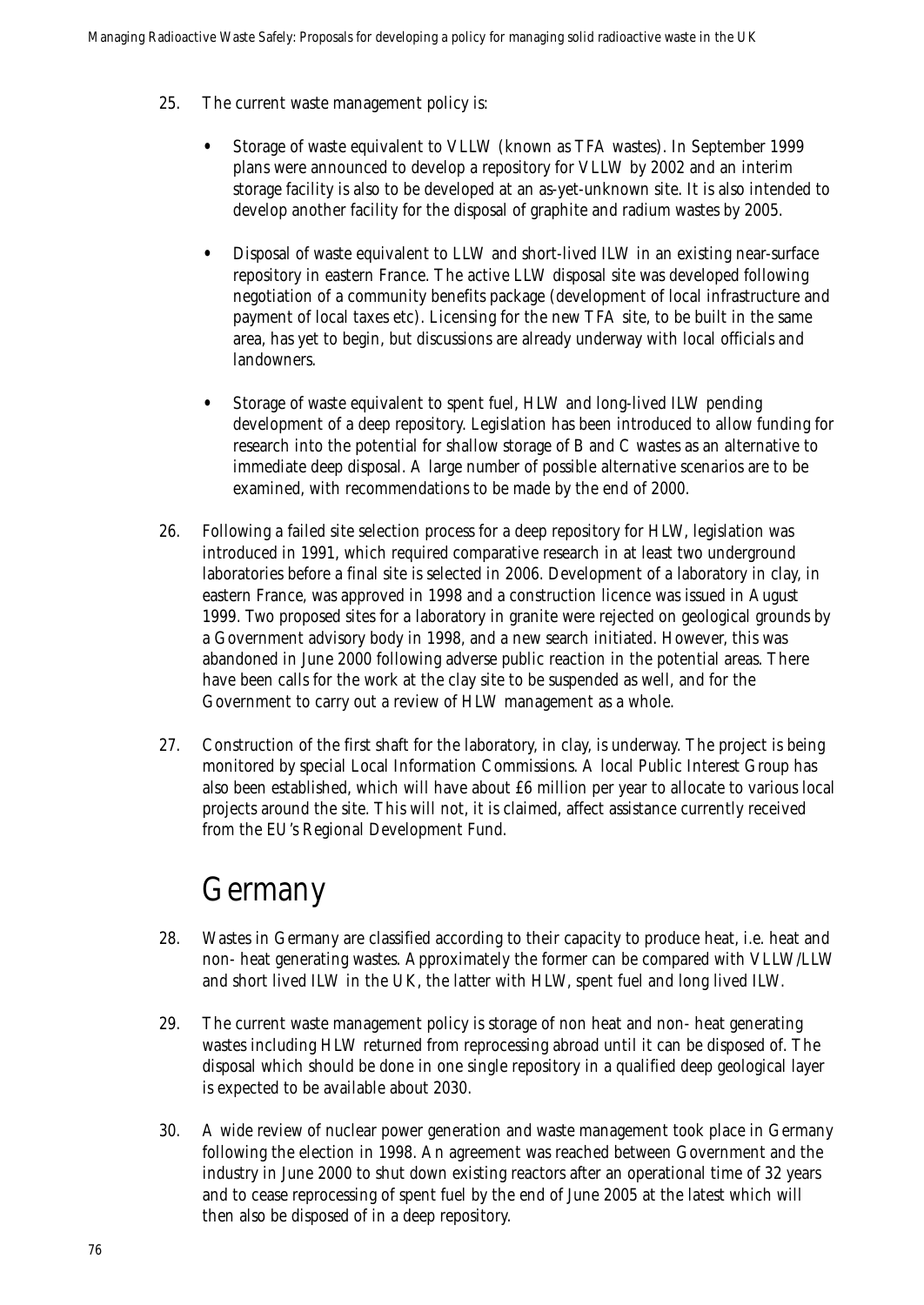- 31. An operating deep repository for non heat generating wastes in a salt dome in the former East Germany was closed in June 1999. The decommissioning procedure is now taking place to determine the sealing method.
- 32. A proposed repository for VLLW and L/ILW, in a closed iron-ore mine, has been awaiting an operating licence since a public hearing in 1993 which was the longest in German history. Although not directly part of the recent policy review, it is by no means certain that this repository will ever begin operations. That depends on a court order.
- 33. Irrespective of the decision to cease reprocessing in the middle of 2005, HLW will still be returned from France and the UK for interim storage, prior to final disposal. Up until recently it was intended that this disposal should take place in a salt dome in northern Germany, which has been under investigation since 1979. A final Suitability Statement was originally planned by 2003, with operation scheduled for 2008. Under the new agreement, work is being suspended for a minimum of 3 years and a maximum of 10 years while alternative sites inclusive of other rock types are examined, to allow for comparison before a final selection is made.
- 34. An extensive programme of underground research into disposal methods has been carried out in a former potash mine, where over  $140,000$  m<sup>3</sup> of non heat-generating wastes were disposed of until 1978. The disposal of heat-generating waste was simulated by "cold" experiments. The programme has finished and there will be no further disposal for experimental purposes.
- 35. There has been intense public opposition in recent years to shipments of both HLW from reprocessing and spent fuel to the existing storage facilities, with similar opposition to the underground characterisation work for the repository in the salt dome. The local Land Government has obstructed the examination process of this repository by every available means. Efforts have been made by the authorities to inform local inhabitants of progress, and there has been a permanent information office at the proposed repository site since 1979.
- 36. A specialist commission has been established to set up safety criteria for repositories and examine future repository siting, with a sub-group concentrating on public involvement issues. Members of the public, environmental groups and local politicians are to take part in a series of workshops and discussions to inform the commission on the issues.

### Japan

- 37. Waste classification is very similar to that in the UK.
- 38. Major organisational changes have taken place in nuclear waste management in Japan since a fire at a research reactor in 1995, and the recent explosion at a processing plant seems likely to result in more changes.
- 39. A Governmental statement on radioactive waste management is expected shortly, following passage of a new HLW law in June 2000. At the present time, waste management policy is as follows: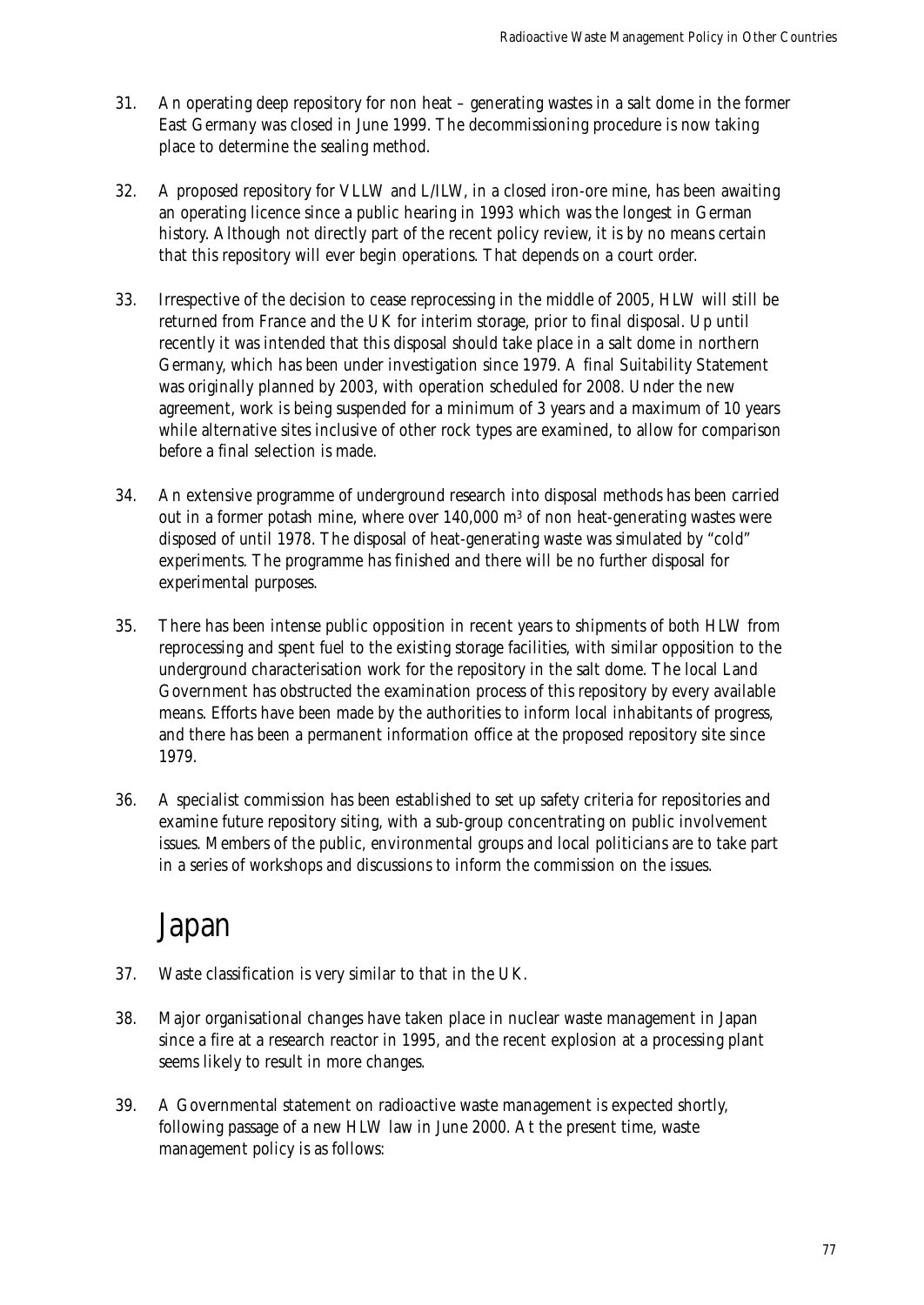- Disposal of VLLW, LLW and short-lived ILW in an operational near-surface facility in northern Japan, which is being developed in stages. LLW disposal began in 1992 and it is also planned to place ILW from decommissioning in silos. The facility has a total capacity of 600,000m3 of waste
- Storage of spent fuel at existing nuclear sites or at off-site stores yet to be developed (construction of these are allowed under the new HLW law).
- Storage of vitrified HLW and long-lived ILW from reprocessing of spent fuel in Europe, at an existing facility, prior to disposal in a deep repository at a site yet to be identified.
- 40. The last shipment of spent fuel to Europe took place in 1998. HLW and long-lived ILW will also be produced at a national reprocessing facility currently under construction, although this is several years behind schedule, and not expected to begin operation until at least 2005. A store for returned HLW is already in operation at the same site in northern Japan. Up to 50,000 canisters will have been produced by 2030 from over 10,000 tonnes of reprocessed spent fuel.
- 41. The site for the LLW repository (which is also that of the reprocessing facility and HLW store) was selected by the national authorities. Because of low public confidence in the industry at the present time, the 'Nuclear Fuel Cycle Council' has been established, which involves national and local Government officials, including the Governor of the Prefecture in which the facility is situated. Amongst other things, this is intended to increase public involvement in safety monitoring at the site.
- 42. The new HLW law mandates the creation of a new organisation, with overall responsibility for HLW disposal, in October 2000. This organisation must produce a future strategy for repository siting and development, which is likely to result in the examination of a number of sites, beginning around 2004. Several underground studies in existing mines have already been carried out, and two more underground research facilities are planned.
- 43. The new liaison committee established at the LLW disposal site will also inform local people and officials about the development of the reprocessing plant there, as well as involving them in the monitoring of the vitrified HLW store. Although other national fora, which tend to involve officials rather than members of the public, have continued to discuss long-term waste management strategies, the 'Long term Nuclear Energy Policy Forum' was established in March 1996, and is intended to allow open and frank discussion by sceptics and nuclear opponents.
- 44. Agreements have been reached to pay similar compensation packages to communities around existing waste facilities as are currently paid to those around reactor sites, and it is possible that the same will be offered to candidate sites for a deep repository, to encourage them to volunteer to be examined.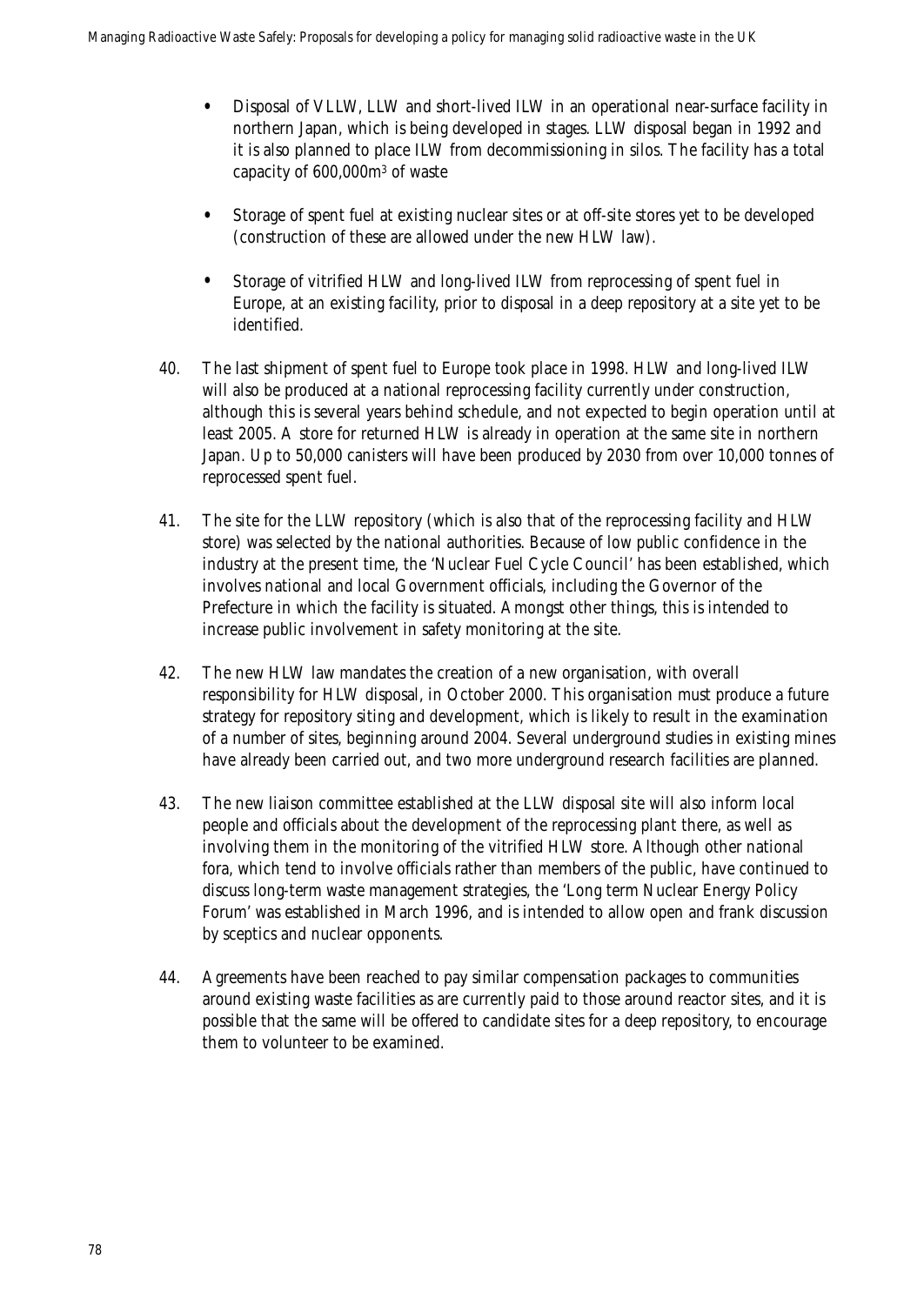### **Netherlands**

- 45. Waste classification in the Netherlands is similar to that in the UK, although volumes are considerably less as there is only one operating power reactor.
- 46. Current waste management policy is:
	- Storage of LLW and ILW at a single central facility adjacent to an existing nuclear site, prior to disposal in a single repository. It has yet to be decided how long the period of storage will be, with current estimates ranging from 50-300 years on the surface, followed by about 300 years underground before final closure. The storage facility has already been operational for nearly 10 years.
	- Overseas reprocessing of spent fuel followed by storage of the returned HLW, prior to disposal in the same repository as for other wastes. Licences for the construction of these storage facilities have only recently been granted.
- 47. As regards research into repository siting and development, a detailed programme examining the feasibility of construction in either salt or clay was completed on schedule at the end of 2000, as was an assessment of various long-term management strategies, including extended surface storage. Retrievability is a pre-requisite of all conceptual designs.
- 48. There was considerable local public disquiet when the site of the storage facility was originally selected in 1988. Widespread public consultation and subsequent local review led to the facility being built on a slightly different site from the one originally selected.
- 49. There is a continuing national debate as to whether wastes should be placed into a deep repository at all, or should remain on the surface in monitored retrievable stores.

### Russia

- 50. Radioactive wastes in Russia are classified along the same lines as those in the UK. Huge volumes exist at numerous civilian and military sites, usually stored in untreated and often liquid form. For example, there are over 30,000m3 of liquid HLW and over 25,000 tonnes of spent fuel currently in storage, with as much as 700,000m3 of solid and 500,000m3 of liquid LLW expected by 2010.
- 51. The present waste management policy is:
	- Development of new conditioning and storage facilities at numerous sites, in particular for liquid wastes, at both reactor sites and at the bases for the Northern and Pacific Fleets.
	- Development of treatment facilities for L/ILW from reactors and disposal in nearsurface repositories which are yet to be sited.
	- Disposal of VLLW and L/ILW from industrial sources in existing trenches and boreholes, with development of engineered replacements at new sites.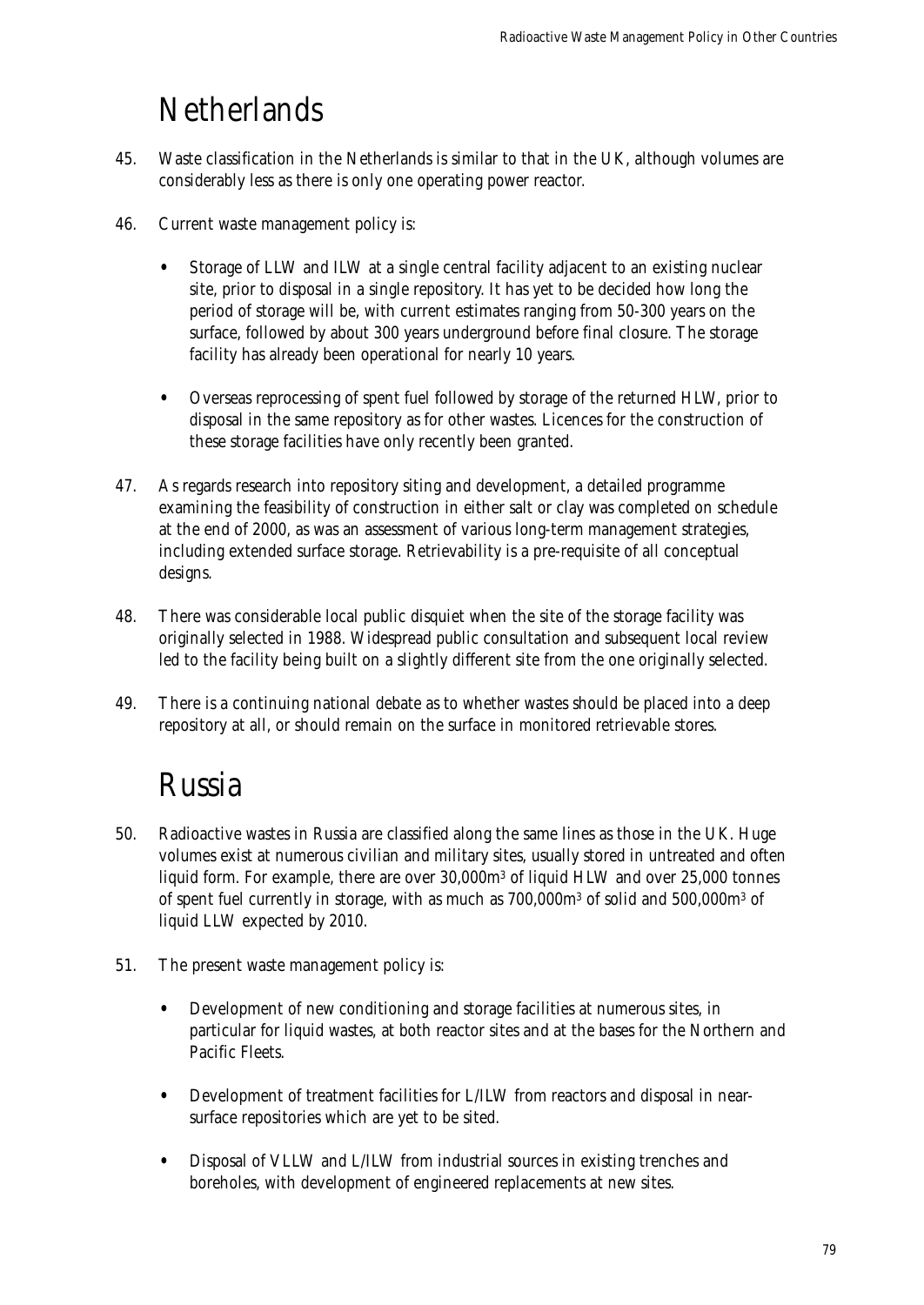- Storage of spent fuel at reactor sites in facilities yet to be developed, followed by disposal in deep repositories yet to be sited.
- Vitrification of the large volumes of liquid HLW from military and civilian reprocessing facilities, followed by disposal in deep repositories. Large volumes of liquid waste have also been injected into the ground in the past.
- 52. It has been proposed to develop a repository for military LLW in permafrost in northern Russia and a deep repository for industrial wastes near to Moscow, in salt or clay. There are currently no sites being sought for disposal of reactor L/ILW.
- 53. Construction of a new reprocessing facility was halted in 1998. There is now a proposal involving a US-based company to develop an international spent fuel storage facility on the same site, although this would require a change in Russian law, to allow for the material to be imported. There are also separate programmes underway to identify suitable sites for deep repositories for the HLW from the former military and civilian reprocessing sites in central Russia and Siberia, as well as spent fuel and other wastes from various naval and military bases. The international community has offered financial support for these efforts. The UK has pledged £80m to support efforts in the management and disposal of military wastes.
- 54. There is a steadily increasing public involvement in various nuclear matters, including organisation of local referenda, and local environmental groups have also begun to use the courts to try and prevent such practices as deep injection of HLW and new reactor construction. In some cases the public is only just becoming aware of the existence of particular facilities.

### Spain

- 55. Although classification has not been determined by Spanish regulations, radioactive waste in Spain is classified in a similar way to that in the UK with VLLW, LLW and short-lived ILW distinguished from HLW, spent fuel and long-lived ILW. Up to 200,000m3 of these wastes, plus 6750 tonnes of spent fuel and 80m3 of HLW, will require management by 2020.
- 56. The present policy is:
	- Disposal and landscaping of mounds of U-mine tailings
	- Disposal of VLLW and L&ILW in an existing near-surface repository in southern Spain.
	- Interim storage of spent fuel for short term on site nuclear power plant, using both dry and wet methods
	- Storage of spent fuel from 2010 in a central facility prior to disposal in a deep repository, both at sites yet to be selected. The choice of a disposal site has been suspended until 2010.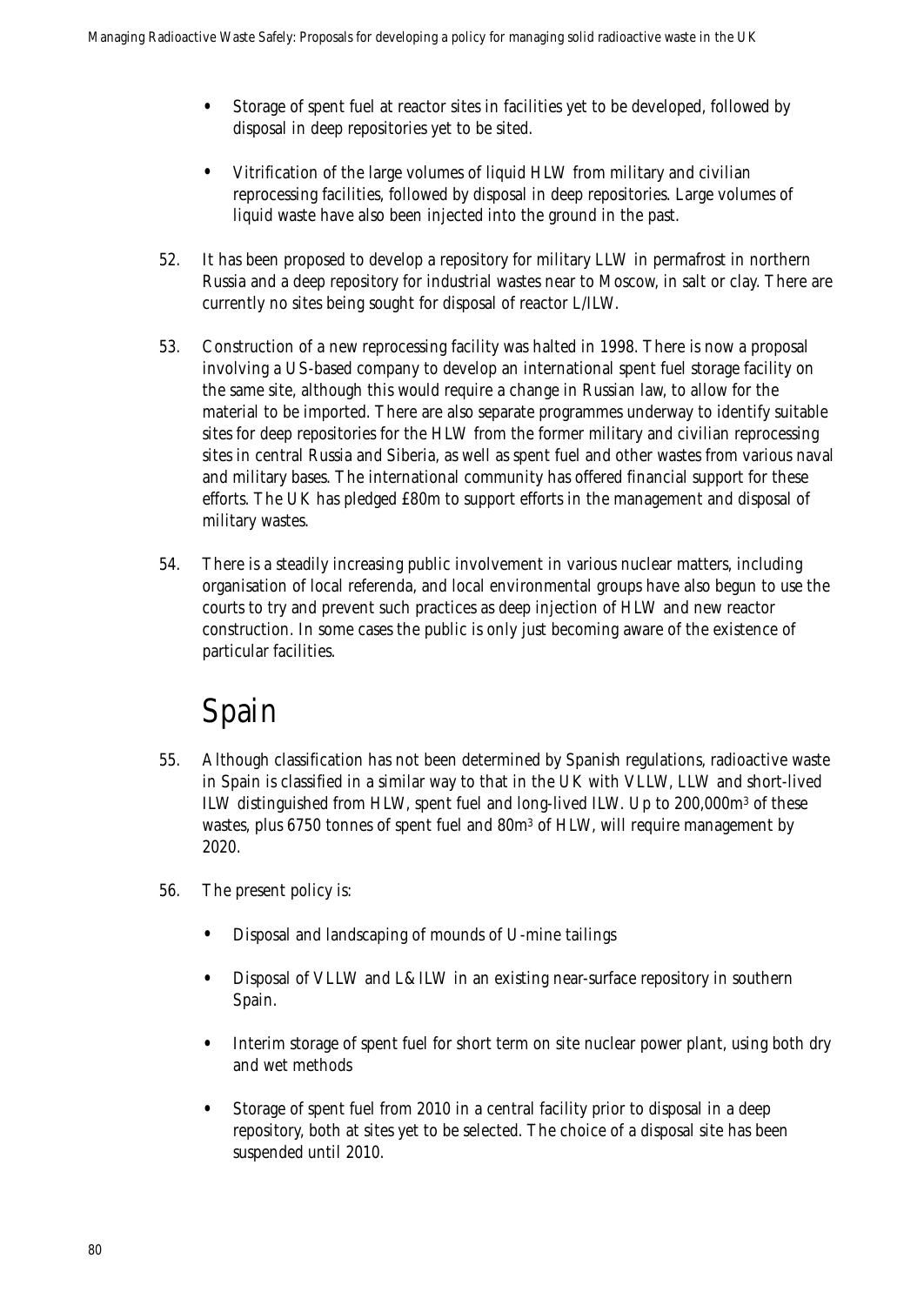- Reprocessing of a limited amount of spent fuel abroad, followed by storage of the returned HLW prior to disposal in the deep spent fuel repository. The option to reprocess larger amounts of spent fuel is currently still available.
- 57. The near-surface repository of El Cabril, began operation in 1992. El Cabril has been designed as a near surface disposal facility fully engineered for L&ILW in a very sparsely populated area, on the site of a former uranium mine.
- 58. A step-wise programme of research into deep disposal of HLW/spent fuel began in 1986, together with a programme designed to identify potentially suitable sites for a repository. The siting programme was stopped in 1998 and, following Government adoption of a new 'General Radioactive Waste Plan' in July 1999. No further work on site selection will take place until 2010. There will continue to be extensive involvement in underground research facilities in a number of other countries, and additional research on transmutation and partitioning of wastes will also be carried out.
- 59. The L&ILW near surface disposal facility of El Cabril was sited without any formal public involvement, although a visitor and exhibition centre has been developed on the site.
- 60. Throughout the deep repository research programme, there has been intense public opposition to any site investigations, including throughout the operation of a research facility at a former uranium mine site in granite. Because of this opposition, it is planned to introduce volunteerism into any site selection process in the future.

### Sweden

- 61. Radioactive waste in Sweden is classified in a similar way to that in the UK. Spent fuel is not reprocessed.
- 62. The present policy is:
	- Disposal of VLLW in shallow trenches at existing nuclear sites.
	- Disposal of LLW and short-lived ILW in an existing shallow repository in the rock 50m below the bed of the Baltic Sea, adjacent to an existing nuclear reactor site north of Stockholm. Wastes from reactor decommissioning are planned to go into another repository co-located with this facility.
	- Storage of spent fuel in a central facility at an existing nuclear site in southern Sweden, prior to disposal in a deep repository in crystalline rocks at a site yet to be selected. Spent fuel is transported to the storage site by ship.
- 63. The near-surface repository began operation in 1988, incorporating a number of horizontal rock caverns for LLW and a vertical concrete silo for ILW. The L/ILW repository was sited despite some public opposition. It has now operated for over 10 years and the public concern has largely faded away. It has yet to be finally decided how and when the facility will be closed and sealed.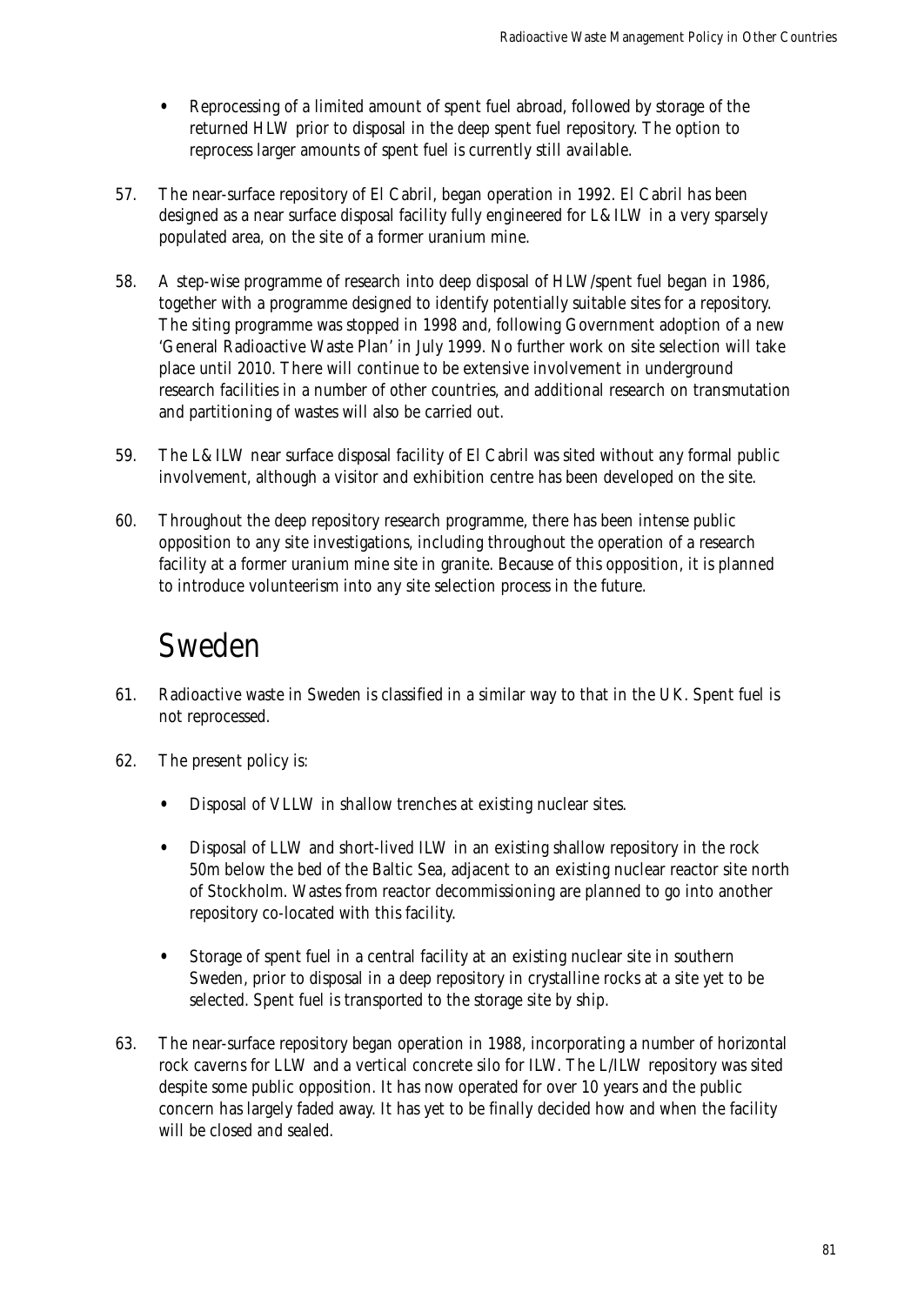- 64. Research into the deep disposal of spent fuel began in 1977. The present design concept was accepted as a basis for further planning and research and development work in 1984, and it has eventually also become accepted as a form of global standard. Sweden operated the world's first underground research laboratory in a disused iron-ore mine. A second laboratory, close to the spent fuel storage facility, began operation in 1995, with cooperative projects involving numerous other countries, including the UK.
- 65. In order to develop a deep repository for spent fuel, boreholes were drilled at a number of sites in the 1980s. Since 1992 a number of so-called 'Feasibility Studies' have been carried out in northern Sweden and, more recently, at or near existing nuclear sites. Two sites are due to be recommended for further investigation. It is then planned to drill boreholes at these sites from 2002, after which a final site will be selected for repository construction.
- 66. All the drilling work carried out as part of the spent fuel repository project in the 1980's was accompanied by local opposition. From 1992 communities throughout Sweden were invited to volunteer for 'Feasibility Studies' in which no drilling would be carried out. Because of a fairly poor initial response, in 1995 existing nuclear sites were specifically encouraged to volunteer.
- 67. Originally, only two communities, both in northern Sweden, volunteered to join the process, and both have since voted by public referendum to reject further investigations. At the present time, another six 'Feasibility Studies' are underway, or completed, all at communities either containing or located near existing nuclear sites, and all underlain by crystalline rocks. Two sites will be identified by the waste producers' organisation for more detailed investigation. Local referenda may be held in these communities on whether to continue with repository development.

### Switzerland

- 68. Radioactive waste in Switzerland is classified in a similar way to that in the UK. Over 100,000m3 of VLLW, LLW and short-lived ILW will be produced in total by the Swiss nuclear programme, together with around 3000 tonnes of spent fuel, most of which is likely to be reprocessed. This will result in approximately 500m<sup>3</sup> of vitrified HLW.
- 69. The present policy is:
	- Storage of VLLW, LLW and short-lived ILW in central waste storage facilities, followed by disposal in a site which has been selected, but not yet approved.
	- Storage of spent fuel at the reactor sites, followed by shipment overseas to France and the UK for reprocessing.
	- Storage of vitrified HLW returned from France and the UK, together with long-lived ILW, in the central storage facility, followed by disposal in a deep repository at a site yet to be selected.
- 70. Switzerland is also open to the idea of disposal in an international repository, if one were ever built.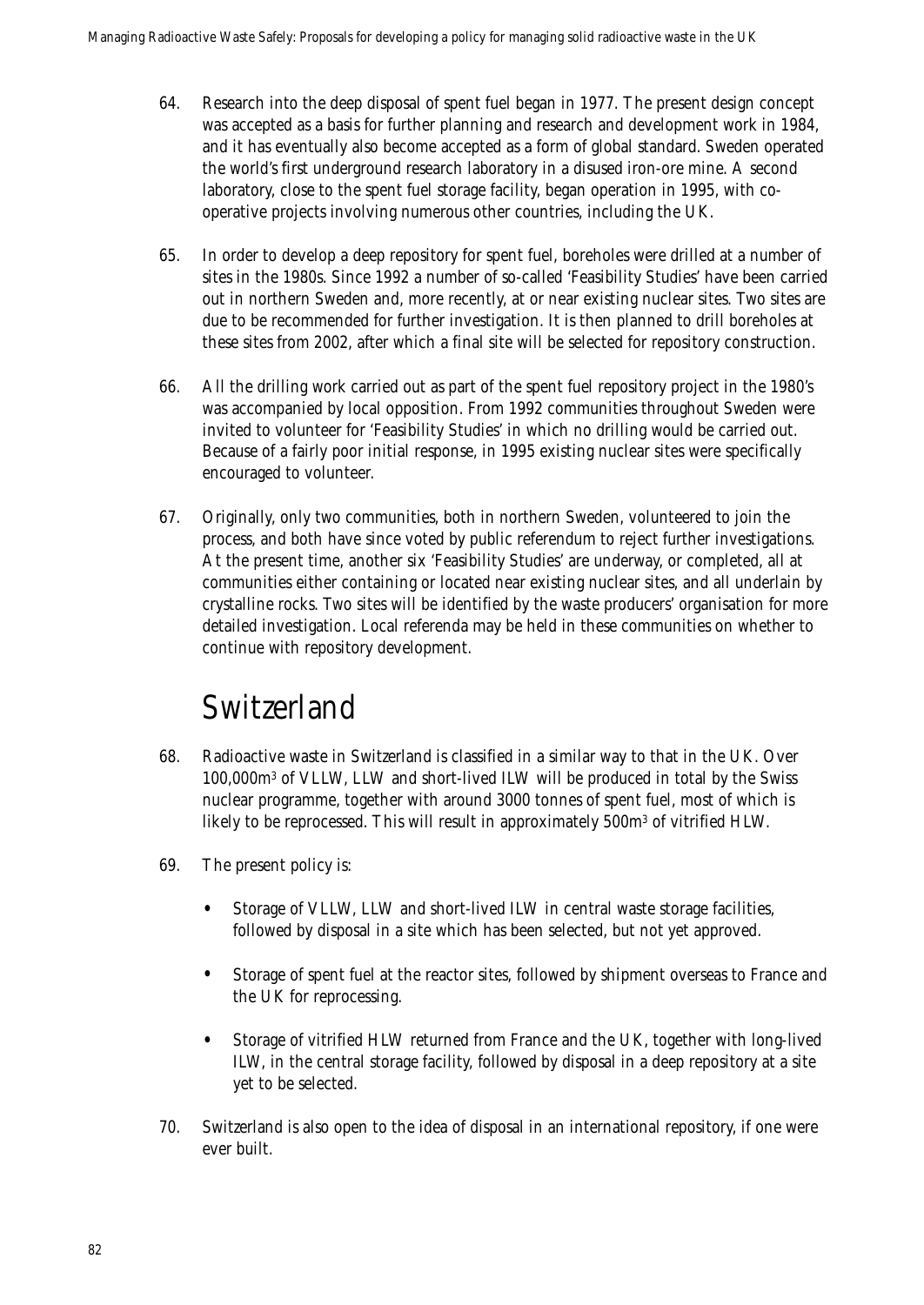- 71. Siting studies for a deep repository for L/ILW began in 1978, and as many as 20 sites were examined. In 1993 a single site in central Switzerland was selected for the development of a repository, after the drilling of a number of boreholes into a marl formation. It is proposed to tunnel into the side of a 500m high mountain, in order to continue with the investigation of the site, but no underground work has yet taken place because of local opposition.
- 72. A disposal concept for HLW was accepted by the Swiss Government in 1988. Related siting studies had begun in 1980, and are still in progress. Two parallel investigations are underway to identify potential areas in both clay and crystalline rocks, involving boreholes and other investigation methods. A final decision on which rock type is to be used is to be taken around 2005, after which a suitable site will be sought.
- 73. An underground laboratory in crystalline rocks, beneath a mountain in central Switzerland, has been in operation since 1983, and a second, in clay, has recently been developed adjacent to a road tunnel in the north-west of the country. Workers from many other countries are involved in jointly-funded research in these facilities.
- 74. In order to carry out any underground work for the proposed L/ILW repository, a local licence is required. In Switzerland this is subject to local approval in a referendum, and in 1995 permission to proceed was refused. Efforts to gain public acceptance have continued up to the present, with a second referendum planned. This would address an amended disposal concept in which waste could be recovered or retrieved if this were considered necessary, together with construction of a pilot-scale facility where extensive testing would take place, as suggested recently by an expert panel. It is now also only proposed to carry out limited initial underground investigative work at the site, after which further local approval would be sought.
- 75. Although no specific sites have been identified yet for the development of a deep HLW repository, there has been some local opposition to the investigations carried out in the research programme so far. After the public acceptance problems associated with the L/ILW plans, it is possible that some form of voluntary process may be adopted in the future when specific sites are sought.

### United States

- 76. Radioactive waste in the United States is classified slightly differently from that in the UK.
- 77. For example, all waste containing plutonium and other similar long-lived radionuclides, is referred to as Transuranic or 'TRU-waste', equivalent to long-lived ILW in the UK. Over 100,000m3 of these wastes are stored in drums at many defence-related sites around the country, together with larger volumes of loose waste in landfills etc. The large commercial nuclear power programme is expected to produce at least 87,000 tonnes of spent fuel, in addition to the 2600 tonnes of defence-related material from submarines etc. No reprocessing of commercial spent fuel has taken place since 1977, although HLW has been produced by the defence programme.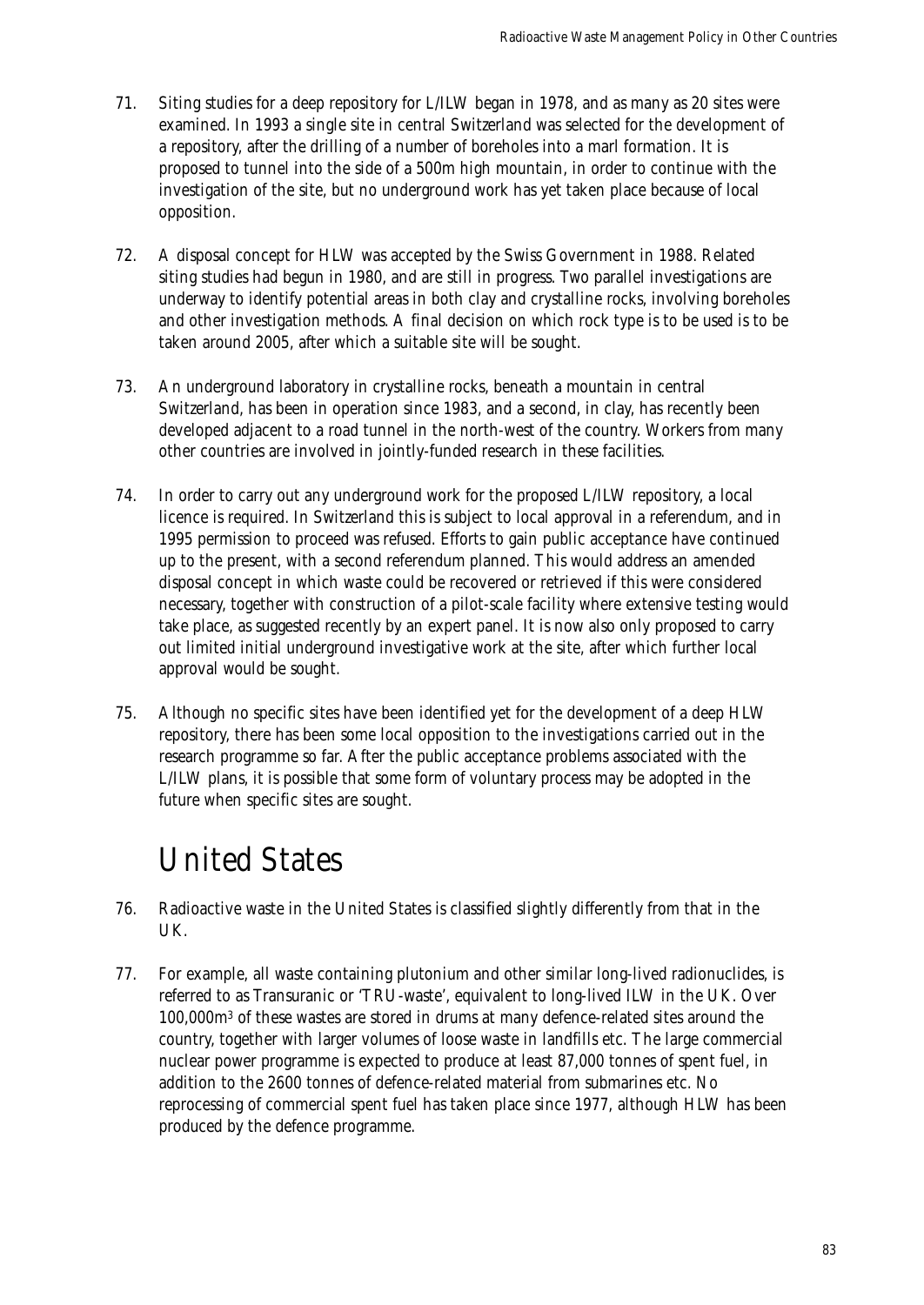- 78. All other wastes excluding uranium and thorium mill tailings are classed as LLW, and are segregated depending on the length of time over which they remain hazardous. Some wastes which are disposed of in shallow facilities in the UK would have to go to a deep repository in the United States.
- 79. The current policy for waste management is:
	- Disposal of LLW (equivalent to VLLW, LLW and short-lived ILW). Defence wastes are disposed of at a number of private sites. Commercial LLW is the responsibility of a State or groups of States, some of which have access to existing surface repositories, whilst others do not.
	- Disposal of TRU-waste (ILW) in a deep repository in salt in southern New Mexico. The capacity of this is insufficient for all the waste which currently exists.
	- Storage of defence and commercial spent fuel, possibly in a central facility, prior to disposal in a deep repository at a desert site currently under investigation. Operation is planned for 2010.
- 80. A number of commercial LLW repositories which predate existing regulations have been closed in the US over the last 10 years, some of which have been shown to have been poorly designed. Only three near-surface facilities are currently operational, in the southeast, mid-west and in the far north-west. Not all wastes from the various 'Compacts' are disposed of in these, and many of the 'Compacts' have tried to develop their own disposal facilities. To date, no new LLW repositories have actually been sited.
- 81. A repository for TRU-waste of defence origin was constructed at a depth of 650m in a salt deposit in New Mexico in 1981, but only began operation in 1999.
- 82. A siting programme for a deep repository for commercial spent fuel and defence HLW began in 1977, but the original intention of identifying several potential sites across the country, to allow for comparison, was abandoned in 1987 when the programme was focussed on one site in the Nevada desert, close to the nuclear weapons test site. Site characterisation has continued there ever since, including the development of a tunnel into a mountain, in which some experimentation is currently taking place. It is planned to issue a site suitability report and then make a formal recommendation to the President.
- 83. The efforts in many of the LLW 'Compacts' to site new repositories have generated continuous opposition. Siting methods have involved use of many types of volunteerism, including payment of large amounts of money to communities for even allowing preliminary investigations to take place. All efforts to date have failed. In some cases, different sections of the Federal and State Governments have been on opposing sides.
- 84. Attempts to identify a site for a central spent fuel storage facility failed after an 8 year programme. This had involved the payment of large sums to interested communities, many of which were small Native American groups, whose participation in the process was actively opposed by the relevant State Governments. Numerous efforts have taken place over recent years to pass legislation to mandate storage of spent fuel in Nevada, pending the development of the repository. However these proposals have all been vetoed by the President. It is also possible for private initiatives to be advanced for the development of spent fuel stores. Two independent proposals for a commercial storage facility are currently subject to regulatory review.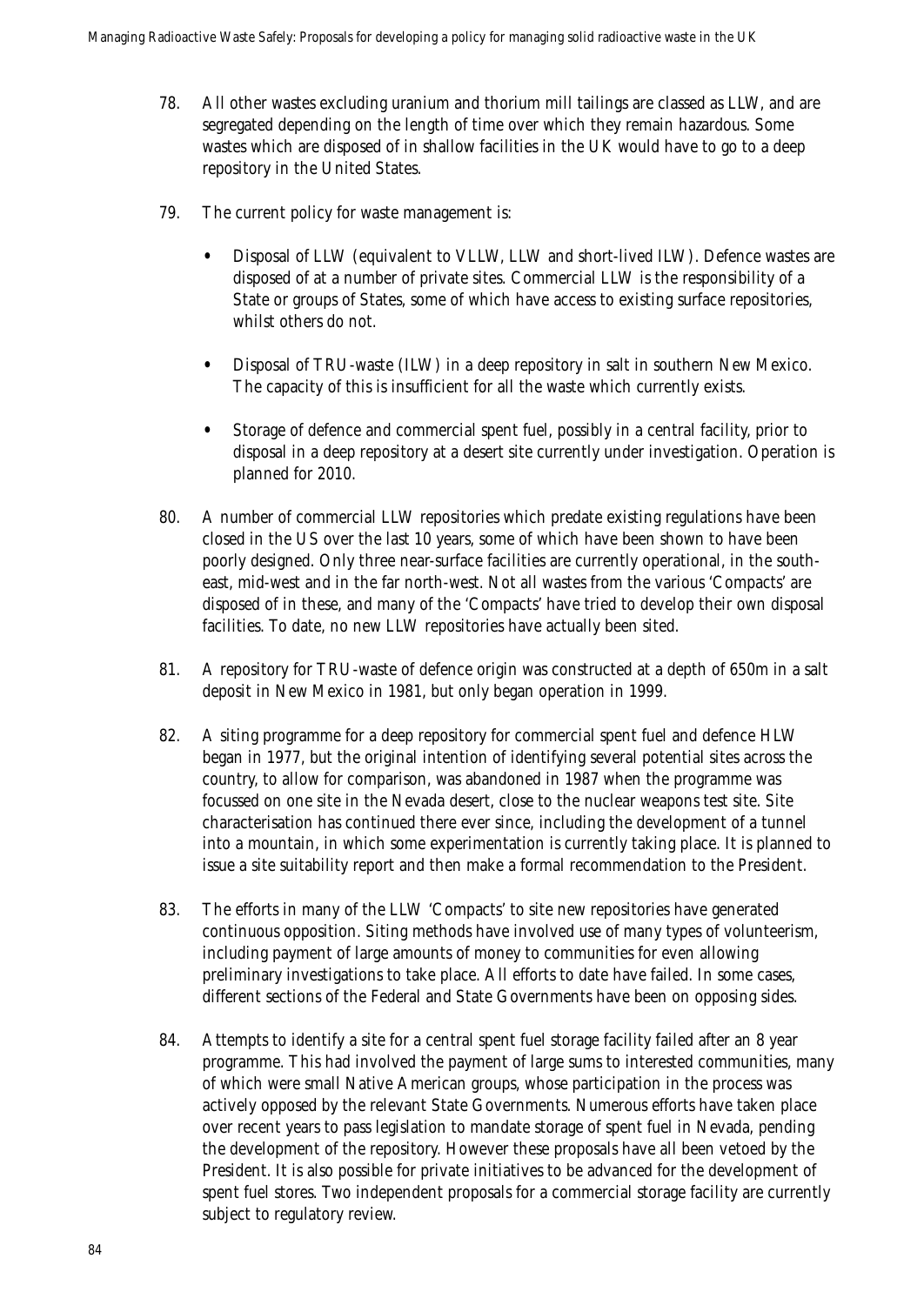85. The selection of a single site for a deep HLW/spent fuel repository, in legislation passed in 1987, has produced intense opposition in the host State. Federal funds were provided for local monitoring of the technical results of the site investigation until 1995, when they were restricted to local community activities only.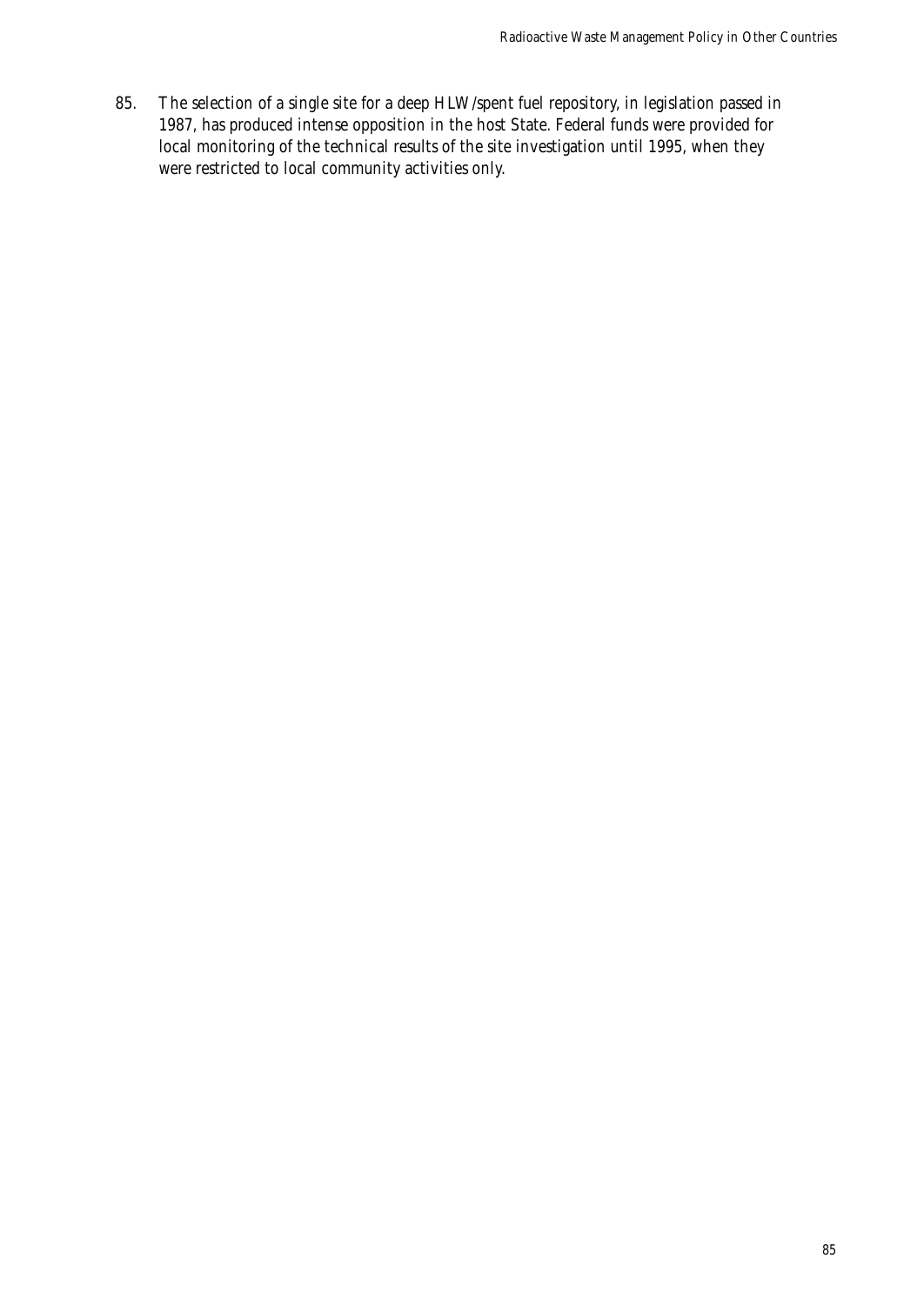# **APPENDIX 5 Principles**

### **Summary**

1. This appendix sets out the principles of sustainable development and describes how they might be applied to the development of policy for the management of radioactive waste.

### Sustainable Development

- 2. At the heart of the concept of sustainable development lies the simple idea of ensuring "a better quality of life for everyone now, and for generations to come".26 It seeks simultaneously to deliver social progress that recognises the needs of everyone, effective protection of the environment, prudent use of natural resources, and the maintenance of high and stable levels of economic growth and employment. A widely used international definition has been "development that meets the needs of the present without compromising the ability of future generations to meet their own needs."27
- 3. In its strategy document "A Better Quality of Life" (May 1999), the Government set out a number of principles to underpin the concept of sustainable development<sup>28</sup>. The Government believes that the development of policy for the management of radioactive waste should also be based on the principle of sustainable development.

#### **PUTTING PEOPLE AT THE CENTRE**

- 4. The first and foremost concern of the Government and the Devolved Administrations is that radioactive wastes should be managed in ways that protect both the safety of the public and the workforce, and the environment now and in the future. The development of policy should therefore follow the UK's well-established principles for providing radiological protection:
	- The "Justification" principle no practice involving exposures to radiation should be adopted unless it produces sufficient benefit to the exposed individuals or to society as a whole to offset the radiation detriment it causes.
	- The "Optimisation" principle in relation to any particular source within a practice, the magnitude of individual doses, the number of people exposed, and the likelihood of incurring exposures where these are not certain to be received should all be kept as low as reasonably achievable (ALARA), economic and social factors being taken into account.
	- 26 This is the UK Definition as set out in "A Better Quality of Life" DETR (May 1999).
	- 27 From "Our Common Future" (The Brundtland Report) Report of the 1987 World Commission on Environment and Development.
	- 28 In Wales, the National Assembly last year adopted a scheme designed to incorporate sustainable development into all aspects of its work, including policy development.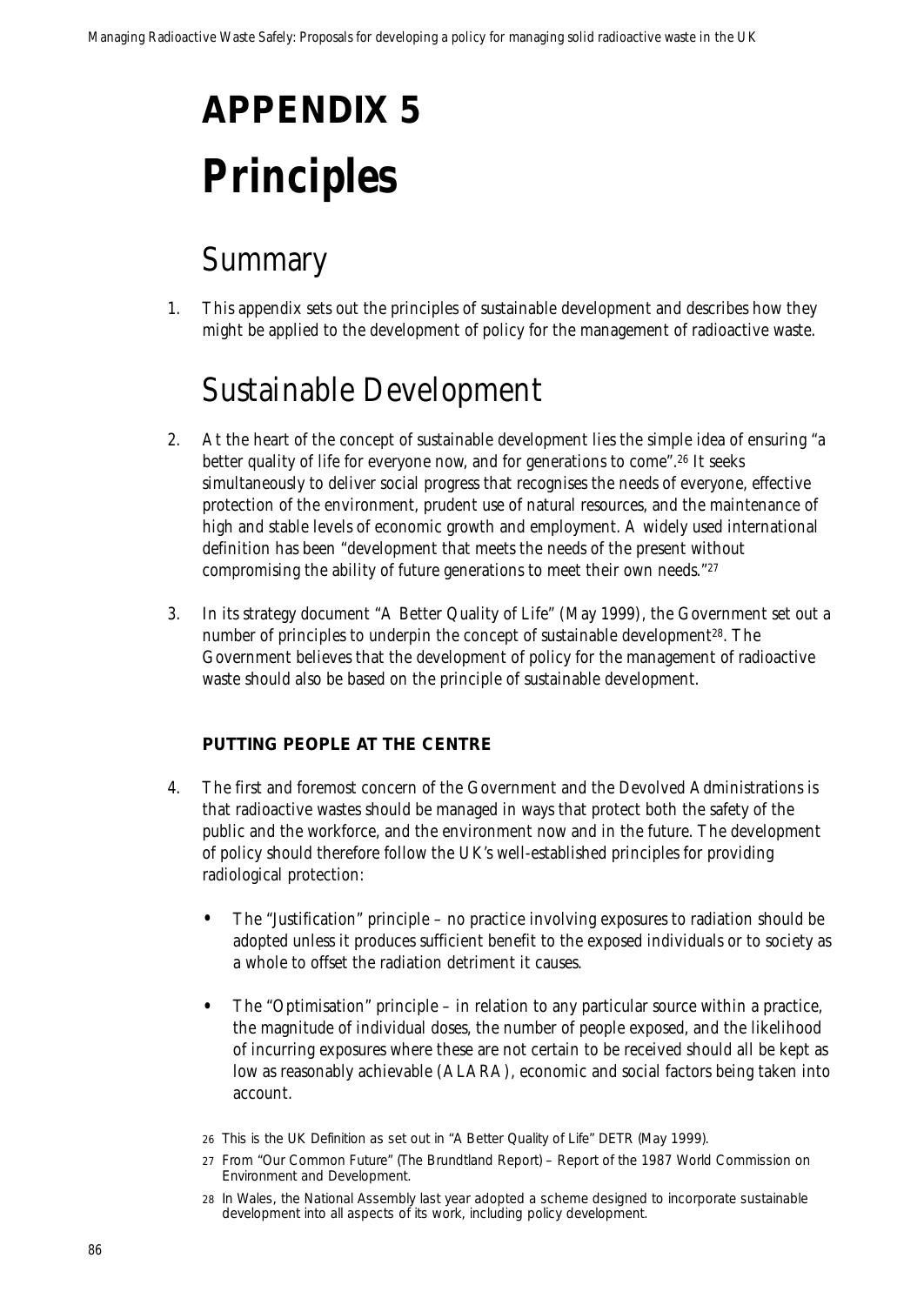• Individual dose and risk limits – the exposure of individuals resulting from the combination of all the relevant practices should be subject to dose limits, or to some control of risk in the case of potential exposures. These are aimed at ensuring that no individual is exposed to radiation risks that are judged to be unacceptable from these practices in any normal circumstances.

#### **RESPECTING ENVIRONMENTAL LIMITS**

- 5. Some radioactive wastes are potentially harmful for hundreds of thousands of years and if released in sufficient quantity may cause serious or irreversible harm to the environment. These wastes will have to be managed in the ways most likely to limit the harm to the environment over this long timescale.
- 6. The well-being of humans clearly depends upon the well-being of the environment, including the organisms which inhabit it. In the past, most attention has been given to the protection of humans. The current International Commission on Radiological Protection (ICRP) system of radiological protection is based on a belief that the standard of radiological control needed to protect humans to the degree thought desirable will ensure that other species are not put at risk. We recognise that this is a rapidly changing field. Provisions specifically related to the protection of the environment from harmful effects of radiation are now being included within national legislation in several countries, and within international conventions, and the ICRP is in the process of reviewing its recommendations. Research work is planned within the European Union's 5th Framework Programme, in which the Environment Agency is playing a leading part, to create a framework for assessing the impact of radioactive contamination on the environment. We shall continue to follow these developments closely, and to encourage the involvement of UK organisations in them.

#### **TRANSPARENCY, INFORMATION, PARTICIPATION AND ACCESS TO JUSTICE**

- 7. In their report on "The Management of Nuclear Waste", the House of Lords Select Committee on Science and Technology concluded that the views of the public had been neglected in previous attempts to develop policies for the long-term management of radioactive waste in the UK. Instead there was an over reliance on the nuclear industry to establish or change public views, to formulate its preferred policy and to gain public acceptance of it (the 'decide, announce, defend' approach).
- 8. With hindsight, this failure to engage with the public can be seen to have contributed to the view that Nirex were excessively secretive about their work. This helped foster objectors' concerns that scientific evidence was not being published when it failed to support the disposal concept, and that the process of site selection was 'unfair' because it was designed to reach a particular answer rather than choose the 'best' location.
- 9. The mistakes of the past must not be repeated. In future, the development and implementation of policy for the management of radioactive wastes must be characterised by openness, transparency, inclusiveness and integrity. Proposals for achieving this are in Chapter 5.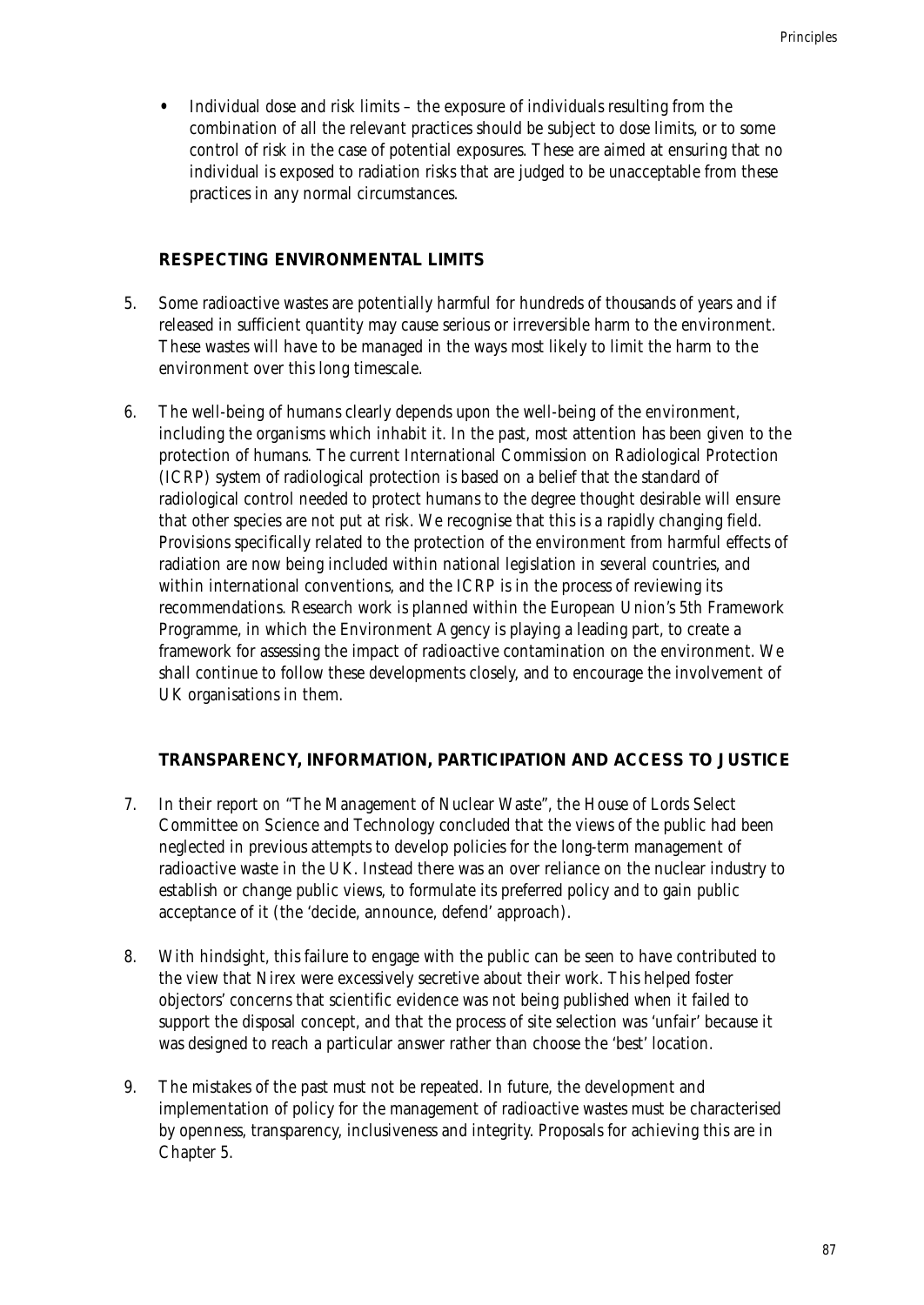#### **THE PRECAUTIONARY PRINCIPLE**

10. The precautionary principle states that uncertainty should not be an excuse for inaction. Where the potential for harm exists, an assessment should be taken of the costs and benefits of the different environmental options, and a decision made on how best to proceed. As some radioactive wastes are potentially harmful for hundreds of thousands of years, there will inevitably be an element of uncertainty over their long-term management. We shall seek to generate scientific research to reduce that uncertainty as far as possible, but we recognise that there are some questions for which the answers may never be known.

#### **USING SCIENTIFIC KNOWLEDGE**

11. Decisions on how potentially harmful wastes should be managed need to be based on the best possible scientific information and analysis of risks. Furthermore these decisions need to be seen to be based on the best possible scientific advice. Research must be conducted in as open and transparent a manner as possible, and subject to rigorous peer review. Proposals for how this scientific information could be generated are in Chapter 6.

#### **MAKING THE POLLUTER PAY**

12. We firmly endorse the polluter pays principle and believe that the producers and owners of radioactive waste should remain responsible for bearing the costs of managing the waste – including the costs of regulation and related research. These costs have been rising steeply in recent years. Most of the radioactive wastes currently requiring management, or expected to be produced in the future, result from work done by, or on behalf of, Government for the development of nuclear technology. The majority of any costs for managing these wastes will therefore fall to the taxpayer.

#### **TAKING A LONG TERM PERSPECTIVE**

- 13. We believe that the present generation, which has received the benefits of nuclear power and nuclear medicine over the last 50 years, should address the problem of radioactive waste rather than passing it on to future generations.
- 14. However, as wastes can continue to be stored safely in the medium term using current technology29, the timetable for the consideration and implementation of policy should be driven by the need to develop a clearer understanding of the safety and environmental issues associated with each potential option for the long term management of radioactive waste.

<sup>29</sup> HM Nuclear Installations Inspectorate "Intermediate Level Radioactive Waste Storage in the UK: A Review" (November 1998)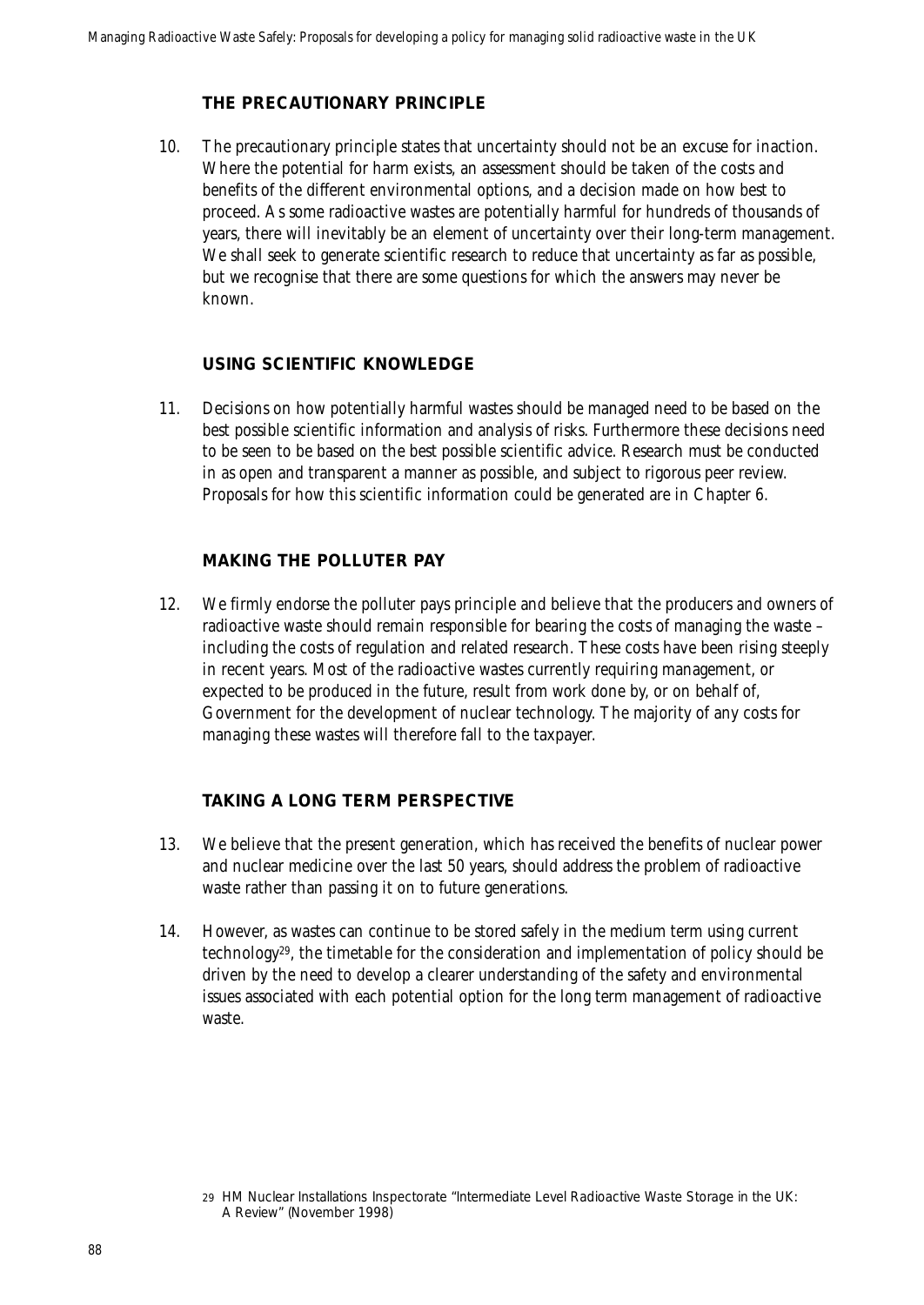15. Following the current consultation on the processes involved in choosing a policy for the management of radioactive waste, the next step would be for a further consultation to choose that policy. It is envisaged that this second consultation would involve an in-depth examination of the pros and cons of the potential management options, including costs, and result in the Government and the Devolved Administrations adopting a preferred policy for managing radioactive wastes. An indication of our timetable for action is set out in Chapter 7.

#### **TAKING ACCOUNT OF COSTS AND BENEFITS**

16. The radiation protection principles and criteria adopted in the UK and applied by the regulatory bodies are designed to ensure that there is no unacceptable risk associated with radioactive waste management. In defining these principles and criteria and in their application by the regulators, it is recognised that a point is reached where additional costs of further reductions in risk exceed the benefits arising from the improvements in safety achieved and that the level of safety, and the resources required to achieve it, should be consistent with those accepted in other spheres of human activity. It is acknowledged that public concern about risks may differ in different spheres of human activity. Information about the level of public concern about particular risks could also be an important factor in making choices between radioactive waste management options.

#### **CREATING AN OPEN AND SUPPORTIVE ECONOMIC SYSTEM**

- 17. Countries which are sophisticated enough to have a nuclear industry should also be able to develop their own waste facilities. However, countries should not be precluded from taking advantage of the non-nuclear uses of radioactivity, such as medical diagnosis and treatment, because they do not have the resources to develop waste facilities.
- 18. Radioactive waste should therefore not be imported to or exported from the UK, except for:
	- the recovery of reusable materials (provided that this is the genuine prime purpose) or
	- for treatment that will make its subsequent storage and disposal more manageable, in cases
		- where the processes are at a developmental stage, or
		- which involve quantities which are too small for the processes to be practicable in the country of origin.
- 19. Where such processes would add materially to the wastes needing to be disposed of in the UK, the presumption should be that they will be returned to the country of origin.
- 20. In addition, waste may be imported for treatment and disposal in the UK for nonproliferation purposes; or if it is in the form of spent sources which were manufactured in the UK; or if it is waste from small users, such as some hospitals, situated in EU member states which produce such small quantities of waste that the provision of their own specialised installations would be impractical, or developing countries which cannot reasonably be expected to acquire suitable disposal facilities.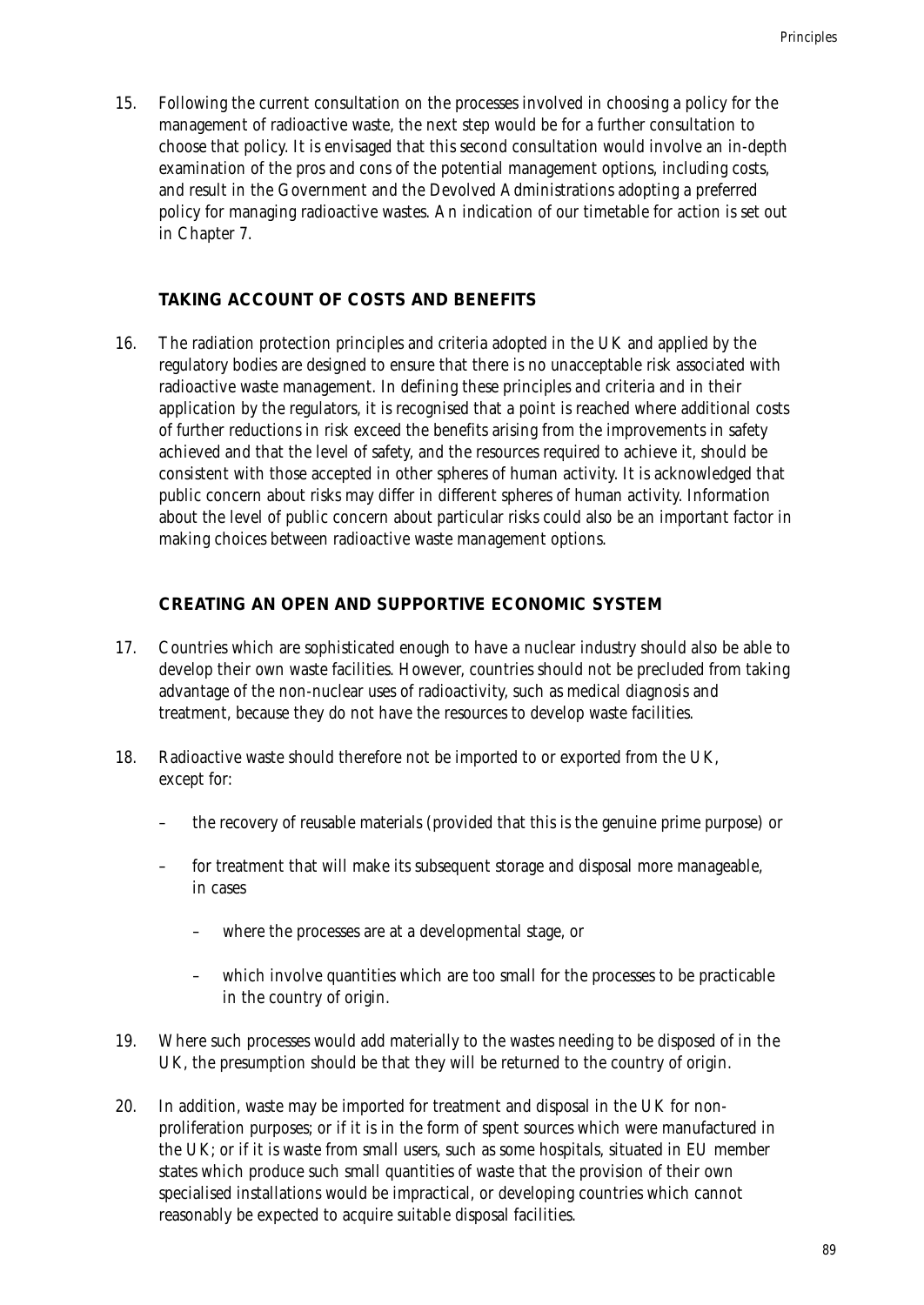## **APPENDIX 6 How Devolution affects radioactive waste management in the UK**

#### **SCOTLAND**

- 1. The Scottish Executive assumed its full powers and duties on 1 July 1999. On that date, the powers and duties and other functions exercised by UK Ministers in Scotland relating to devolved matters transferred to the Scottish Ministers. UK Ministers ceased to exercise those functions in Scotland. These included functions of observing and implementing obligations under European Community law which relate to matters within devolved competence. Acts of the Scottish Parliament will be able to confer new functions (within devolved competence) on the Scottish Ministers or amend those which they inherited.
- 2. Among the areas on which the Scottish Parliament can make primary legislation are environmental issues and, while nuclear energy and nuclear installations, particularly nuclear safety, security, safeguards and liability for nuclear occurrences are reserved matters, the subject matter of the Radioactive Substances Act is excepted from that. It is thus the responsibility of the Scottish Executive to develop policy for radioactive waste management in Scotland.

#### **WALES**

3. In Wales, most of the functions previously exercised by the Secretary of State under the Radioactive Substances Act 1993 transferred to the National Assembly on 1 July 1999. It will, therefore, be for the Assembly to develop policy on managing radioactive waste and to issue appropriate guidance to the Environment Agency in respect of its activities in Wales. Responsibility for nuclear energy and nuclear installations, including nuclear safety, security, safeguards and liability for nuclear occurrences, have not been devolved to the National Assembly.

#### **NORTHERN IRELAND**

4 The Northern Ireland Executive assumed its full powers on 2 December 1999. On that date the powers and duties and other functions exercised by UK Ministers in Northern Ireland relating to devolved matters transferred to Northern Irish Ministers. Devolved matters include observing and implementing obligations under European Union Law.